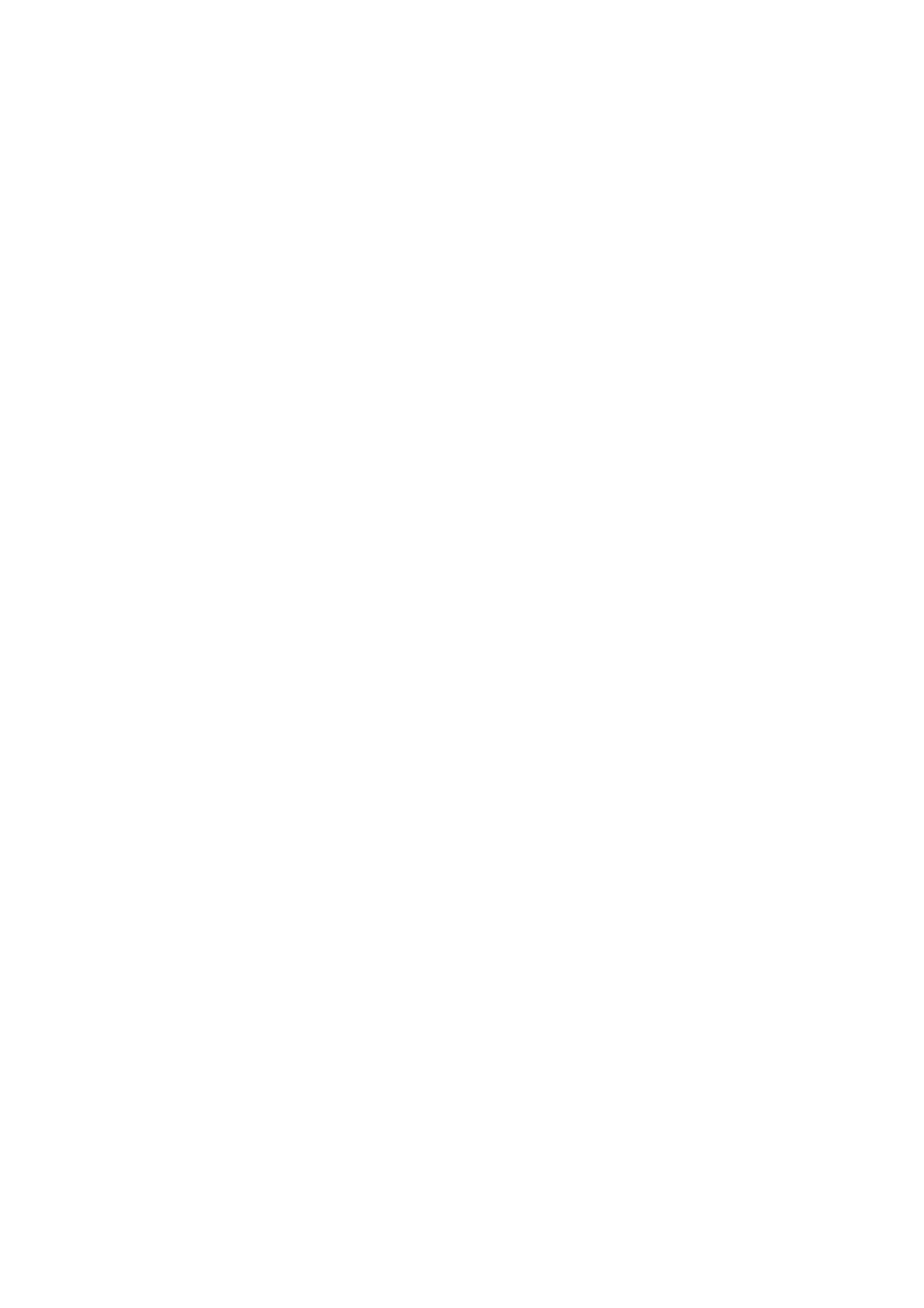# **Table of Contents**

| 1.105.2 Reconfigure, build, and install a custom kernel and kernel modules 8 |  |
|------------------------------------------------------------------------------|--|
|                                                                              |  |
|                                                                              |  |
|                                                                              |  |
|                                                                              |  |
|                                                                              |  |
|                                                                              |  |
|                                                                              |  |
|                                                                              |  |
|                                                                              |  |
|                                                                              |  |
|                                                                              |  |
|                                                                              |  |
|                                                                              |  |
|                                                                              |  |
| Topic 106: Boot, Initialization, Shutdown and Runlevels12                    |  |
|                                                                              |  |
|                                                                              |  |
|                                                                              |  |
|                                                                              |  |
|                                                                              |  |
|                                                                              |  |
|                                                                              |  |
|                                                                              |  |
|                                                                              |  |
|                                                                              |  |
|                                                                              |  |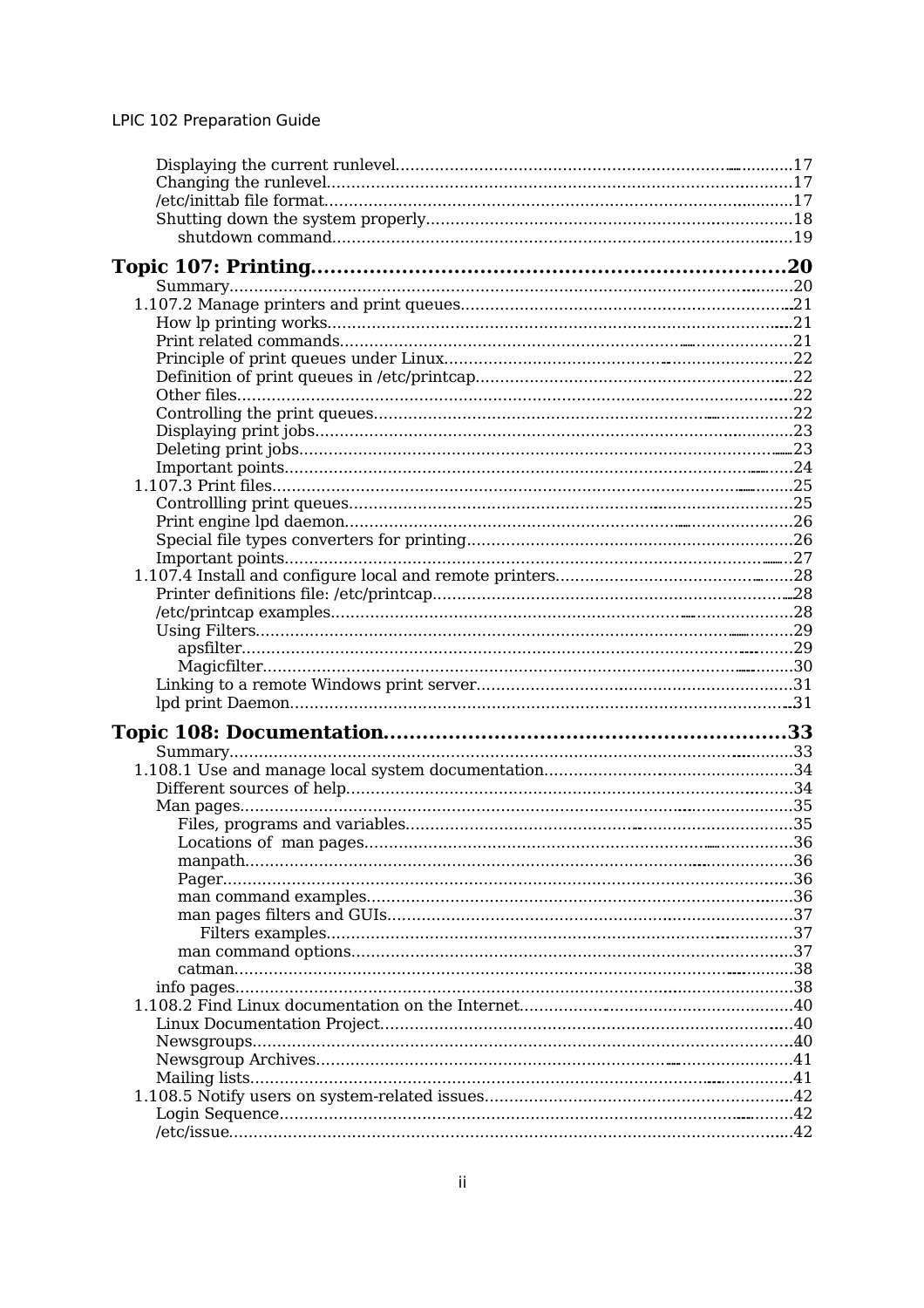| Topic 109: Shells, Scripting, Programming and Compiling44 |  |
|-----------------------------------------------------------|--|
|                                                           |  |
|                                                           |  |
|                                                           |  |
|                                                           |  |
|                                                           |  |
|                                                           |  |
|                                                           |  |
|                                                           |  |
|                                                           |  |
|                                                           |  |
|                                                           |  |
|                                                           |  |
|                                                           |  |
|                                                           |  |
|                                                           |  |
|                                                           |  |
|                                                           |  |
|                                                           |  |
|                                                           |  |
|                                                           |  |
|                                                           |  |
|                                                           |  |
|                                                           |  |
|                                                           |  |
|                                                           |  |
|                                                           |  |
|                                                           |  |
|                                                           |  |
|                                                           |  |
|                                                           |  |
|                                                           |  |
|                                                           |  |
|                                                           |  |
|                                                           |  |
|                                                           |  |
|                                                           |  |
|                                                           |  |
|                                                           |  |
|                                                           |  |
|                                                           |  |
|                                                           |  |
|                                                           |  |
|                                                           |  |
|                                                           |  |
|                                                           |  |
|                                                           |  |
|                                                           |  |
|                                                           |  |
|                                                           |  |
|                                                           |  |
|                                                           |  |
|                                                           |  |
|                                                           |  |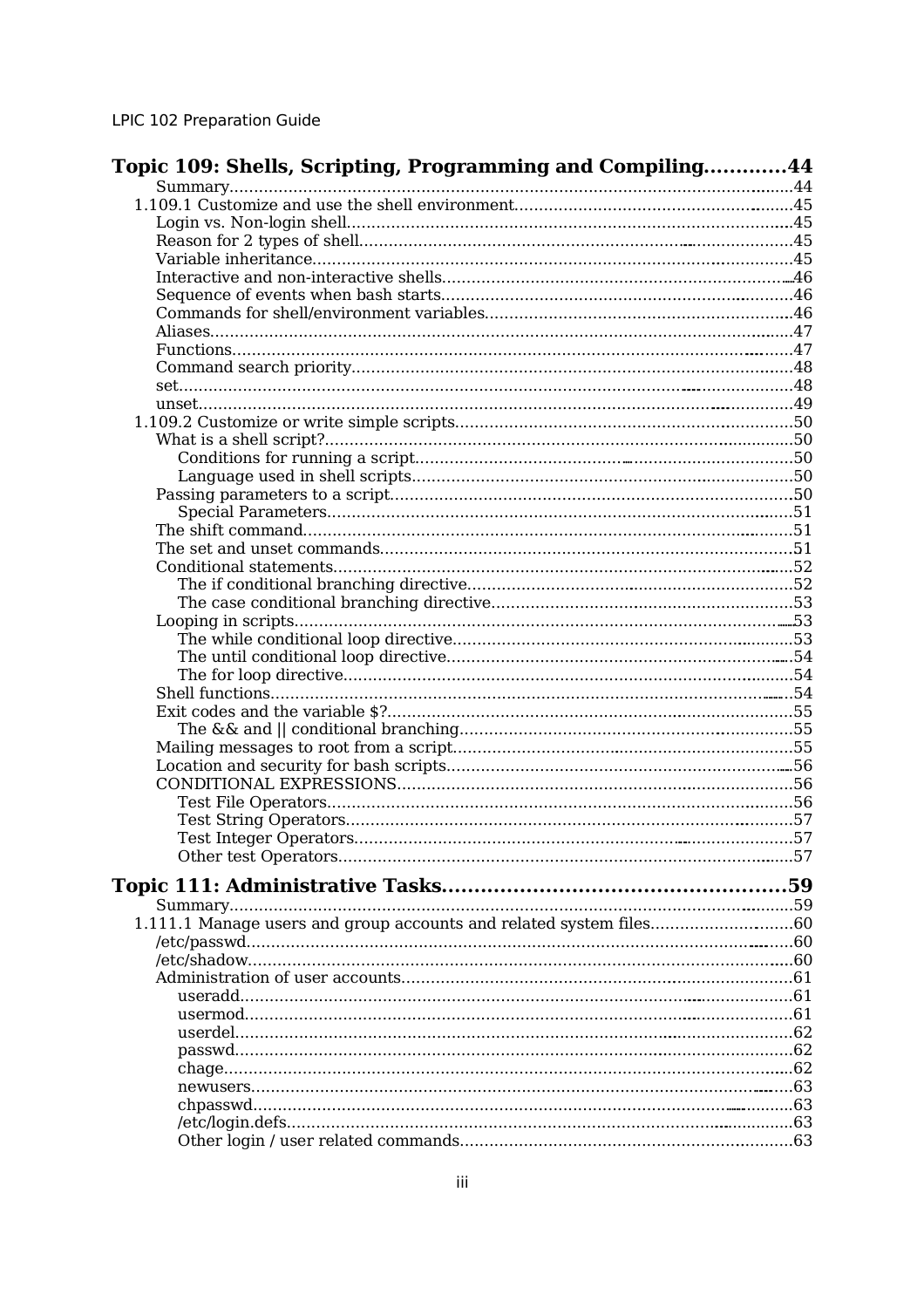| 1.111.2 Tune the user environment and system environment variables69   |  |
|------------------------------------------------------------------------|--|
|                                                                        |  |
|                                                                        |  |
|                                                                        |  |
|                                                                        |  |
| 1.111.3 Configure and use system log files to meet administrative and  |  |
|                                                                        |  |
|                                                                        |  |
|                                                                        |  |
|                                                                        |  |
|                                                                        |  |
|                                                                        |  |
|                                                                        |  |
|                                                                        |  |
|                                                                        |  |
|                                                                        |  |
|                                                                        |  |
|                                                                        |  |
|                                                                        |  |
|                                                                        |  |
|                                                                        |  |
| 1.111.4 Automate system administration tasks by scheduling jobs to run |  |
|                                                                        |  |
|                                                                        |  |
|                                                                        |  |
|                                                                        |  |
|                                                                        |  |
|                                                                        |  |
|                                                                        |  |
|                                                                        |  |
|                                                                        |  |
|                                                                        |  |
|                                                                        |  |
|                                                                        |  |
|                                                                        |  |
|                                                                        |  |
|                                                                        |  |
|                                                                        |  |
|                                                                        |  |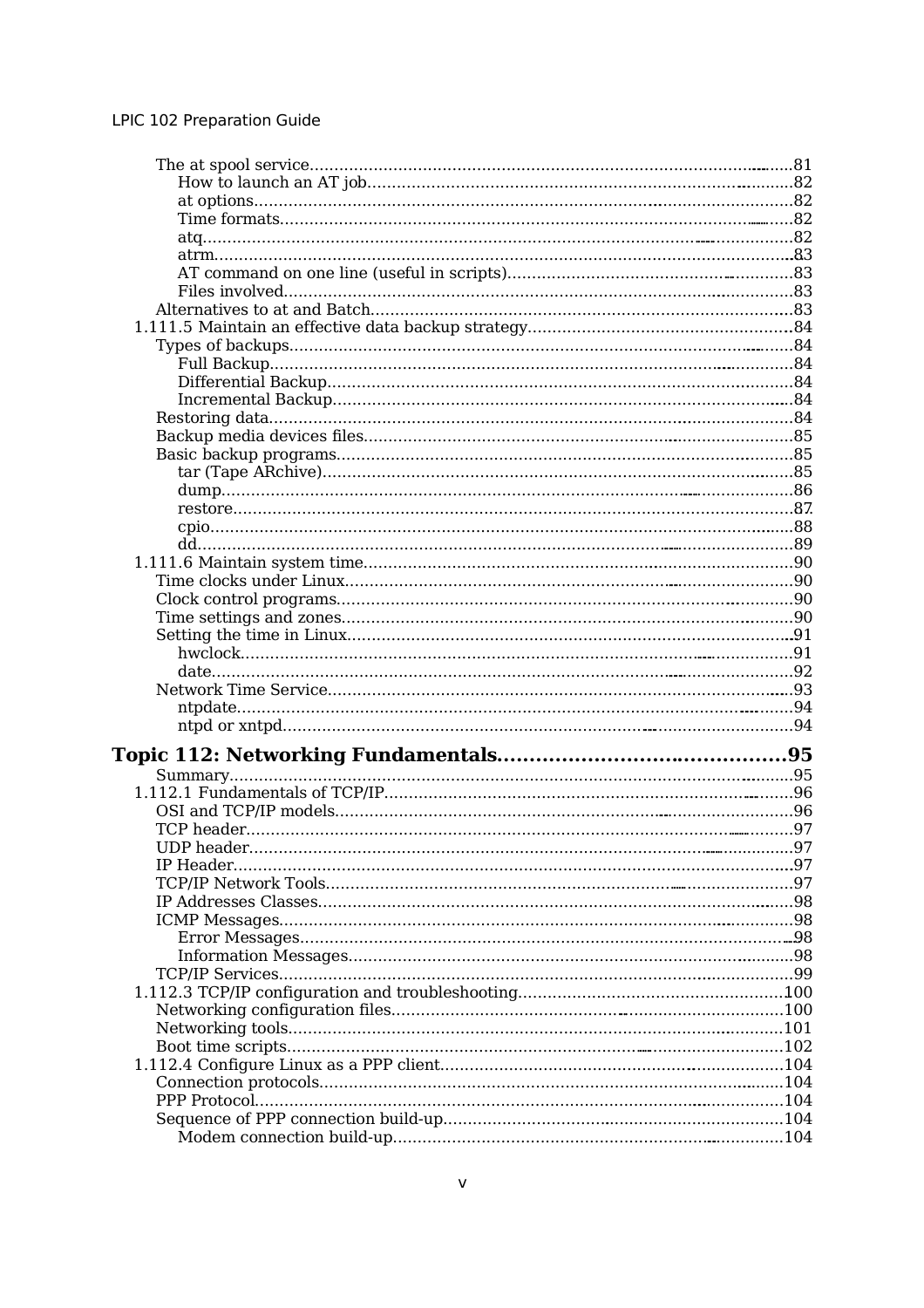| 1.113.1 Configure and manage inetd, xinetd, and related services109 |  |
|---------------------------------------------------------------------|--|
|                                                                     |  |
|                                                                     |  |
|                                                                     |  |
|                                                                     |  |
|                                                                     |  |
|                                                                     |  |
|                                                                     |  |
|                                                                     |  |
|                                                                     |  |
|                                                                     |  |
|                                                                     |  |
|                                                                     |  |
|                                                                     |  |
|                                                                     |  |
|                                                                     |  |
|                                                                     |  |
|                                                                     |  |
|                                                                     |  |
|                                                                     |  |
|                                                                     |  |
|                                                                     |  |
|                                                                     |  |
|                                                                     |  |
|                                                                     |  |
|                                                                     |  |
|                                                                     |  |
|                                                                     |  |
|                                                                     |  |
|                                                                     |  |
|                                                                     |  |
|                                                                     |  |
|                                                                     |  |
|                                                                     |  |
|                                                                     |  |
|                                                                     |  |
|                                                                     |  |
|                                                                     |  |
|                                                                     |  |
|                                                                     |  |
|                                                                     |  |
|                                                                     |  |
|                                                                     |  |
|                                                                     |  |
|                                                                     |  |
|                                                                     |  |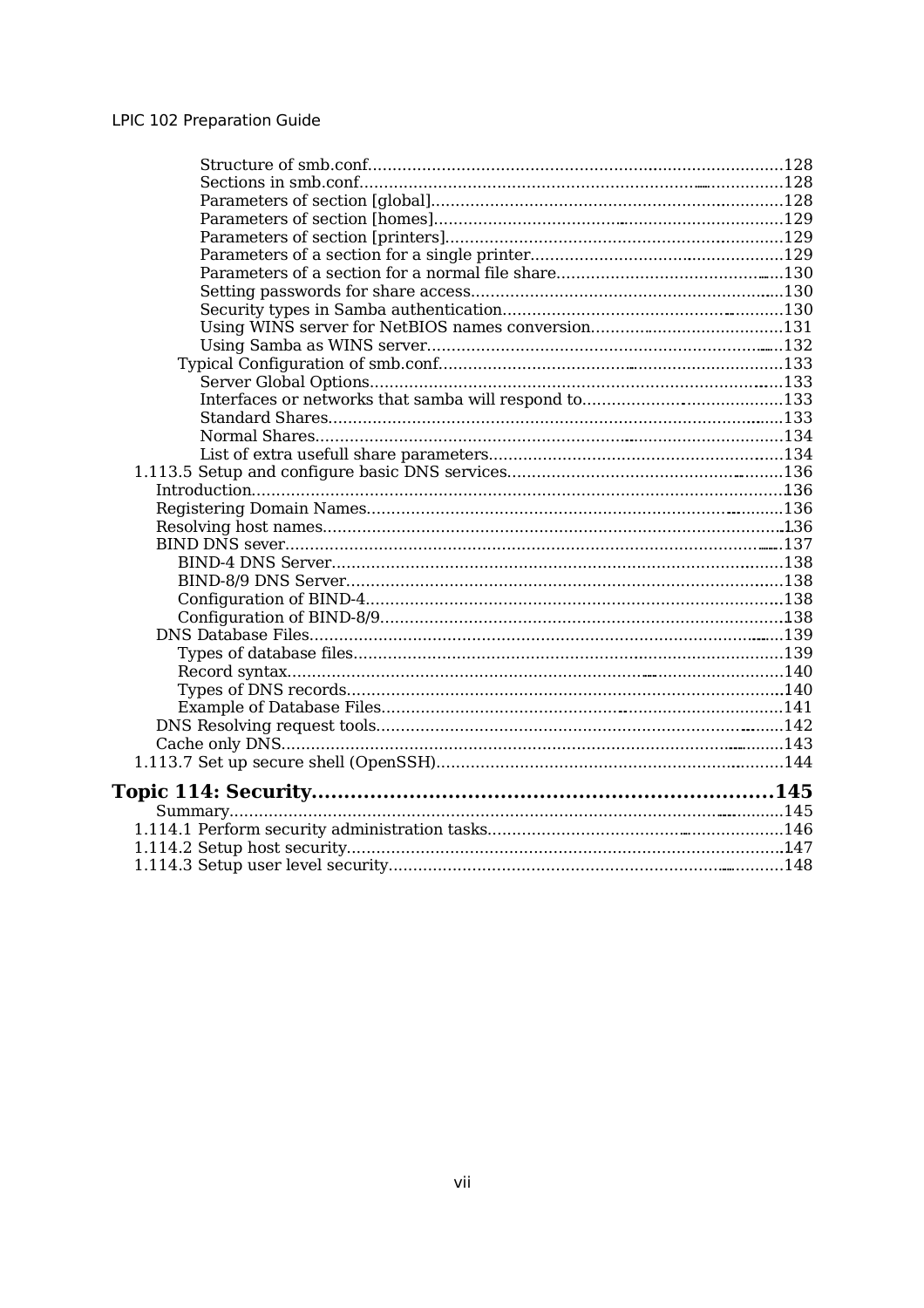# **About this document**

#### **Version 3 by Alan McKinnon**

I needed an exam preparation guide for my students once they had completed their Linux training and wanted to prepare to write the LPI level 1 exams. I found version 2 of this guide by Michel Bisson on the LPI website (http://www.lpi.org) and it suited my needs.

The content of this guide is essentially still the same as Michel wrote it. I have merely reformatted it, changed the order of some sections and fixed some typos and grammar errors.

Any queries about this guide should be directed to me:

alan@afribiz.co.za

This guide is re-released under the same terms as the original – see below.

#### **Version 2 by Michel Bisson**

This document was produced to help candidates pass the LPI 102 exam. I have created it essentially as a reference document and not as a tutorial. That's why in general, it doesn't have many explanations for the subjects treated. I usually use it in my courses as exam preparation. To my knowledge it covers the most important aspects of the topics asked in the exam, but it's layout and content organization is not perfect. Helped by this document and with enough practice, most of my students passed the exam. In some topics I have added more information than is needed for the LPI 102 exam. When in doubt, refer to the description of the requirements located at the beginning of each topic.

This is a free document. You may distribute, modify, or improve it for personal or commercial use as you wish.. I take no responsibility of any kind for the accuracy of the information in this document, nor for the success or failure of any participants in passing the exam.

I would appreciate it that if you make modifications to this document, you send me a copy of the new version.

Please let me know of any errors or inaccuracies in the information in this document, that would help me improve it. Feedback of any kind is welcome. If anybody wants to contribute to this document, you're very welcome, please contact me at

michel@linuxint.com

I hope it will help you to prepare for the LPI 102 exam and remember, that practice, practice, and more practice is the key.

**Note:** This guide is still incomplete.

The section **1.112.1 Fundamentals of TCP/IP** is incomplete and might stay that way, at least for a while. This section needs to be expanded with explanations which I don't have time to write. At the moment there are only protocol references.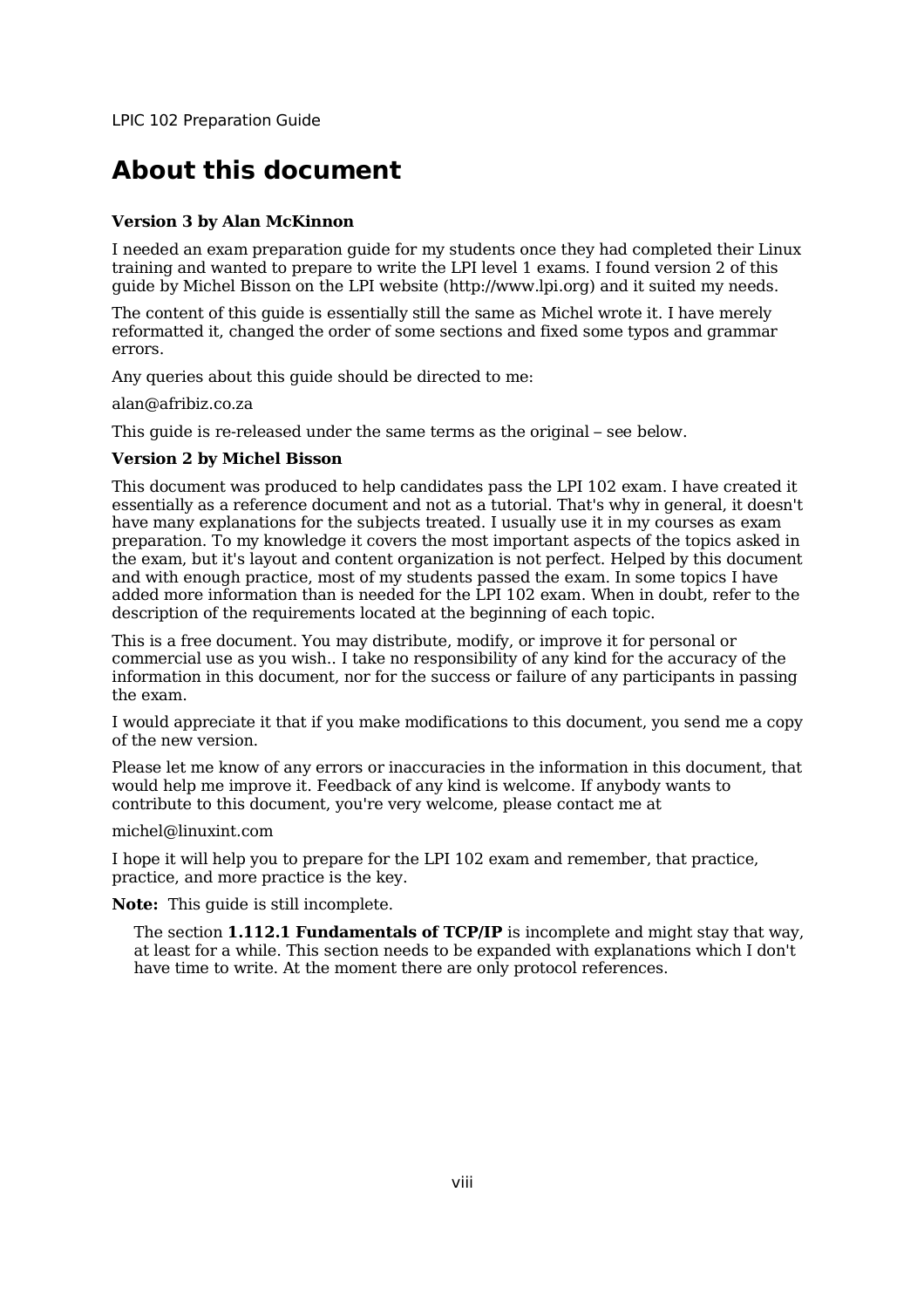# **Regarding the LPI 102 Exam**

This is a required exam for LPI certification Level 1. It covers basic system administration skills that are common across all distributions of Linux.

Each objective is assigned a weighting value. The weights range roughly from 1 to 10, and indicate the relative importance of each objective. Objectives with higher weights will be covered in the exam with more questions.

### **Approximate number of questions per topic**

# **Total number of questions 73**

## **Weight per topic**

|                               | Total weights for all topics and sections                                                                                 | 99 |
|-------------------------------|---------------------------------------------------------------------------------------------------------------------------|----|
| Topic 105                     | <b>Kernel</b>                                                                                                             | 7  |
| 1.105.1<br>1.105.2            | Manage/Query kernel and kernel modules at runtime4<br>Reconfigure, build, and install a custom kernel and kernel modules3 |    |
| Topic 106                     | <b>Boot, Initialization, Shutdown and Runlevels</b>                                                                       | 6  |
| 1.106.1<br>1.106.2            | Change runlevels and shutdown or reboot system3                                                                           |    |
| Topic 107                     | Printing                                                                                                                  | 3  |
| 1.107.2<br>1.107.3<br>1.107.4 | Print files                                                                                                               |    |
| Topic 108                     | <b>Documentation</b>                                                                                                      | 8  |
| 1.108.1<br>1.108.2<br>1.108.5 |                                                                                                                           |    |
| Topic 109                     | <b>Shells, Scripting, Programming and Compiling</b>                                                                       | 8  |
| 1.109.1<br>1.109.2            |                                                                                                                           |    |
| Topic 111                     | <b>Administrative Tasks</b>                                                                                               | 21 |
| 1.111.1<br>1.111.2            | Manage users and group accounts and related system files4<br>Tune the user environment and system environment variables3  |    |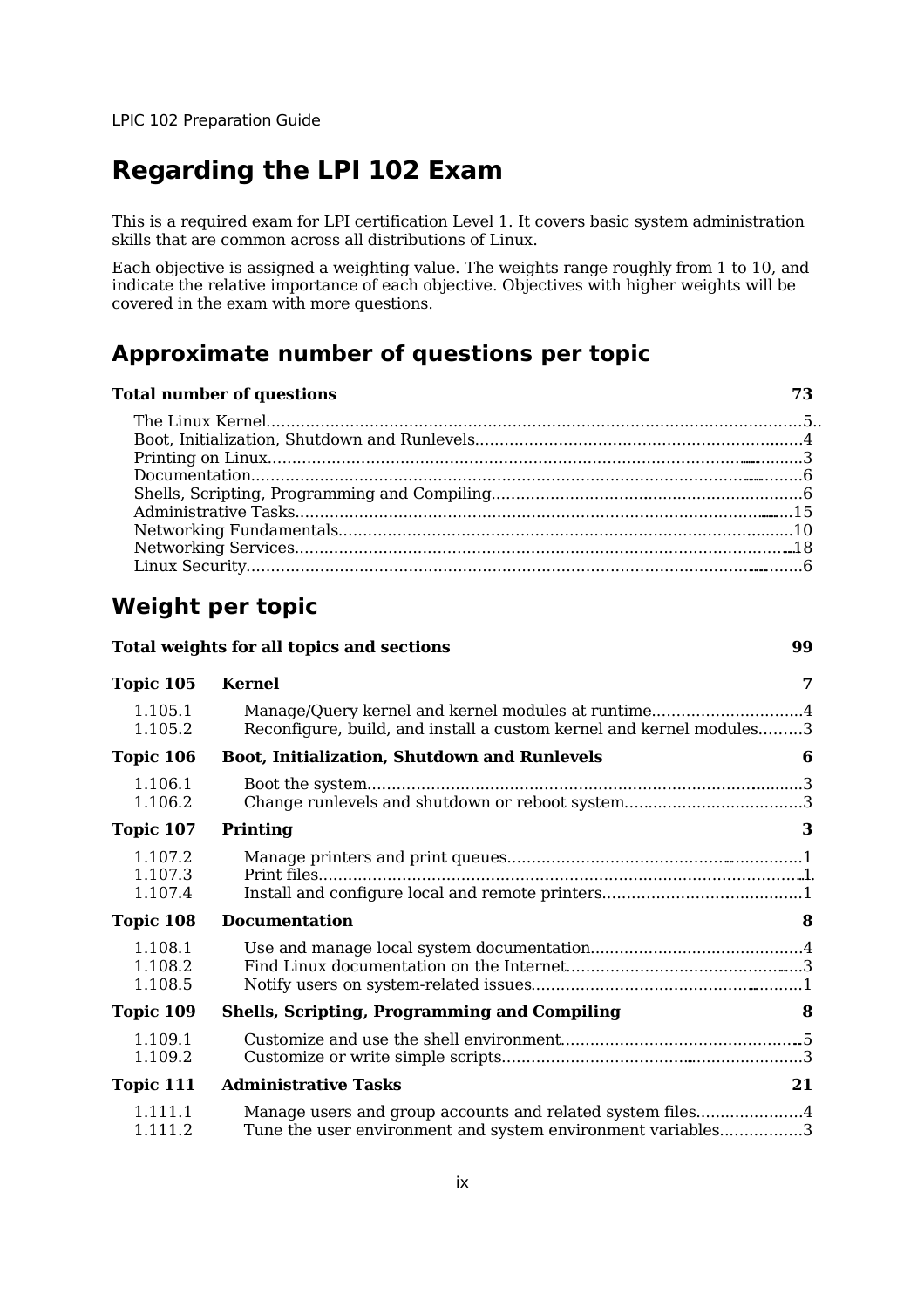| 1.111.3<br>1.111.4<br>1.111.5                                  | Configure and use system log files to meet admin and security needs3<br>Automate system admintasks by scheduling jobs to run in the future4 |    |
|----------------------------------------------------------------|---------------------------------------------------------------------------------------------------------------------------------------------|----|
| 1.111.6<br>Topic 112                                           | <b>Networking Fundamentals</b>                                                                                                              | 14 |
| 1.112.1<br>1.112.3<br>1.112.4                                  |                                                                                                                                             |    |
| Topic 113                                                      | <b>Networking Services</b>                                                                                                                  | 24 |
| 1.113.1<br>1.113.2<br>1.113.3<br>1.113.4<br>1.113.5<br>1.113.7 | Configure and manage inetd, xinetd, and related services4<br>Operate and perform basic configuration of sendmail4                           |    |
| Topic 114                                                      | <b>Security</b>                                                                                                                             | 8  |
| 1.114.1<br>1.114.2<br>1.114.3                                  |                                                                                                                                             |    |
|                                                                |                                                                                                                                             |    |

### **Tips on writing the exam**

Most questions that require you to fill-in the blanks, don't require any options. eg. cat or ls or cp (without options)

Use your experience and common sense to deciding what is important and what is not when studying. When in doubt, just read the description of the requirements located at the beginning of each topic again.

I recommend you create a checklist of topics for yourself and to review it once in a while. This can help avoid spending too much time in one subject at the expense of other important subjects.

Note the weight of each topic and spend the equivalent amount of time on it.

When doing the exam, I recommend you first answer the questions that you are sure of and then go back to the other ones afterwards.

Read the questions thoroughly and make sure you understand them well. Then read ALL the answers carefully before answering. I almost got caught a few times, answering something I was sure couldn't be anything else, but when I read the other answers I saw which one was really the correct answer.

The exam is difficult and needs concentration and a good memory. It is not recommended to eat a heavy meal before the exam.

There is no need to rush through the exam and risk overlooking something. There is more than enough time to answer all the questions. When you're finished and there is still time left, review your answers once.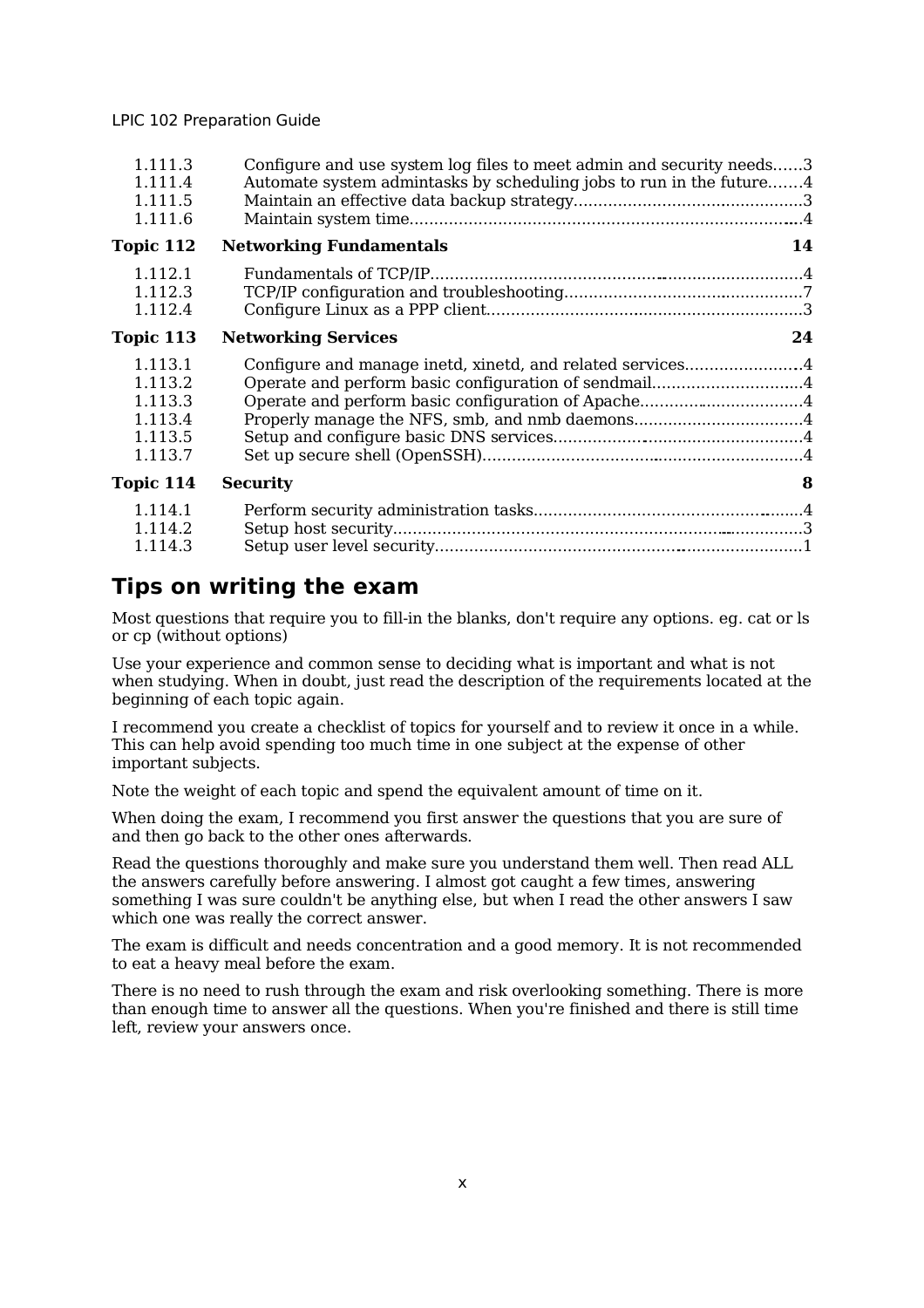# **Topic 105: Kernel**

### **Total weight for this topic 7**

| 1.105.1 | Manage/Query kernel and kernel modules at runtime4                  |  |
|---------|---------------------------------------------------------------------|--|
| 1.105.2 | Reconfigure, build, and install a custom kernel and kernel modules3 |  |

# **Summary**

TODO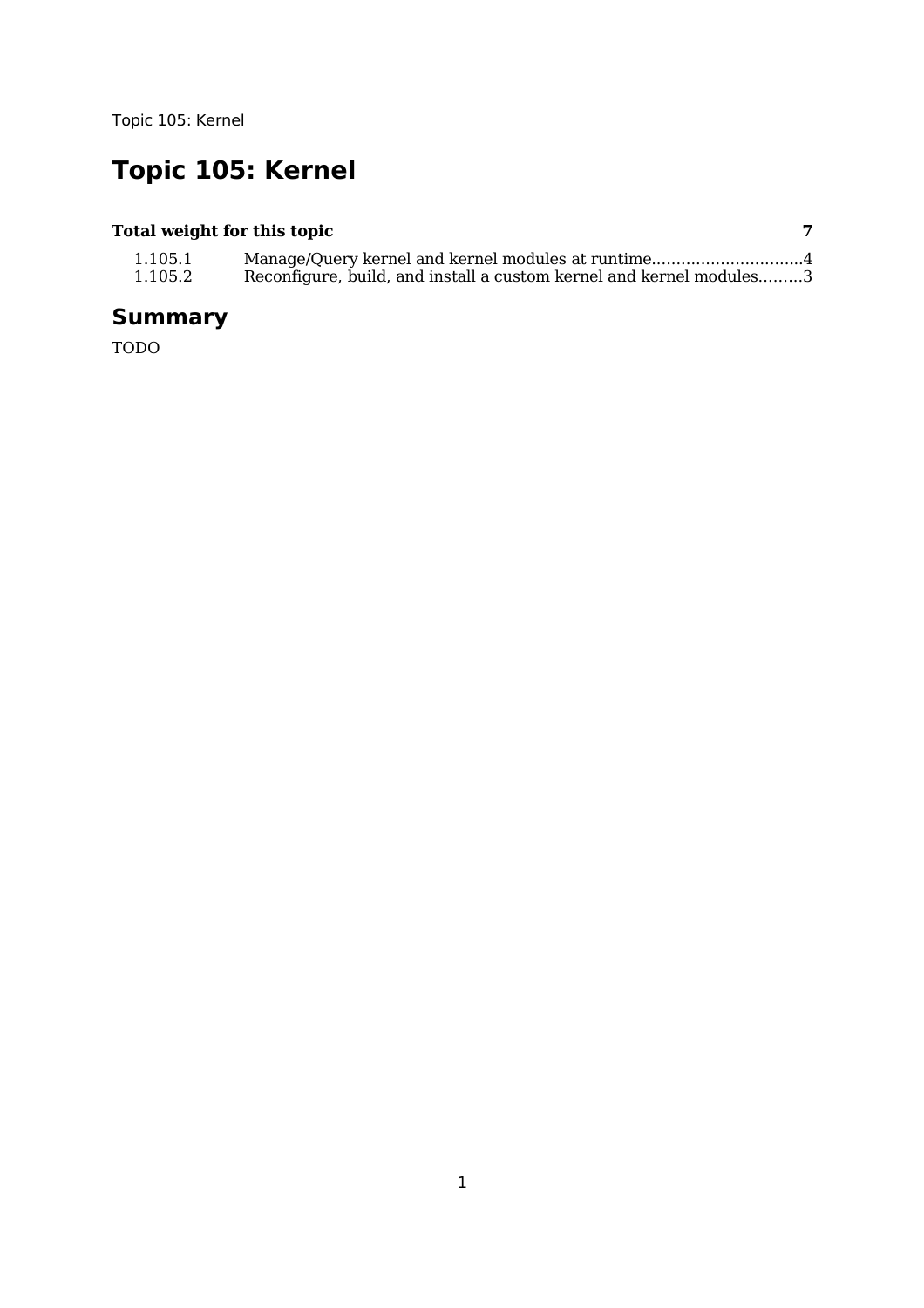### **1.105.1 Manage/Query kernel and kernel modules at runtime**

**Description:** Candidates should be able to manage and/or query a kernel and kernel loadable modules. This objective includes using command-line utilities to get information about the currently running kernel and kernel modules. It also includes manually loading and unloading modules as appropriate. It also includes being able to determine when modules can be unloaded and what parameters a module accepts. Candidates should be able to configure the system to load modules by names other than their file name.

#### **Weight: 4**

```
Key files, terms, and utilities include:
```

```
/lib/modules/kernel-version/modules.dep
/etc/modules.conf & /etc/conf.modules
depmod
insmod
lsmod
rmmod
modinfo
modprobe
uname
```
### **Kernel types**

In Linux kernel version 1.x.x the kernel is monolithic and must be recompiled for new features or device drivers to become available.

From Linux kernel version 2.x.x the kernel is modular and external modules can be compiled separately from the kernel and dynamically loaded or unloaded. They are called Kernel Modules.

### **Kernel options at boot time**

The list of options supported by the current kernel can be found in:

/usr/src/linux/Documentation/kernel-parameters.txt.

### **Kernel Modules**

The kernel modules are normally located in

```
/lib/modules/kernel-version/*
```
or

```
/lib/modules/$(uname -r)/*
```
where  $\$($ uname -r $)$  = kernel version

Modules are files with the extension '.o' eg. serial.o

Modules can depend on other modules being loaded. The list of modules and their dependencies are in:

/lib/modules/kernel-version/modules.dep

This file is produced by running the command depmod. depmod will also generate various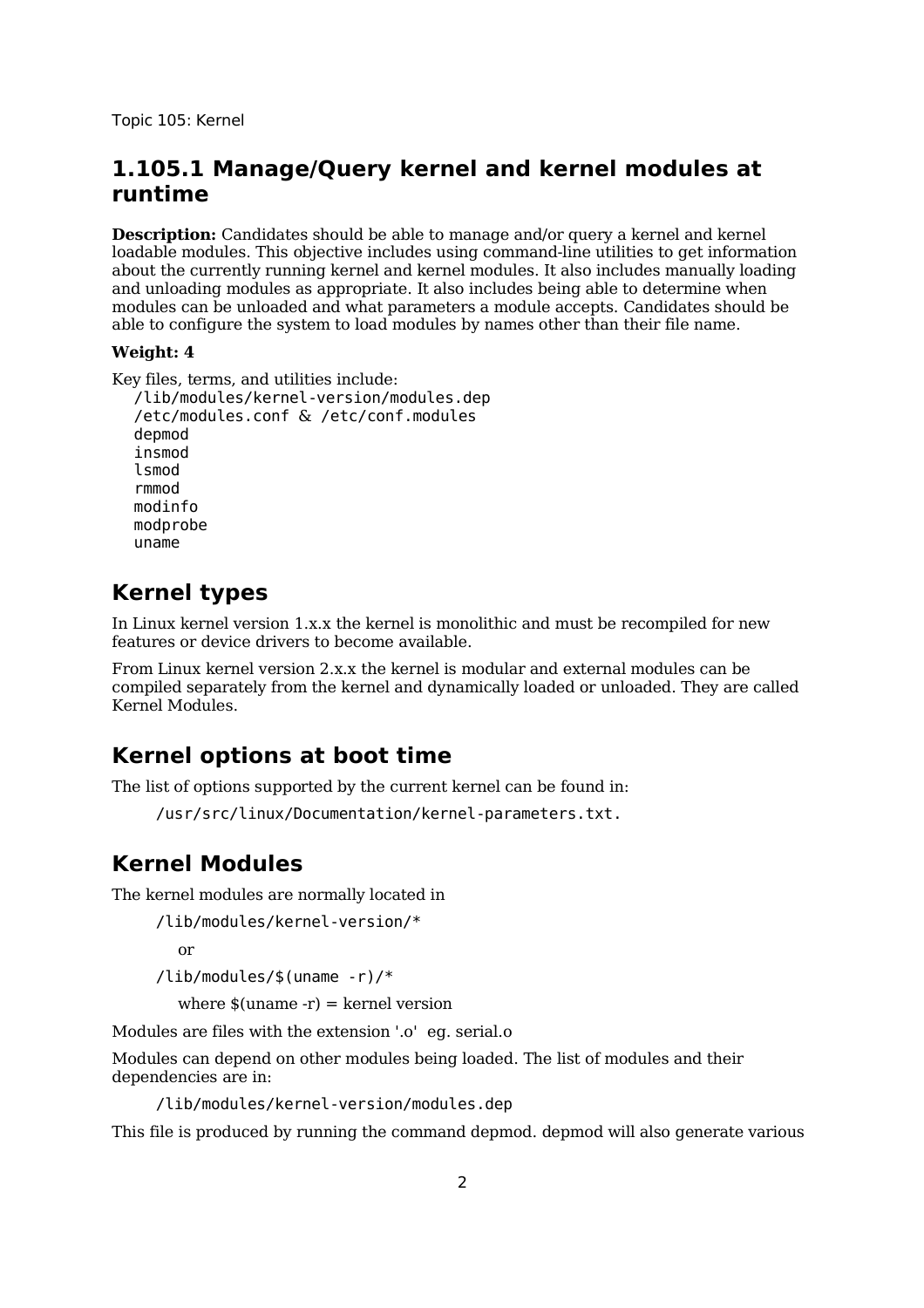map files in this directory, for use by the hotplug infrastructure.

### **Loading Modules**

Modules can be loaded in 2 different ways:

Manually using the commands insmod and modprobe:

insmod modulename

Loads the module without checking for dependencies.

modprobe modulename

Checks the module's dependencies. Loads all the dependencies if needed and then loads the module.

Automatically via:

The hotplug infrastructure (see LPI-101 Hardware section) for filesystems etc.

The devfsd daemon and an alias entry in /etc/modules.conf. devfsd will load the module each time the device is accessed

Syntax:

alias /dev/devicefile modulename

The kmod support in kernel (CONFIG\_KMOD) and an alias entry in /etc/modules.conf. kmod uses modprobe to load modules.

Syntax:

```
alias DeviceInternalName modulename
```
alias block-major-NN[-nn] modulename

```
alias char-major-NN[-nn] modulename
```
Examples:

```
alias eth0 8139too
```

```
alias block-major-58 lvm-mod
```

```
alias char-major-10-134 apm
```

```
alias char-major-81 bttv
```
NN is The Device Major Number and the nn is the minor number.

ls -l /dev/apm\_bios

```
crw-rw---- 1 root root 10, 134 Jan 18 11:26 apm_bios
```
Entry in modules.conf:

alias char-major-10-134 apm

To create new devices in /dev directory use the following commands:

mknod -m modes /dev/newdev {c|b} majorNr. minorNr.

Example:

```
mknod -m 644 /dev/ttyS4 c 4 67
```
or use the script MAKEDEV: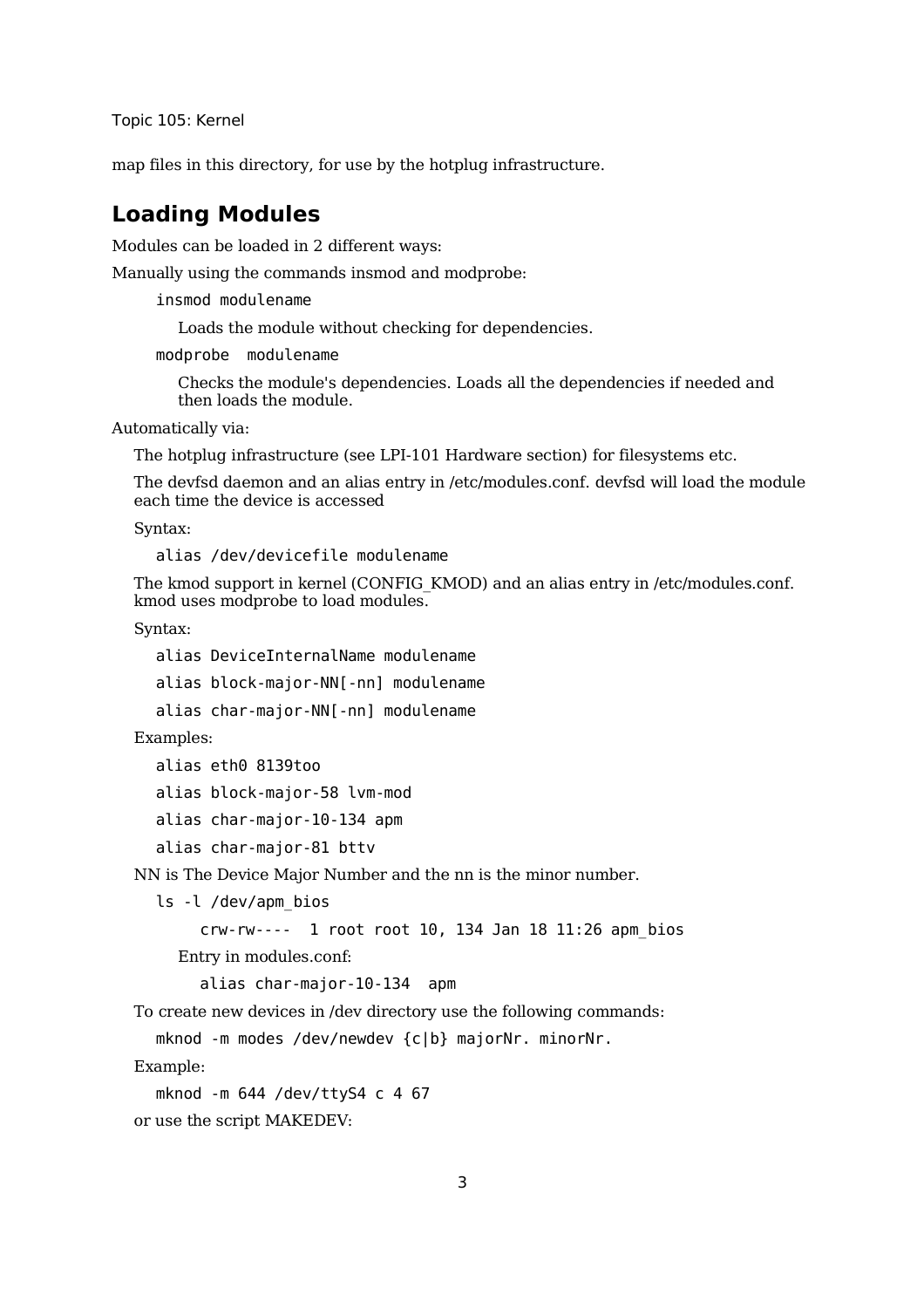cd /dev ; ./MAKEDEV ttyS

A runlevel script. The script can issue modprobe commands when the system boots-up to load modules ready to use.

Note: the files /etc/modules.conf and /etc/conf.modules are the same.

Which filename is used varies between distributions but modules.conf is newer.

For a module to dynamically link to the kernel, a kernel symbol table with memory pointers is used. Such table can be seen at /proc/ksyms.

### **Controlling modules**

Note: The modulename never contains the '.o' extension of its filename.

#### **lsmod**

Lists the loaded modules. Same result as cat /proc/modules

Syntax:

lsmod

#### **insmod**

Loads a module (no dependency check)

Syntax:

insmod modulename [module parameters]

Example:

insmod ne io=0x300 irq=5

#### **modprobe**

Loads/Removes a module (with dependency check). modprobe expects an up-to-date modules.dep file, as generated by depmod.

Syntax:

```
modprobe [-vcniqo] module [module params]
modprobe [-1] [-t dir.] [-a] [wil\bar{d}card]modprobe -r module1 [module2] ...
```
 $(-r =$ remove)

Example:

modprobe -t net \\*

Automatic try all network card modules until success

Note: modprobe configuration file:(/etc/modprobe.conf) if exists.

#### **rmmod**

Removes(unloads) a module. Syntax: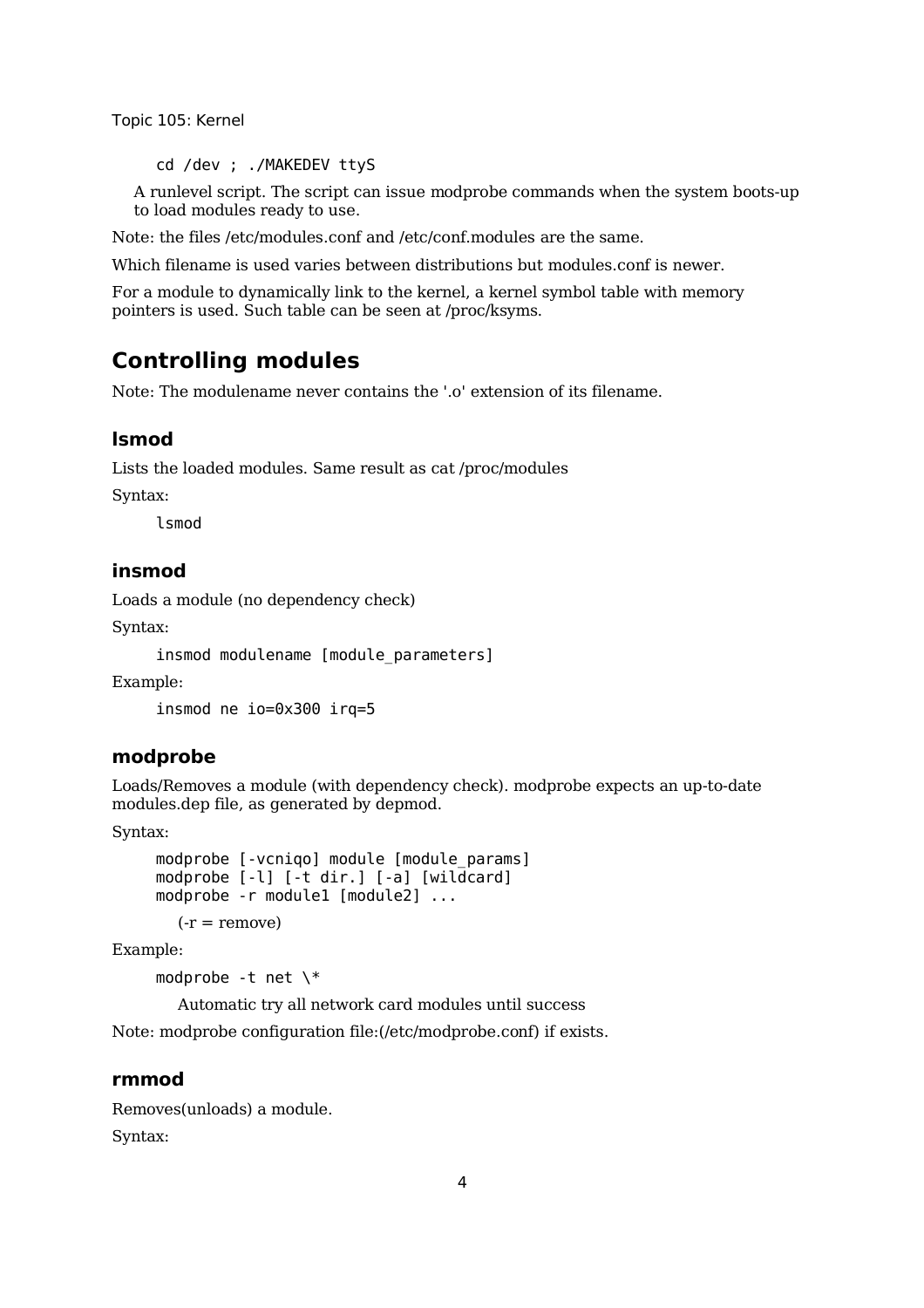rmmod [-r] module1 [module2] .... -r = Removes recursively through dependencies

#### **depmod**

Determines module dependencies and writes modules.dep file.

Syntax:

depmod [-abeFAn]

(-n=Writes only to screen)

Example:

depmod -av

Checks all and writes modules.dep

Note:Run depmod -a after changes in /etc/modules.conf

#### **modinfo**

Prints information about a module.

Syntax:

modinfo [-adlpn] [-F field] modulename

-n = /path/filename of module's file

-F --field Only print this field value, one per line.

Field names:

```
author (-a)
description (-d)
license (-l)
depends
alias
```
**p**aram (-p)

Shows which parameters are supported.

Output format:

option type (valid-values) description

Options [-adlp] are shortcuts for these above fields.

### **/etc/modules.conf (or /etc/conf.modules)**

This file is used by kmod to load the right modules automatically when certain devices are accessed, or by modprobe to add needed options to modules and possibly run certain commands before and/or after loading and/or unloading modules. It can contain the following information:

Module Parameters (options)

Syntax:

options modulename options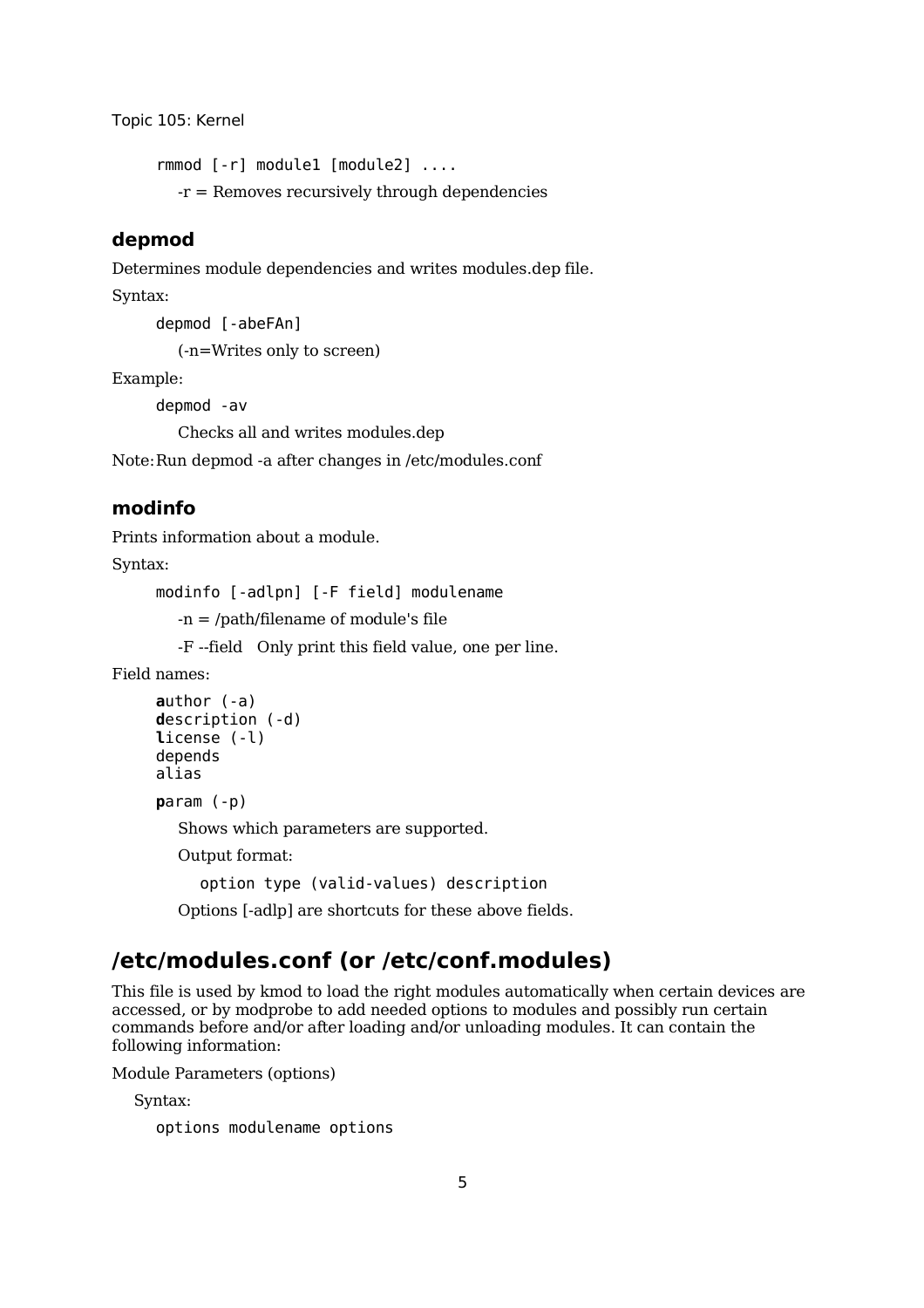Example:

options ne io=0x300 irq=5

Alias names for modules

Modules then has 2 names.

Syntax:

alias aliasname modulename

Example:

alias eth0 3c509

Makes it possible to do a modprobe eth0 which has the same result as modprobe 3c509

Commands that should be run before and/or after a module is loaded

Syntax:

pre-install modulename command<br>post-install modulename command post-install modulename

Example:

post-install bttv insmod tuner

Commands that should be run before and/or after a module is un-loaded

Syntax:

pre-remove modulename command post-remove modulename command

Example:

post-remove bttv rmmod tune

#### **uname**

Displays information about the current system.

Syntax:

uname options

Example:

uname -a

Shows all information in the following order:

-s, --kernel-name

Print the kernel name

-n, --nodename

Print the network node hostname

-r

Print the current kernel release. Example: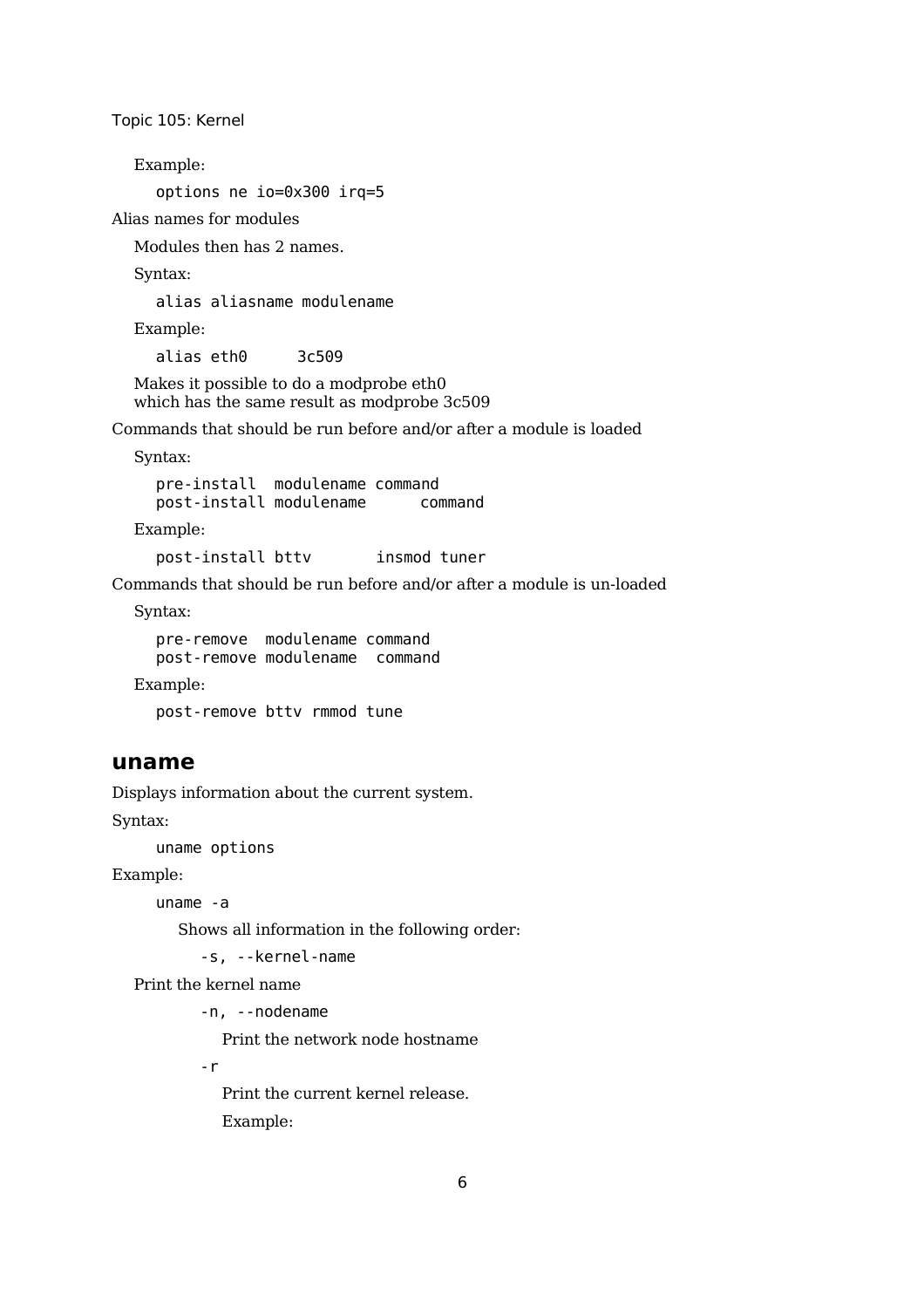/lib/modules/\$(uname -r)/...

or

/lib/modules/`uname -r`/...

-v, --kernel-version

Print the kernel version (Build date)

-m, --machine

Print the hardware machine name

-p, --processor

Print the processor type

-i, --hardware-platform

Print the hardware platform

-o, --operating-system

Print the operating system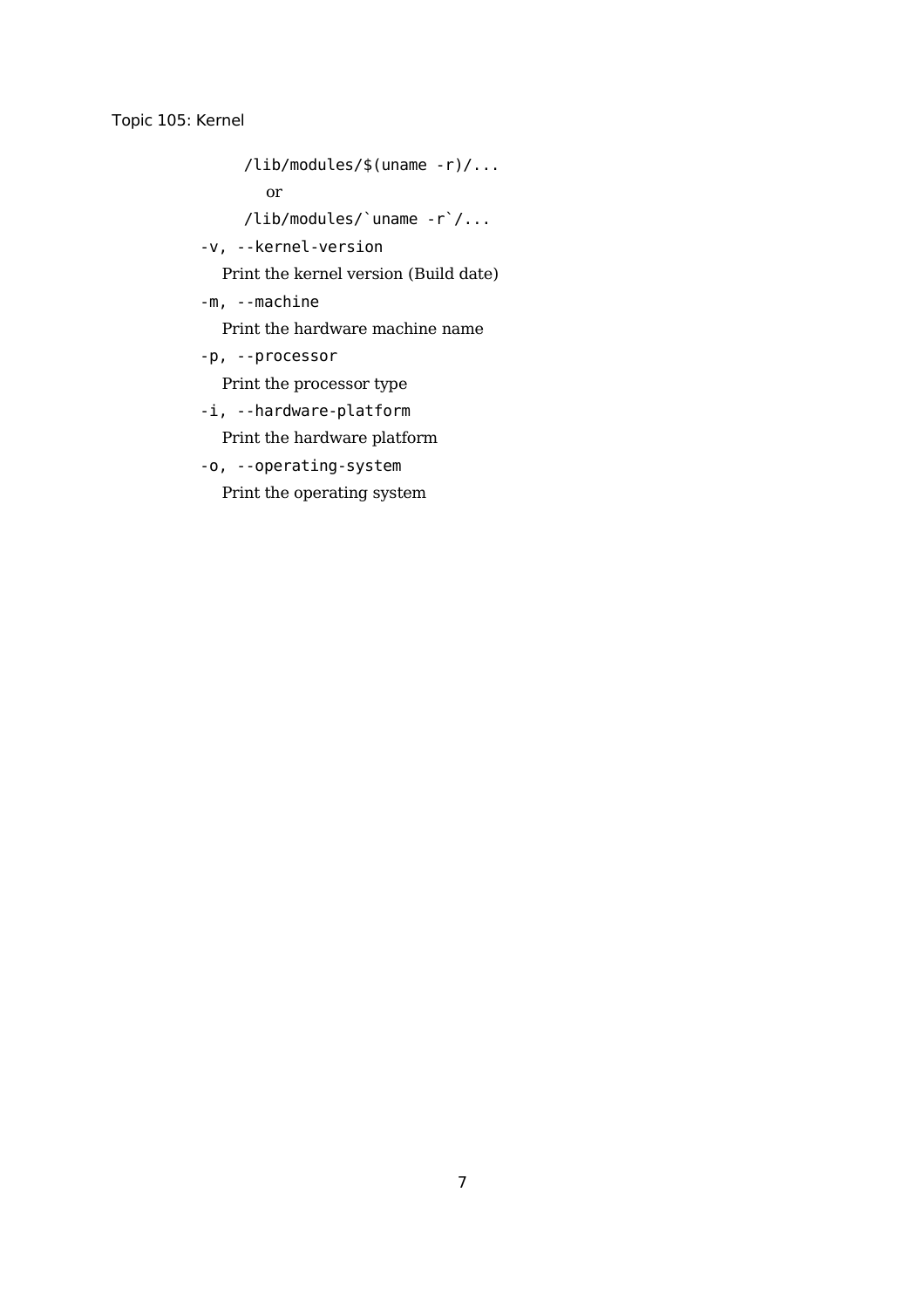### **1.105.2 Reconfigure, build, and install a custom kernel and kernel modules**

**Description:** Candidates should be able to customize, build, and install a kernel and kernel loadable modules from source This objective includes customizing the current kernel configuration, building a new kernel, and building kernel modules as appropriate. It also includes installing the new kernel as well as any modules, and ensuring that the boot manager can locate the new kernel and associated files (generally located under /boot, see objective 1.102.2 for more details about boot manager configuration).

#### **Weight: 3**

```
Key files, terms, and utilities include:
  /usr/src/linux/*
  /usr/src/linux/.config
  /lib/modules/kernel-version/*
  /boot/*
  make
  make targets: config, menuconfig, xconfig, oldconfig, modules, install,
                 modules_install, depmod
```
### **Kernel source code**

The kernel source code is normally located in /usr/src/linux/\*.

Normally this directory is a symbolic link to /usr/src/kernelname/.

It contains also all the configuration files necessary to compile the kernel.

### **Configuring the kernel**

#### **Getting the source code and the current kernel configuration file**

The source code is normally available from the current distribution disks or from the internet (www.kernel.org)

After installing the source code on the system, the kernel needs to be configured before being compiled. This configuration process will create the configuration file:

/usr/src/linux/.config

We have the choice of using an older configuration file as a template or create a totally new one from scratch (not recommended).

Before issuing any commands we need to change to the source code directory:

cd /usr/src/linux

#### **Preparing the old .config for a new kernel source.**

Copy the old .config to /usr/src/linux/ directory and run the command:

make oldconfig

This will scan the file and add the new items that did not exist in the old kernel but are present in the new one.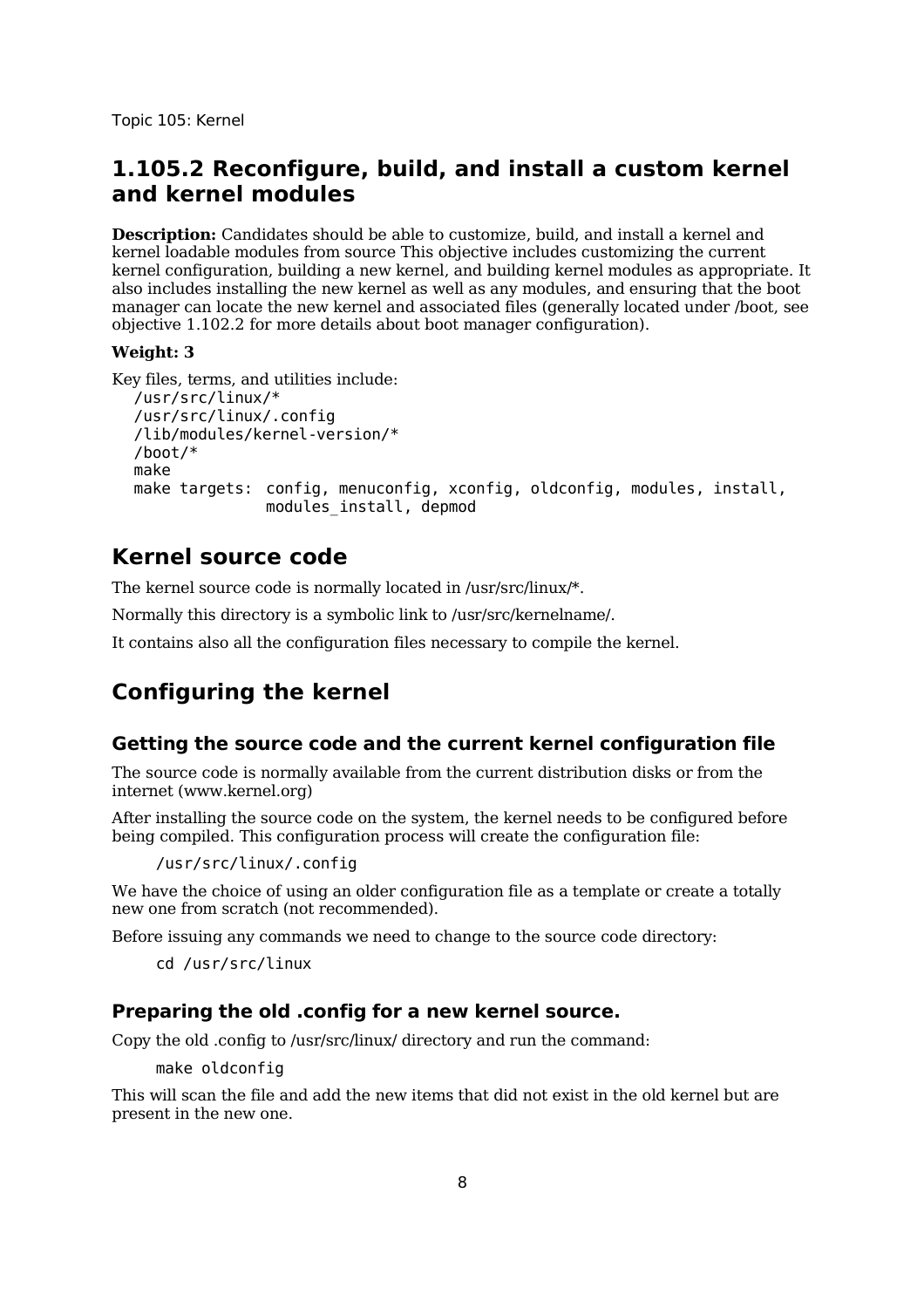#### **Configuration programs**

The following 3 commands start programs that read the .config file, allow the user to change the configuration and when finished, save the new configuration in the same . config file, replacing the original.

make config

Old style, just a series of questions.

make menuconfig

Text/Menu oriented.

make xconfig

Menu/Buttons Graphic Program

The purpose of kernel configuration is to specify:

Which features are supported in the new kernel.

Which modules will be either:

Integrated in the kernel or

Compiled as separate loadable modules or

Not compiled separately and not integrated in the kernel.

#### **Preparing the compilation**

Old binary files may be present in the source code tree, and make will not recompile these binaries. This can cause problems later so the kernel programmers advise all these old binaries be deleted to force make to compile fresh versions. Use this command:

make clean

Before compiling the kernel, the dependencies file needs to be created. This file name is:

/usr/src/linux/.depend

The command:

make dep

#### **Compiling the kernel**

The long and complex compiling process can now be started by issuing one of the following commands:

make zImage

Old command to create a small kernel which will be saved as:

/usr/src/linux/arch/i386/boot/zImage

make zdisk

Old command to save the kernel on a floppy as a boot floppy.

make bzImage

New command to create a big kernel which will be saved as:

/usr/src/linux/arch/i386/boot/bzimage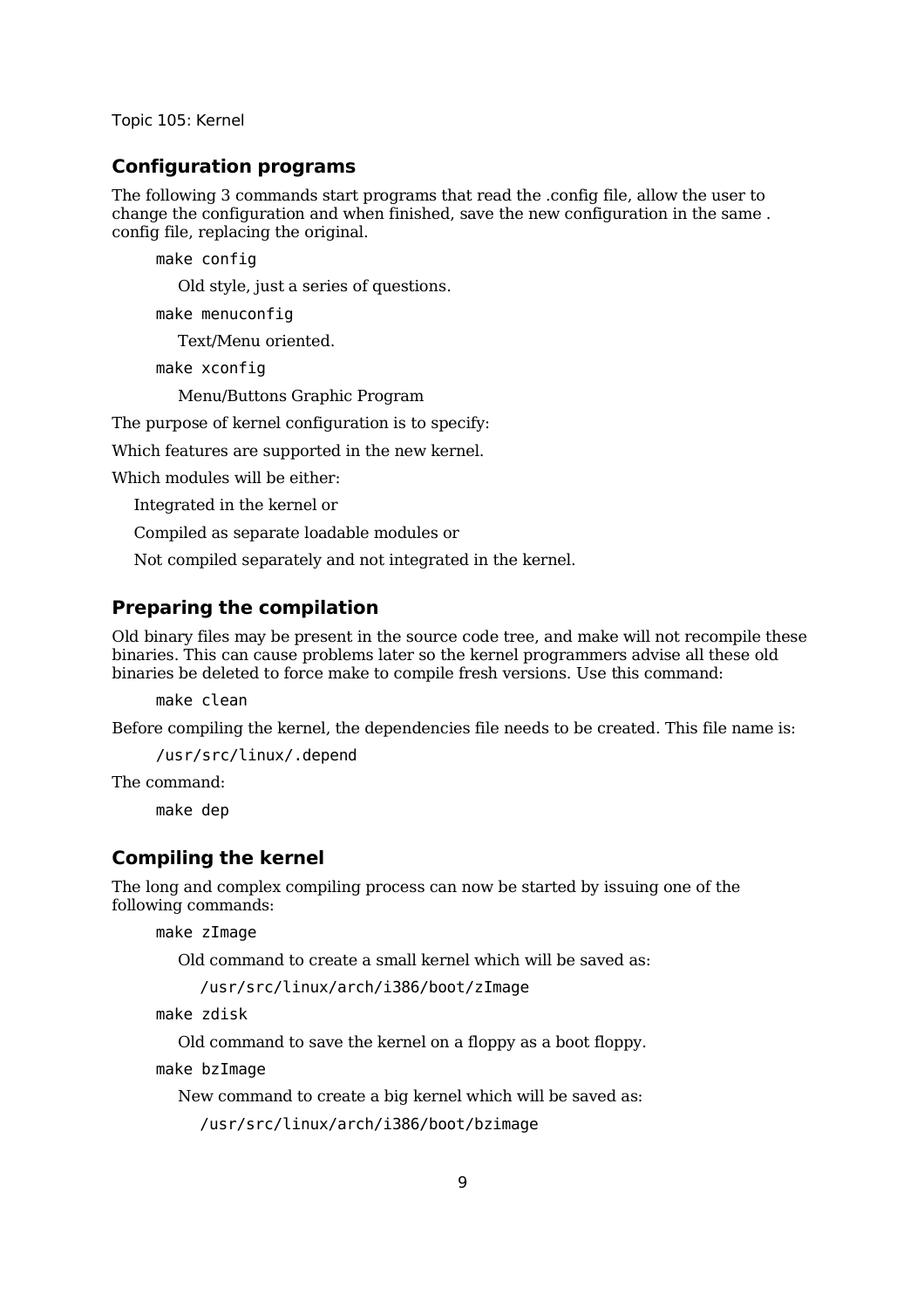make bzdisk

New command to save the kernel on a floppy as a boot floppy.

#### **Compiling the modules**

Compiling of modules is done with the following command: (long process)

make modules

#### **Installling the modules**

Once compiled the modules need to be installed in the directory

/lib/modules/kernelversion/

by issuing the command

make modules install

The command depmod -a will be run automatically.

#### **Installing the new kernel**

Once compiled the kernel and the system map file need to be copied to the /boot directory and the boot manager configuration file modified to reflect the changes. This can be achieved by issuing the following commands:

```
cp /usr/src/linux/arch/i386/boot/bzimage /boot/vmlinuz
```
cp /usr/src/linux/System.map /boot/System.map.\$(uname -r)

This .map file is a list of kernel symbols used mostly for debugging purposes, same as / proc/ksyms.

#### **Make an initrd**

If a new initrd file is needed then the following command will make it:

mkinitrd Options-needed

#### **Install the Boot Loader**

If using LILO

vi /etc/lilo.conf lilo

If using GRUB

vi /boot/grub/menu.lst

#### **All kernel compilation commands - short form**

Install the kernel source in the /usr/src/linux/ directory

Copy the .config file from the current kernel to the /usr/src/linux/ directory

make clean

Deletes all old binary files from the source tree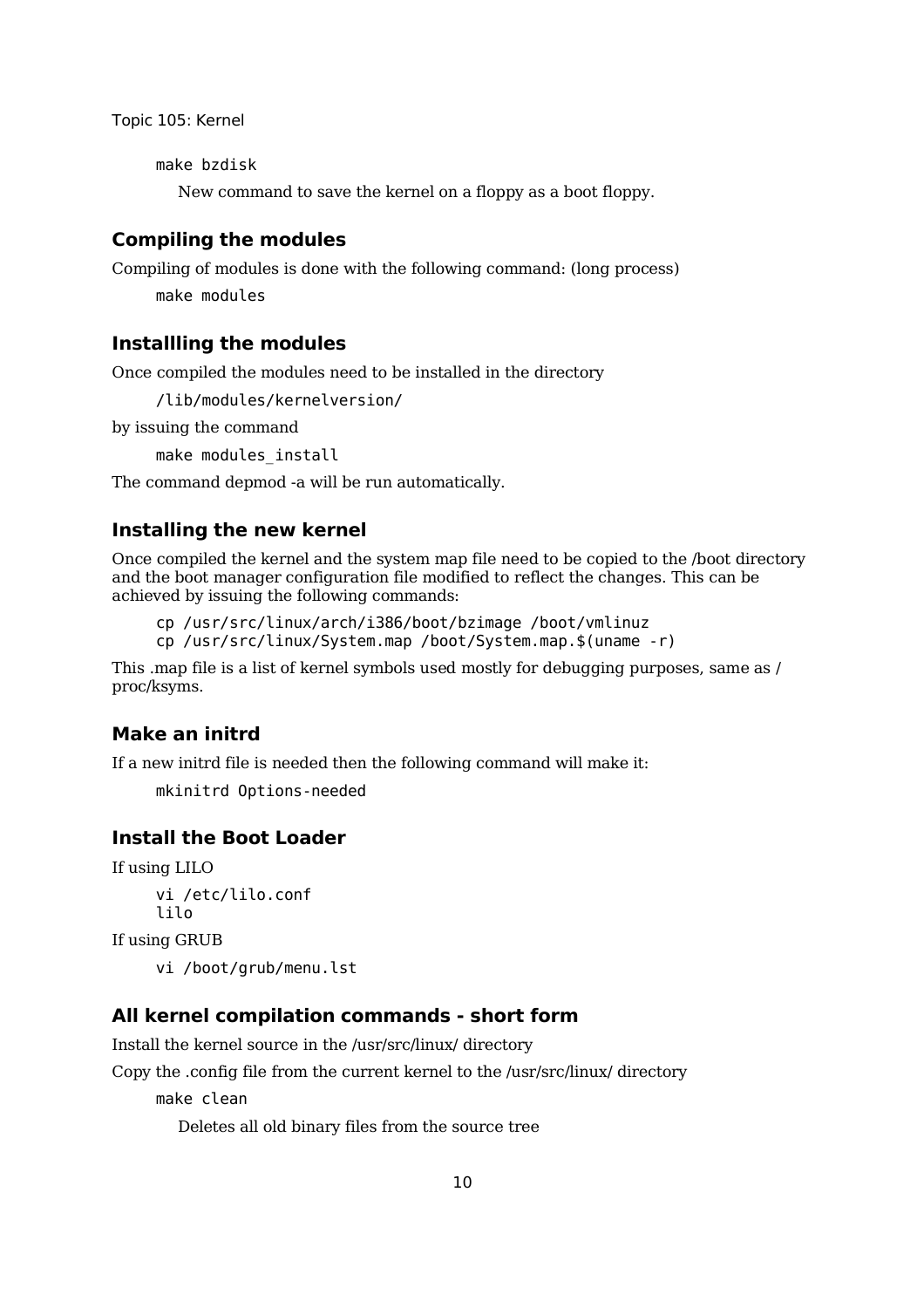```
make oldconfig
        Uses the current .config and creates a new one
     make xconfig
       or
     make menuconfig
       or
     make config
       Configure kernel options before compiling
     make dep
       Creates the dependencies file .depend
     make bzImage
       Compile the kernel
     make modules
        Compile the modules
     make modules install
        Install modules in /lib/modules/kernelversion/
     cp /usr/src/linux/arch/i386/boot/bzimage /boot/vmlinuz
        Copies the kernel to the /boot directory
     cp /usr/src/linux/System.map /boot/System.map.$(uname -r)
        Copies the .map file to the /boot directory
If using an initrd file when booting:
     mkinitrd Options
If using LILO:
     vi /etc/lilo.conf
     lilo
If using GRUB:
```

```
vi /boot/grub/menu.lst
```
or

vi /boot/grub/grub.conf

#### **Safeguard against a faulty new kernel**

In case the new kernel does not work correctly, it is advisable to save the old kernel. Rename the old kernel, its initrd, and System.map.\$(uname -r), and its / lib/modules/kernelversion/ directory before copying the kernel or issuing the command make modules\_install.

An alternative menu item in the boot manager configuration file to boot the older kernel is also advisable.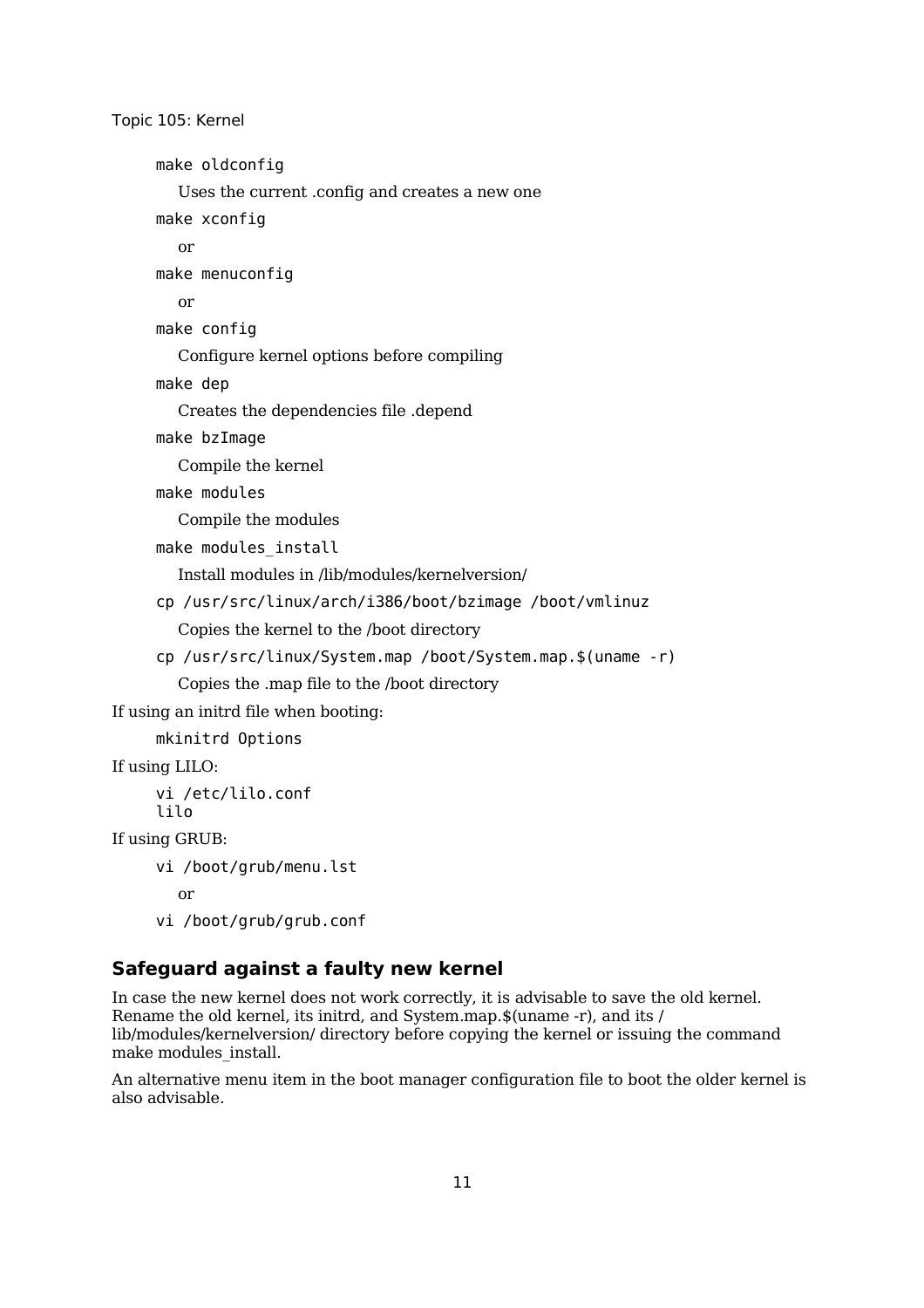# **Topic 106: Boot, Initialization, Shutdown and Runlevels**

#### **Total weight for this topic 6** 1.106.1 Boot the system.........................................................................................3 1.106.2 Change runlevels and shutdown or reboot system.....................................3

### **Summary**

TODO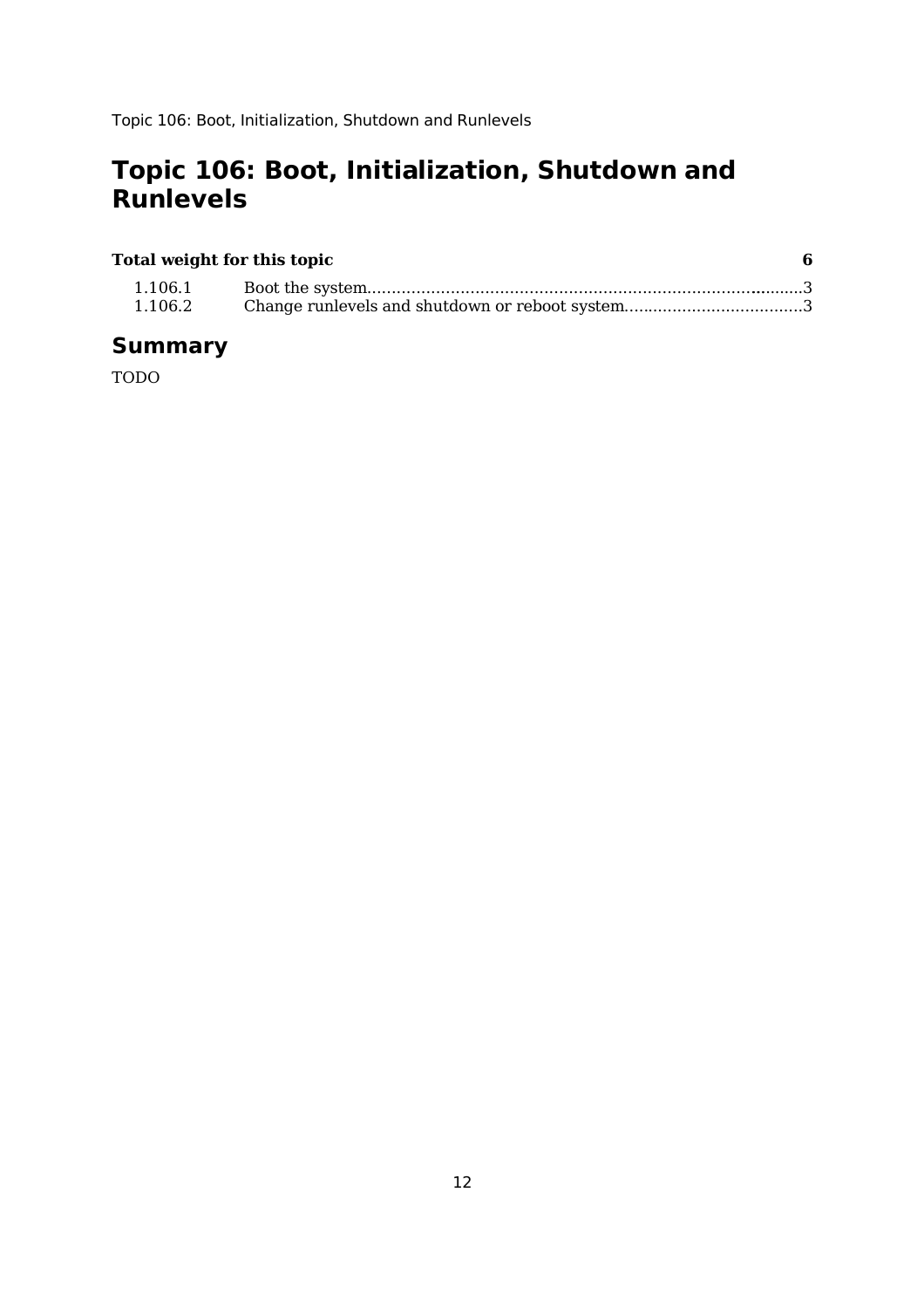#### **1.106.1 Boot the system**

**Description:** Candidates should be able to quide the system through the booting process. This includes giving commands to the boot loader and giving options to the kernel at boot time, and checking the events in the log files.

#### **Weight: 3**

```
Key files, terms, and utilities include:
  /var/log/messages
  /etc/conf.modules or /etc/modules.conf
  dmesa
  LILO
  GRUB
```
#### **Boot sequence and Runlevels**

Here are the steps that Linux goes through from boot till login prompt:

BIOS initializes its devices

The Boot Loader on MBR of boot disk is read and executed At this point the Boot Loader may allow the user to enter Kernel options.

The Kernel and maybe initrd is fetched from the Floppy/Hard disk/CDROM.

The Kernel initializes its hardware environment, using modules compiled in the kernel.

The Kernel starts its first process: init (PID=1)

The Kernel tests the root (/) and other partitions as per fstab and mounts them.

The Kernel initializes more hardware using /etc/modules.conf and some boot scripts.

init reads its configuration file /etc/inittab and acts accordingly. /etc/inittab contains the list of processes that init should start, like console gettys, default runlevel, run level definitions, etc.

init starts the default run level scripts and passes control to the getty on virtual terminal 1 for user login.

If xdm/kdm/gdm display manager is started as part of the default runlevel, then the display manager takes over control of the display for graphic user login.

### **Giving kernel options to the bootloader**

Before the kernel loads it is normally possible to give kernel options on the boot loader command line. The can be SCSI adapter addresses, root partition, VGA terminal mode, default runlevel, etc.

The list of options supported by the current kernel can be found in

/usr/src/linux/Documentation/kernel-parameters.txt.

The kernel options used are always readable from the file

/proc/cmdline

Example of options given to LILO ,GRUB, SYSLINUX or LOADLIN bootloaders:

LILO boot: linux aha152x=0x300,10,7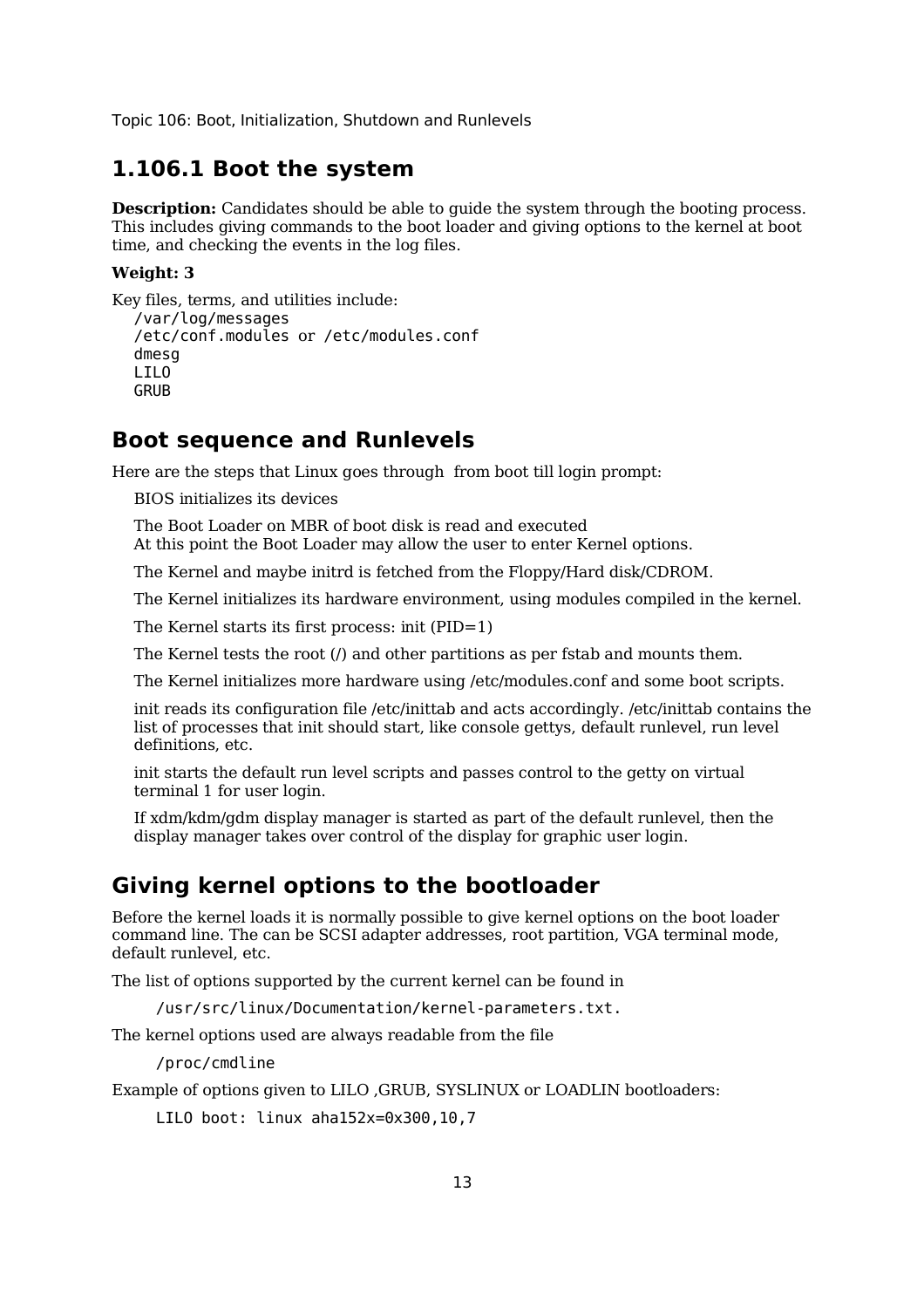Means that the Adaptec SCSI adapter is at address 0x300 IRQ 10 and SCSI-ID 7 Kernel options that must always be used can be entered in the bootloader's configuration file.

LILO

under the keyword: append=

```
append=vga=791 hdc=ide-scsi splash=verbose acpi=off
```
**GRUB** 

on the kernel definition line:

```
kernel (hd0,2)/boot/vmlinuz.2.4.20 root=/dev/hda3 vga=791
splash=verbose
```
Note: Options are separated with a space but continuous within the option.(see above)

### **/etc/modules.conf (or /etc/conf.modules)**

Kernels can be of 2 types:

Monolithic: All device drivers are compiled into the kernel. Modular: Some device drivers are compiled as loadable modules.

For modular kernels the modules can be loaded/unloaded manually or automatically. The parameters needed to define the addresses, irq, dma, etc. for a module, as well as their system alias names, can and should be written in the file:

/etc/modules.conf new name, or /etc/conf.modules old name The syntax of these parameters is explained in detail in the previous topic no. 1.105.1

### **Boot Log files**

As the kernel boots it saves its log messages in an internal buffer which is readable with the command dmesg

After the syslogd daemon logging system has been started, the standard file where most of the system messages including kernel messages are stored is called

/var/log/messages

The command

tail -f /var/log/messages

allows you to read the last 10 lines of the log file, refreshing it once a second.

### **/etc/lilo.conf parameters**

The /etc/lilo.conf file contains options and kernel image information. Popular LILO directives are:

boot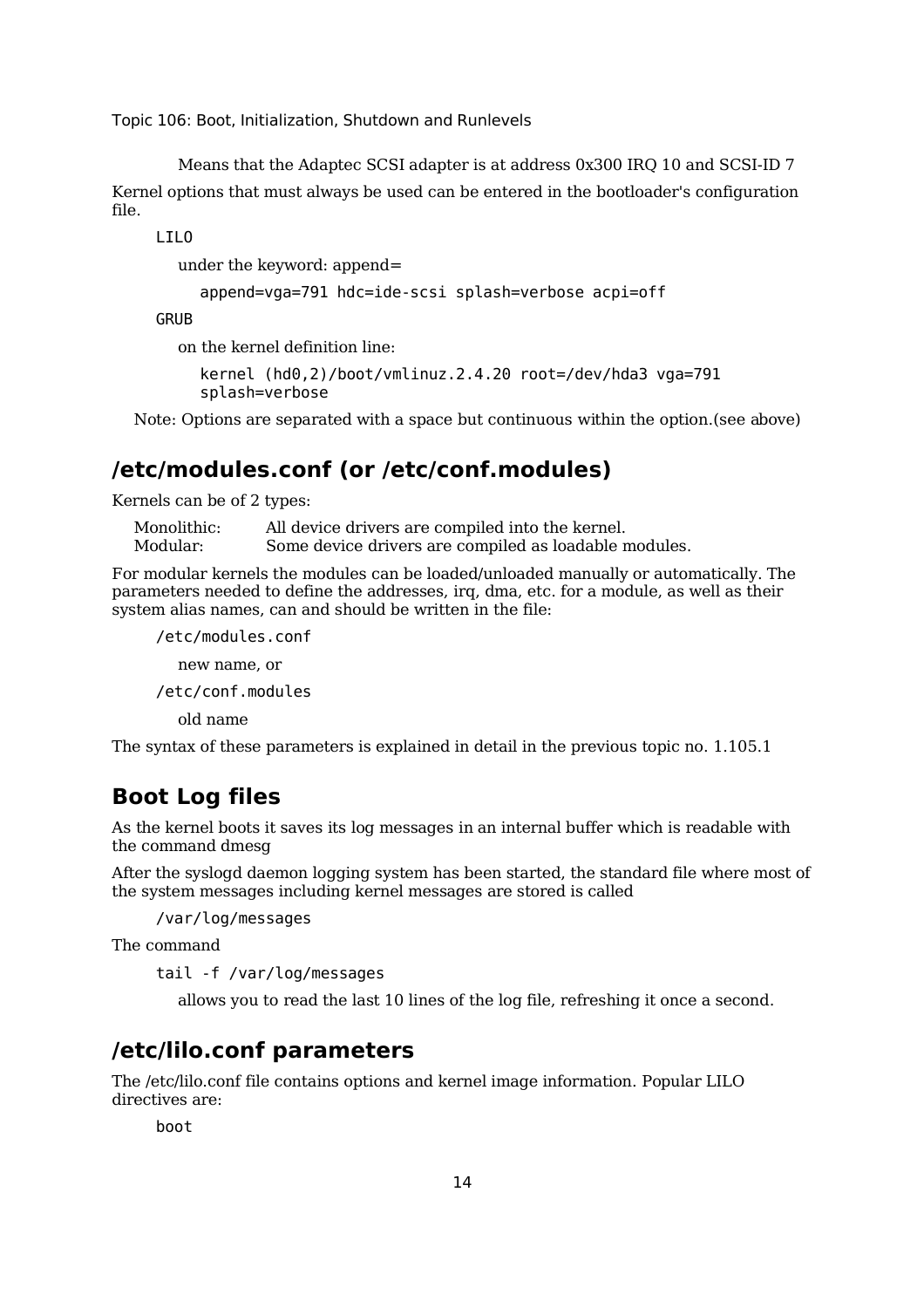The name of the hard disk partition that contains the boot sector.

image

Refers to a specific kernel file.

install

The file installed as the new boot sector.

label

Provides a label, or name, for each image.

map

Directory where the map file is located.

prompt

Prompts the user for input (such as kernel parameters or runlevels) before booting.

read-only

The root filesystem should initially be mounted read-only.

root

Used following each image, this specifies the device that should be mounted as the / (root) directory.

timeout

The amount of time, in tenths of a second, that the system waits for user input.

### **/boot/grub/menu.lst parameters**

TODO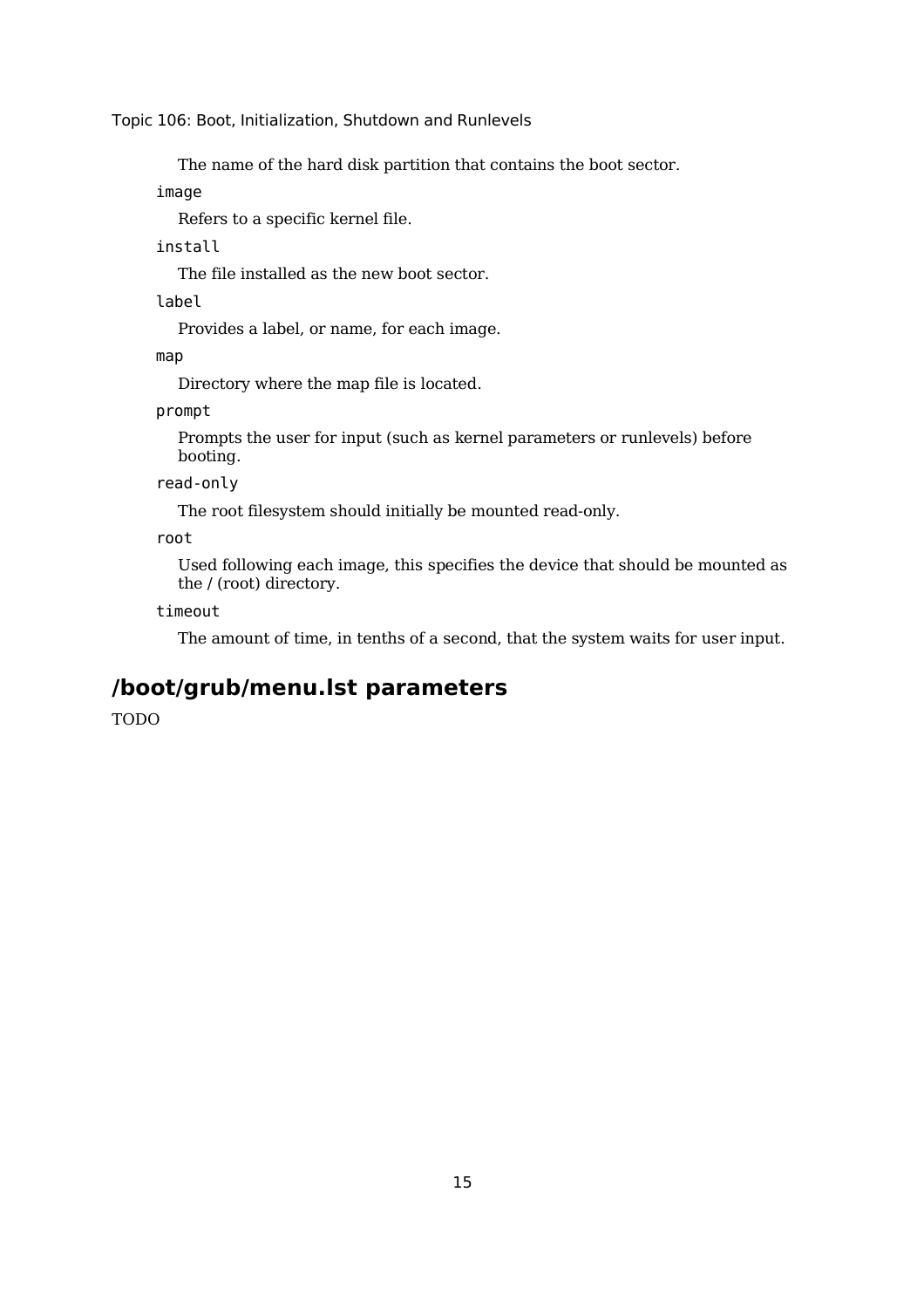### **1.106.2 Change runlevels and shutdown or reboot system**

**Description:** Candidates should be able to manage the runlevel of the system. This objective includes changing to single user mode, shutdown or rebooting the system. Candidates should be able to alert users before switching runlevel, and properly terminate processes. This objective also includes setting the default runlevel.

#### **Weight: 3**

Key files, terms, and utilities include: /etc/inittab shutdown poweroff

# init

### **Runlevels**

A runlevel is a software configuration of the system which starts a selected group of processes. The default runlevel is defined in /etc/inittab. It looks like this:

id:5:initdefault

Will start the system in runlevel 5

Runlevels are identified by: 0 1 2 3 4 5 6 S and s

| 0          | Halt.                                                                                                             |
|------------|-------------------------------------------------------------------------------------------------------------------|
|            | Single user (root) login                                                                                          |
| $2$ to $5$ | Usually defines some kind of multiuser state, including an X login screen -<br>depends on the Linux distribution. |
|            | Reboot.                                                                                                           |
| S & S      | Scripts to run before entering runlevel 1 (single login).                                                         |

## **The /etc/init.d directory**

This directory contains initialization scripts to start and stop system services and links controlling the boot process for many Linux distributions:

| rc.sysinit             | The startup script launched by init at boot time.                                                |
|------------------------|--------------------------------------------------------------------------------------------------|
| rc.local               | A script for local startup customizations, started automatically<br>after the system is running. |
| rc.                    | A script used to change runlevels.                                                               |
| rc0.d through<br>rc6.d | Directories containing symlinks to scripts in /etc/init.d.                                       |

Names of the links are in the format

[K|S][nn][init.d\_name]:

K and S prefixes mean kill and start, respectively.

The script names starting with S are run with the argument start, and the ones with K are run with the argument stop.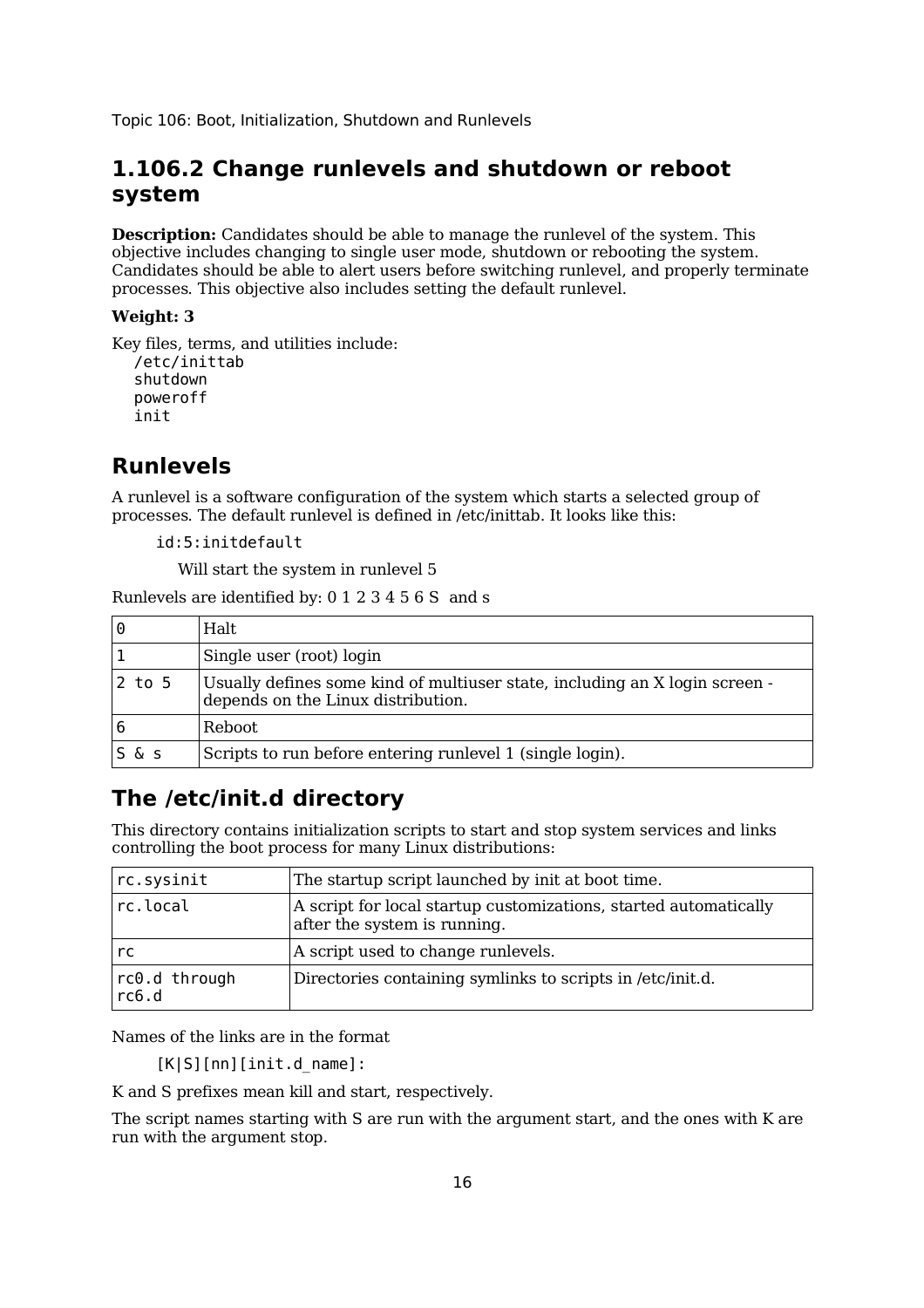Upon entering a new runlevel:

K scripts are run if their equivalent S scripts had been started in the previous runlevel, S scripts are run if they had not already been started in the previous runlevel.

Therefore on each change of runlevel, the rc script checks the scripts of the previous and new runlevels to determine which K or S scripts should be run.

nn is a sequence number controlling startup or shutdown order.

init.d\_name is the name of the script being linked.

### **Displaying the current runlevel**

The command runlevel displays the Previous ('N' if None) and the current runlevel

```
runlevel
N 3
```
The previous runlevel was None (After Booting) and present: 3

### **Changing the runlevel**

telinit <newrunlevel>

Changes the current runlevel.

/sbin/telinit is linked to /sbin/init. This means one can also use init instead. It takes a onecharacter argument and signals the init process to perform the appropriate action. The following arguments serve as directives to telinit:

| $0,1,2,3,4,5$ or 6 | switch to the specified run level.                                                                                                                                         |
|--------------------|----------------------------------------------------------------------------------------------------------------------------------------------------------------------------|
| a,b,c              | process only those /etc/inittab file entries having runlevel a,b or c.                                                                                                     |
| Q or q             | re-examine the /etc/inittab file.                                                                                                                                          |
| S or s             | switch to single user mode.                                                                                                                                                |
| U or u             | re-execute itself (preserving the state). The /etc/inittab file is not re-<br>examined. Run level should be one of Ss12345, otherwise request<br>will be silently ignored. |

telinit (or init) can also tell the init process how long it should wait between sending processes the SIGTERM and SIGKILL signals when shutting down a runlevel service. The default is 5 seconds, but this can be changed with the -t sec option.

### **/etc/inittab file format**

Each line starting with '#' is a comment.

Each entry uses one line.

Each entry's syntax is as follows:

id:runlevels:action:process

| id | A unique sequence of 1-4 characters which identifies an entry in inittab. |
|----|---------------------------------------------------------------------------|
|    | Note: For gettys or other login processes, the id field should be the tty |
|    | suffix of the corresponding tty, e.g. 1 for tty1. Otherwise, the login    |
|    | accounting might not work correctly.                                      |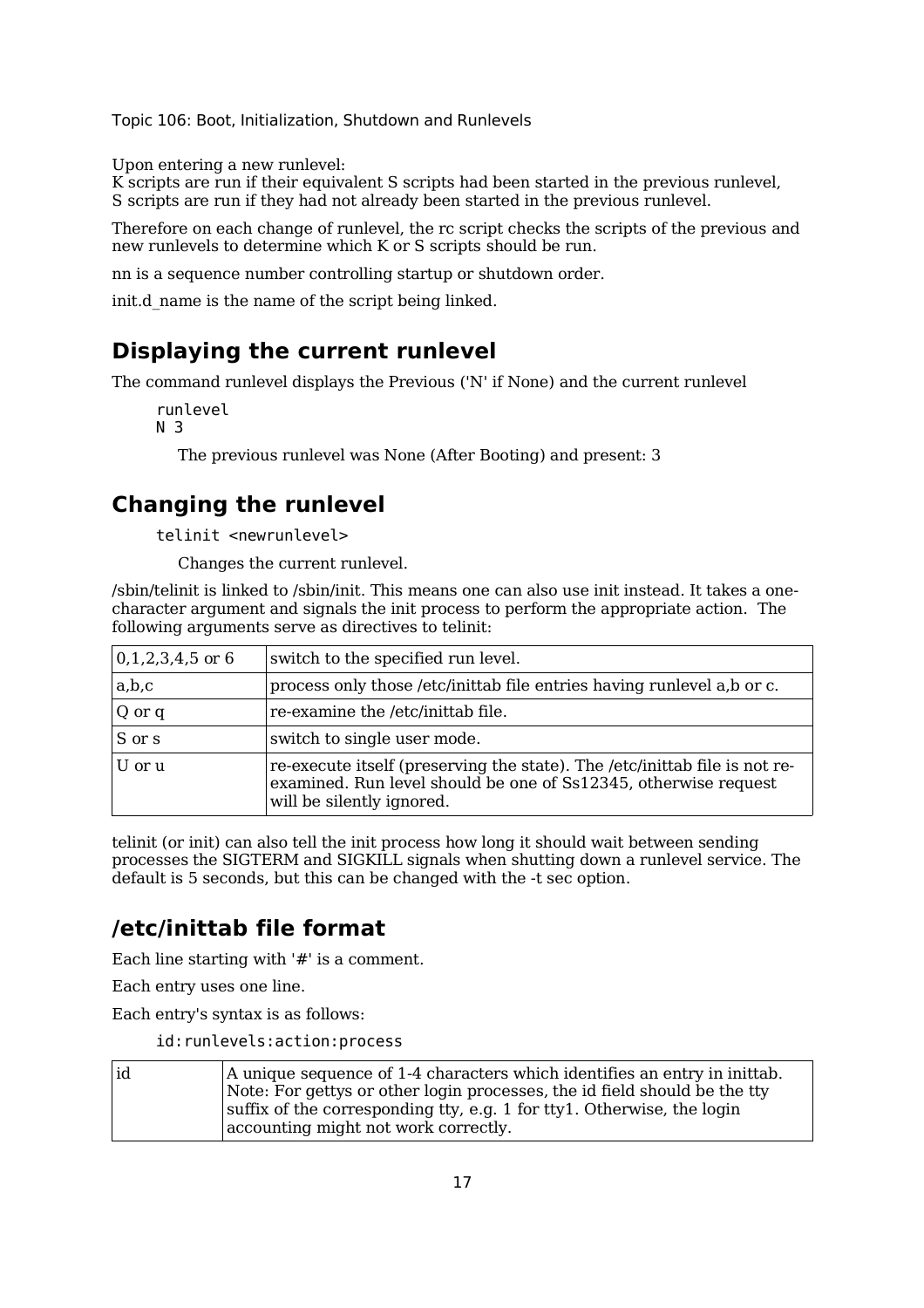| runlevels | Lists the runlevels for which the specified action should be taken. The<br>runlevels field may contain multiple characters for different runlevels. For<br>example, 123 specifies that the process should be started in runlevels 1, 2,<br>and $3$ . |
|-----------|------------------------------------------------------------------------------------------------------------------------------------------------------------------------------------------------------------------------------------------------------|
| action    | Describes which action should be taken (see below).                                                                                                                                                                                                  |
| process   | Specifies the process (or command) to be executed.                                                                                                                                                                                                   |

Most common actions:

| respawn         | The process will be restarted whenever it terminates (e.g. getty).                                                                                                                                                                                                                                                                                     |
|-----------------|--------------------------------------------------------------------------------------------------------------------------------------------------------------------------------------------------------------------------------------------------------------------------------------------------------------------------------------------------------|
| wait            | The process will be started once when the specified runlevel is entered and<br>init will wait for its termination.                                                                                                                                                                                                                                     |
| once            | The process will be executed once when the specified runlevel is entered.                                                                                                                                                                                                                                                                              |
| boot            | The process will be executed during system boot. The runlevels field is<br>ignored.                                                                                                                                                                                                                                                                    |
| <b>bootwait</b> | The process will be executed during system boot, while init waits for its<br>termination (e.g. /etc/rc). The runlevels field is ignored.                                                                                                                                                                                                               |
| off             | This does nothing.                                                                                                                                                                                                                                                                                                                                     |
| initdefault     | An initdefault entry specifies the default runlevel to use. If not specified,<br>init will ask for a runlevel on the console. The process field is ignored.                                                                                                                                                                                            |
| ctrialtdel      | The process will be executed when init receives the SIGINT signal. This<br>means that someone on the system console has pressed the CTRL-ALT-DEL<br>key combination. Typically one wants to execute some sort of shutdown<br>either to get into single-user level or to reboot the machine. Often used to<br>reboot the machine in many distributions. |

See man inittab for more info on other actions like:

sysinit, powerwait, powerfail, powerokwait, powerfailnow, resume, kbrequest, ondemand.

### **Shutting down the system properly.**

Before the system is turned off, it needs to shut down every current runlevel service properly and unmount all filesystems. This is done with these commands:

```
init 0
shutdown -h now
halt
poweroff
  Shutdown the system.
```

```
init6
shutdown -r now
reboot
```
Reboot the system. If /etc/inittab is set accordingly , pressing <Ctrl-Alt-Del> will also reboot the system.

#### shutdown -c

Cancels the already scheduled shutdown.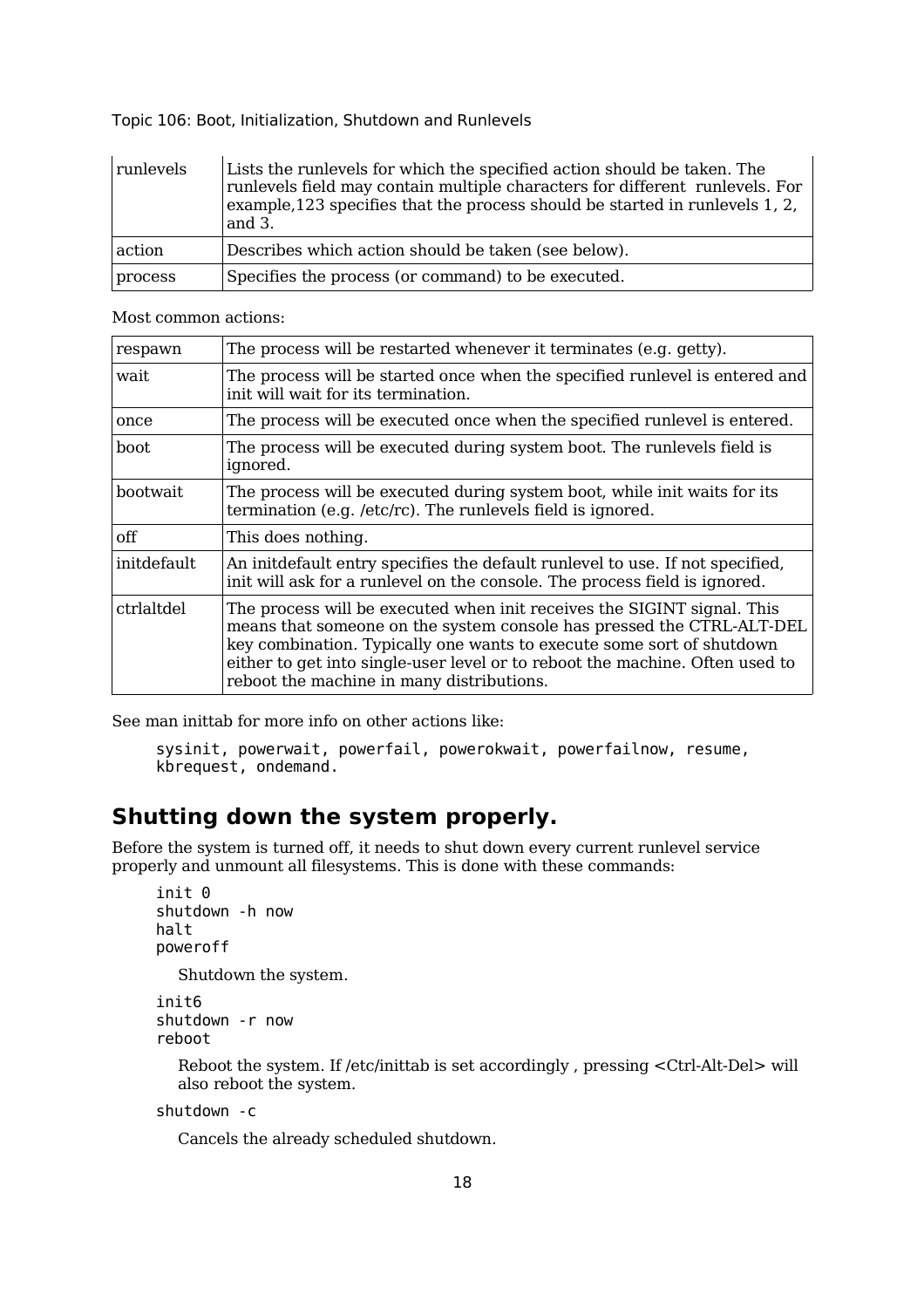Note: The reboot, poweroff and suspend commands are symbolic links to halt.

#### **shutdown command**

Syntax:

shutdown [options] time

Options:

| -C             | Cancels a shutdown                             |
|----------------|------------------------------------------------|
|                | Will not run fsck on the reboot                |
| -F             | This WILL run fsck on reboot                   |
| -h             | Halts system after shutdown                    |
| -k             | Sends warning / does not shutdown              |
| -n             | Shuts down without calling init                |
| -r             | Reboots, does not halt                         |
| $-t$ {Seconds} | Delay time after killing process (before init) |

Time format:

| now   | WellNOW!                |
|-------|-------------------------|
| $+2m$ | In 2 minutes            |
|       | $4 \vert \ln 4$ minutes |
| hh:mm | At the specified time   |

Command access rights:

The file /etc/shutdown.allow may contain user names (one per line) who have permission to run the shutdown command.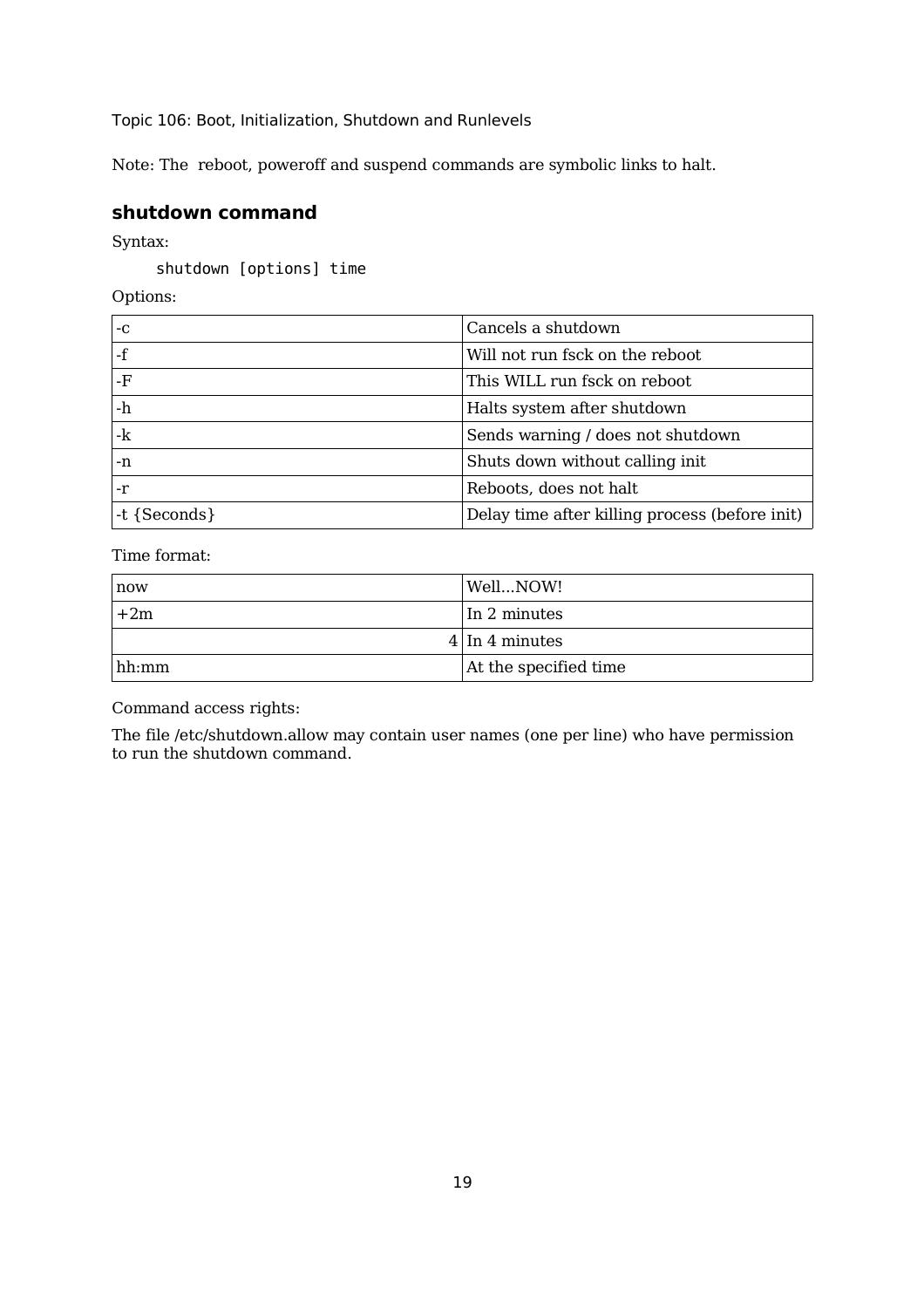# **Topic 107: Printing**

### **Total weight for this topic 3**

| 1.107.2 |  |
|---------|--|
| 1.107.3 |  |
| 1.107.4 |  |

# **Summary**

TODO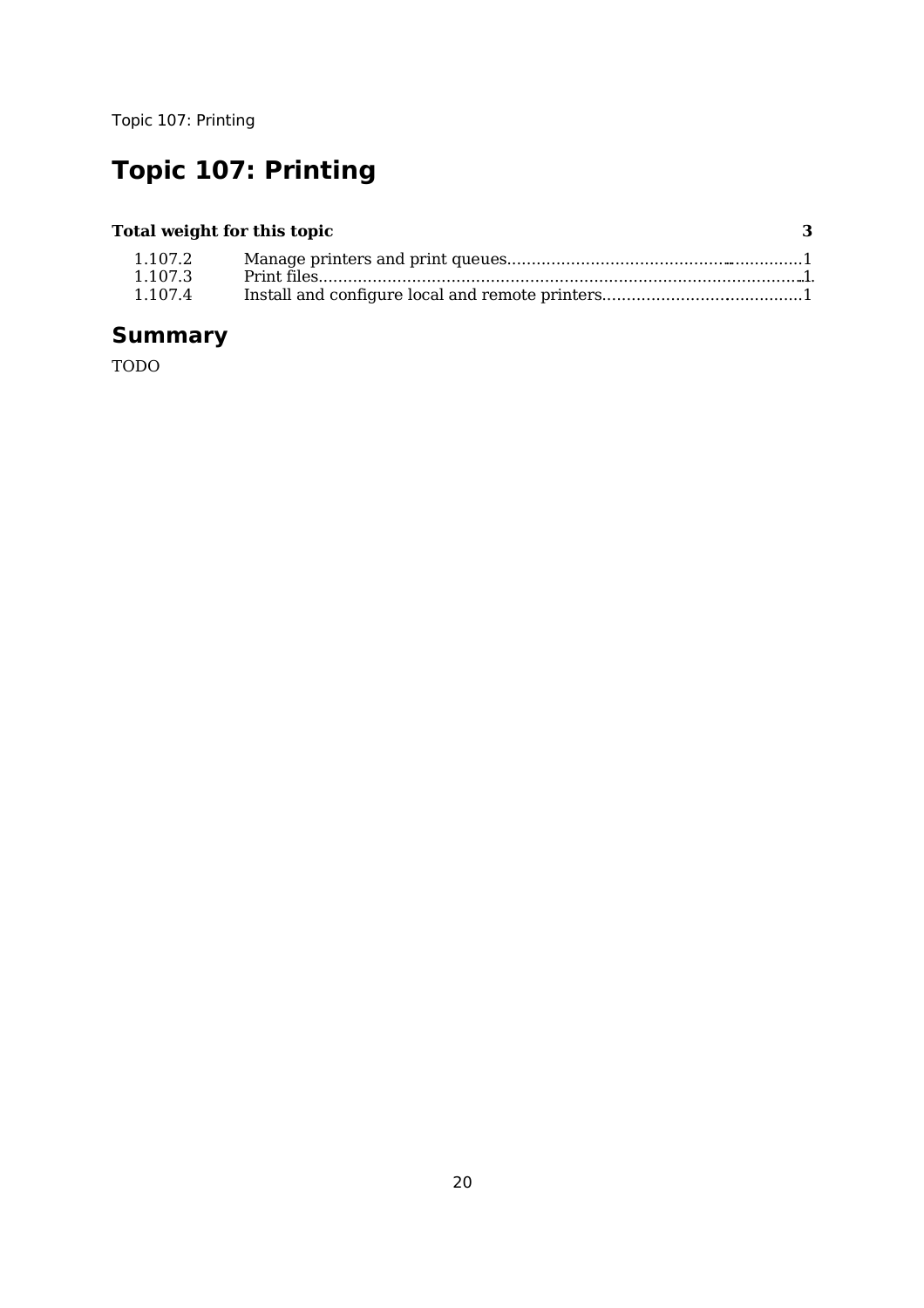### **1.107.2 Manage printers and print queues**

**Description:** Candidates should be able to manage print queues and user print jobs. This objective includes monitoring print server and user print queues and troubleshooting general printing problems.

#### **Weight: 1**

Key files, terms, and utilities include:

```
/etc/printcap
lpc
lpq
lprm
lp
```
### **How lp printing works**

At boot time, lpd is run. It waits for connections and manages printer queues.

A user submits a job with the lpr command or, alternatively, with an lpr front-end like GPR, PDQ, etc. lpr contacts lpd over the network (localhost or remote) and submits both the user's data file (containing the print data) and a control file (containing user options).

When the printer becomes available, the main lpd spawns a child lpd to handle the print job.

The child lpd executes the appropriate filter(s) (as specified in the if attribute in /etc/printcap) for this job and sends the resulting data on to the printer.

The lp system was originally designed when most printers were line printers - that is, people mostly printed plain ASCII. By placing all sorts of magic in the if filter, modern printing needs can be met with lpd (well, more or less; many other systems like CUPS do a better job).

### **Print related commands**

lpc

Printer control

1<sub>nd</sub>

Print daemon - should be started as a runlevel service.

lpq

Print spool control . Display the print jobs in the print queue

lpr

The print spooler. Sends print jobs to lpd

lprm

Print job removal. Erases print jobs from the print queue

pac

Print account report generation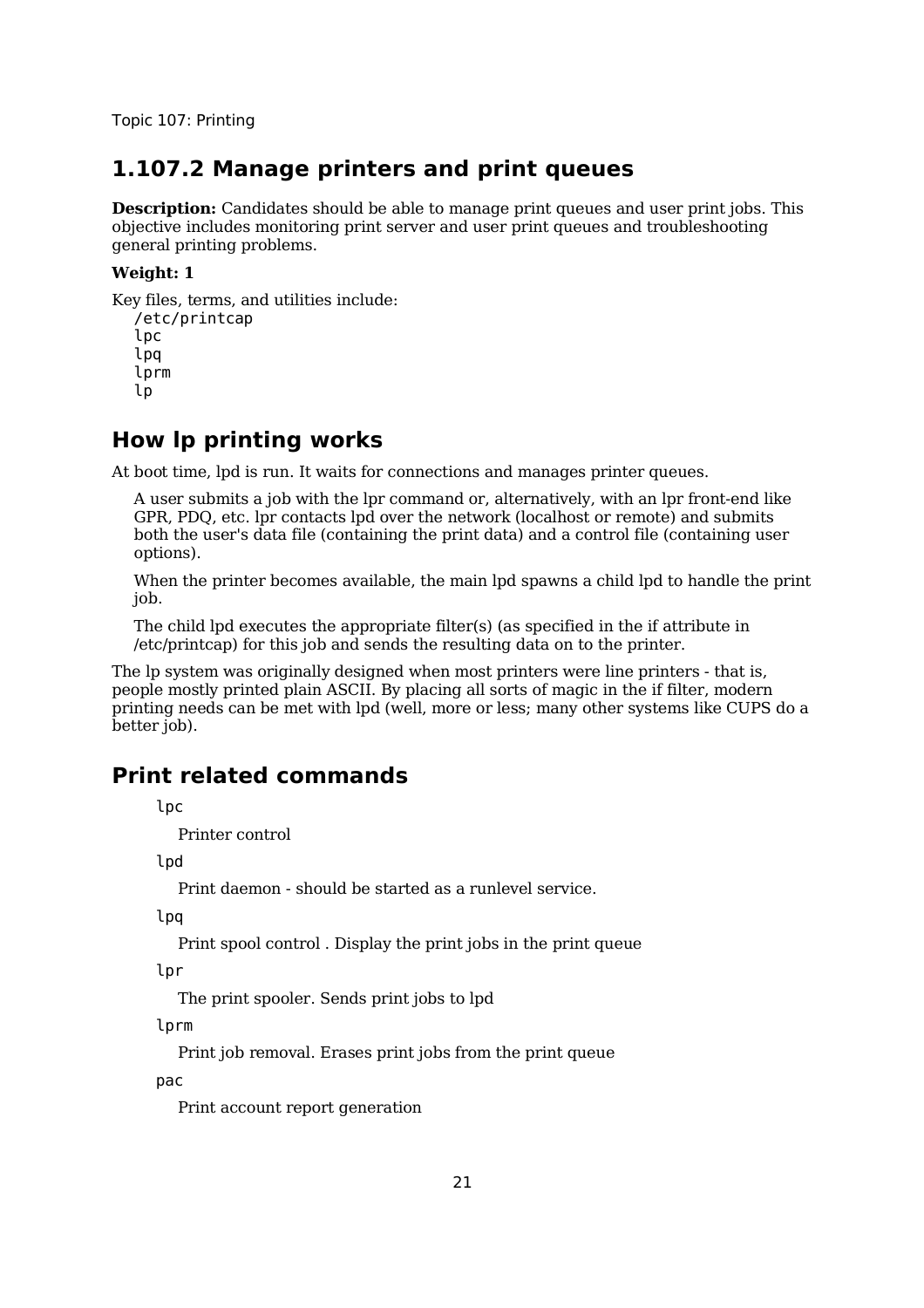### **Principle of print queues under Linux**

The spool is a directory where print jobs are saved, then erased when finished. For each print job there are 2 files:

| Control file | Name starts with cf. Contains information about the print job.        |
|--------------|-----------------------------------------------------------------------|
| Data file    | Name starts with df. Contains the actual data to send to the printer. |

This directory is watched by a print queue daemon and jobs are printed sequentially if the printer is available. If the printer is not available for a while, the spool files will remain there until the printer becomes available again and the jobs are printed.

### **Definition of print queues in /etc/printcap**

Each printer gets it's own spool directory:

/var/spool/lpd/printername

The permissions of this directory are:

drw---S---

The printer has also a queue control lock file:

lpd.lock.printername.printer

Each recognized local or network printer queue has an entry in /etc/printcap. These entries are explained in more detail in section 1.107.4.

```
lp|hplaser|PS;r=600x600;q=medium;c=gray;p=a4;m=auto:\
:sd=/var/spool/lpd/lp:\
:lf=/var/spool/lpd/log:\
................
................
```
Note:

lp is the default printer queue. hplaser is the default name for the printer queue. The sd=/var/.... (spool directory) defines the print queue directory. The lf=/var/.... (log file) defines the printer log file.

### **Other files**

/etc/lpd.perm

Permissions database. Affects the behavior of lpd, lpc and lpq. Controls access to local and remote print jobs.

/etc/lpd.conf

Extensive configuration file for the lpd daemon.

### **Controlling the print queues**

Command syntax:

```
lpc {command} {value}
```
Commands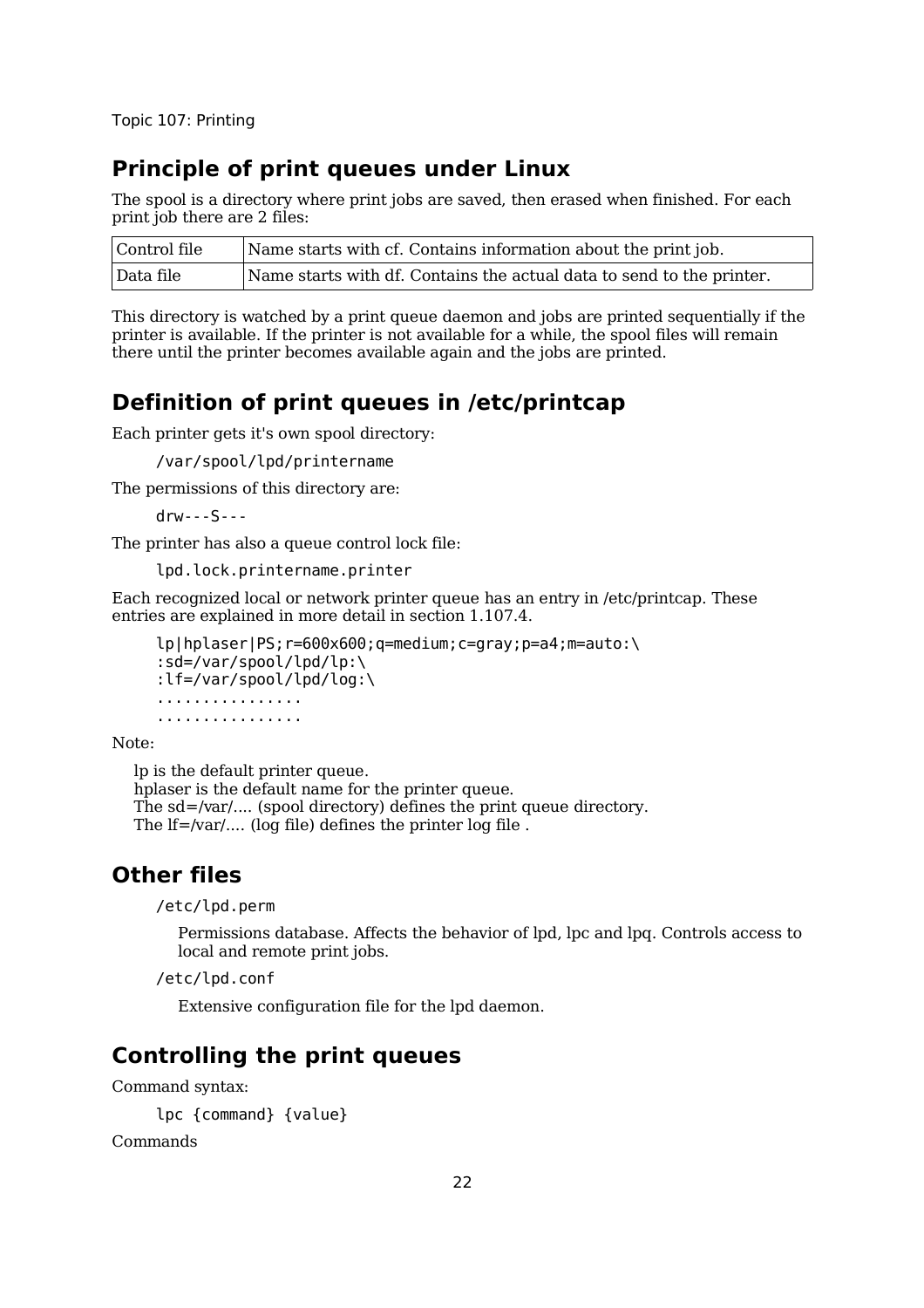| ,              | Prints help about a command                   |
|----------------|-----------------------------------------------|
| Abort          | Kill active print daemon                      |
| Clean          | Removes unprintable files                     |
| Disable        | Turn off printers queue                       |
| Down           | Turn off printers queue                       |
| Enable         | Turn on printers queue                        |
| Help           | Prints help about a command                   |
| <b>Restart</b> | Shuts down current session - starts a new one |
| <b>Start</b>   | Turns printing ON                             |
| <b>Status</b>  | Gives a status of queue                       |
| <b>Stop</b>    | Shuts off the spooling daemon                 |
| Topq           | Moves jobs to top of queue                    |
| Up             | Turns ON printer queue                        |

If lpc is used without parameters then lpc goes into 'lpc command line' mode:

Exmple (italics are the responses from lpc)

```
lpc
lpc> up lp
(result)
lp:
    printing enabled
    daemon started
```
# **Displaying print jobs**

Command syntax

lpq [options] [job] [user]

Options:

| -Pprintqueue | Name of print queue (print queue) jobs to list. The default is the<br>default print queue(lp). |
|--------------|------------------------------------------------------------------------------------------------|
|              | Requests a more verbose (long) reporting format.                                               |
| l -a         | Reports jobs on all printers                                                                   |

This command also shows the status and warnings of the print queue.

## **Deleting print jobs**

Command syntax:

```
lprm [options] job [user]
```
Options: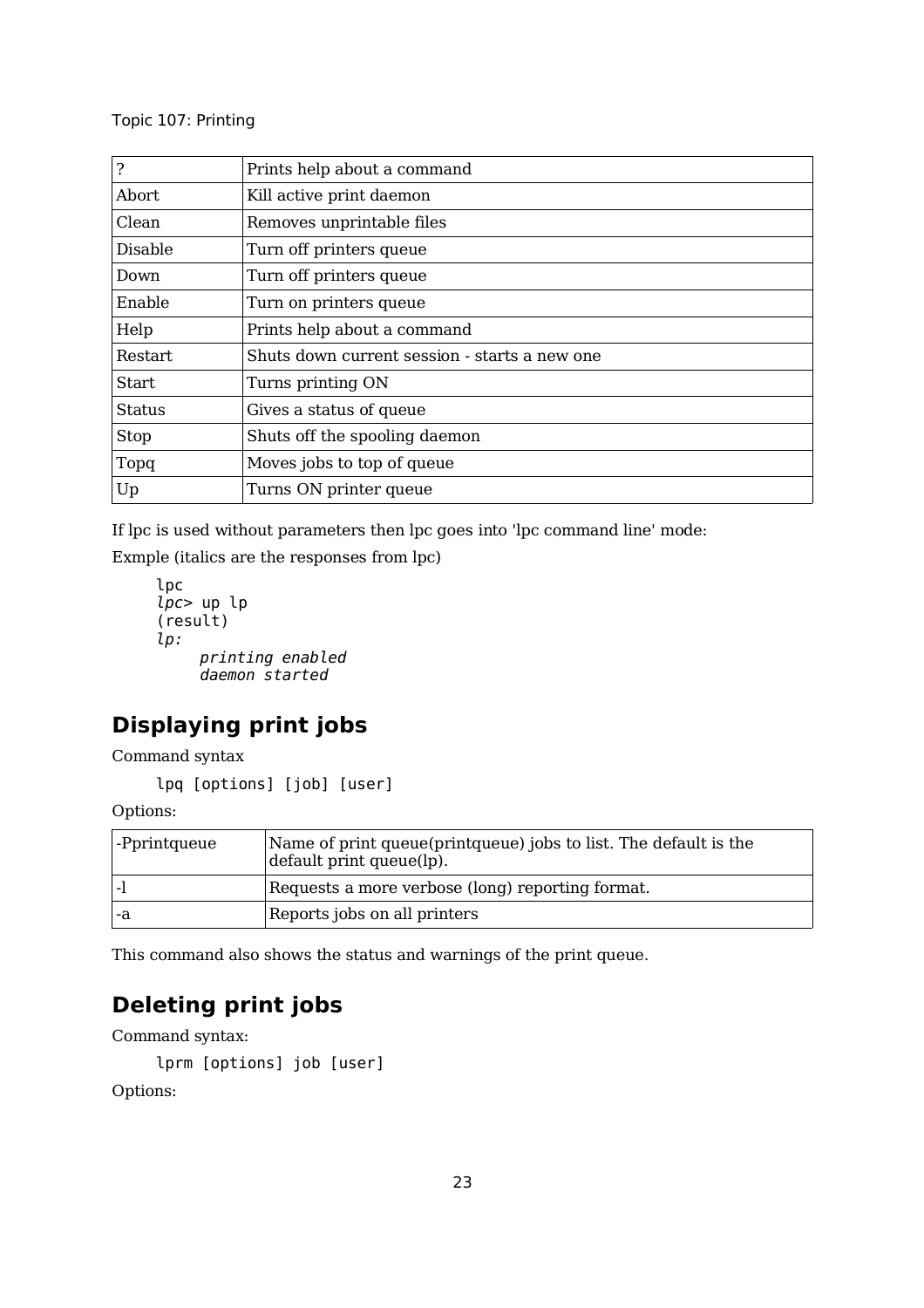| -Pprintqueue | Name of print queue (print queue) jobs to delete. The default is the<br>default print queue (lp). |
|--------------|---------------------------------------------------------------------------------------------------|
|              | Single dash (-) will remove all print jobs.                                                       |
| user         | (Optional). Deletes all print jobs of a user.<br>leg. lprm – harry                                |

## **Important points**

Make sure you are familiar with the following:

lpq, lprm and lpc commands and options.

The option -P is used in lpq, lpr and lpc to specify the printer's name

lpc's can work off the command line or in interactive mode.

lpc's syntax:

it needs the printer(s) to be specified: all or printer

enable and disable controls the incoming jobs to the printing queue

stop and start control the sending of printing jobs to the printer

and lpd's child processes.

up and down controls all of the above.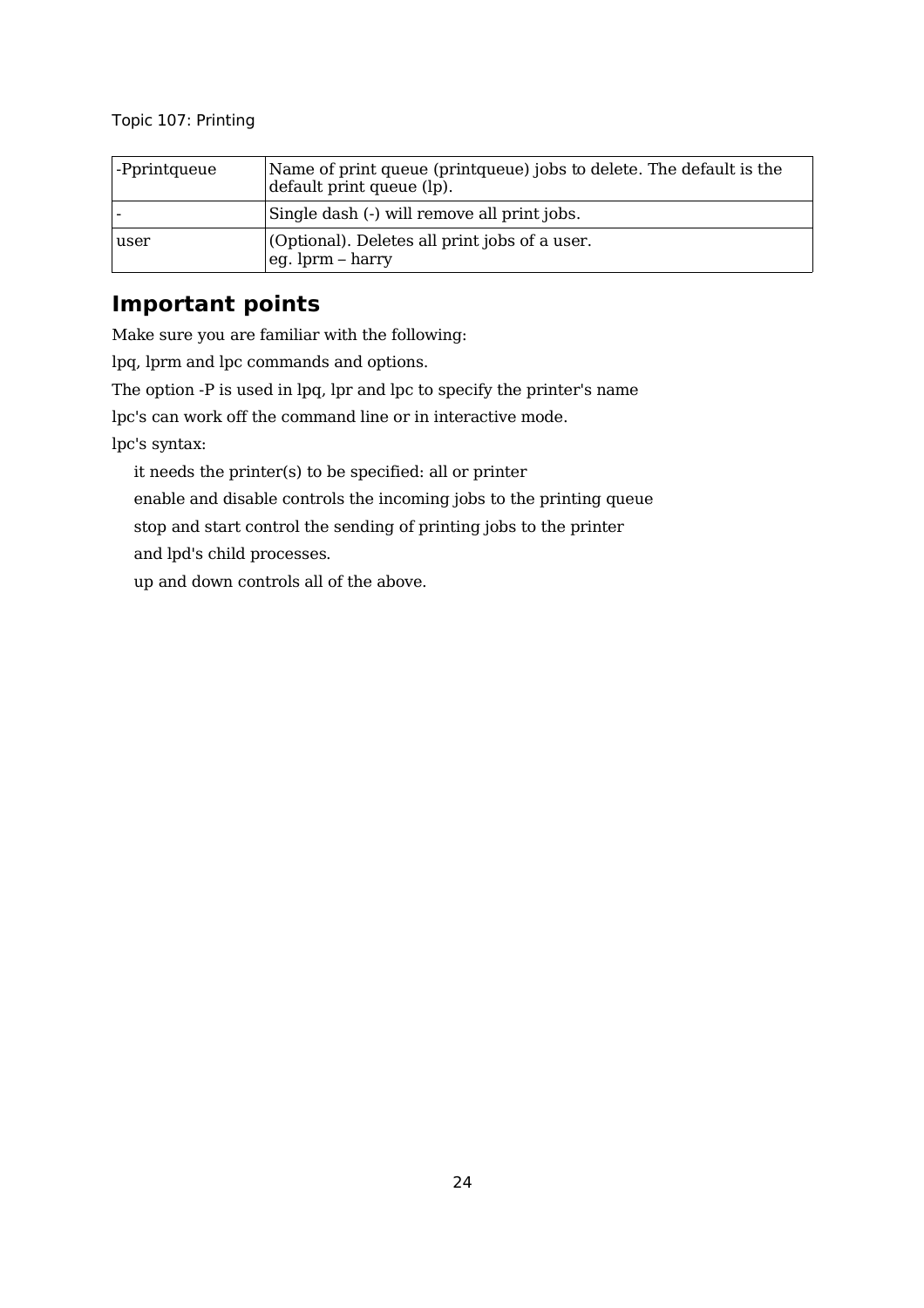# **1.107.3 Print files**

**Description:** Candidates should be able to manage print queues and manipulate print jobs. This objective includes adding and removing jobs from configured printer queues and converting text files to postscript for printing.

#### **Weight: 1**

Key files, terms, and utilities include: lpr lpq mpage

# **Controllling print queues**

Sending a print job:

lpr submits files for printing. Files named on the command line are sent to the named printer (or the system default destination if no destination is specified). If no files are listed on the command-line lpr reads the print file from the standard input. In fact lpr doesn't send the print job directly to the printer, it sends it to the lpd daemon.

Command syntax:

lpr [options] FileToPrint

This utility prints given files. For its printer destination, 2 environment variables may be used: LPDEST or PRINTER.

| -Pprintqueue   | Name of print queue(printqueue) to use. The default is the<br>default print queue(lp).                  |
|----------------|---------------------------------------------------------------------------------------------------------|
| -\#n           | Number(n) of copies to print (from 1 to 100).                                                           |
| -Kn            | Same as above $-\frac{4}{\pi}$                                                                          |
| -Q spoolqueue  | Selects a different spool queue from default.                                                           |
| -R remoteaccnt | Identifies the remote account name when sending remote<br>jobs.                                         |
| -w width       | Defines the width of the page in characters. (default=72)                                               |
| -h "header"    | Defines the page header to print instead of the default.                                                |
| -l lines       | Defines the number of lines per page.(default=66)                                                       |
| -C string      | Replace system name on the burst page with string                                                       |
| -J name        | Replace the job name on the burst page with name. If<br>omitted, uses the first file's name.            |
| -T title       | Use title as the title when using pr.                                                                   |
| -i [cols]      | Indent the output. Default is 8 columns. Specify number of<br>columns to indent with the cols argument. |
| -d             | Double the line spacing.                                                                                |
| -m             | Send mail to notify of completion.                                                                      |
| -b             | Does not print a banner or a header.                                                                    |

Options: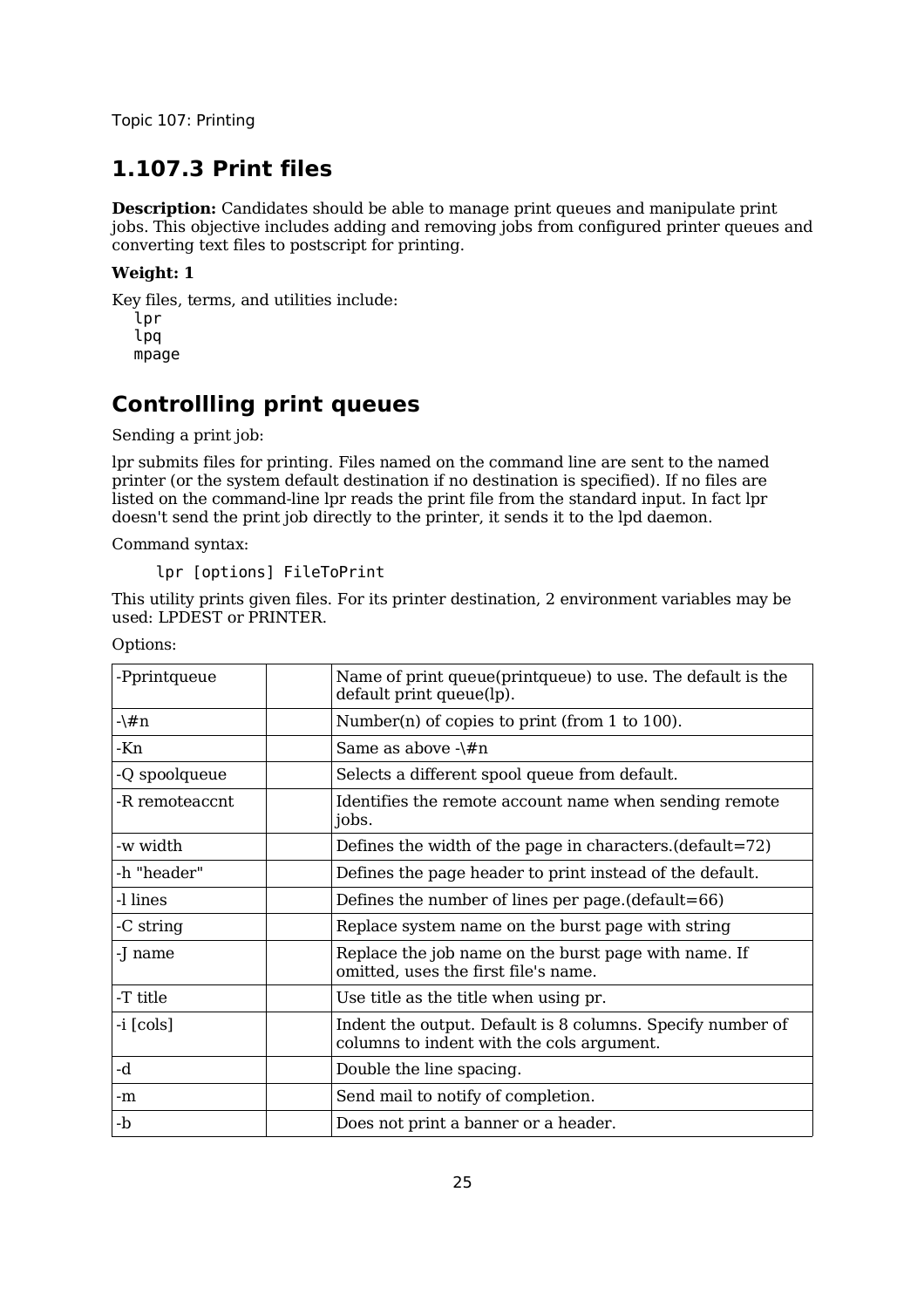| -F |     | Specifies one of the following print formats:           |
|----|-----|---------------------------------------------------------|
|    | -Fb | File has binary content and should be processed anyway. |
|    | -Fd | Accept the file as being written by the tex editor.     |
|    | -Fn | Accept output from troff                                |
|    | -Ft | Same as -n                                              |
|    | -Fp | Use pr to format the file before printing.              |
|    | -Fr | Deletes the file after spooling.                        |
|    | -Fv | Assume a raster image.                                  |

See man lpr for more options.

# **Print engine lpd daemon**

This daemon process is normally started at boot time and watches the print queues for incoming printing jobs.

Syntax for lpd:

lpd [options] [port]

Options:

| -D dbglyl  | Sets debug level and flags eg. -D10, remote=5 sets debug level to 10,<br>remote flaq $= 5$ |
|------------|--------------------------------------------------------------------------------------------|
| -F         | Run in foreground, log to STDERR                                                           |
| -L logfile | Append log information to logfile                                                          |
|            | Show version info                                                                          |

# **Special file types converters for printing.**

mpage

Reads a text or Postscript file and prints multiple pages on one sheet. The difference from the above tools is that it reads PostScript as well, including graphics.

a2ps

Converts ASCII text files to Postscript format. Default options results in: Print 2 pages on one sheet of paper

Each page is framed incl. filename, username and print date.

Options:

-p printername

Sends the output to a printer

-o filename

Saves the output to a file.

-o -

Sends the output to to STDOUT (standard output).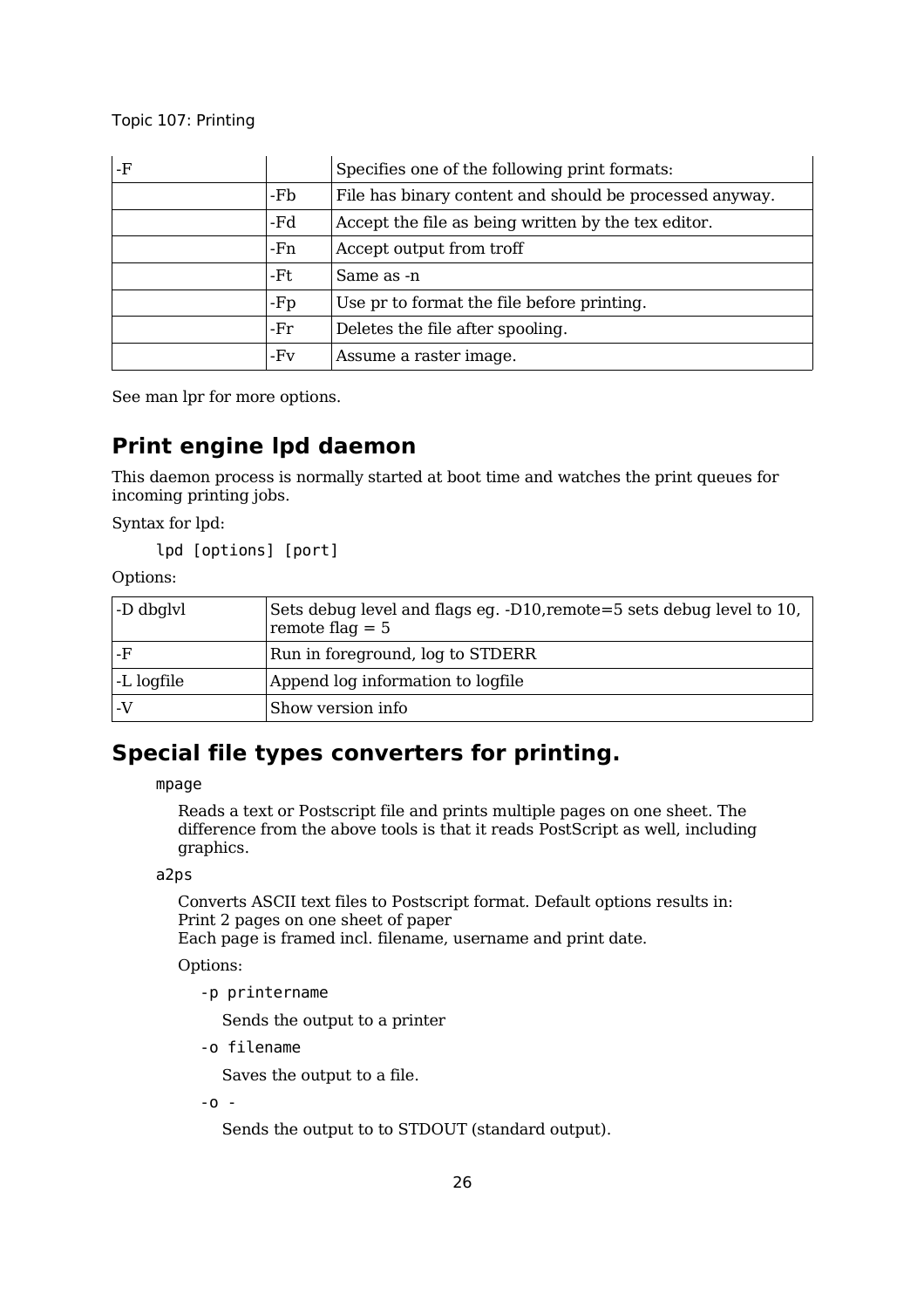-E

Pretty-Printing for C code, Bash scripts, etc.

enscript

Same functions as a2ps plus a few more including: Control of the output - Pretty Printing Can also output : HTML, ANSI and RTF Can output 1,2,4,or 8 pages per printed page.

# **Important points**

Make sure that you understand the functions of lpr and lpd.

lpr sends print jobs to lpd.

lpd send the jobs to the printer.

Also familiarize yourself with the options used with lpr.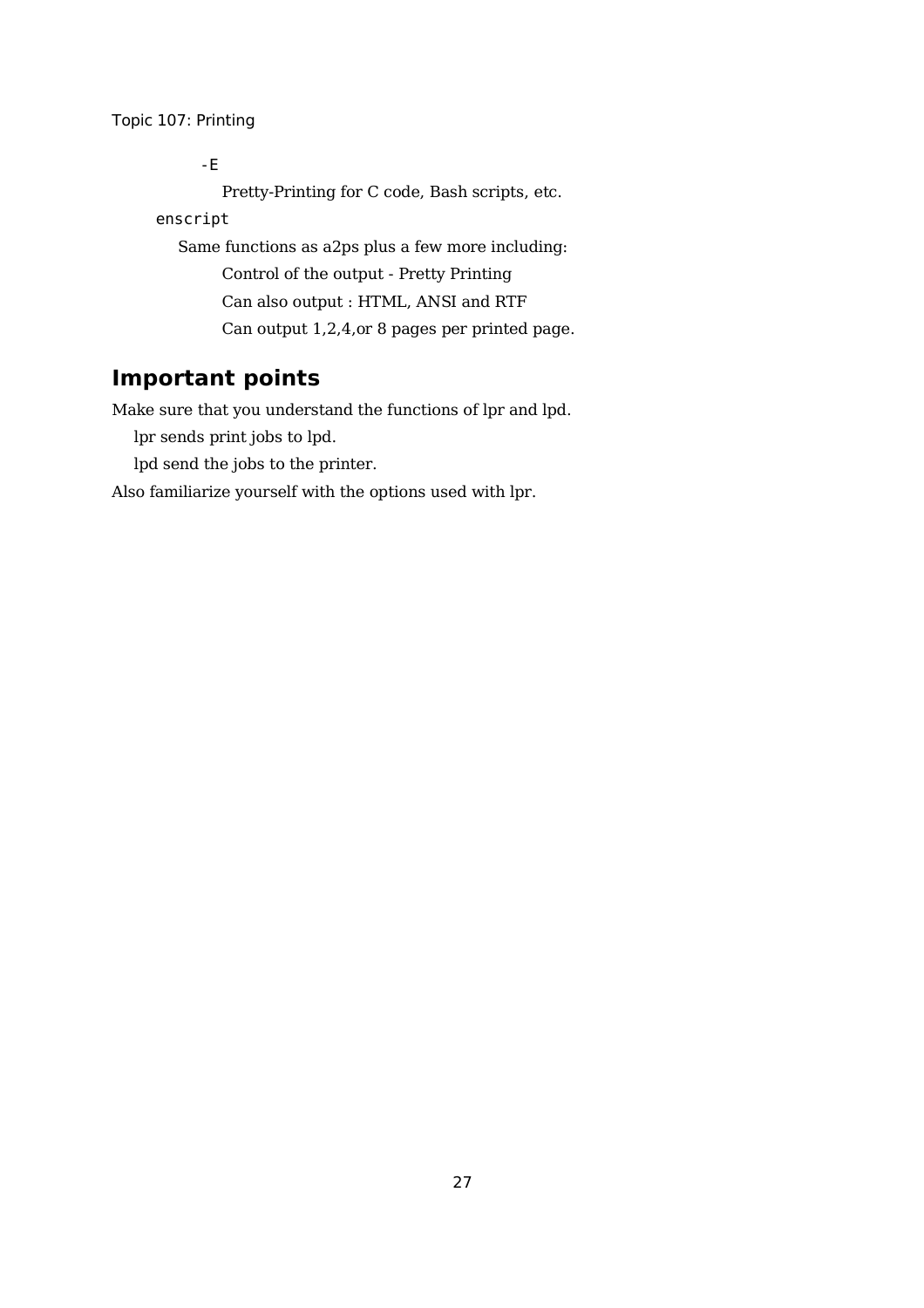### **1.107.4 Install and configure local and remote printers**

**Description:** Candidate should be able to install a printer daemon, install and configure a print filter (e.g.: apsfilter, magicfilter). This objective includes making local and remote printers accessible for a Linux system, including postscript, non-postscript, and Samba printers.

#### **Weight: 1**

Key files, terms, and utilities include: /etc/printcap /etc/apsfilter/\* /var/lib/apsfilter/\*/

```
/etc/magicfilter/*/
/var/spool/lpd/*/
lpd
```
# **Printer definitions file: /etc/printcap**

This file can contain the definitions of local and remote printers. Entries in this file are in reality only one line per printer, the '\' at the end of each line simulates the single line like in bash scripts. Except for the name of the printer each item starts and ends with a ':'. See examples below:

Keywords:

| lp ljet4:            | lp(default) or ljet4 are 2 alias names of the printer. |
|----------------------|--------------------------------------------------------|
| :af=Filename:        | Account File for the printer                           |
| :if=FilterName:      | <b>Input Filter Name</b>                               |
| :lp=PrinterDevice:   | Local Printer device, such as /dev/lp0.                |
| $:$ If=Log File:     | Error messages log file.                               |
| : $mx = Max Size$ :  | Maximum size of a print job in blocks. $0 =$ no limit  |
| :rm=RemMachineName:  | Remote Machine. Printer server name if used remotely.  |
| :rp=RemPrinter:      | Remote Printer Name on the remote machine.             |
| :sd=Spool directory: | Spool Directory under /var/spool/lpd.                  |
| :sh:                 | Suppress Header pages for a single printer definition. |

# **/etc/printcap examples**

```
lp|hplaser:\
        :lp=/dev/lp0:\
        :sd=/var/spool/lp:\
        :mx#0:\
        :lf=/var/spool/lp/hp-log:
```
Here (above) the printer device is local (:lp=/dev/lp0:).

The next example doesn't use the keyword  $lp=$ , instead it uses  $rm=$  for remote: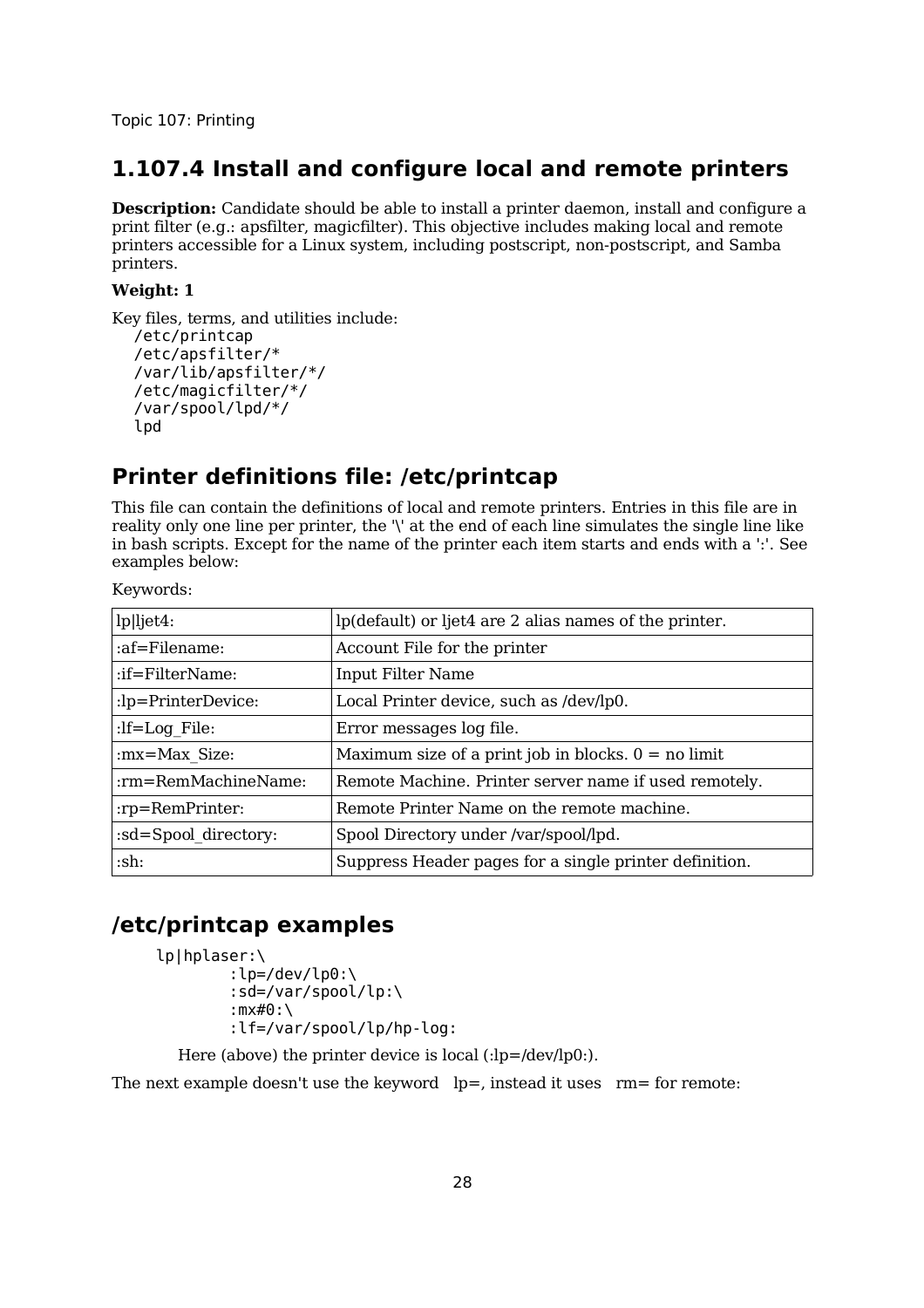```
lp1|remote printer on marvin:\
         :sd=/var/spool/lp1:\
         :rm=marvin.mydomain.net:\
         : rp = lp: \mathcal{N}:sh:mx#0:
```
Note: Pay attention to the function of the /etc/printcap and its syntax including the variable's keywords.

## **Using Filters**

Filters are used to convert different document formats (txt, HTML, Postscript, graphics, etc) into Postscript format (ps). It is then passed on to GhostScript which (if needed) converts it into a raster format (Printer-specific data) and then sends it to the printer.



Filters look at the 'Magic Code' at the beginning of a document to determine the type of file. If it is already a PostScript document it will be sent to GhostScript without changes.

Two of the most popular filters used in Linux (that we need to know for the LPI-102) are Apsfilter and Magicfilter.

#### **apsfilter**

Its configuration file:

/etc/apsfilter/apsfilterrc

Its configuration tool:

apsfilterconfig

Its location:

```
/usr/lib/apsfilter/filter/*
```
This popular filter program accepts files in the PostScript, TeX DVI, ASCII, PCL, GIF, TIFF, Sun Raster files, FIG, PNM (pbmplus), HTML, and PDF formats. It sends its own output (in .ps format) to GhostScript. Here are some printcap configuration examples using apsfilter:

```
ascii|lp1|ljet3d-letter-ascii-mono|ljet3d ascii mono:\
        :lp=/dev/lp0:\
        :sd=/var/spool/lpd/ljet3d-letter-ascii-mono:\
        :lf=/var/spool/lpd/ljet3d-letter-ascii-mono/log:\
        :af=/var/spool/lpd/ljet3d-letter-ascii-mono/acct:\
        :if=/usr/lib/apsfilter/filter/aps-ljet3d-letter-ascii-mono:\
        :mx#0:\
        :sh:
```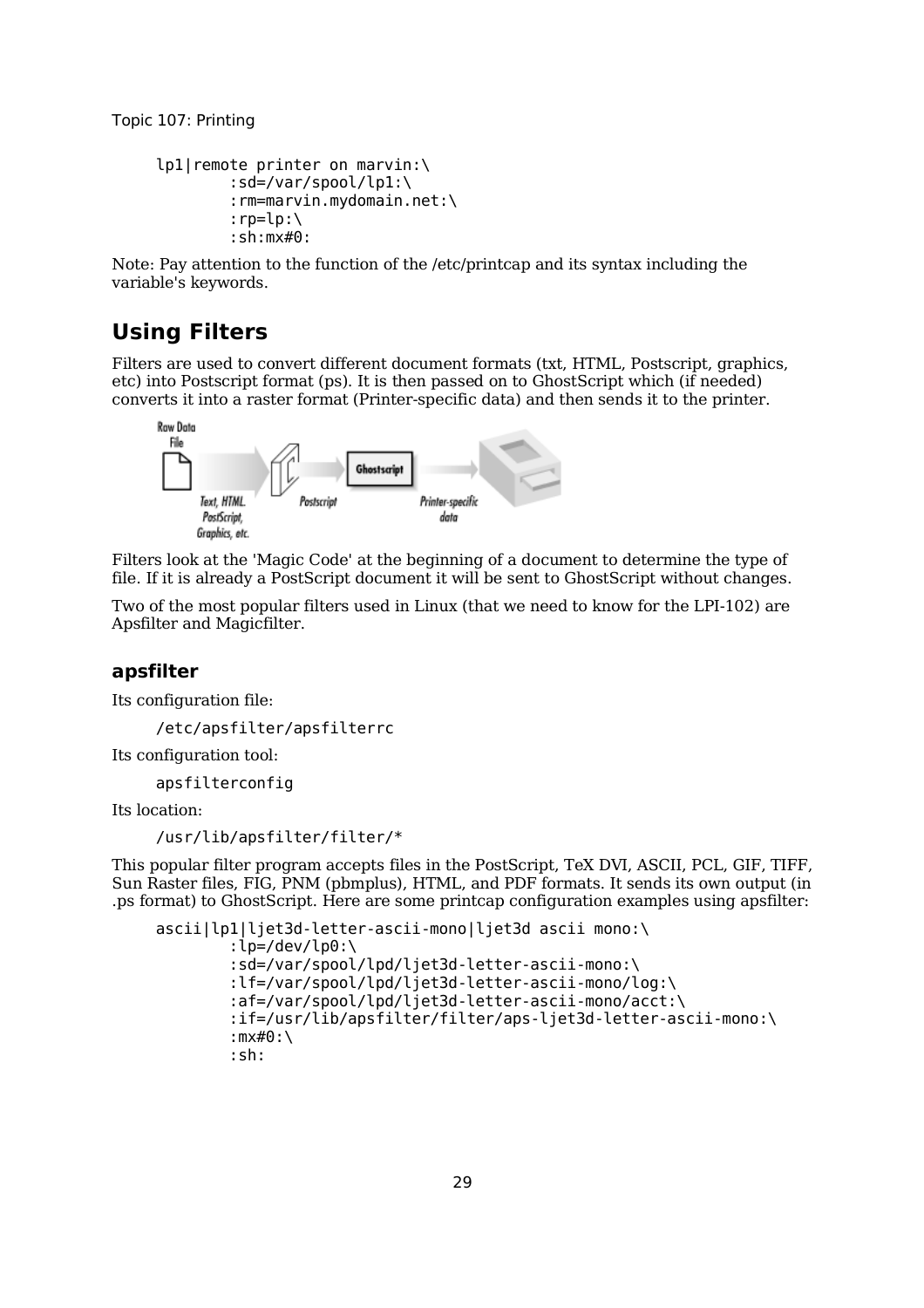```
lp|lp2|ljet3d-letter-auto-mono|ljet3d auto mono:\
        :lp=/dev/lp0:\
        :sd=/var/spool/lpd/ljet3d-letter-auto-mono:\
        :lf=/var/spool/lpd/ljet3d-letter-auto-mono/log:\
        :af=/var/spool/lpd/ljet3d-letter-auto-mono/acct:\
        :if=/usr/lib/apsfilter/filter/aps-ljet3d-letter-auto-mono:\
        :mx#0:\
        :sh:
raw|lp3|ljet3d-letter-raw|ljet3d auto raw:\
        :lp=/dev/lp0:\
        :sd=/var/spool/lpd/ljet3d-raw:\
        :lf=/var/spool/lpd/ljet3d-raw/log:\
        :af=/var/spool/lpd/ljet3d-raw/acct:\
        :if=/usr/lib/apsfilter/filter/aps-ljet3d-letter-raw:\
        :mx#0:\
        :sh:
```
As you can see, the installation creates three printer definitions, each with multiple aliases and each using the same output device. This allows some degree of control over the filter, because the selection of the queue implies specific print parameters. The first definition (ascii) is intended to allow the user to force the printing of plain text even if the data is a PostScript program. The second entry (lp, the default) is the standard magic APSfilter, which tries to identify the data type itself. The last definition allows users to force APSfilter to send raw data directly to the printer with no intervention. This can be useful, for example, if you wish to print a PostScript file's programming instructions.

#### **Magicfilter**

The magicfilter is expandable and automatic. It loads the proper filter dynamically according to the Magic-Number located the beginning of the data to print.

Since the printcap file doesn't support options, the entry if= in /etc/printcap should point to one of the pre-configured scripts for the appropriate printer type in the /etc/magicfilter/ directory. Each one of these scripts starts with the line:

#!/usr/sbin/magicfilter

Which will run (for setting magicfilter options) using the magicfilter script interpreter. The format of the scripts is:

| FileOffset | MagicNumber | WhatToDo                          |
|------------|-------------|-----------------------------------|
| 0          | GIF87a      | pipe /usr/bin/gif2pnm 2>/dev/null |
| 0          | GIF89a      | pipe /usr/bin/gif2pnm 2>/dev/null |

Which tells magicfilter that if the FileToPrint starts with the characters GIF87a or GIF98a then convert the file to a PNM format before sending it to GhostScript.

To facilitate the process of configuring these scripts, a configuration script is provided with the magicfilter called magicfilterconfig.

Here is an example of an entry of the magicfilter in printcap:

lp|hplj4l|HP Laserjet 4L:\ : $lp=$ /dev/lp1:sd=/var/spool/lpd/hplj4l:\ :sh:pw#80:pl#72:px#1440:mx#0:\ :if=/etc/magicfilter/ljet4l-filter:\ :af=/var/log/lp-acct:lf=/var/log/lp-errs:

The pw#, pl#, px# and mx# are settings of: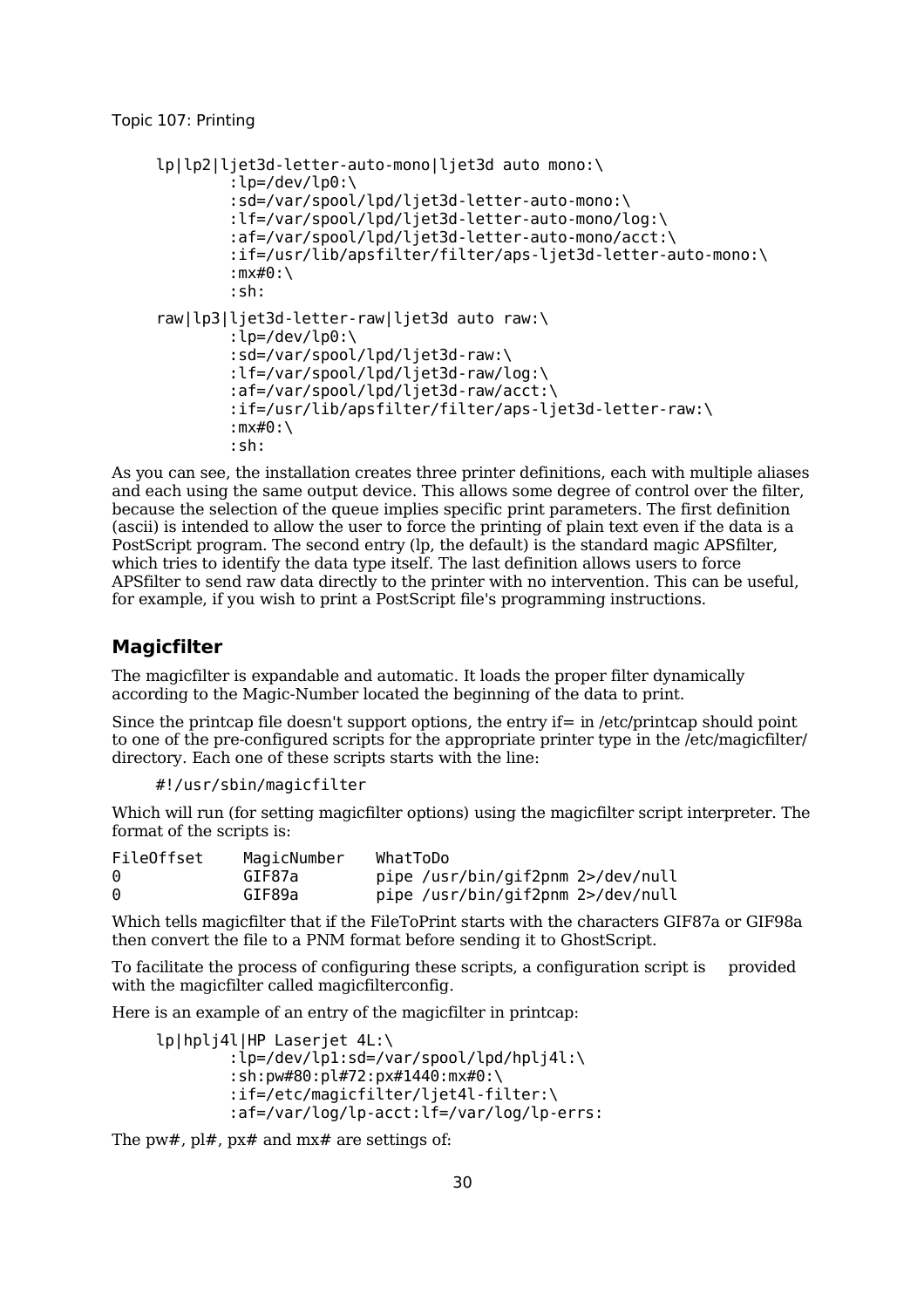PageWidth (pw#) in characters: 80 Chars PageLength (pl#) in lines: 72 Lines PageWidth (px#) in pixels: 1440 Pixels Maximum File Size  $(mx#)$ : Unlimited file size $(0)$ 

### **Linking to a remote Windows print server**

It is possible to point the printing destination to a printer share installed on a remote Windows or Samba Print Server. Since the InputFilter entry (if=) in printcap is used to start a particular program to handle the printing, a script using the smbclient program can be used to send the job to an SMB Print server. For this to work we need to install the package containing smbclient. Here we call the script smbprint.

lp2|remote-smbprinter:\ :lp=/dev/null:sh:\ :sd=/var/spool/lp2:\ :if=/usr/local/sbin/smbprint:

This script (/usr/local/sbin/smbprint) must have the following entries:

Host Name/IP of the print server Printername on the server Username and password on the printer server

Syntax:

```
/usr/bin/smbclient //Server/PrinterName Password -U UserName
```
Example

```
/usr/bin/smbclient //prntsrv1/lpdj4 mot3tl6i -U barbara
```
# **lpd print Daemon**

For the printing system to work a printing process must be started. In this case the lpd daemon should be started, normally at boot time.

Once started it reads/etc/printcap and watches the print queues in /var/spool/lpd/printername/

Controlling which host is allowed to use the printers is defined in: /etc/hosts.lpd

Syntax:

```
lpd [-FV] [-D dbglvl] [-L logfile]
```
Options:

```
-D dbglvl
```
Sets debug level and flags

Example/:

```
-D10,remote=5
```
sets debug level to 10, remote flag  $= 5$ 

-F

Run in foreground, log to STDERR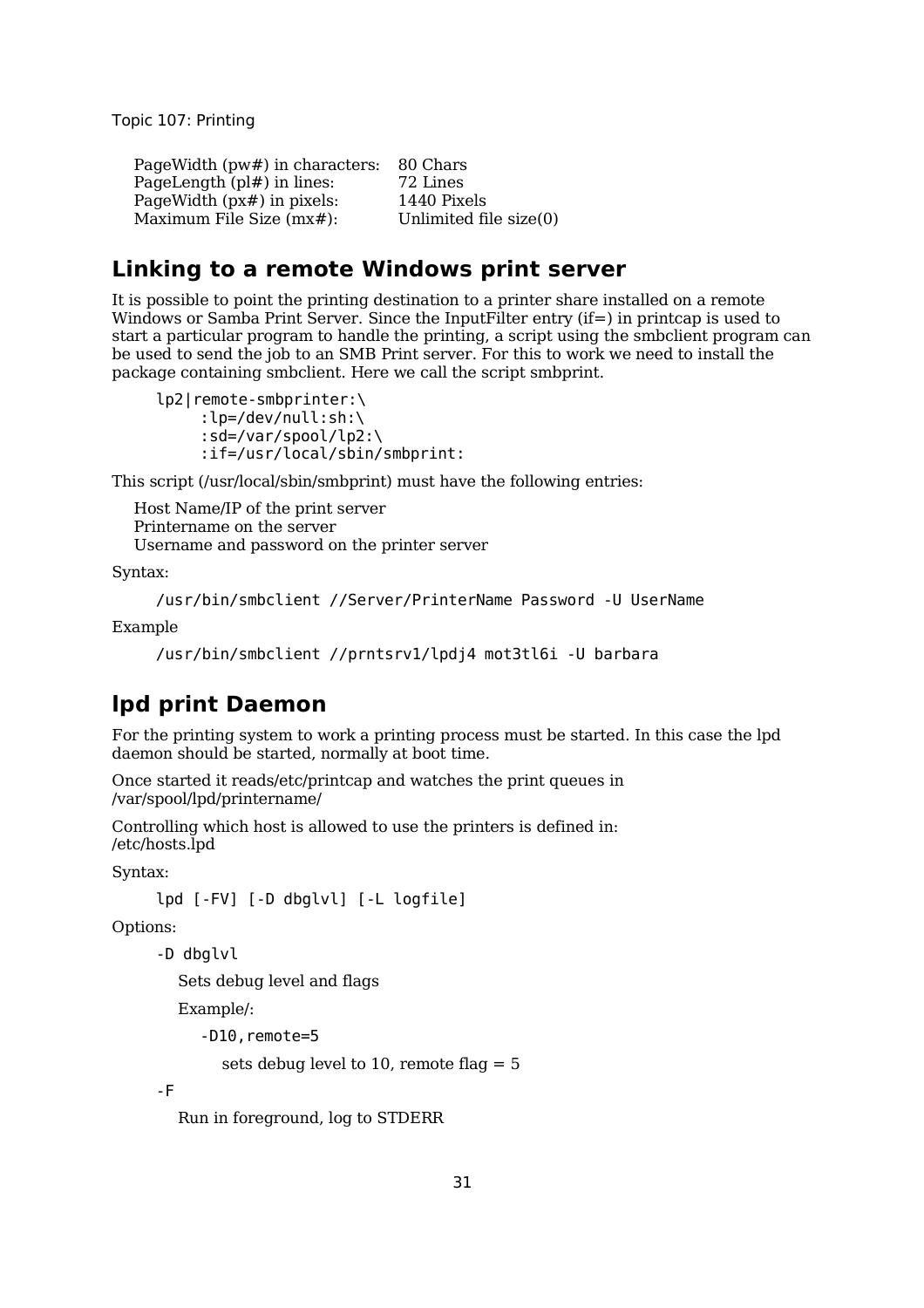-L logfile

Append log information to logfile

-V

Show version info

See man lpd for more info.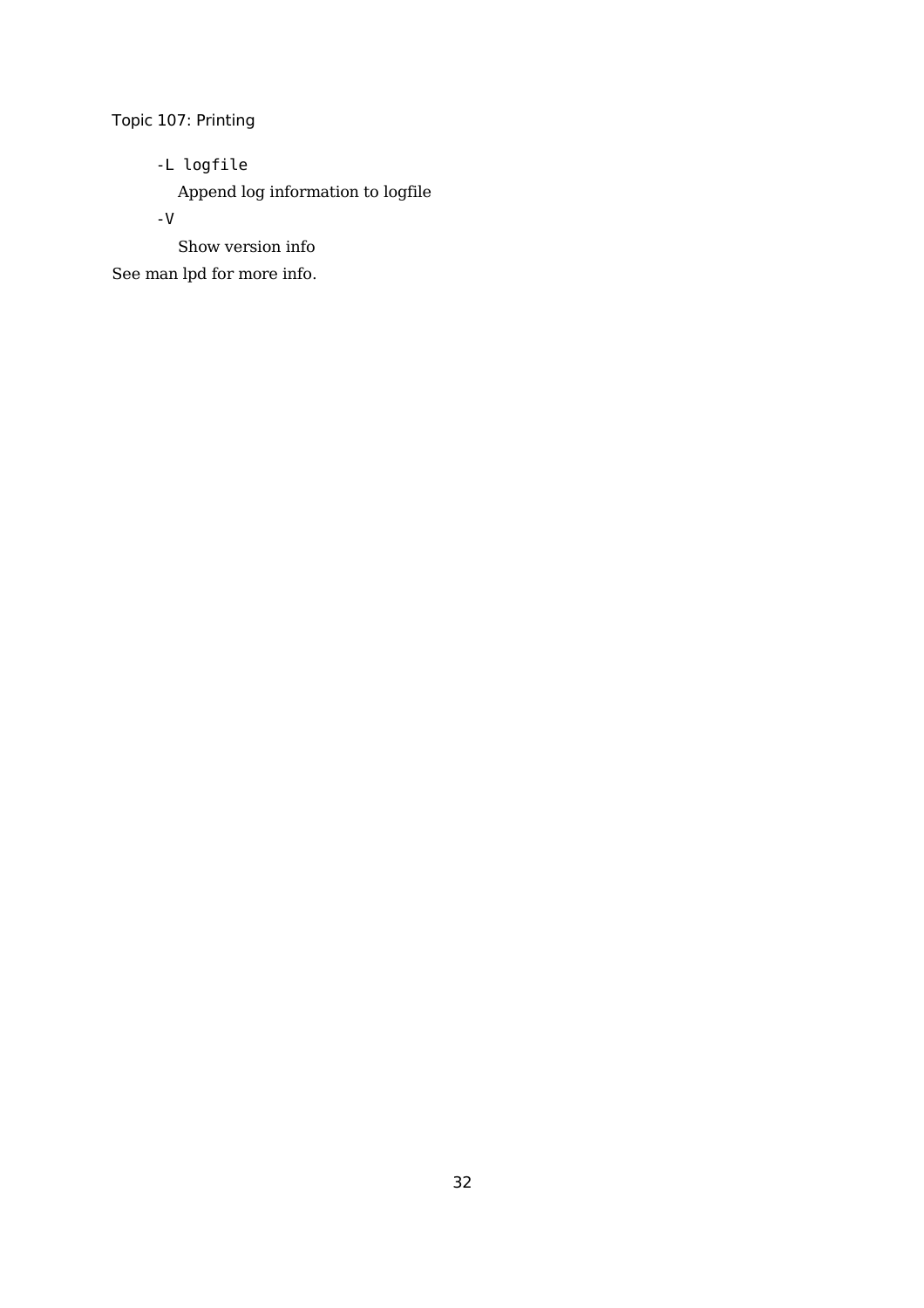# **Topic 108: Documentation**

### **Total weight for this topic 8**

| 1.108.1 |  |
|---------|--|
| 1.108.2 |  |
| 1.108.5 |  |

# **Summary**

TODO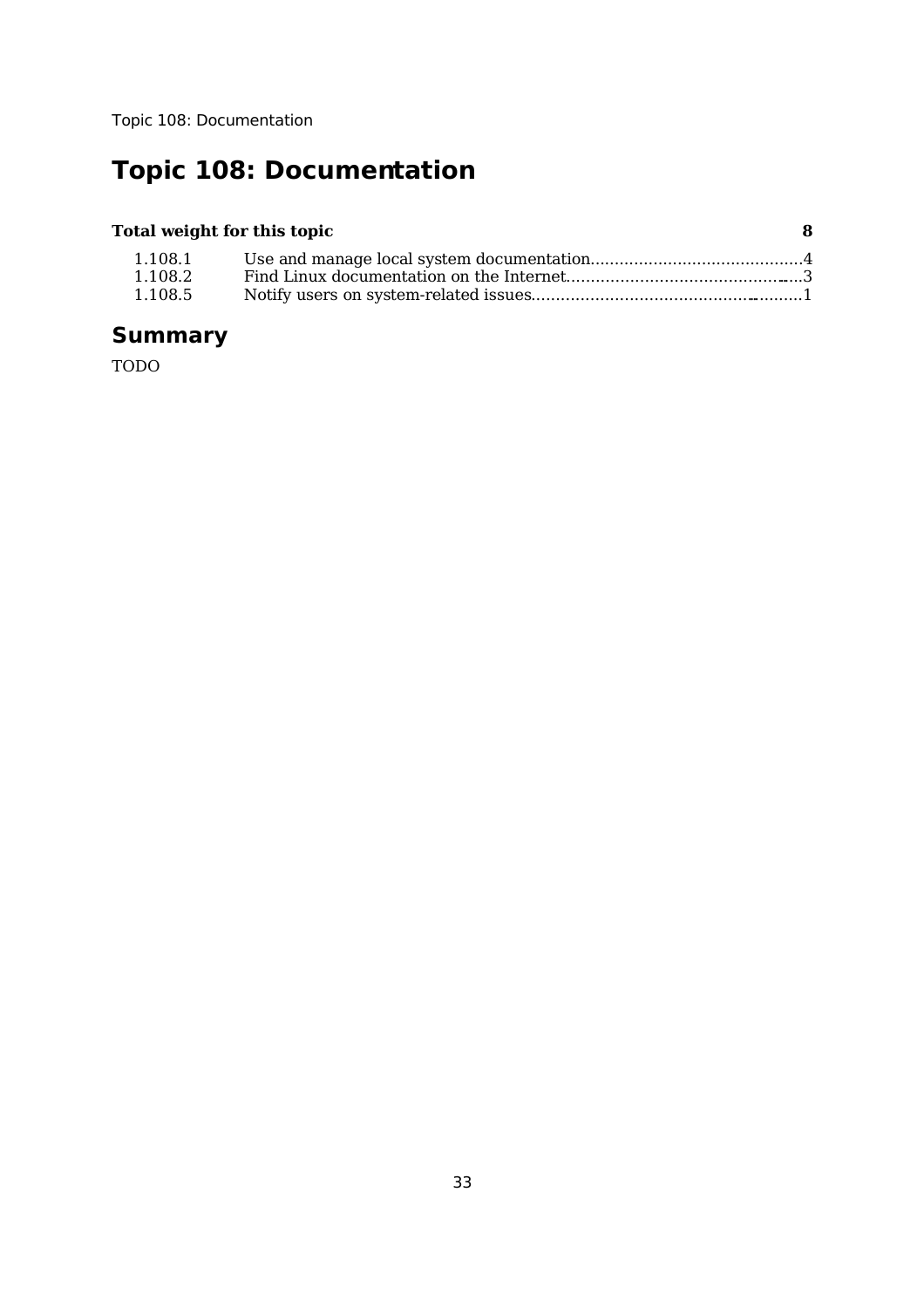### **1.108.1 Use and manage local system documentation**

**Description:** Candidates should be able to use and administer the man facility and the material in /usr/share/doc/. This objective includes finding relevant man pages, searching man page sections, finding commands and man pages related to them, and configuring access to man sources and the man system. It also includes using system documentation stored in /usr/share/doc/ and determining what documentation to keep in /usr/share/doc/.

#### **Weight: 4**

Key files, terms, and utilities include: MANPATH man apropos whatis

### **Different sources of help**

man, xman

info, xinfo

/usr/share/doc/howto

/usr/share/doc/packages

Linux Documentation Project which is responsible for:

ManPages

FAQs

HOWTOs

Tutorials

| <b>Finding Help locally</b>                     | <b>Finding Help using Internet</b>                       |
|-------------------------------------------------|----------------------------------------------------------|
| apropos theme                                   | Linux Document Project at www.tldp.org                   |
| whatis command                                  | Internet Linux sites. eg. www.linux.org                  |
| man [type] command                              | Internet search engines eg.<br>www.google.com/linux etc. |
| Docs in /usr/share/doc/*                        |                                                          |
| rpm-qi packagename                              |                                                          |
| FAQs documents (Frequently Asked)<br>Questions) |                                                          |
| HowTO's in /usr/share/doc/howto                 |                                                          |

apropos topic

Searches for the topic in the keywords and short descriptions sections, of the whatis database (/usr/share/man/whatis) and displays them all. Same result as: man -k topic

#### whatis command

Searches the man page keywords and presents the first short description of the command. The exact command must be found otherwise nothing is displayed. It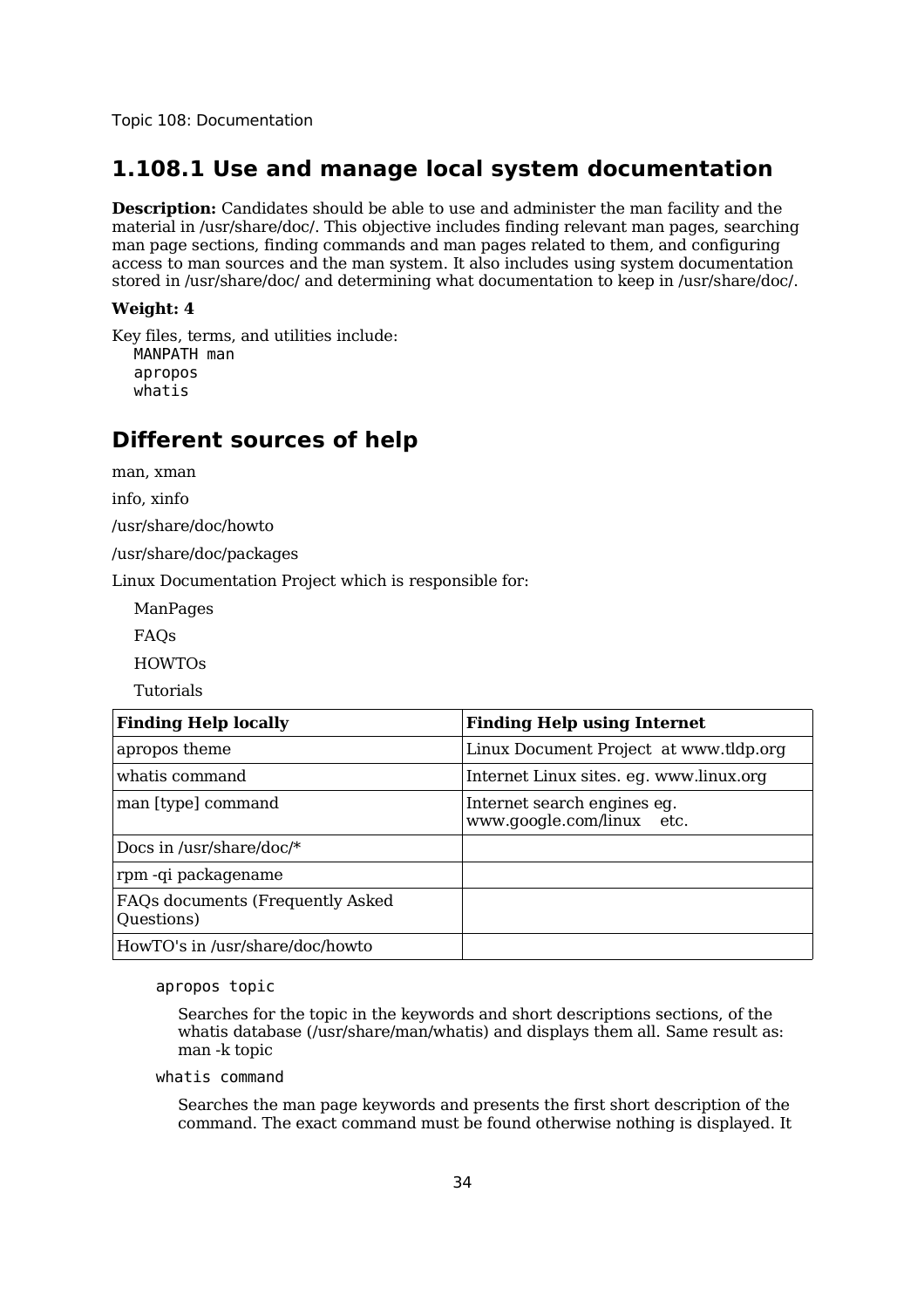displays the single line description found in the manpage. It first searches in the man page index and then its own database if the man page index file is not found.

Note: The whatis database is /usr/man/whatis or /usr/share/man/whatis or /var/cache/man/whatis It is created/updated using the makewhatis command.

whatis -r topic

Same as above apropos except the topic is searched only in the keywords and not in the short descriptions. It shows all pages found. Same result as man -f topic

### **Man pages**

Man pages (man command) are used to look up certain commands and their use. Man pages are divided in 9 types(sections).

Syntax:

man [options] [type] commandname

type (optional) can be one of

| 1              | Executable programs or shell commands                                           |
|----------------|---------------------------------------------------------------------------------|
| 2              | System calls (functions provided by the kernel)                                 |
| 3              | Library calls (functions within program libraries)                              |
| $\overline{4}$ | Special files (usually found in /dev)                                           |
| 5              | File formats, configuration files and conventions eg. /etc/passwd               |
| 6              | Games                                                                           |
| 7              | Miscellaneous (including macro packages and conventions), e.g. man(7), groff(7) |
| 8              | System administration commands (usually only for root)                          |
| 9              | Kernel routines [obsolete]                                                      |

Note:When no type is given, the type search sequence until one is found is:

1,8,2,3,4,5,6,7,9

### **Files, programs and variables**

| /usr/bin/mandb                       | Program to create or update the man page<br>caches.              |
|--------------------------------------|------------------------------------------------------------------|
| <b>MANPATH</b>                       | Contains the PATHs where mandb looks while<br>indexing pages.    |
| /usr/bin/manpath                     | Program to display the paths searched for man<br>pages.          |
| /etc/manpath.config                  | mandb configuration file.                                        |
| /usr/share/man/index.(bt db dir pag) | A traditional global 'whatis' index database cache.              |
| /var/cache/man/index.(bt db dir pag) | Alternate/FHS compliant global 'whatis' index<br>database cache. |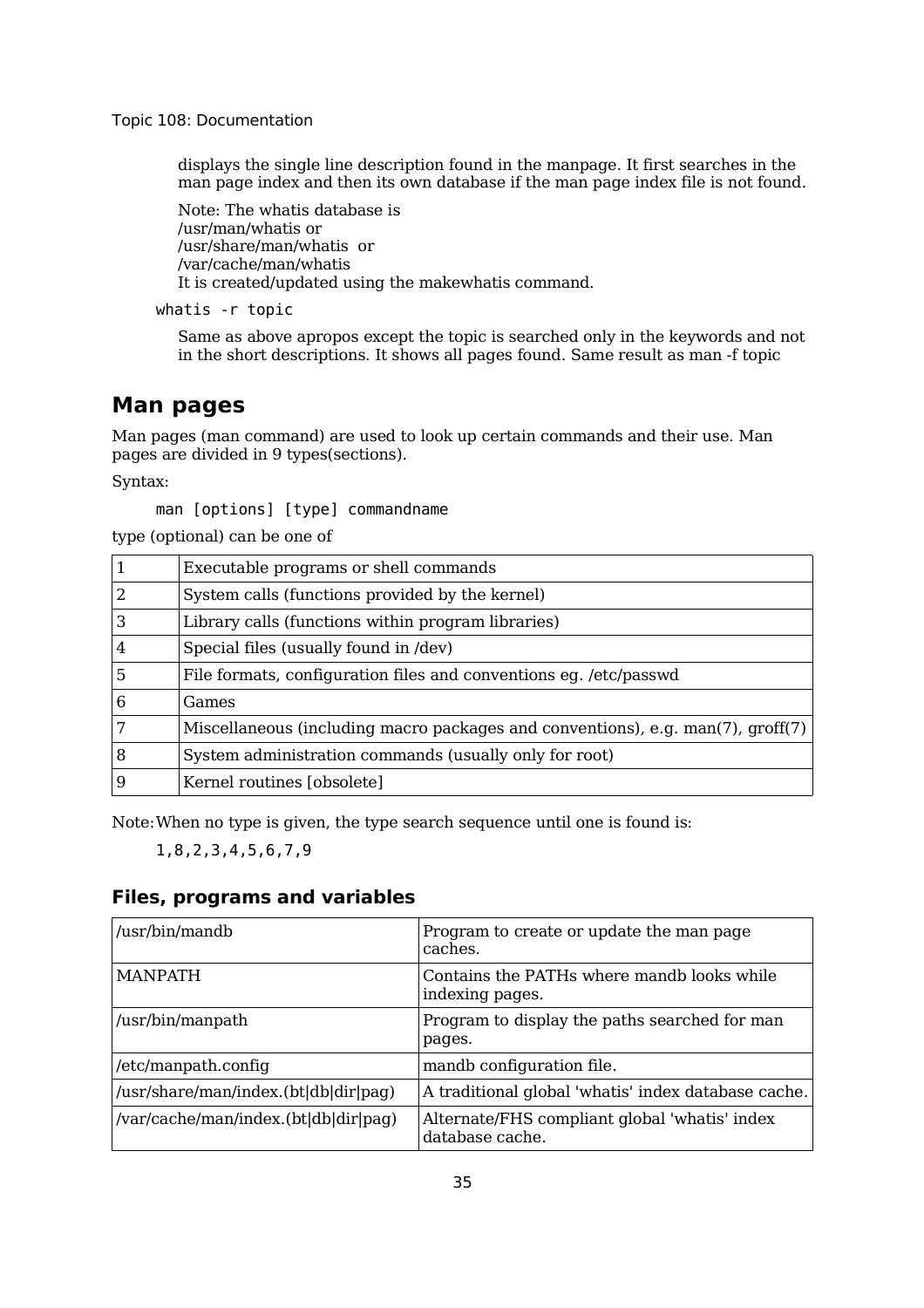| /usr/man/ $*$          | Old location of man pages                  |
|------------------------|--------------------------------------------|
| /usr/share/man/*       | A global manual page hierarchy.            |
| /usr/local/man/*       | Extra man pages for user commands          |
| /usr/local/share/man/* | Extra man pages for user commands          |
| /usr/X11R6/man/*       | X11 Applications man pages                 |
| /opt/gnome/man/*       | Gnome Desktop applications man pages       |
| /opt/kde3/man/*        | KDE Desktop applications man pages         |
| /usr/openwin/man/*     | Openwindows Desktop applications man pages |
| /var/cache/man/*       | catman pages files and index of manpages   |

#### **Locations of man pages**

Note: Most man pages in these directories are classified in subdirectories by their respective type (sections) as in ..../man1/ ..../man2/

The man pages are normally in compressed (.gz) GROFF source format. They are decompressed automatically before the page is displayed.

The cat pages are preformatted text man pages including the formatting characters. They are normally saved in .../cat1 .../cat2 .... directories

#### **manpath**

The program manpath can be used to display the PATH used to search for man pages. If MANPATH is set, manpath will simply display its contents and issue a warning. This program is also used to determine the paths to search if the MANPATH variable is not set.

manpath manpath: warning: \$MANPATH set, ignoring /etc/manpath.config / usr/local/man:/usr/share/man:/usr/man:/usr/X11R6/man:/usr/openwin/man

If not, manpath will determine a suitable manual page hierarchy search path from the configuration file (/etc/manpath.config)and display the results.

#### **Pager**

The man pages use the pager (usually /bin/less) to display the page. It can be changes by changing the environment variable PAGER.

```
export PAGER=/bin/more or export PAGER=/bin/nroff
```
or

man -P"less -X" command

Uses less -X as Pager. This displays the man page but leaves the X-terminal content as-is when leaving man.

#### **man command examples**

man n command

Display the man page for the command in the section n

Examples: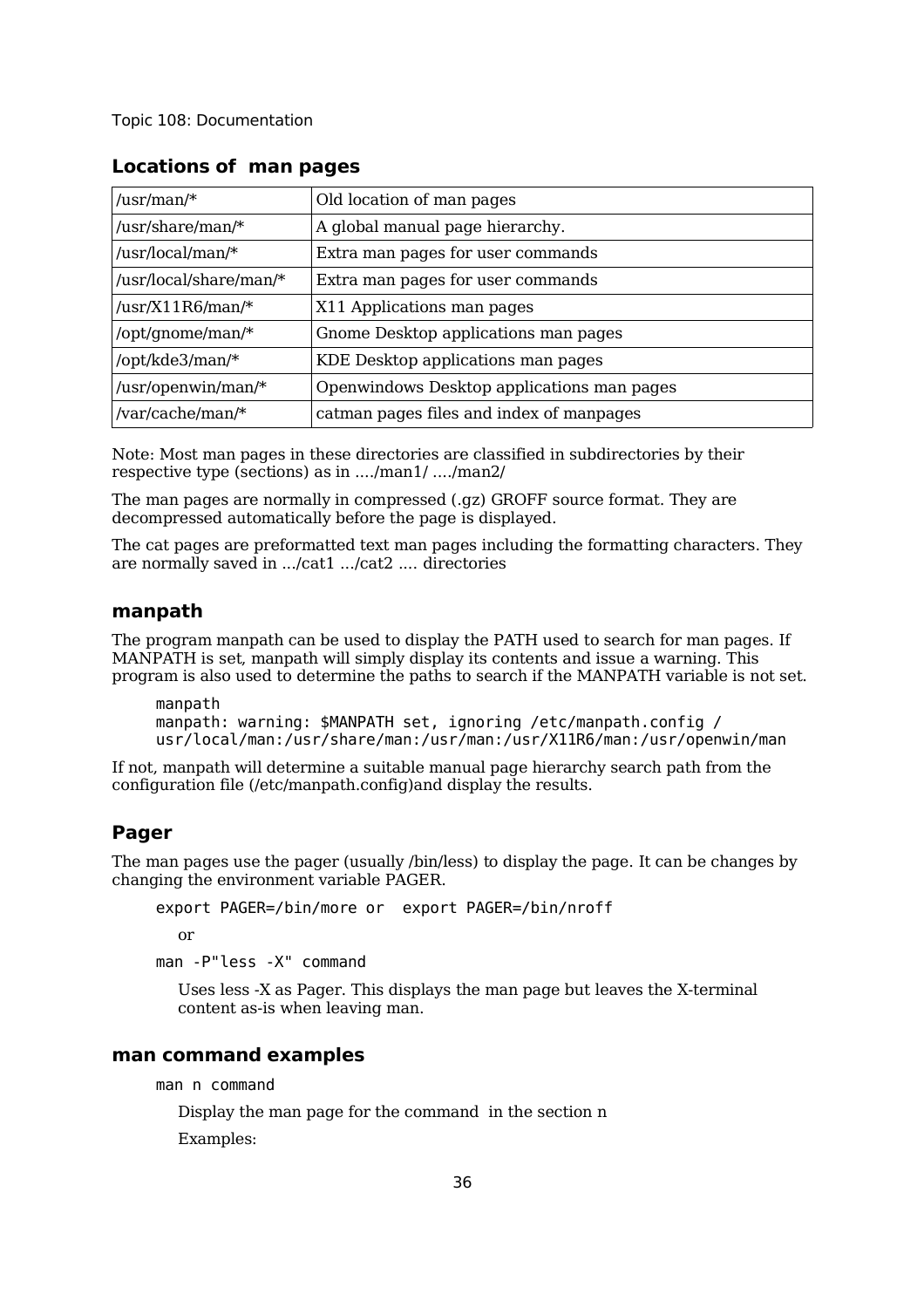man 8 mount

displays the mount administration command

man 2 mount

displays the mount system call

man -a command

Display all the man page for the command . They are displayed one after the other, each one being terminated with 'q'.

man -k command

Same as apropos. Displays all the man titles subjects relating to this topic. The command is searched in the keywords as well as in the short descriptions

Example:

man -k isdn

#### **man pages filters and GUIs**

GUIs tkman and xman Filters: rman

#### **Filters examples**

```
zcat $(whereis -m ls | cut -d" " -f2) | rman -n ls -f HTML > ls.1.htmlConvert man page for ls to HTML format
```
zcat  $$(whereis -m ls | cut -d" " -f2) | rman -n ls -f HTML | \ \$ w3m -T text/html

Show it in w3m browser instead of saving it as a file

```
zcat $(whereis -m ip | cut -d" " -f2) | groff -mandoc | \ \ps2pdf - - > man.ls.1.pdf
```
Convert man page for ip to PDF format

```
zcat $(whereis -m ip | cut -d" " -f2) | groff -mandoc | \ \ps2pdf - - 1 qv -
```
Show it in GhostView instead of saving it in a file

man command | col -b

Convert a man page to plain text format (plain ASCII) without escape characters, character formatting or colors etc.

| -a, --all       | find all matching manual pages.             |
|-----------------|---------------------------------------------|
| $-d$ , $-debuq$ | emit debugging messages.                    |
| -e, --extension | limit search to extension type 'extension'. |
| -f, --whatis    | equivalent to whatis.                       |
| -k, --apropos   | equivalent to apropos.                      |

#### **man command options**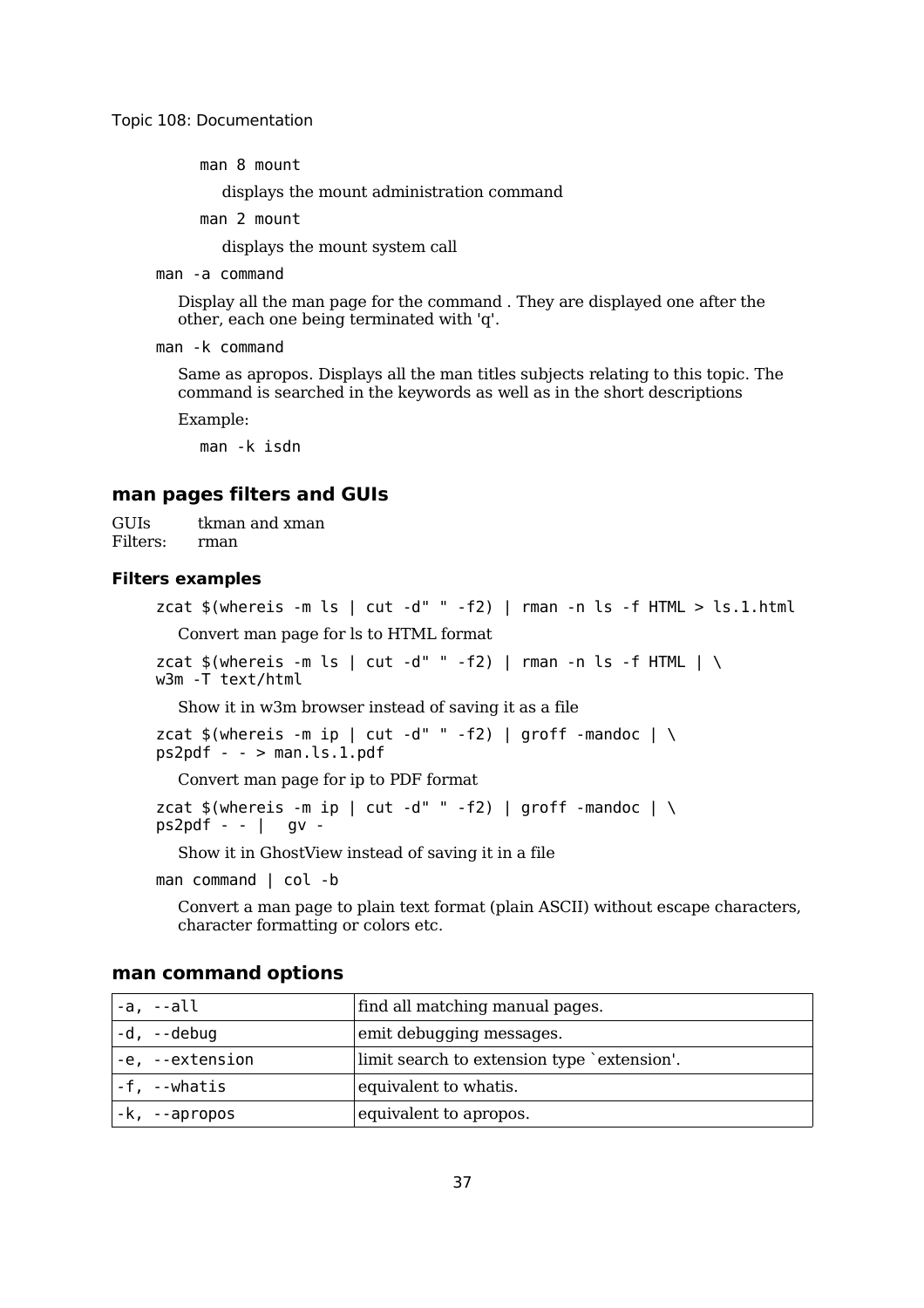| -w, --where, --location | print physical location of man page(s).            |
|-------------------------|----------------------------------------------------|
| -l, --local-file        | interpret `page' argument(s) as local filename(s). |
| -u, --update            | force a cache consistency check.                   |
| -r, --prompt string     | provide the 'less' pager with a prompt             |
| $-c, -catman$           | used by catman to reformat out of date cat pages.  |
| -7, --ascii             | display ASCII translation of certain latin1 chars. |
| -D, --default           | reset all options to their default values.         |
| -M, --manpath path      | set search path for manual pages to `path'.        |
| -P, --pager pager       | use program `pager' to display output.             |
| -S, --sections list     | use colon separated section list.                  |
| -m, --systems system    | search for man pages from other unix system(s).    |
| -L, --locale locale     | define the locale for this particular man search.  |
| -V, --version           | show version.                                      |
| $-h$ , $-help$          | show this usage message.                           |

#### **catman**

Creates or updates the pre-formatted manual pages.

catman is used to create an up to date set of pre-formatted manual pages known as cat pages. Cat pages are generally displayed much faster than the original man pages, but require extra storage space. Normally the man pages are in GROFF format. man searches first for a preformatted cat page, if not found it must then convert the GROFF man page into a format readable by and adjusted to the present terminal. The local administrator decides whether to use cat pages or not, and provides suitable directories to contain them. catman works with the variables MANSECT and MANPATH, if MANSECT is not set.

Syntax:

```
catman [-dhV] [-M path] [section] ...
```
### **info pages**

Info pages are supposed to have more information than the man pages. Some individuals write a short description of their programs in the man pages and a longer one in the info pages.

Syntax:

```
info [OPTIONS] [command] [subsection]
```

|  |  | Navigation through info pages |
|--|--|-------------------------------|
|--|--|-------------------------------|

| $<$ space $>$ | move forward, Page-Down-Key |
|---------------|-----------------------------|
| $Backspace$   | move backward, Page-Up-Key  |
| b             | begin of node               |
| e             | end of node                 |
| u             | up node                     |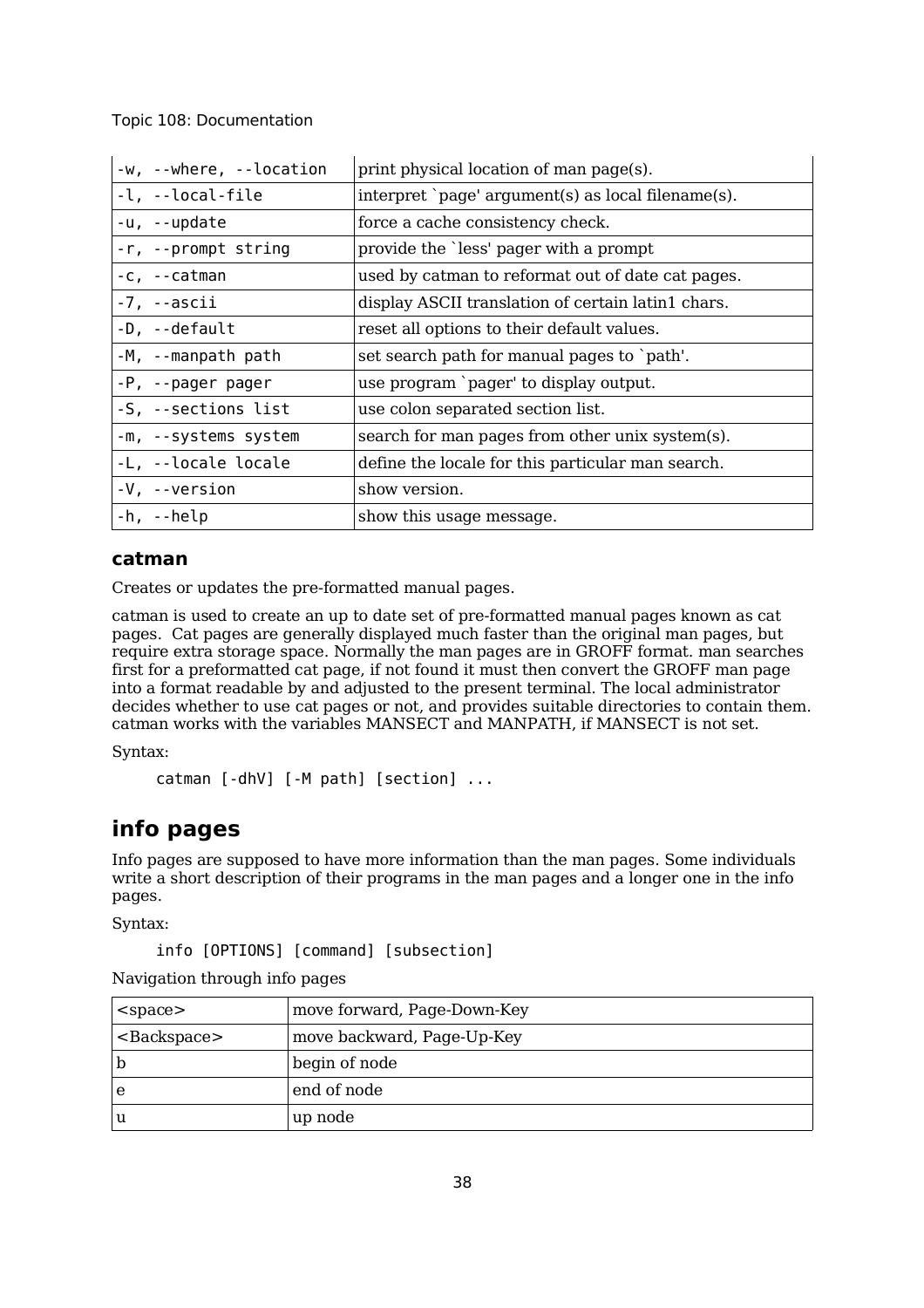| n | next node           |
|---|---------------------|
| p | previous node       |
| d | directory           |
| S | search * find       |
|   | last text displayed |
| h | help                |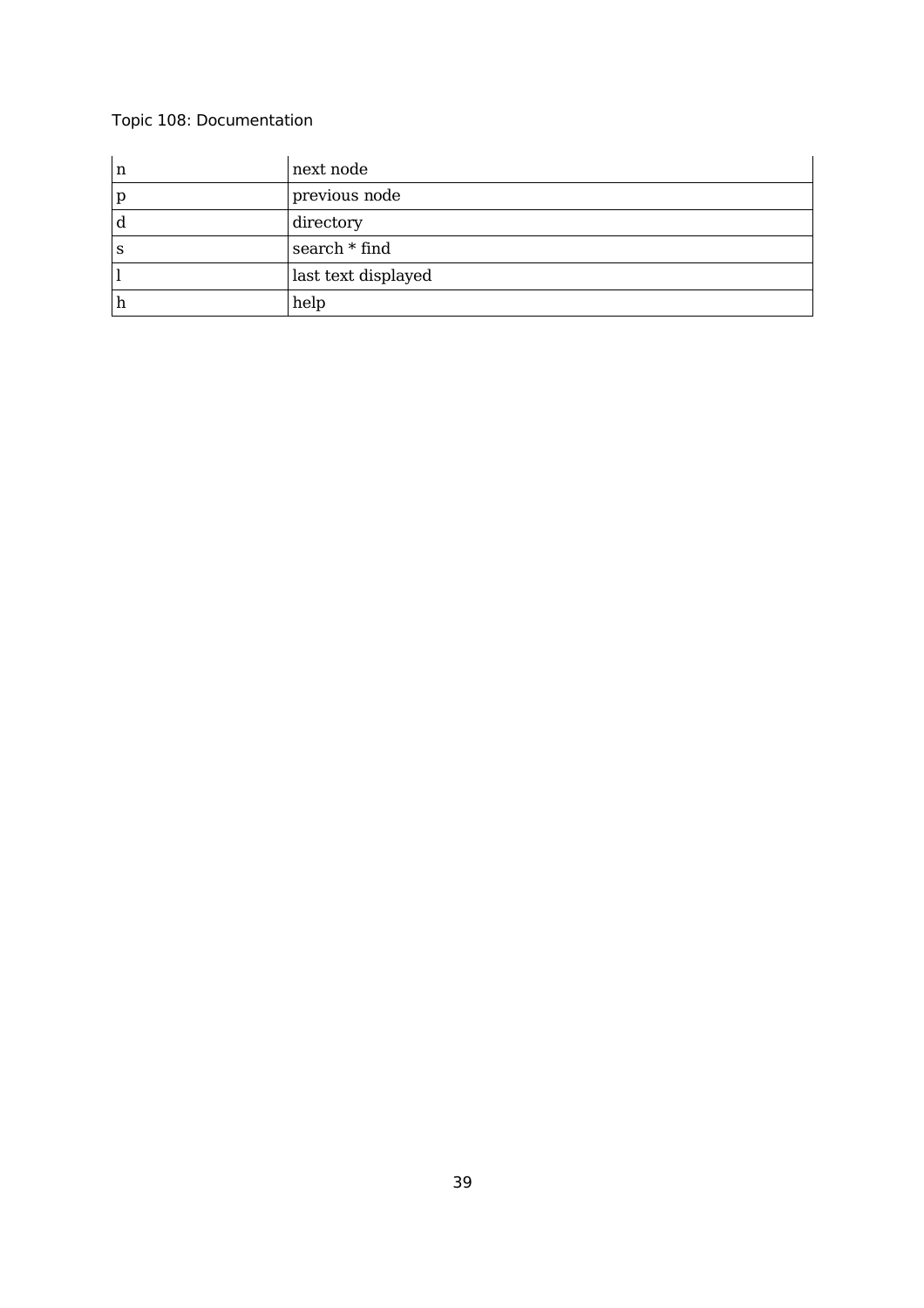### **1.108.2 Find Linux documentation on the Internet**

**Description:** Candidates should be able to find and use Linux documentation. This objective includes using Linux documentation at sources such as the Linux Documentation Project (LDP), vendor and third-party websites, newsgroups, newsgroup archives, and mailing lists.

#### **Weight: 3**

Key files, terms, and utilities include: not applicable

### **Linux Documentation Project**

```
http://www.tldp.org
```
The Linux Documentation Project web site. Contains Handbooks, Books, HOWTOs, FAQs and lots more.

http://www.linux.org/docs/

The official Linux web site with more Documentation and links to other Linux web sites.

### **Newsgroups**

comp.os.linux.advocacy

General discussion about the advantages of using Linux vs. other OS.

comp.os.linux.announce

Commented Linux news

comp.os.linux.answers

Commented sending of Linux FAQ's. HOWTO's, and README's.

comp.os.linux.apps

General discussion about Linux Applications.

comp.os.linux.development.apps

Discussion about programming and porting applications for Linux.

comp.os.linux.development.system

Discussions about the Linux kernel, device drivers and loadable modules.

comp.os.linux.hardware

General discussion regarding Linux hardware compatibility.

comp.os.linux.misc

Different themes about Linux which are not found in other newsgroups.

comp.os.linux.networking

General discussions regarding networking and communications.

comp.os.linux.setup

General discussions regarding Linux installation and System Administration.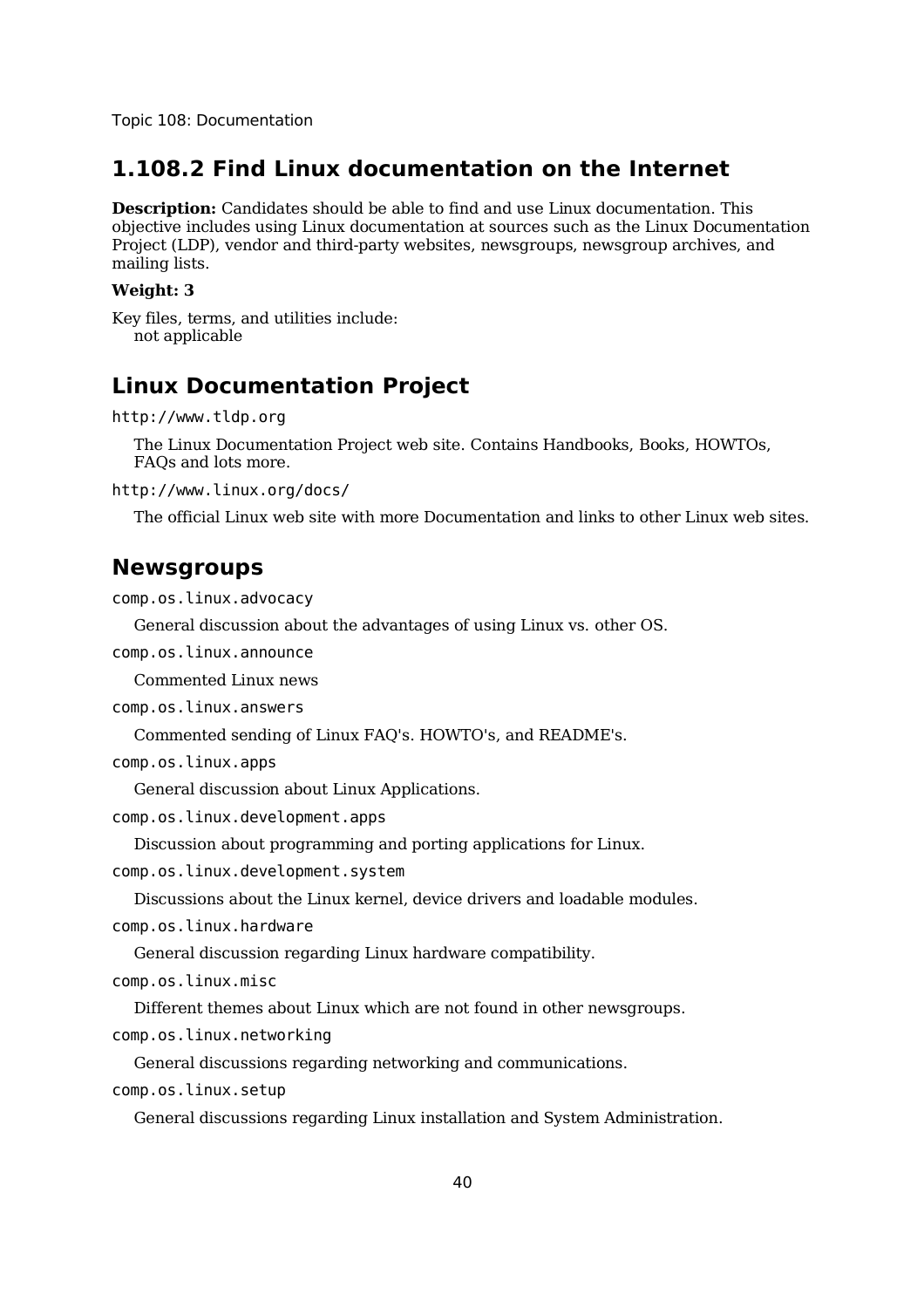comp.os.linux.x

Discussions about The X Window System under Linux.

alt.os.linux

General discussion regarding Linux.

## **Newsgroup Archives**

http://www.dejanews.com

Archives of all Newsgroups. Google has taken over this function.

# **Mailing lists**

The following mailing lists are running off a central Majordomo server. To subscribe to one of these mailing list, send an email to majordomo@vger.kernel.org with the following as the mail text body:

#### subscribe ListName

ListName = One of the mailing lists below. The text in the subject area is ignored.

| linux-8086          | linux-admin        | linux-alpha                    |
|---------------------|--------------------|--------------------------------|
| linux-apps          | linux-arm          | linux-bbs                      |
| linux-c-programming | linux-config       | linux-console                  |
| linux-diald         | linux-doc          | linux-fido                     |
| linux-fsf           | linux-ftp          | linux-gcc                      |
| linux-gcc-digest    | linux-hams         | linux-hppa                     |
| linux-ibcs2         | linux-ipx          | linux-isdn                     |
| linux-japanese      | linux-kernel       | linux-kernel                   |
| linux-kernel-digest | linux-kernel-patch | linux-laptop                   |
| linux-linuxss       | linux-lugnuts      | linux-mca                      |
| linux-mips          | linux-msdos        | linux-msdos-digest             |
| linux-msdow-devel   | linux-net          | linux-new-lists                |
| linux-newbie        | linux-newbiew      | linux-nys                      |
| linux-oasg          | linux-oi           | linux-opengl                   |
| linux-pkg           | linux-ppp          | linux-pro                      |
| linux-qaq           | linux-raid         | linux-scsi                     |
| linux-serial        | linux-seyon        | linux-smp                      |
| linux-sound         | linux-standards    | linux-svgalib                  |
| linux-tape          | linux-term         | linux-training@lists.iphil.net |
| linux-userfs        | linux-word         | $\lim_{x \to 1} 1$             |
| linux-x25           | sparclinux         | ultralinux                     |

All of the above themes can be subscribed to and more are available from:

http://oslab.snu.ac.kr/%7Edjshin/linux/mail-list/index.shtml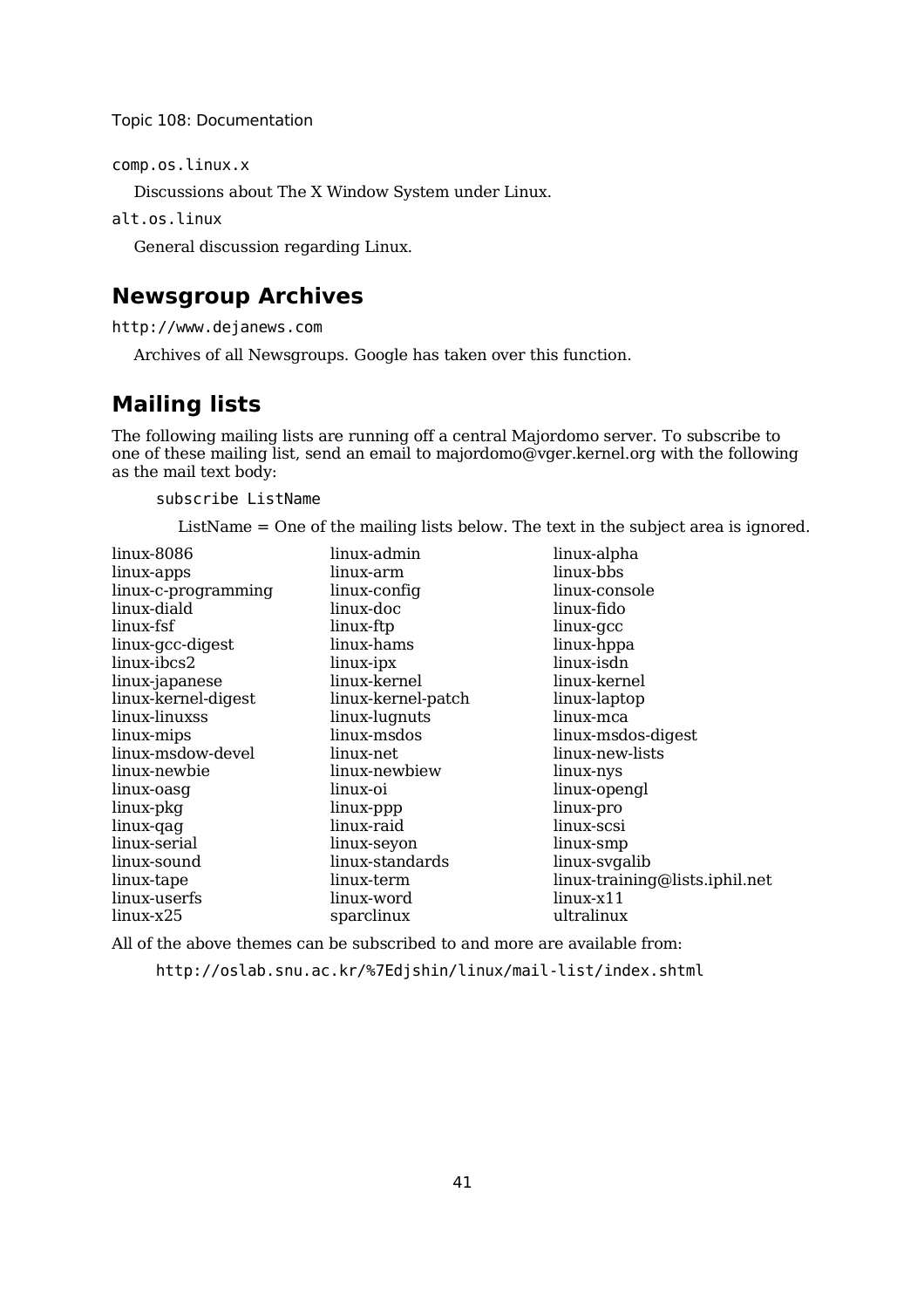### **1.108.5 Notify users on system-related issues**

**Description:** Candidates should be able to notify the users about current issues related to the system. This objective includes automating the communication process, e.g. through logon messages.

#### **Weight: 1**

Key files, terms, and utilities include: /etc/issue /etc/issue.net /etc/motd

# **Login Sequence**

When the system boots-up, right at the end of its default runlevel, init starts the program mingetty for each virtual console defined in /etc/inittab.

Here is the sequence of events:

The mingetty (getty) process displays the contents of the file /etc/issue.

Then it displays the "HostName login:" prompt and waits for the user to enter a username.

When the username is entered and the user presses <enter>, mingetty replaces itself with the program login and login gets the username from mingetty and waits for the password from the user.

login's configuration file /etc/login.defs describes the behavior of login.

If the file /etc/nologin exists, login will allow access only to root. Other users will be shown the contents of this file and their logins will be refused.

If this authentication succeeds, the login process then starts a shell (usually bash).

bash reads its configuration scripts (/etc/profile etc.) and displays the content of the file

/etc/motd (message of the day), then displays its prompt.

Overall sequence:

|                     | mingetty -------------------------> login ---------------------------> bash |                 |
|---------------------|-----------------------------------------------------------------------------|-----------------|
| Shows /etc/issue    | Waits for password                                                          | Shows /etc/motd |
| waits for user name |                                                                             | and prompt      |

### **/etc/issue**

This file contains a message sent to the consoles (by mingetty) before login. The content is normal text including special escaped characters which will be converted to their meaning before the file is displayed.

|    | Baudrate of terminal connection (only for serial terminal connection) |
|----|-----------------------------------------------------------------------|
|    | Today's date                                                          |
| \S | Operating System Name (eg. 'Linux')                                   |
|    | Name of the current TTY                                               |

These escaped characters are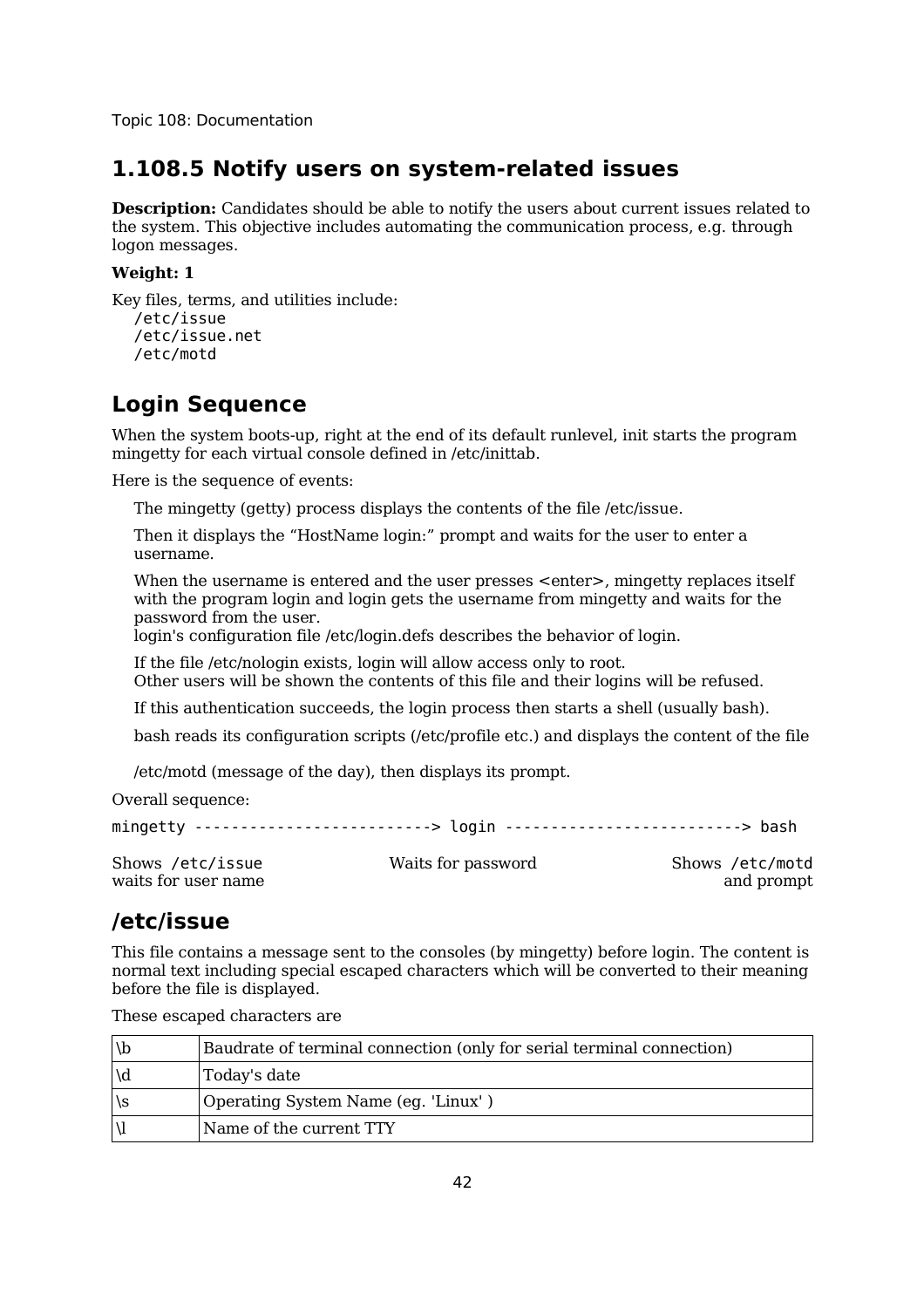| \m    | System Architecture (eg. i386)                                        |
|-------|-----------------------------------------------------------------------|
| $\ln$ | Hostname                                                              |
| \0    | Domain name                                                           |
| \r    | Release number of the Kernel                                          |
|       | Present time.                                                         |
| ١u    | Elapsed time since last login for this user                           |
| \U    | The word User(s) and the Elapsed time since last login for this user. |
| ١v    | Kernel version (Buils Date)                                           |

/etc/issue can look like this:

Welcome at  $\nabla \cdot \nabla \cdot$  (\s  $\mho \cdot \nabla$ )

This would display the following:

Welcome at marvin.mydomain.org (Linux i686 2.4.18)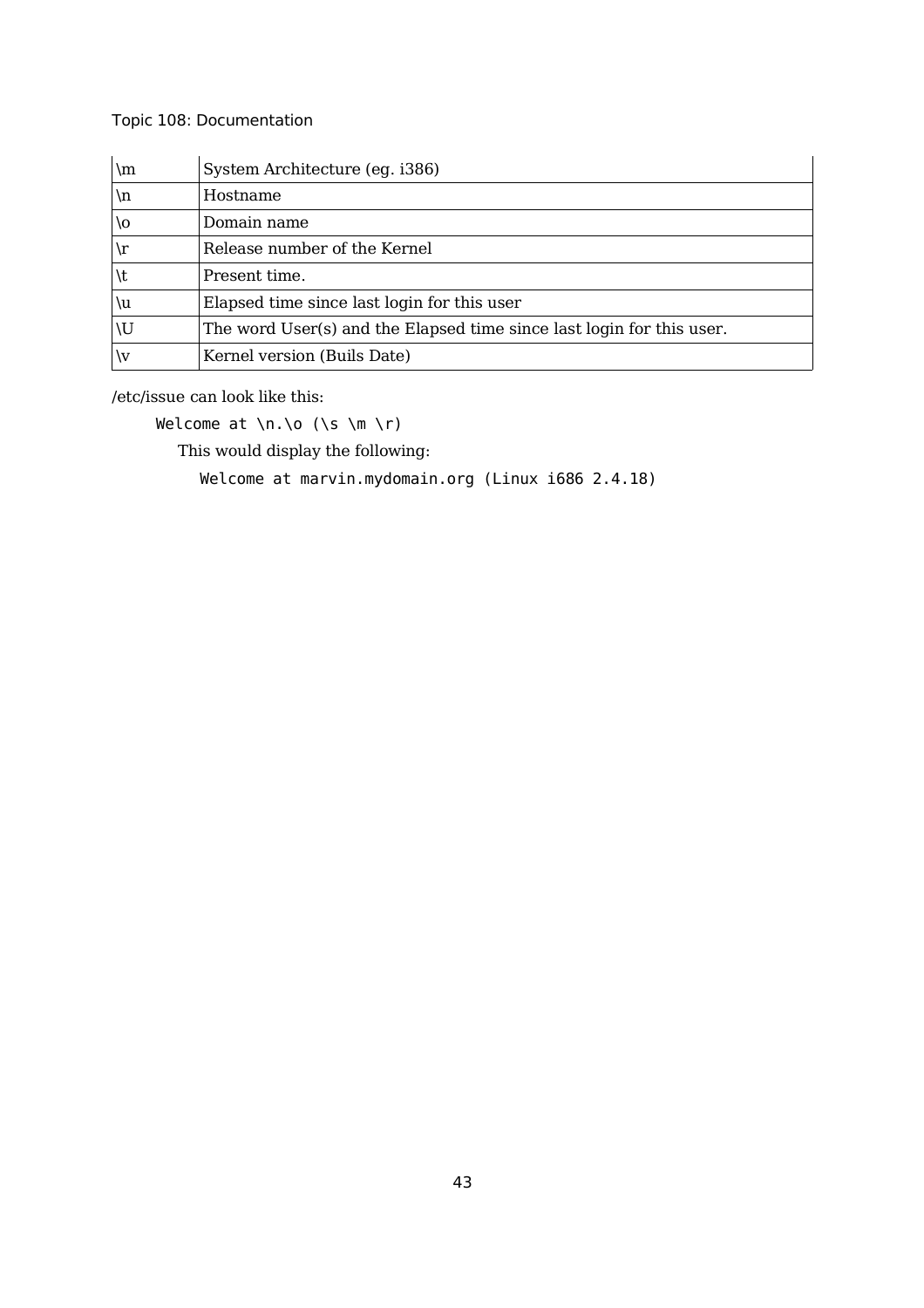# **Topic 109: Shells, Scripting, Programming and Compiling**

### **Total weight for this topic 8** 1.109.1 Customize and use the shell environment...................................................5 1.109.2 Customize or write simple scripts...............................................................3

### **Summary**

TODO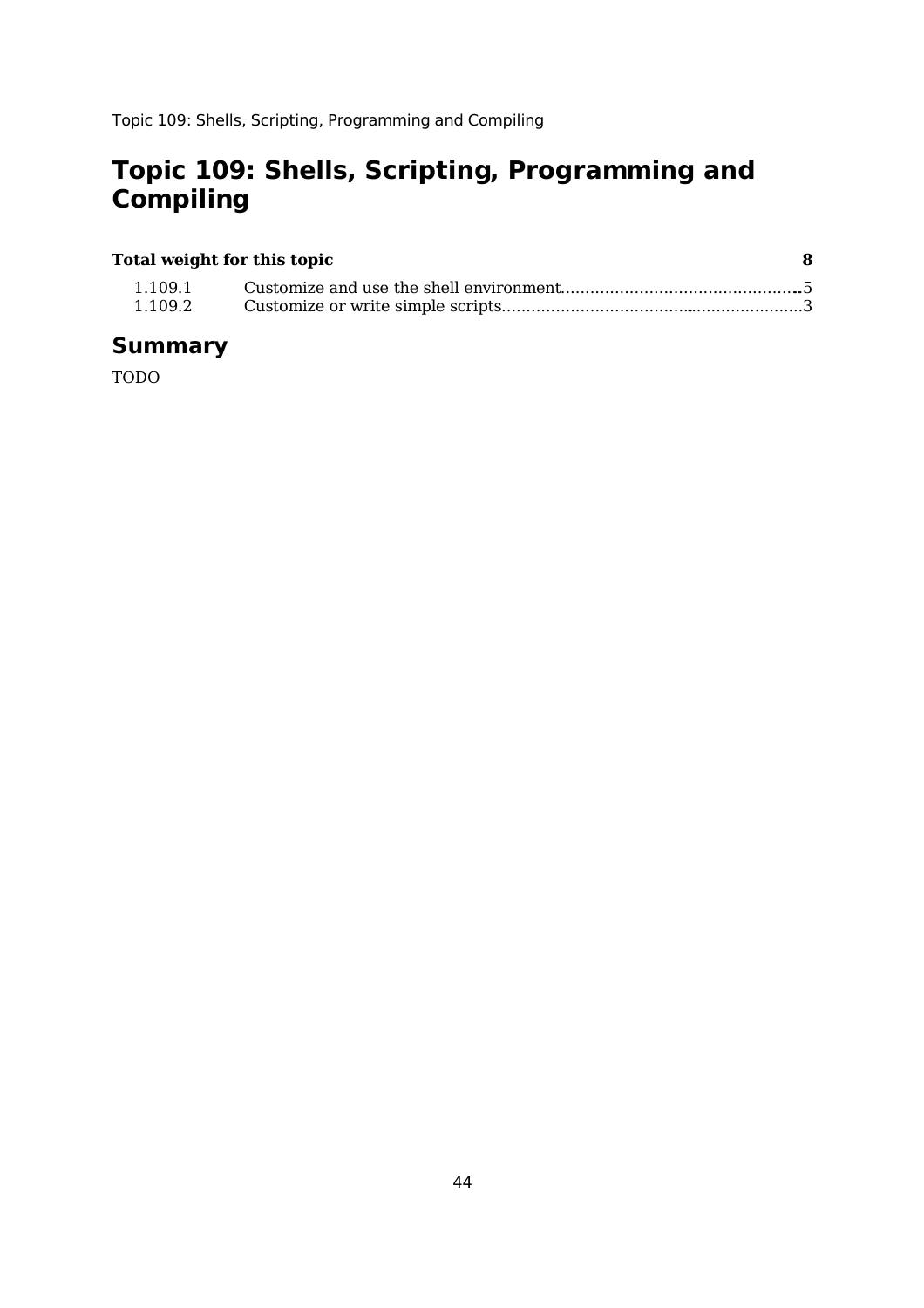### **1.109.1 Customize and use the shell environment**

**Description:** Candidate should be able to customize shell environments to meet users' needs. This objective includes setting environment variables (e.g. PATH) at login or when spawning a new shell. It also includes writing bash functions for frequently used sequences of commands.

#### **Weight: 5**

Key files, terms, and utilities include:

```
\sim/.bash profile
\sim/.bash login
\sim/.profile
~/.bashrc
~/.bash_logout
~/.inputrc
function (Bash built-in command)
set (Bash built-in command)
unset (Bash built-in command)
env
export
```
### **Login vs. Non-login shell**

Login shell: Shell started with login, bash -l or su – command Non-login shell: Shell started any other way

# **Reason for 2 types of shell**

The login shell reads a series of configuration file as it is started.

The non-login shells inherit settings (environment variables) from the parent program which started it.

# **Variable inheritance**

Variables declared inside a shell are inherited by child processes if the variable has been exported.

If a child process changes it's own copy of an exported variable, the parent shell's copy is not changed. The changed value is exported to any subchild processes.

All exported shell variables keep their export settings in the child process.

If a shell script is called from within a shell a new child non-login shell is started.

If a shell script is started with the '.' command within a shell, then the script is run within that current shell. Example:

. /home/joe/bin/myscript

Warning: If the called script runs the command exit, the current shell will be terminated!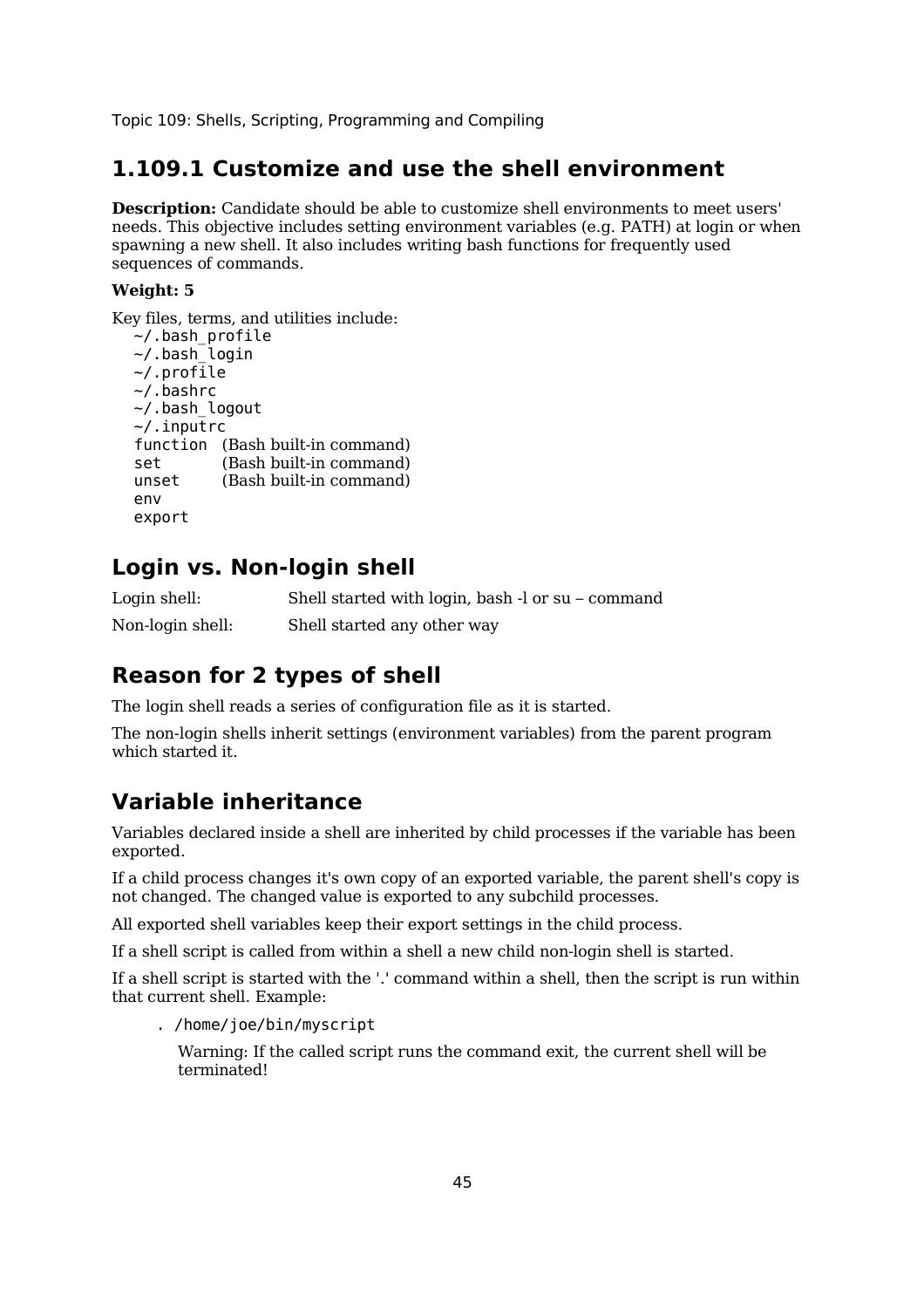### **Interactive and non-interactive shells**

Interactive shell: Provides a prompt where the user can type commands.

Non-Interactive shell: No shell prompt - started by calling a shell script or by the command: sh -c 'command...'

# **Sequence of events when bash starts**

| <b>Files read</b>                                             | <b>Description</b>                                                                            |  |  |  |  |
|---------------------------------------------------------------|-----------------------------------------------------------------------------------------------|--|--|--|--|
|                                                               | Interactive-login bash<br>bash --login or su - username or from login                         |  |  |  |  |
| /etc/profile                                                  | Executed first from interactive login shell. It contains system-wide<br>environment settings. |  |  |  |  |
| $\sim$ /bash profile                                          | Individual user's shell settings.                                                             |  |  |  |  |
| $\sim$ /.bash login                                           | Executed if $\sim$ /.bash profile doesn't exist.                                              |  |  |  |  |
| $\sim$ /.profile                                              | Executed if $\sim$ /.bash login or $\sim$ /.bash profile doesn't exist.                       |  |  |  |  |
| Interactive non-login bash<br>su username or bash -c command) |                                                                                               |  |  |  |  |
| $\sim$ /.bashrc                                               | The only script executed when started. Inherits from parent bash<br>environment.              |  |  |  |  |
|                                                               | Non-Interactive non-login bash (forked when scripts are run)                                  |  |  |  |  |
|                                                               | Above scripts are not executed but inherits environment from parent.                          |  |  |  |  |
| <b>BASH ENV</b>                                               | Reads file in the variable BASH ENV.                                                          |  |  |  |  |
| ENV                                                           | Reads file in the variable ENV if BASH ENV doesn't exist.                                     |  |  |  |  |
| Extra files                                                   |                                                                                               |  |  |  |  |
| /etc/inputrc                                                  | System bash line editing (readline) configuration file                                        |  |  |  |  |
| $\sim$ /.inputrc                                              | Individual bash line editing (readline) configuration file                                    |  |  |  |  |
| $\sim$ /.bash logout                                          | Executed (if exists) when a login shell exits.                                                |  |  |  |  |

# **Commands for shell/environment variables**

```
Variablename=value
```
Assign a value to a set (existing) or non-set variable.

```
export Variablename
```
or

declare -x Variablename

Sets the export tag ON for an existing shell var.

```
export Variablename=value
```
or

```
declare -x Variablename=value
```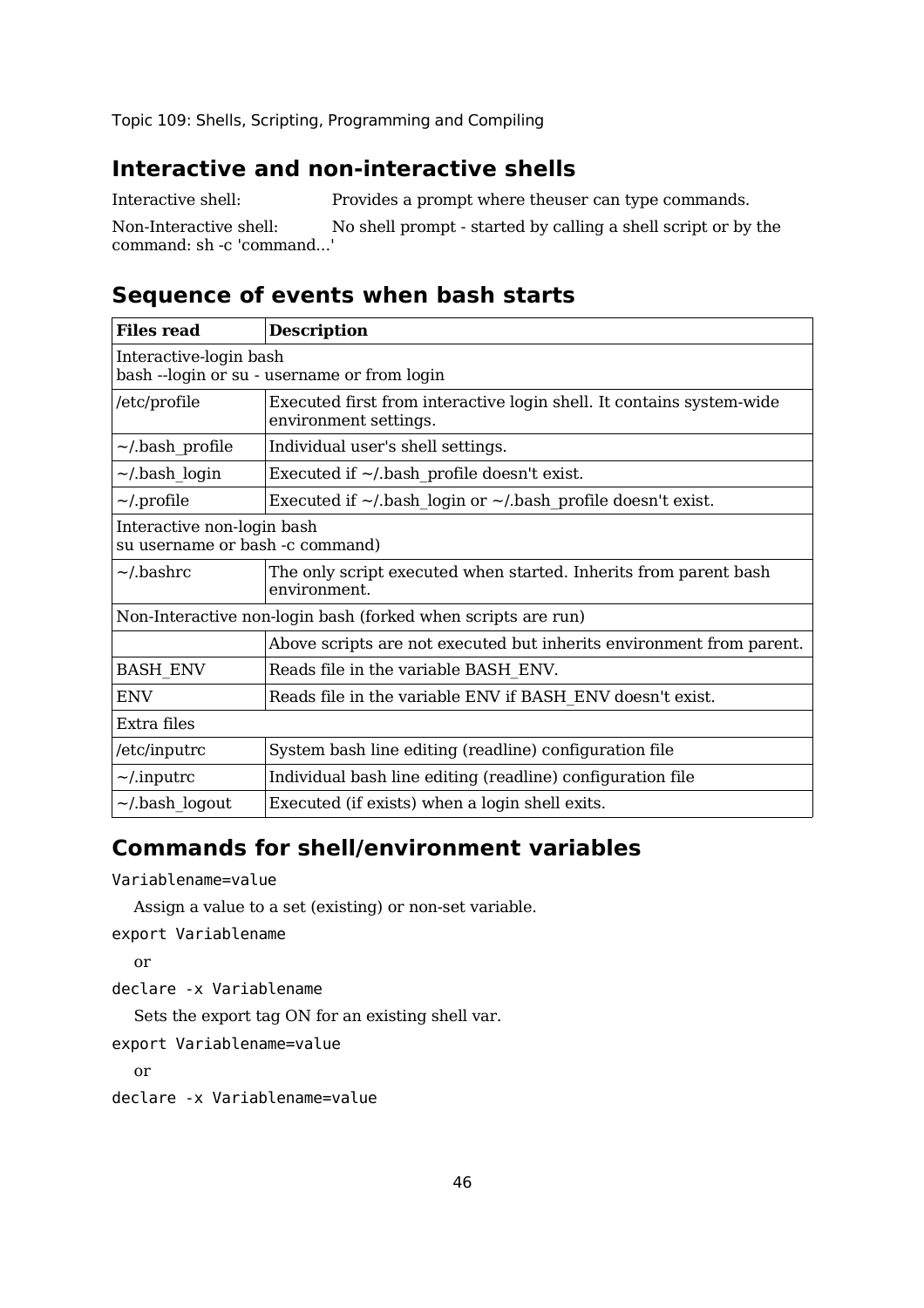Assign a value to a set (existing) or non-set variable and sets its export tag ON, all in one command.

env

Displays all the environment variables (export tag ON)

export

```
Same as env command except the display format is different.
eg. declare -x PAGER="less"
```
### **Aliases**

Aliases are normally used to create command shortcuts (short names).

Aliases are NOT exportable: not passed-on to sub-shells or child process.

Aliases are not recognized in scripts.

An alias can call another alias within a command. Example

alias li="ls -l"; alias al="li -a"

al calls the alias 'li'

Parameters added to alias will be added at the end of the real command.

The parameter variables (\$1, \$2, \$3 ...etc) cannot be used within aliases.

Aliases are often defined in a file run within a script like  $\sim$ /.bashrc or  $\sim$ /.profile with the dot '.' command.

Alias commands:

alias

Displays all the current shell aliases.

alias AliasName="command(s)..."

Sets a new alias value. Example:

```
alias cp="cp -i"
```
replaces the original command cp with cp -i for interactive copying (asks before overwriting files).

unalias AliasName

Unsets (deletes) the alias.

### **Functions**

They are normally used like fast local mini-scripts within a shell which need to be called more than once within the interactive shell or script.

Variables can be passed-on to functions and will be recognized as \$1 \$2 \$3 etc. In fact the following variables are local within a function:

| $ $1 - $9$      | Positional parameters           |
|-----------------|---------------------------------|
| $1$ \$#         | Number of positional parameters |
| $\mathbf{\$}^*$ | " $$1$ \$2 \$3 "                |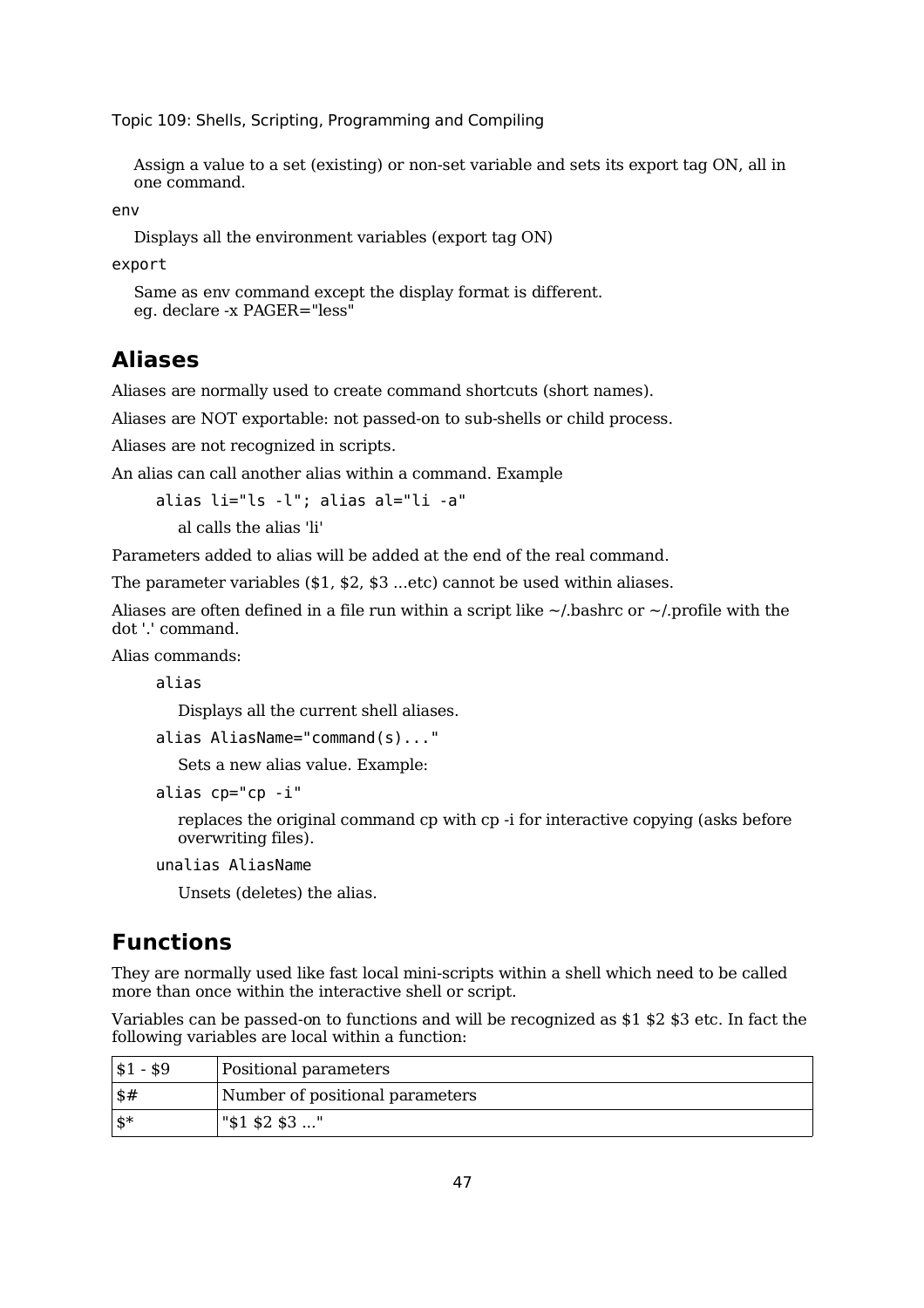$|\$@>$   $|\$1"$  "\$2" "\$3" ...

The Positional parameter \$0 and all other variables stay global within the shell unless the command local VariableName is given within the function. Within a function, the variable FUNCNAME is used instead of the \$0.

Global shell or exported variables can be changed within the function.

Functions do not return variables except for the return number, eg. return 5 return command will also terminate the function immediately. The return number can then be read as a normal exit value using \$?.

In scripts functions are normally included at the top so that they are read in first.

Environment functions can be put into a file and read in with the . command.

Functions may be recursive. No limit is imposed on the number of recursive calls.

Functions can be exported, using the command:

export -f FunctionName

Function syntax:

```
FunctionName () {
  command ;
  command ;
  ...
}
  or
function FunctionName () {
  command ;
  command ;
  ...
}
```
The command: unset -f FunctionName deletes an existing function.

### **Command search priority**

When a command is run, bash tries to find the command in the following sequence:

Aliases

Functions

Builtin commands

searching the PATH

The first command found is the one which is run.

To force using a builtin command instead of an alias or a function (in the case the same command name exists as alias or function), use the command builtin.

builtin cat /etc/fstab

### **set**

Syntax: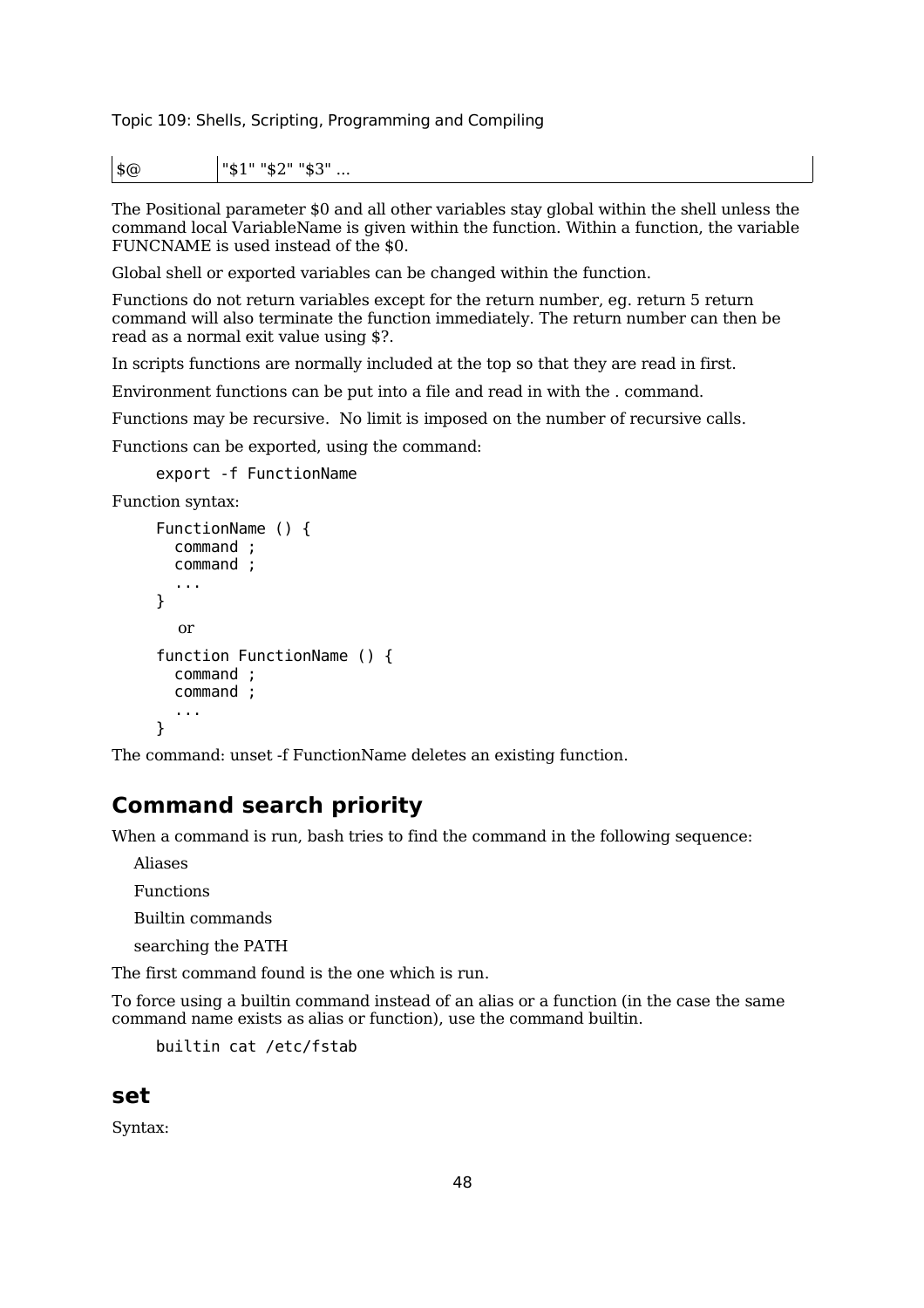set [--abefhkmnptuvxBCHP] [-o option] [arg ...]

The set command is used to:

Display all bash variables and their values as well as the functions. Example:

set

Set bash operating attributes (using options). Example:

set -a

Automatically mark variables and functions which are modified or created for export to the environment of subsequent commands.

To assign values to positional parameters: Example:

set aaa bbb ccc

(\$1 \$2 \$3)

Assigns the value aaa to \$1, bbb to \$2 and ccc to \$3.

#### **unset**

Syntax:

unset [-fv] [name ...]

For each name, remove the corresponding variable or function. Each unset variable or function is removed from the environment passed to subsequent commands.

If any of RANDOM, SECONDS, LINENO, HISTCMD, FUNCNAME, GROUPS, DIRSTACK are unset, they lose their special properties, even if they are subsequently reset.

The exit status is true unless a name does not exist or is readonly.

-v

If no options are supplied, or the -v option is given, each name refers to a shell variable. Read-only variables may not be unset.

-f

Each name refers to a shell function, and the function definition is removed. Example:

unset DISPLAY

Deletes the variable DISPLAY

unset -f startx

Deletes the function startx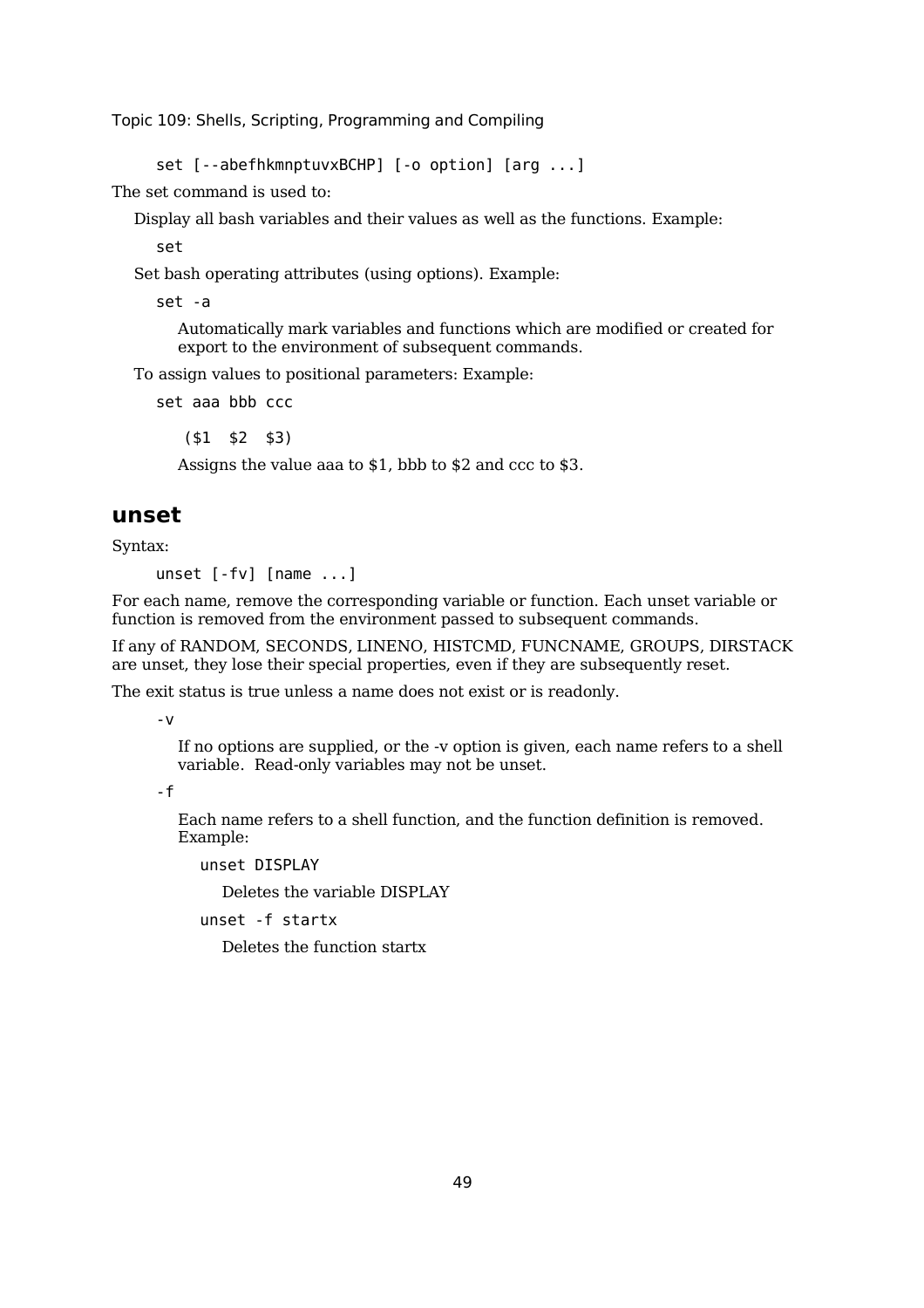### **1.109.2 Customize or write simple scripts**

**Description:** Candidate should be able to customize existing scripts, or write simple new (ba)sh scripts. This objective includes using standard sh syntax (loops, tests), using command substitution, testing command return values, testing of file status, and conditional mailing to the superuser. This objective also includes making sure the correct interpreter is called on the first (#!) line of scripts. This objective also includes managing location, ownership, execution and suid-rights of scripts.

#### **Weight: 3**

Key files, terms, and utilities include: while for test chmod

# **What is a shell script?**

A shell script is a text file that tells the shell what to do.

It contains the name of the program that is used as the interpreter for the rest of the content of the script. The line starting with #!ProgramPath+Name (normally the first line) designates the interpreter to be used:

```
#!/bin/bash
  or
#!/bin/sh
  or
#!/usr/bin/perl -w
```
In reality when the system is asked to start a script, the line starting with #! is read and the appropriate script interpreter is started which in turns reads the script and executes the commands included in it.

#### **Conditions for running a script**

The script file must be runnable by the user running it (chmod ....)

The interpreter must be where the script says it is: the default is to call bash.

#### **Language used in shell scripts**

The script language depends on the script interpreter used. bash has its own syntax which can be used interactively or in a script.

### **Passing parameters to a script**

Scripts can be given up to 9 positional parameters (for all interpreters) or up to 99 parameters with bash.

Inside the script each parameter will be identified as  $$1$  to  $$9$  or  $$10$ } to  $$99$ }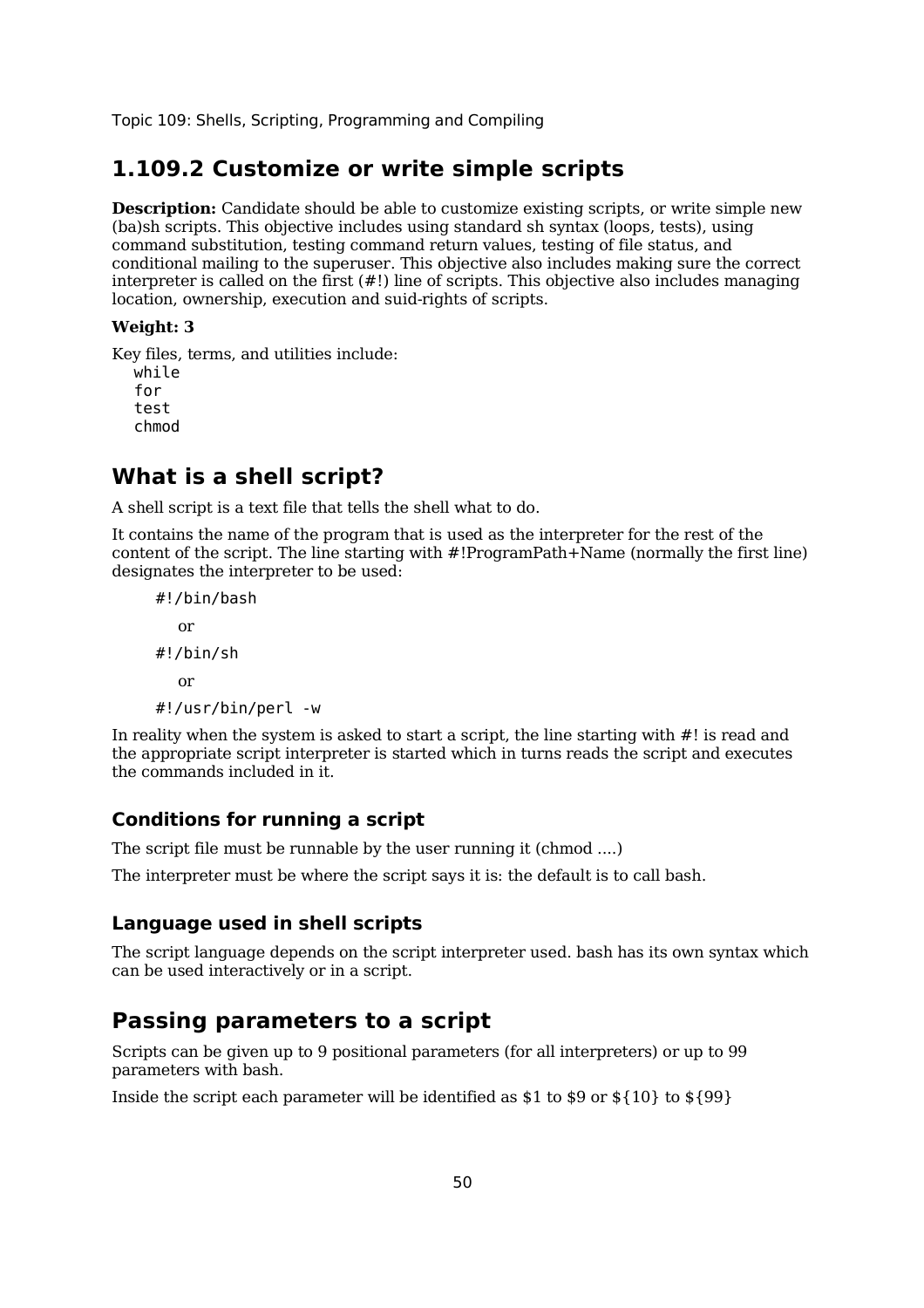|     |           |  |  | $s$ criptname param $1$ param $2$ param $3$ param $4$ param $5 \ldots$ param $57 \ldots$ |
|-----|-----------|--|--|------------------------------------------------------------------------------------------|
| \$0 | \$2\$3\$4 |  |  | $$57$                                                                                    |

Some special parameters are automatically set by the Bourne shell, and usually cannot be directly set or modified.

Parameter \$n can be modified by the set command inside the script.

set aaa bbb ccc ... \$1 \$2 \$3

#### **Special Parameters**

| $\sin$          | Positional parameter n max. $n=9$ (\$0 is the name of the shell script) |
|-----------------|-------------------------------------------------------------------------|
| $\{\text{nn}\}$ | Positional parameter nn (for nn>9)                                      |
| \$#             | Number of positional parameters (not including the script program)      |
| $$@, $*$$       | All positional parameters                                               |
| "\$@"           | Same as "\$1" "\$2" "\$n"                                               |
| "\$*"           | Same as " $$1c$2c$n"$ $c =$ content of $$IFS$ (default is space)        |
| \$?             | Exit status of the last command                                         |
| \$\$            | Process ID of the current shell                                         |
| $$-$            | Current options in effect                                               |
| \$!             | Process ID of the last background command                               |
| \$is            | Name of the current shell (in this case 'bash')                         |

### **The shift command**

The shift command moves the assignment of the positional parameters to the left. If a script is called like this:

```
script1 aaa bbb ccc ddd
```
And the following commands are run inside the script

echo \$1 \$2 \$3 shift echo \$1 \$2 \$3

The result of the first echo command is:

aaa bbb ccc \$1 \$2 \$3

The result of the second echo command is:

bbb ccc \$1 \$2 \$3

### **The set and unset commands**

The unset command is normally used to unset values of variables, and the set command to assign values to positional parameters from inside a script. Very useful if a script has been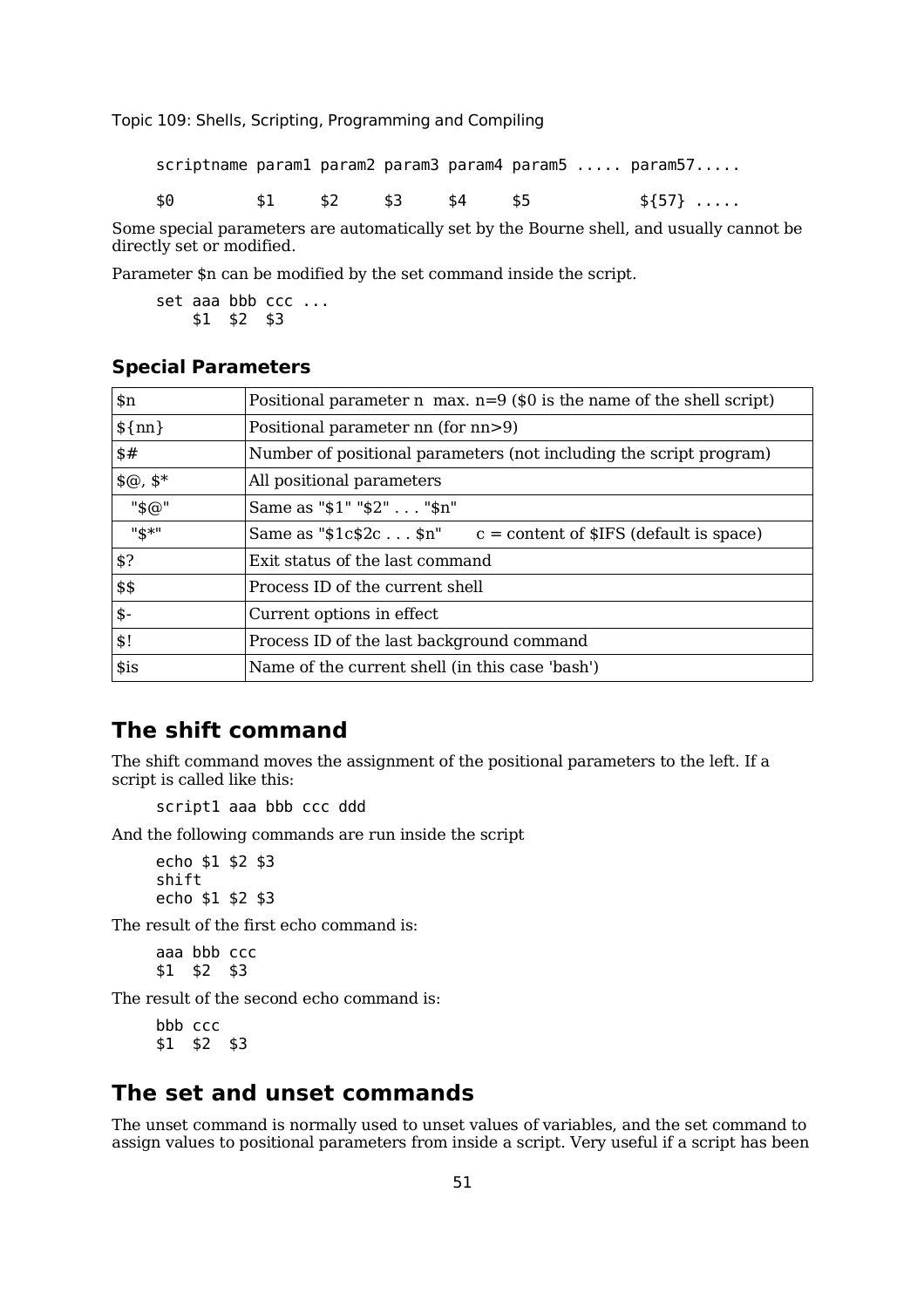started without positional parameters and after verifying this the script assigns default values to them.

set aa bb cc dd

assign aa to \$1, bb to \$2, cc to \$3 and dd to \$4

The set command is also useful for changing properties of bash's behaviour.

One important option of set is:

```
set -o noclobber
```
Causes the redirection symbol  $(>)$  to fail to overwrite the contents of an existing file.

# **Conditional statements**

Below is a list of the most used conditional directives

#### **The if conditional branching directive**

if allows certain commands to execute only if certain conditions are met.

Syntax: (see also the section 'CONDITIONAL EXPRESSIONS' later in this topic):

```
if <condition is true> ; then
```
run\_these\_commands

.................

elseif <condition\_is\_true> ; then

```
if first condition is not met and this one is met then:
run_these_commands
.................
```

```
else
```
if all conditions aBoce are not met then:

run these commands instead

```
.................
```
fi

end of if directive block

<condition\_is\_true> can be of the following types:

Test the status of files or directories.

```
if test -e /etc/fstab ; then
```
or

if [ -e /etc/fstab ] ; then

Command or script exit code.

if (ifconfig | grep 'ppp0') ; then

The contents of a variable corresponding to a certain value:

if \$1 ; then

true if \$1 has a value in it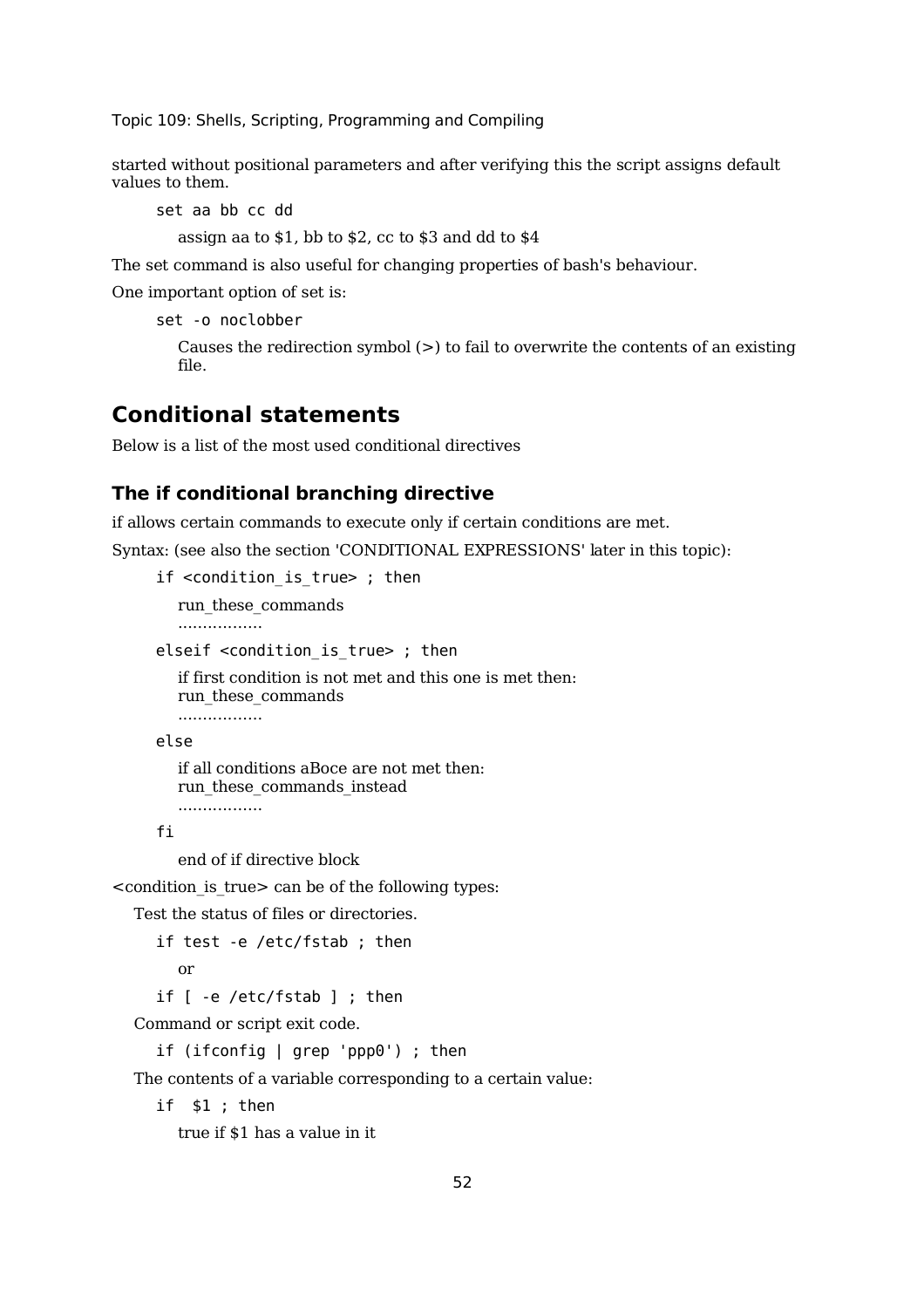```
if \lceil "$net" = "eth0" \rceil ; then
  (string testing)
if test "$#" -eq 5 ]; then
  (integer testing)
```
#### **The case conditional branching directive**

case is normally used for conditionally branching to one of several choices depending on the content of a variable.

Syntax:

```
case <Variable> in
  <choice1>)
       commands to run
    ;;
  choice2)
       commands to run
    ;;
  choice3)
        commands to run
    ;;
  *)
        commands to run if none of the above conditions are met.
    ;;
esac
```
end of case directive block

# **Looping in scripts**

Used whenever a sequence of commands must be executed more than once.

#### **The while conditional loop directive**

The while directive keeps looping and running the commands in its block for as long as its condition(s) (defined in the while statement) is/are met.

Syntax:

```
while <condition is true> ; do
```
run\_these\_commands

done

end of while directive block

Note: While is often used to ask the user for a keyboard entry of some sort and if the response is not adequate then the request is repeated until the proper information is entered. The while loop is then exited and the program resumes its execution.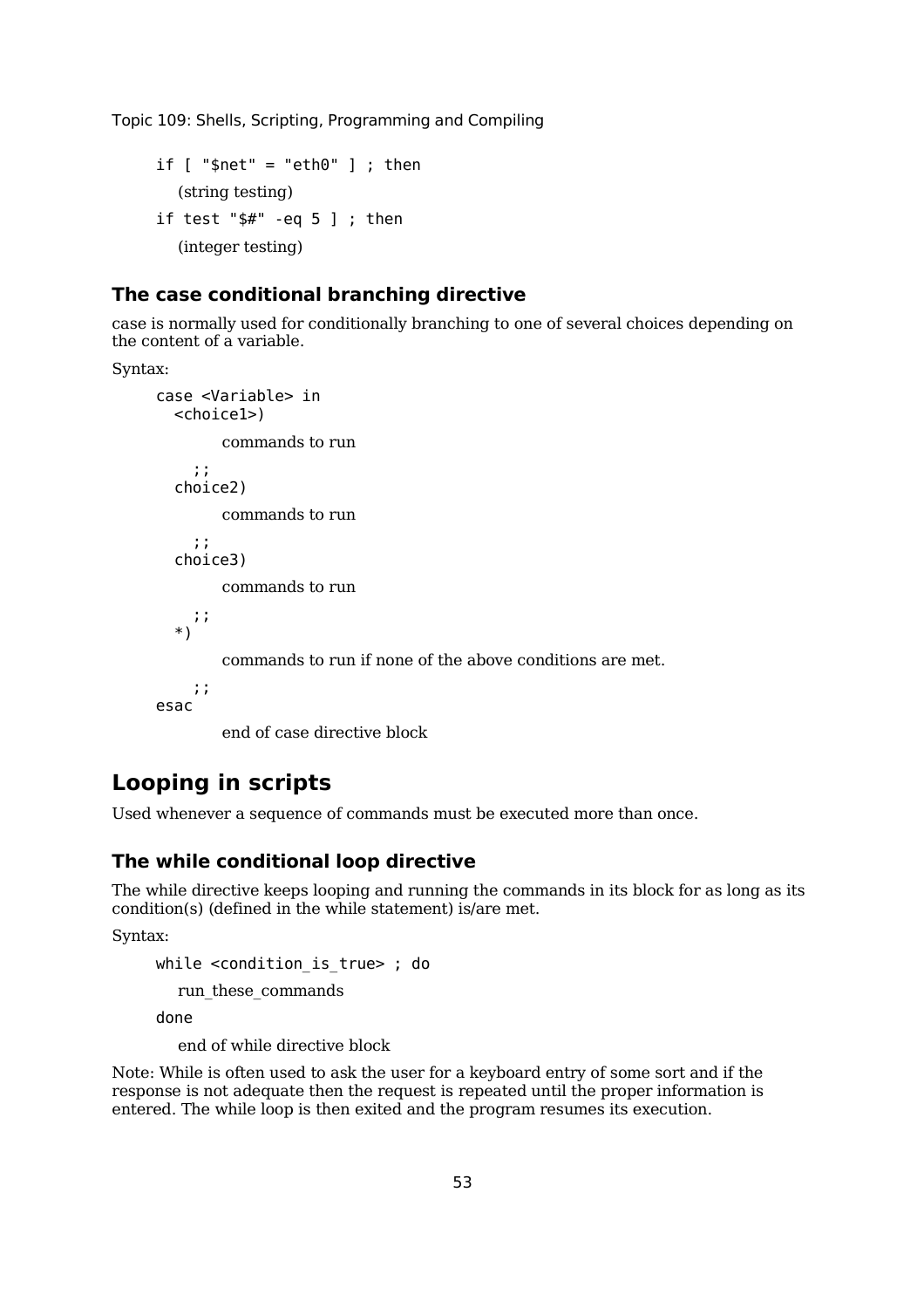#### **The until conditional loop directive**

The until loop works exactly the same way as the while loop except that the logic is the opposite: The loop continues until condition(s) is/are met.

Syntax:

```
until <condition_is_true> ; do
```
run\_these\_commands

done

end of until directive block

#### **The for loop directive**

The for directive allows a sequence of commands to be executed as many times as there are items in a given list. Each time the loop runs through, the content of a specific variable becomes value of the current item in the given list.

Syntax:

```
for variable in list ; do
```
run\_these\_commands

done

end of for directive block

variable =the variable name which will have its content become the current item on each loop round in the given list

The list can also be a variable which contains a list of items.

```
for item in ~/file1 ~/file2 ~/file3 ; do
    echo "------------ Content of $item -----------"
     cat $item >> ~/allfiles
done
```
### **Shell functions**

Shell functions are a series of commands stored in one place that can be used from several points in the script.

Parameters can be passed to functions via positional parameters.

The positional parameters (\$1, \$2, \$3 ...), which will become local to the function. They use the same syntax as for a script except that the first  $(\$0)$  stays global.

The variable FUNCNAME is used similarly to, for the same purpose as, \$0.

Special variables like  $\frac{4}{5}$ ,  $\frac{4}{5}$ ,  $\frac{4}{5}$  are also local within the function.

All other variables are global to the script and can be modified by the functions.

The command return x (x=return code) can be used as a function exit command and to assign a function return code.

Syntax: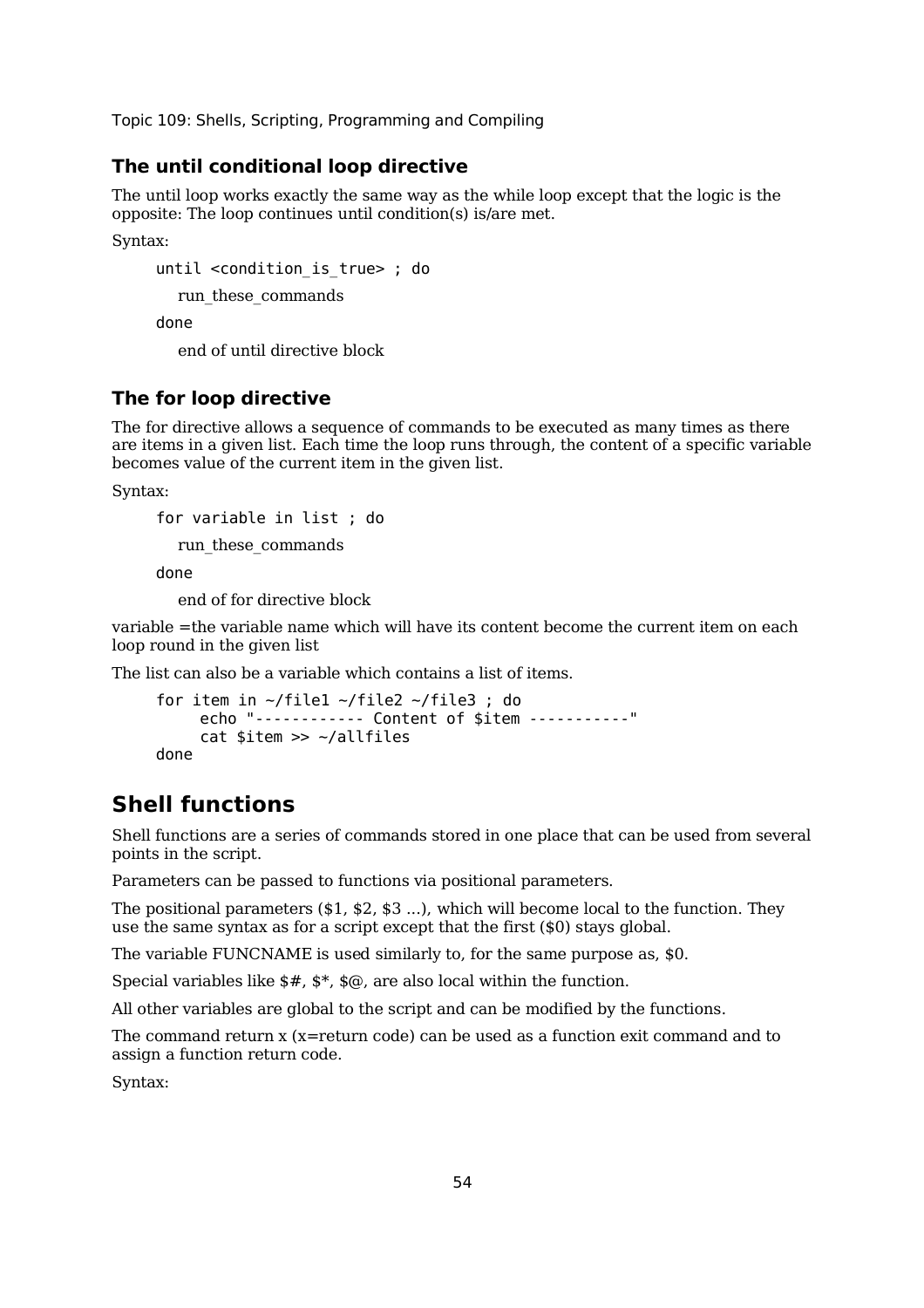```
FunctionName () {
  command ;
  command ;
}
  or
function FunctionName () {
  command ;
  command ;
}
```
See functions in the previous section (1.109.1 Customize and use the shell environment) for more details on shell Functions.

### **Exit codes and the variable \$?**

All programs, including scripts, return an exit code when their process ends. The exit code helps determine the success or failure of the program or the script. This exit code can be read via the special variable \$? and be used to make decisions further in the calling script. Generally the exit code of '0' means success and any other code (1-255) means some sort of failure. It is also often referred as the error code.

### **The && and || conditional branching**

The exit code can be used to execute another command (only one) depending upon its success or its failure. The double ampersand '&&' is used to designate the command to run if the exit code is success (0). The double pipe '||' designates the command to run if the exit code is not a success (1-255).

Example

```
ifconfig ppp0 && echo "pppd running" || echo "pppd not running"
```
If the command ifconfig ppp0 succeeds then the command

echo "pppd running"

will be executed (&&) otherwise the command

echo "pppd not running"

will be executed (||).

### **Mailing messages to root from a script**

Sometimes it is useful to mail a message to root or tother users announcing some anomalies or success in the running of an automated script. The program normally used is 'mail'. See man mail for all the options it uses.

Syntax1:

```
mail -s "subject" destination_mail_address "message.."
```
Syntax2:

```
program | mail -s "subject" destination_mail_address
Syntax3:
```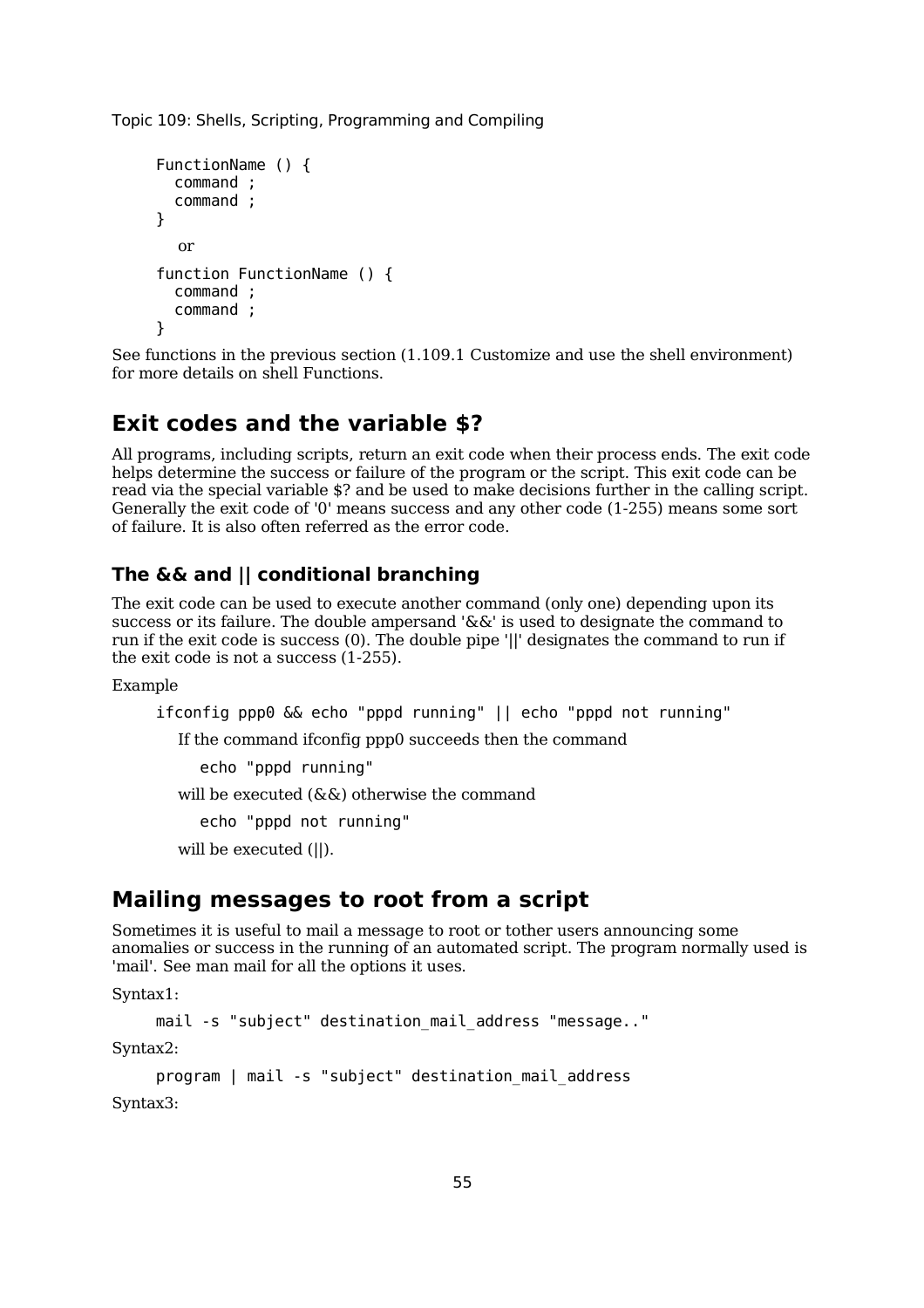```
mail -s "subject" destination_mail_address <<EOM
  message body.......
EOM
```
Example:

df | mail -s "HD Space on \$(date)" root

Mails the result of the command df to the local root user.

### **Location and security for bash scripts**

Administration scripts are normally stored in the PATH which is either /usr/local/bin or /root/bin. The normal access rights are 755(rwx r-x r-x) or for more protection by preventing any other user than root to run it: 700(rwx --- ---).

Although the SUID doesn't have any effect on scripts, very old versions of Linux may be affected by SUID being set.

### **CONDITIONAL EXPRESSIONS**

The test and [...] commands are used to evaluate conditional expressions with file attributes, strings, and integers. The basic format is:

```
test expression
  or
```

```
[ expression ]
```
Where expression is the condition you are evaluating. There must be whitespace after the opening bracket, and before the closing bracket. Whitespace must also separate the expression arguments and operators. If the expression evaluates to true, then a zero exit status is returned, otherwise the expression evaluates to false and a non-zero exit status is returned.

| -a file | True if file exists.                                         |
|---------|--------------------------------------------------------------|
| -b file | True if file exists and is a block special file.             |
| -c file | True if file exists and is a character special file.         |
| -d file | True if file exists and is a directory.                      |
| -e file | True if file exists.                                         |
| -f file | True if file exists and is a regular file.                   |
| -g file | True if file exists and is set-group-id.                     |
| -h file | True if file exists and is a symbolic link.                  |
| -k file | True if file exists and its ``sticky" bit is set.            |
| -p file | True if file exists and is a named pipe (FIFO).              |
| -r file | True if file exists and is readable.                         |
| -s file | True if file exists and has a size greater than zero.        |
| -t fd   | True if file descriptor fd is open and refers to a terminal. |

#### **Test File Operators**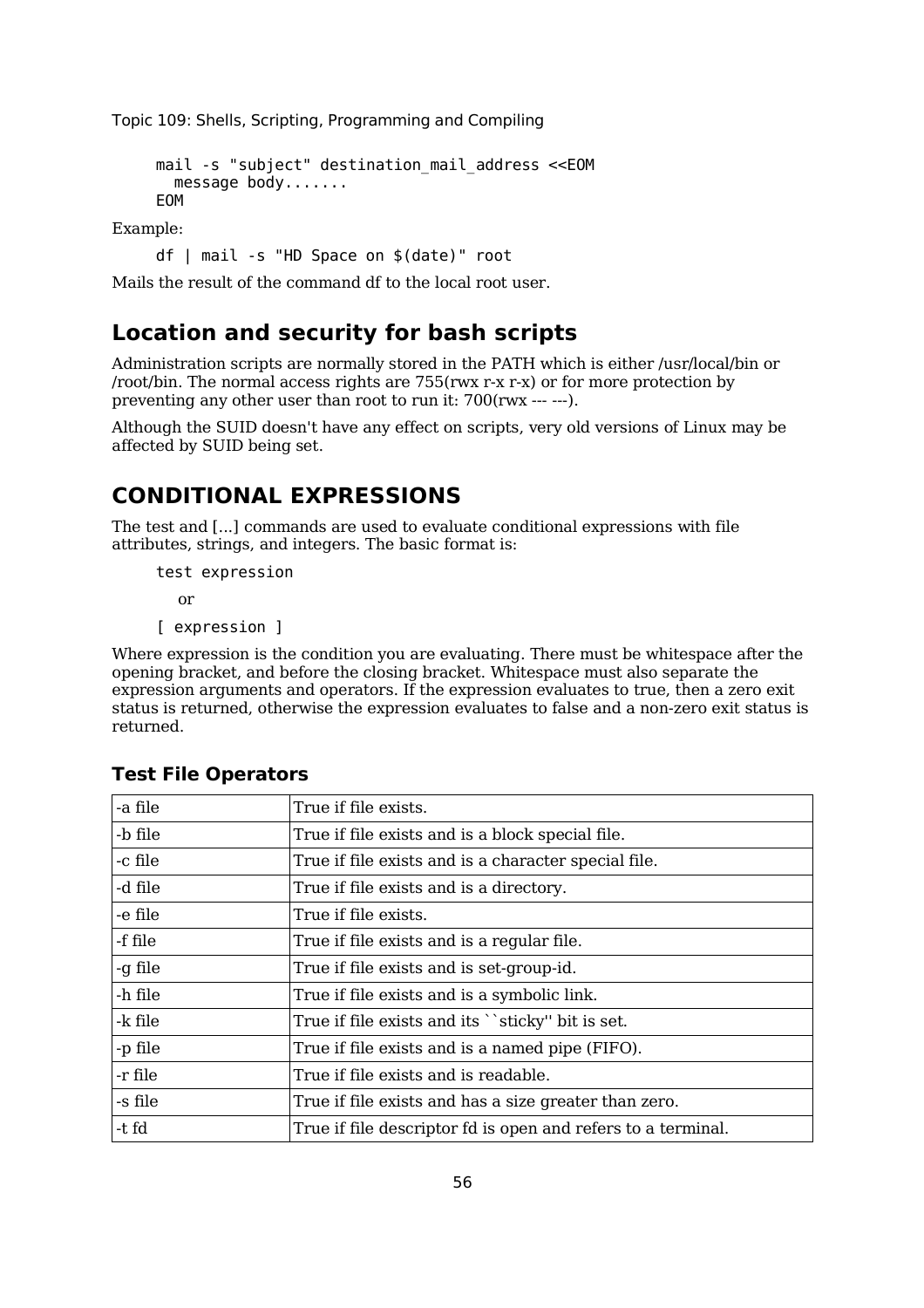-u file True if file exists and its SUID bit is set. -w file True if file exists and is writable. -x file True if file exists and is executable. -O file True if file exists and is owned by the effective UID. -G file True if file exists and is owned by the effective GID. -L file True if file exists and is a symbolic link. -S file True if file exists and is a socket. -N file True if file exists and has been modified since it was last read. file1 -nt file2 True if file1 is newer (according to the modification date) than file2, or if file1 exists and file2 does not. file1 -ot file2 True if file1 is older than file2, or if file2 exists and file1 does not. file1 -ef file2 True if file1 and file2 refer to the same device and inode numbers.

Topic 109: Shells, Scripting, Programming and Compiling

### **Test String Operators**

| -n string                            | Tue if length of string is not zero                                              |  |
|--------------------------------------|----------------------------------------------------------------------------------|--|
| -z string                            | Tue if length of string is zero                                                  |  |
| string                               | Tue if string is not set to null                                                 |  |
| $string1 = string2$                  | Tue if string1 is equal to string2                                               |  |
| string $1 ==$ string $2$             | Tue if string1 is equal to string2                                               |  |
| string $1!$ = string 2               | Tue if string1 is not equal to string2                                           |  |
| string $1 < \frac{\text{string}}{2}$ | True if string1 sorts before string2 lexicographically in the current<br>locale. |  |
| string $1 > \frac{\text{string}}{2}$ | True if string1 sorts after string2 lexicographically in the current<br>locale.  |  |
| $string = pattern$                   | True if string matches pattern                                                   |  |
| string $!=$ pattern                  | True if string does not match pattern                                            |  |
|                                      |                                                                                  |  |

#### **Test Integer Operators**

| $exp1 - eq exp2$  | True if $exp1$ is equal to $exp2$<br>eg. $[*#" -eq4]$               |  |
|-------------------|---------------------------------------------------------------------|--|
| $exp1$ -ne $exp2$ | test $"$ \$#" -ne 3<br>True if $exp1$ is not equal to $exp2$<br>eq. |  |
| $exp1 - le exp2$  | True if exp1 is less than or equal to exp2                          |  |
| $exp1 - It exp2$  | True if exp1 is less than exp2                                      |  |
| $exp1 - ge exp2$  | True if exp1 is greater than or equal to exp2                       |  |
| $exp1 - gt exp2$  | True if exp1 is greater than exp2                                   |  |

### **Other test Operators**

| exp:         | True if the given expression is false<br>$\left\lfloor \frac{eq}{r} \right\rfloor$ . [ ! -r /etc/motd ] |  |
|--------------|---------------------------------------------------------------------------------------------------------|--|
| exp1 -a exp2 | True if both exp1 and exp2 evaluate to true (see example below)                                         |  |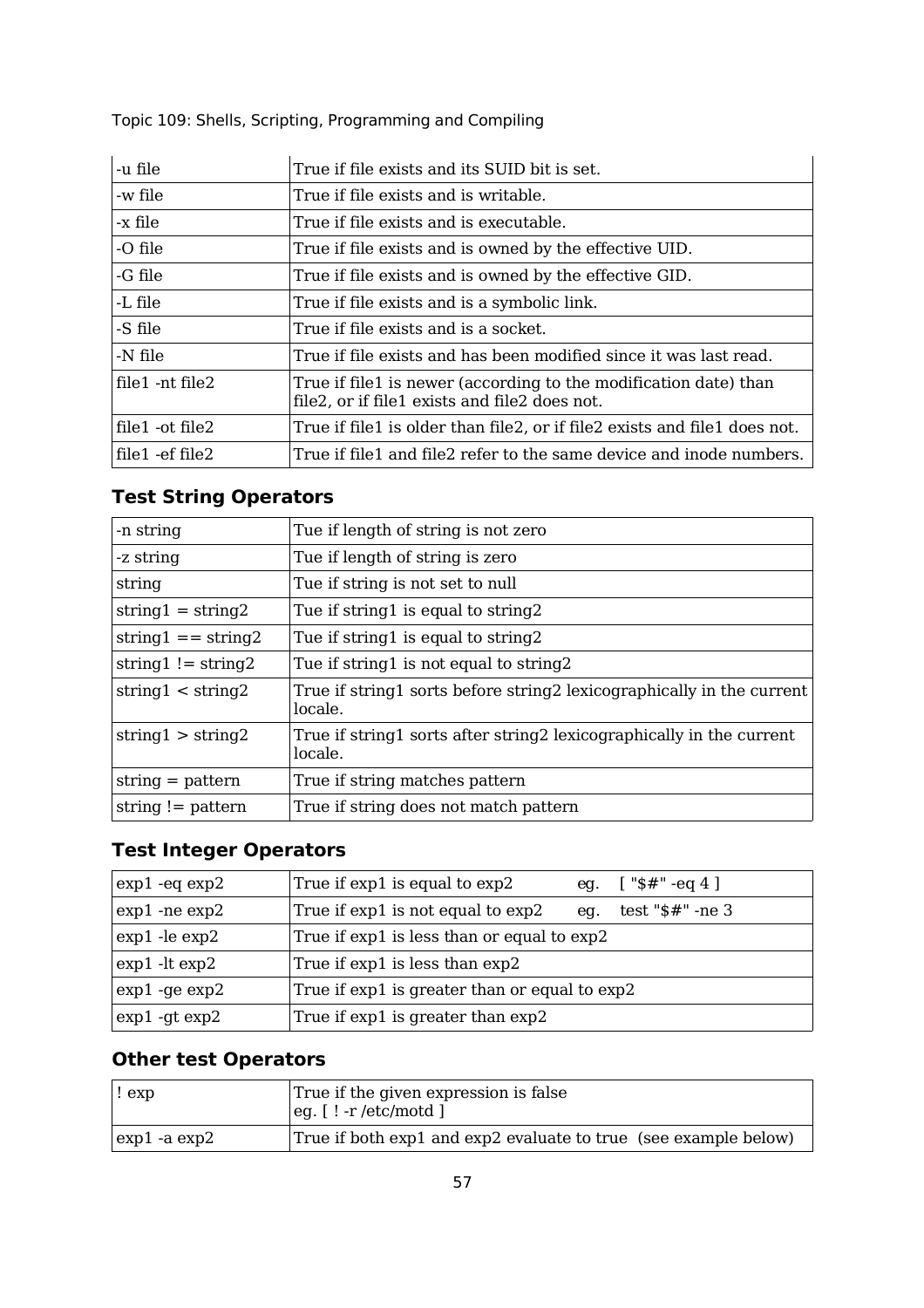| $\exp 1 - \cos 2$      | True if either exp1 or exp2 evaluate to true   |  |
|------------------------|------------------------------------------------|--|
| $\sqrt{(\exp \theta)}$ | True if exp is true; used to group expressions |  |

The \ used to escape parentheses. Use spaces before and after this character

 $[$  "\$A" = "\$B" -a \( "\$C" = "\$D" -a "\$E" = "\$F" \) ]  $\wedge$   $\wedge$   $\wedge$   $\wedge$   $\wedge$   $\wedge$   $\wedge$   $\wedge$ 

Spaces: always use a space between the  $[ ] \ ( \ )$  and expressions as pointed to by '^' in the above command.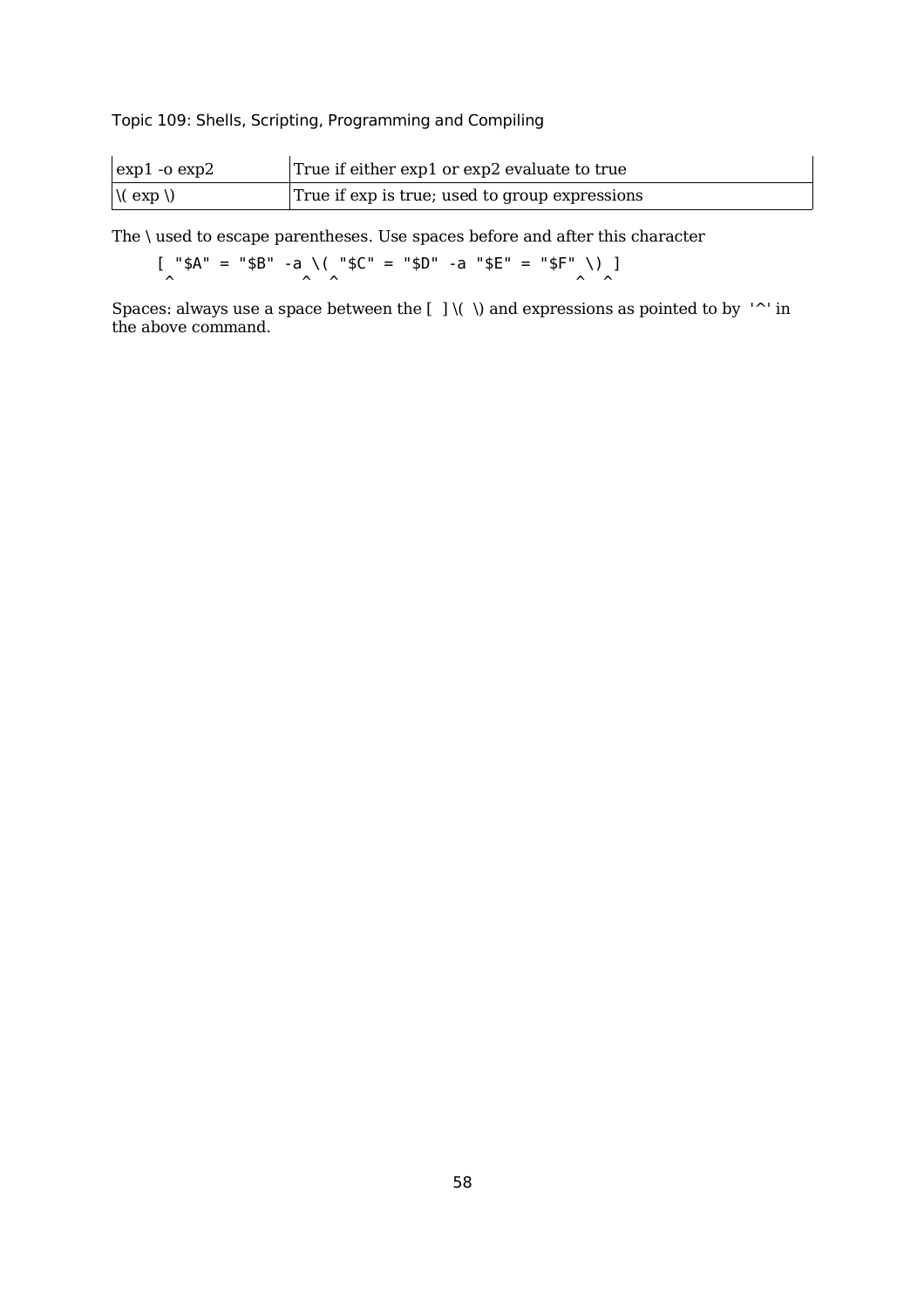# **Topic 111: Administrative Tasks**

### **Total weight for this topic 21**

| 1.111.1 | Manage users and group accounts and related system files4            |  |
|---------|----------------------------------------------------------------------|--|
| 1.111.2 | Tune the user environment and system environment variables3          |  |
| 1.111.3 | Configure and use system log files to meet admin and security needs3 |  |
| 1.111.4 | Automate system admintasks by scheduling jobs to run in the future4  |  |
| 1.111.5 |                                                                      |  |
| 1.111.6 |                                                                      |  |

# **Summary**

TODO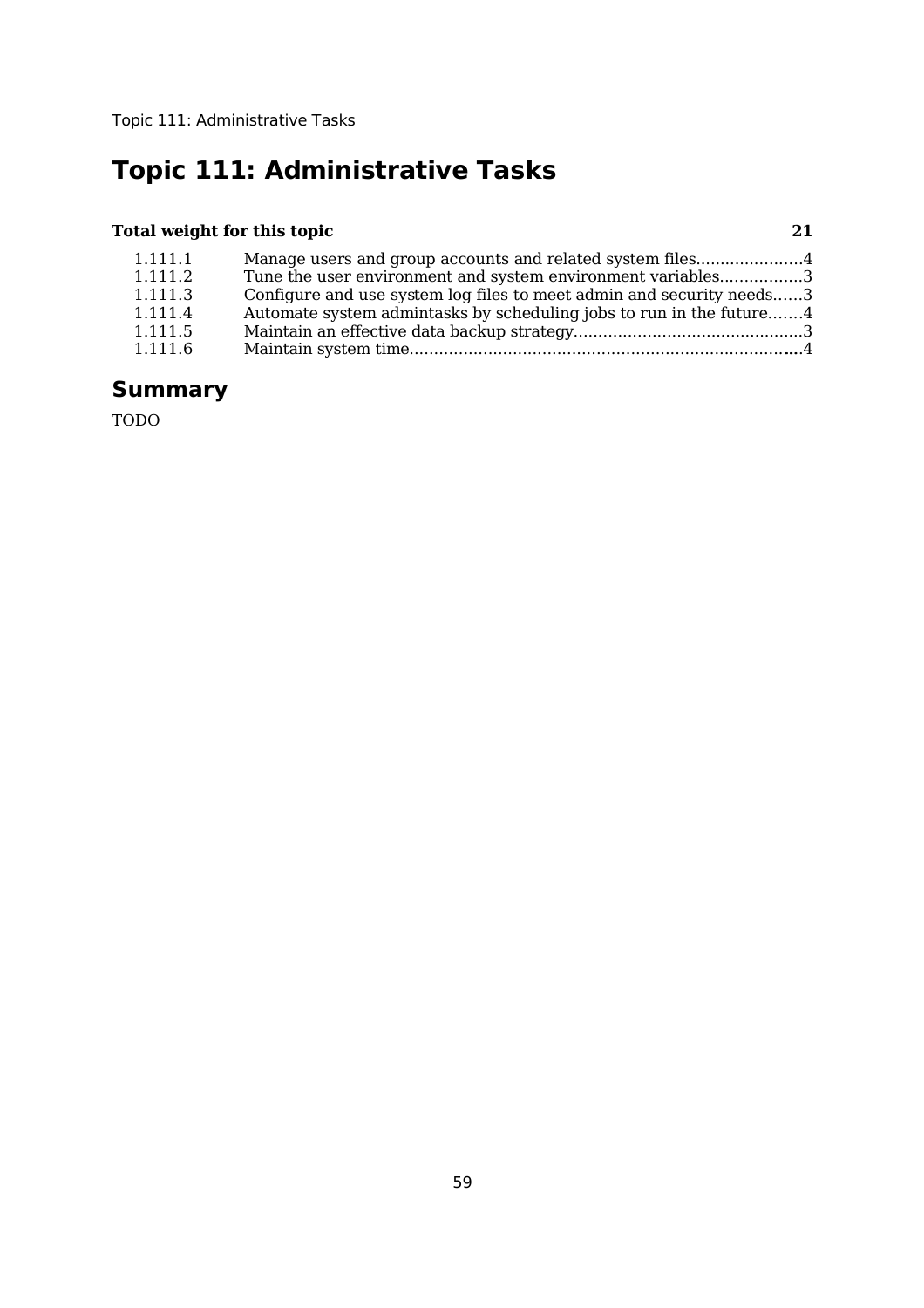Topic 111: Administrative Tasks

## **1.111.1 Manage users and group accounts and related system files**

**Description:** Candidate should be able to add, remove, suspend and change user accounts. Tasks include to add and remove groups, to change user/group info in passwd/group databases. The objective also includes creating special purpose and limited accounts.

#### **Weight: 4**

Key files, terms, and utilities include:

/etc/passwd /etc/shadow /etc/group /etc/gshadow chage gpasswd groupadd groupdel groupmod grpconv grpunconv passwd pwconv pwunconv useradd userdel usermod

# **/etc/passwd**

This file contains user account info, one account per line. Fields are separated by ':'. File Format:

username : x : userID : GroupID : UserInfo : HomeDir : Shell 1 2 3 4 5 6 7

Field 2 = Password field

 $x =$  reference to /etc/shadow, empty =no password,  $*$  or  $\mathbf{l}$  = no login possible

# **/etc/shadow**

If the shadow password system is installed, this file contains the encrypted passwords for each user and their expiry parameters. Fields are separated with ':'.

| Field | <b>Description</b>                                       | <b>Comments</b>                                         |
|-------|----------------------------------------------------------|---------------------------------------------------------|
|       | User login name                                          |                                                         |
|       | Encrypted password                                       | $\epsilon$ empty = no password, $*$ = no login possible |
|       | Days since Jan 1, 1970 when<br>password was last changed | never empty                                             |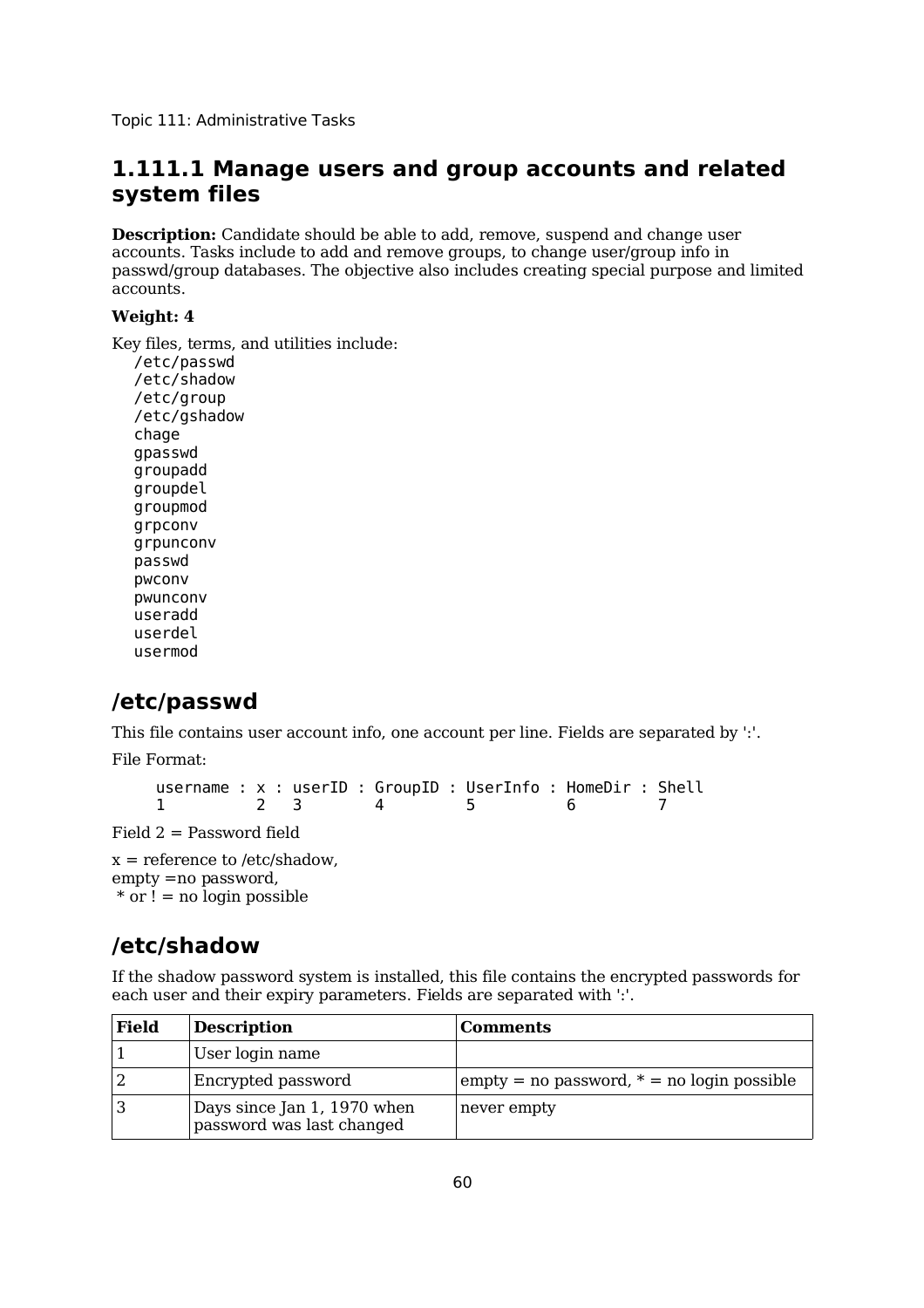| 4 | Days until change allowed                              | 0=always allowed to change       |
|---|--------------------------------------------------------|----------------------------------|
| 5 | Days before change required                            | Normal is 10000 days             |
| 6 | Days warning before expiration                         | empty=no warning                 |
|   | Days before account becomes<br>inactive                | empty= never inactive            |
| 8 | Days since Jan 1,1970 when<br>account will be disabled | $empty = will never be disabled$ |
|   | Reserved for future use                                |                                  |

## **Administration of user accounts**

User accounts are located in the file /etc/passwd, their encrypted passwords are in /etc/shadow (if the shadow password system is installed). When a new user account is created (using useradd) the default template (-m option) used to create the user's personal and work directory is /etc/skel.

Users admin commands:

### **useradd**

useradd [OPTIONS] username

Adds a user to the system

Options:

| -b default_home_directory_path | The username will be added to the path                                                  |
|--------------------------------|-----------------------------------------------------------------------------------------|
| -d default home directory path | the username will NOT be added to the path                                              |
| -e default expire date         | The date on which the user account is disabled.                                         |
| -f default inactive            | The number of days after a password has expired<br>before the account will be disabled. |
| -g default group               | The group name or GID for a new user's main<br>qroup.                                   |
| -s default shell               | The name and location of the new user's login<br>shell.                                 |
| - m                            | Copies the directory /etc/skel to user home<br>directory                                |
| -k template dir                | Combined with -m will copy use the template dir<br>instead of /etc/skel.                |

Note: When certain defaults are not given via options then they are taken from the file /etc/default/useradd file. These default parameters can also be seen using:

useradd -D

#### **usermod**

Modifies the existing user's login parameters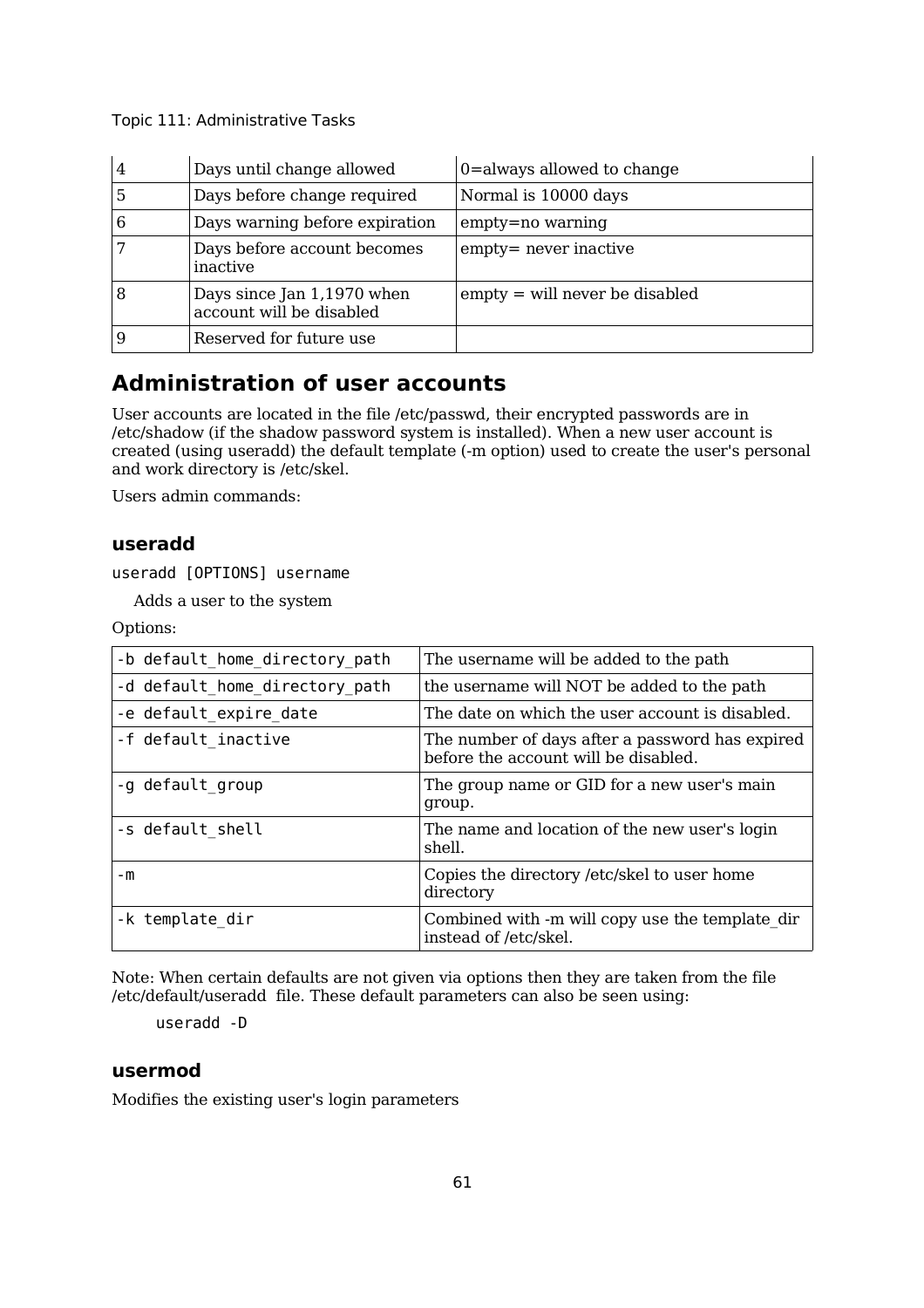```
usermod username [-c comment] [-d home dir [ -m]]
                   [-e expire_date] [-f inactive_time]
                   [-g \text{ initial group}] [-G \text{ group}], \ldots][-l login_name] [-p passwd]
                   [-s \; shell] [-u \;uid \; [-0]] [-L]-U]
```
### **userdel**

Deletes a user from the system

userdel username [-r]

-r Deletes the user's home directory as well !!!

#### **passwd**

Changes the password and password expiry info of user.

Characters allowed in passwords are:

 $\# *$ , .; : - + ! \$ % & / | ? { [ ( ) ] }

Syntax:

passwd [options] [username]

Useful Options:

-e

The user will be forced to change the password at next login.

-l

A system administrator can lock the account of the specified user.

-u

A system administrator can unlock the specified account.

-n min

With this option the minimum number of days between password changes is changed. A value of zero for this field indicates that the user may change her password at any time. Else the user will not be permitted to change the password until min days have elapsed.

-x max

With this option the maximum number of days during which a password is valid is changed. When maxdays plus lastday is less than the current day, the user will be required to change his password before being able to use the account.

### **chage**

Used to list (-l ) or to change the user's password expiry parameters.

Syntax:

chage [options] username

Options: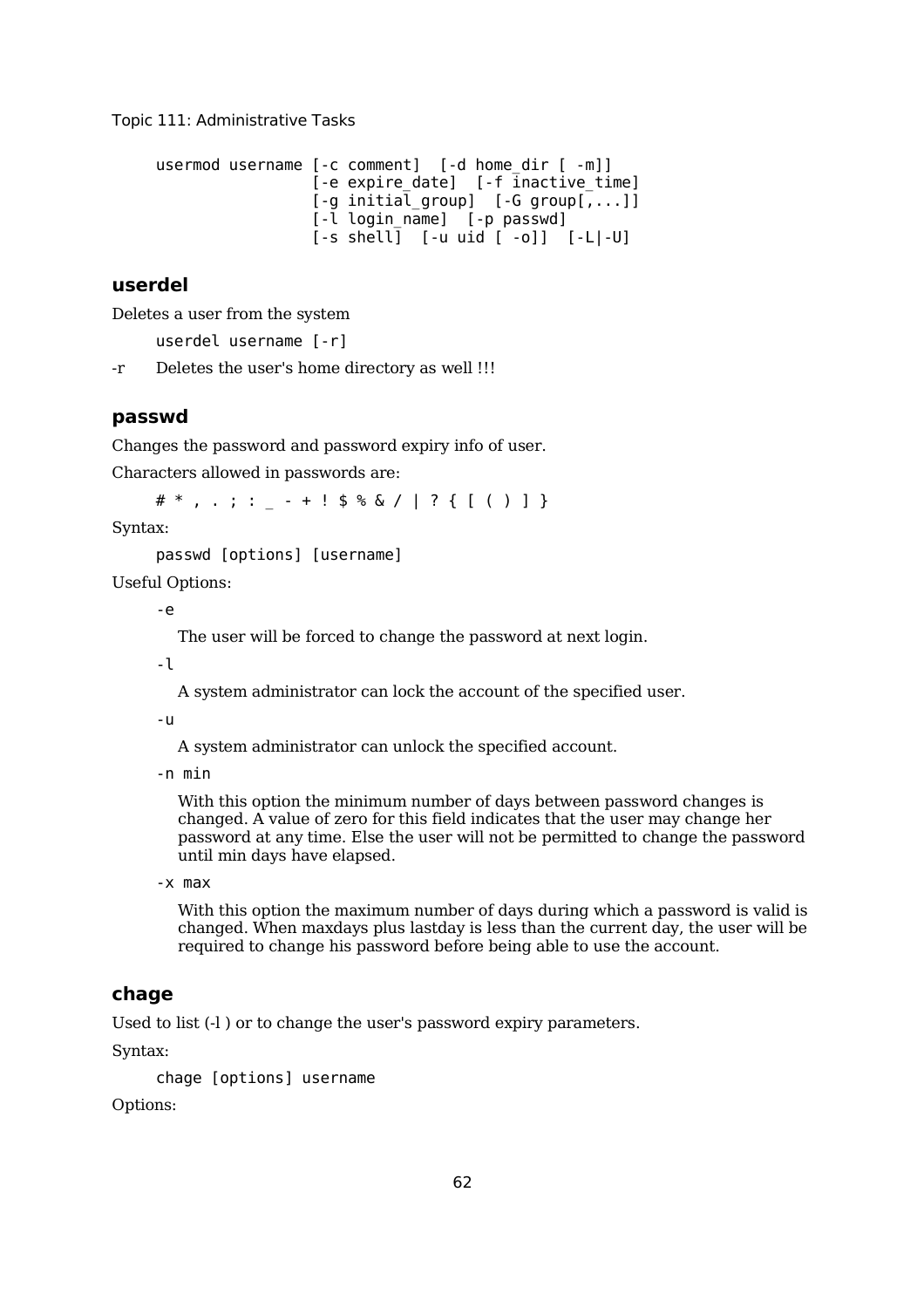```
[-m mindays] [-M maxdays] [-d lastday]
[-I inactive] [-E expiredate] [-W warndays]
```
#### **newusers**

```
newusers <passfile>
```
Update and create new users in batch mode, using  $\leq$  passfile  $\geq$  for input

#### **chpasswd**

chpasswd <passfile>

Modifies the passwords of multiple users in batch mode using  $\leq$  passfile  $\geq$  for input

### **/etc/login.defs**

This file is for setting the extra defaults after login.

#### **Other login / user related commands**

```
id -ng [username]
```
Shows the present effective group of a user.

id -nG [username]

Shows all the groups the present user belongs to.

groups [username]

Shows all the groups the present user belongs to.

id -nu [username]

Shows the current username of a user.

```
echo $USER
```
Shows the current user.

id -u

Shows the current user ID of a user.

```
users
```
users presently logged in locally (short format)

```
who
```
users presently logged in locally (long format)

w

users presently logged in locally(long format)

finger [-l username]

users presently logged in locally or remotely (long format). Information in [room\_no] below will not be shown

chfn [options]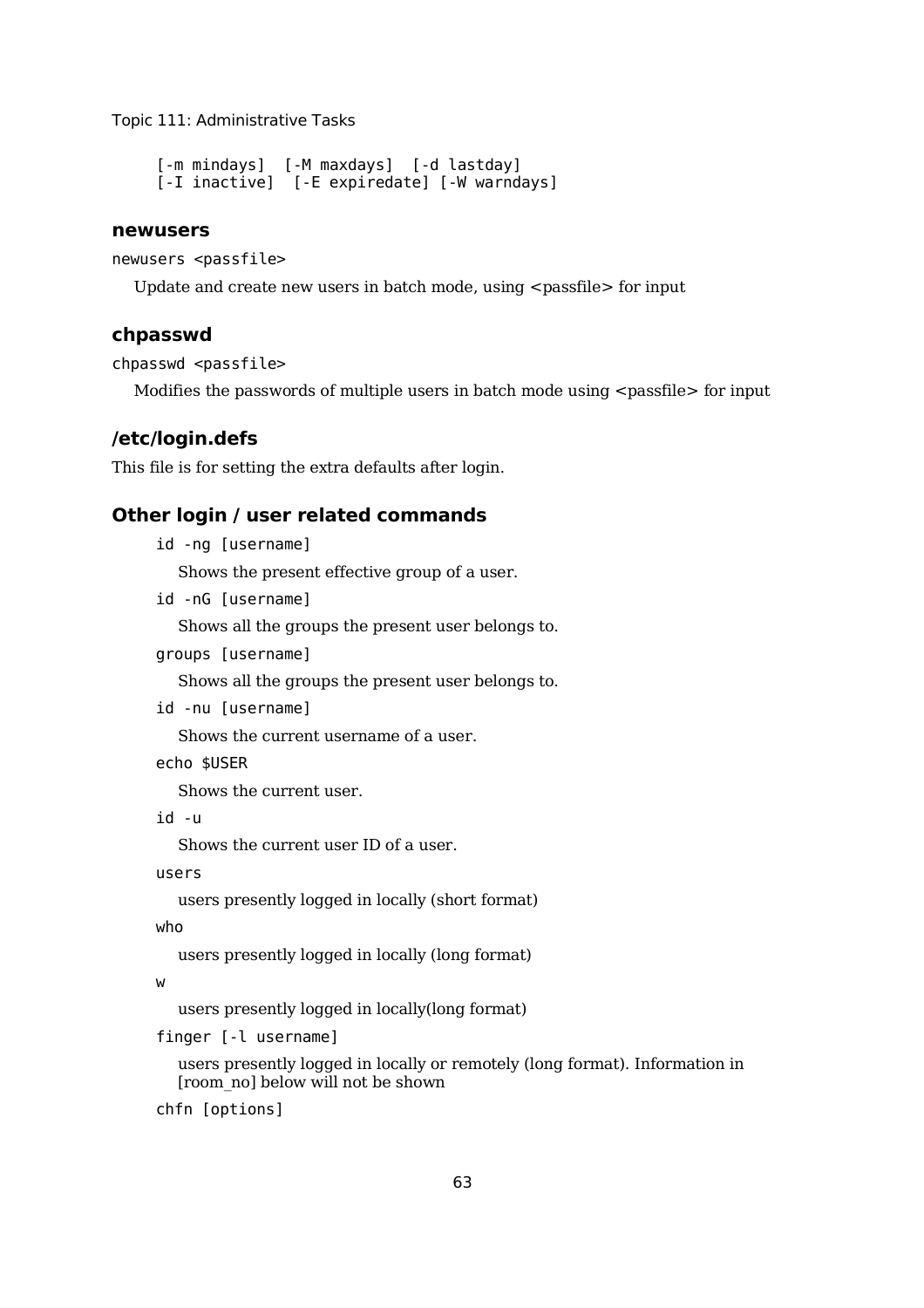Changes the users info(field 5) in the /etc/passwd. (for scripting purposes) Options:

[-f full\_name] [-r room\_no] [-w work\_ph] [-h home\_ph] [-o other] [user] Each field will separated with comas (,) Characters NOT allowed are:  $, : =$  or Ctrl chars.

lastlog

Shows the last logins that happened since the logfile /var/log/lastlog (binary format!!) was created. The list includes booting and shutdowns and logins on previous days.

Options:

[-u username] [-t days\_before]

last

Displays all the proper logins that happened since the last creation of the (binary format!!) log file /var/log/wtmp.

This file is regularly compressed and re-created.

lastb

Displays all the proper logins that happened since the last creation of the (binary format!!) log file /var/log/btmp.

This file is regularly compressed and re-created.

## **Administration of groups**

A user can belong to more than one group at the same time.

A user who is member of a group can change to that group without password but a user who is NOT a member can only change to that group if the group password exists and the user gives it.

One or more users can become group administrators for specific groups.

Group Administrators can:

add/change/delete the password of the group

add/delete users to the group

reserve the group for members-only

### **Group administration commands**

#### **groupadd**

groupadd [options] group

System administrator (root) adds a group to the system. Options:

-g gid

The numerical value of the group's ID. Value must be non-negative. This value must be unique, unless the -o option is used.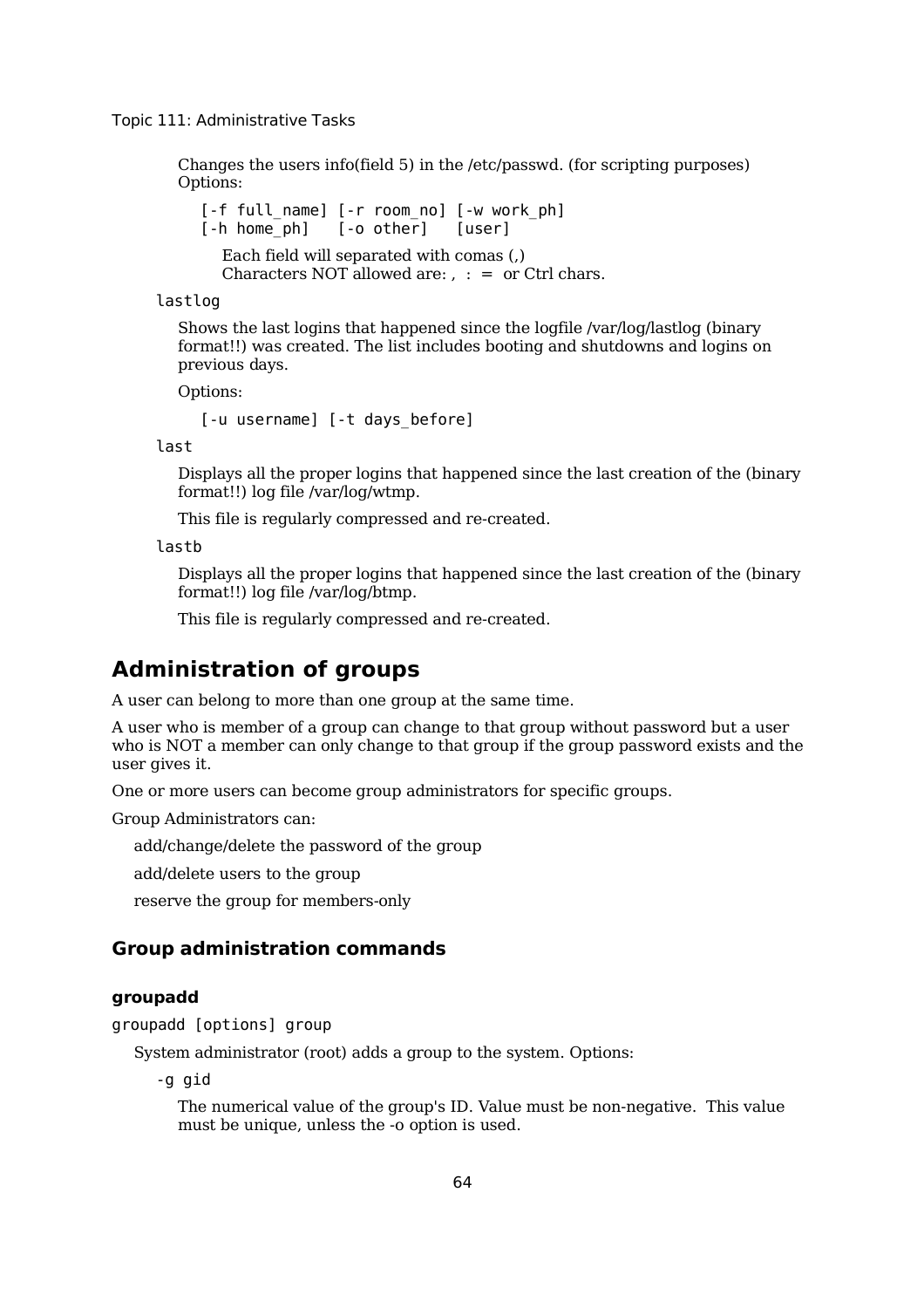-o

Assigns an existing ID to a group. The default is to use the smallest ID value equal to or greater than GID\_MAX from /etc/login.defs and greater than every other group. Values between 0 and lower than GID\_MIN are typically reserved for system accounts.

-r

This flag instructs groupadd to add a system account. The first available gid lower than GID\_MAX will be automatically selected unless the -g option is also given on the command line.

#### **groupmod**

groupmod [-g newgid] [-n newname] group

System administrator modifies a group settings.

-g newgid

changes the gid of the group.

-n newname

changes the name of the group.

#### **groupdel**

groupdel group

System administrator deletes a group from the system

#### **gpasswd**

General command to administer group passwords. A group can have a Group Administrator

gpasswd [options] group

adds/changes the group's password.

Note: The group's password is only needed if a user, who is not a member of the group, wants to temporarily become one and have it as his effective group. He will be prompted to give the group's password.

Options for use by the System Administrator:

-R

Makes the group reserved for members-only.

Result: No change of group through sg or newgrp is allowed for non-members. The password in /etc/gshadow becomes '!'

-A user,...

adds Group Administrator(s) to a group.

-M user,...

adds Group Member(s) to a group.

-r group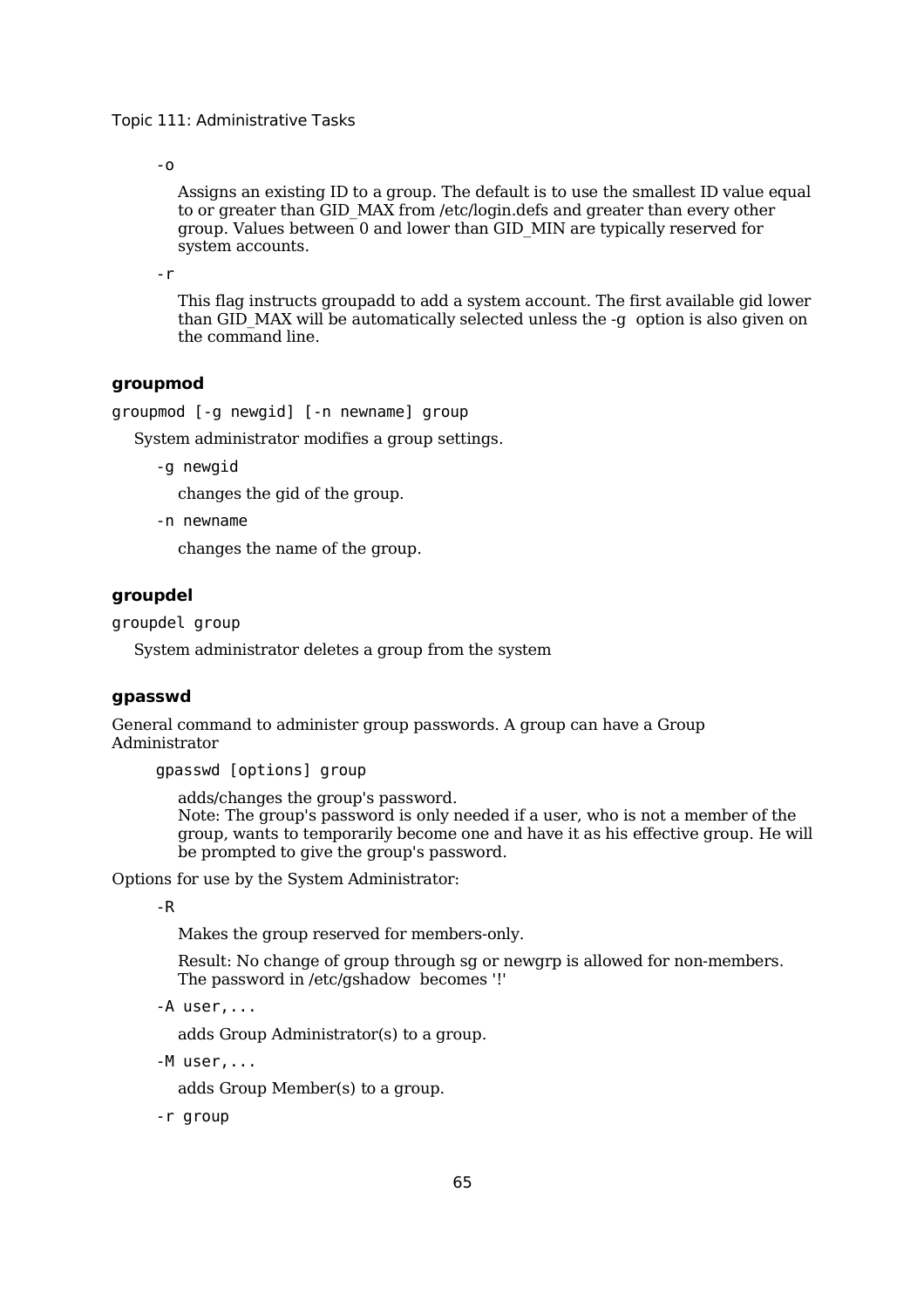Removes the password for the group.

The group is then also reserved for members-only. Password in /etc/gshadow is simply deleted.

Options for use by Group Administrators:

gpasswd [options] group

Adds a new password to a group.

-a user

Permanently adds a user to a group

-d user

Permanently deletes a user from a group.

-r group

Removes the password for the group. (same as with root)

#### **newgrp**

newgrp group

A user changes himself temporarily to a new group.

If the user is not a permanent member, password is required. The user will be denied access if the group password is empty and the user is not a permanent member.

#### **sg**

sg group -c command

Runs a command as participant of the given group and returns to normal after the command finishes.

#### **grpck**

grpck group

System administrator checks a group.

### **The groups configuration files**

#### **/etc/group**

Lists all the users for each group.

Note: The default (main) group of users does not contain the users names Format:

groupname : Password or x or ! : GID : Memberlist

#### **/etc/gshadow**

Contains group passwords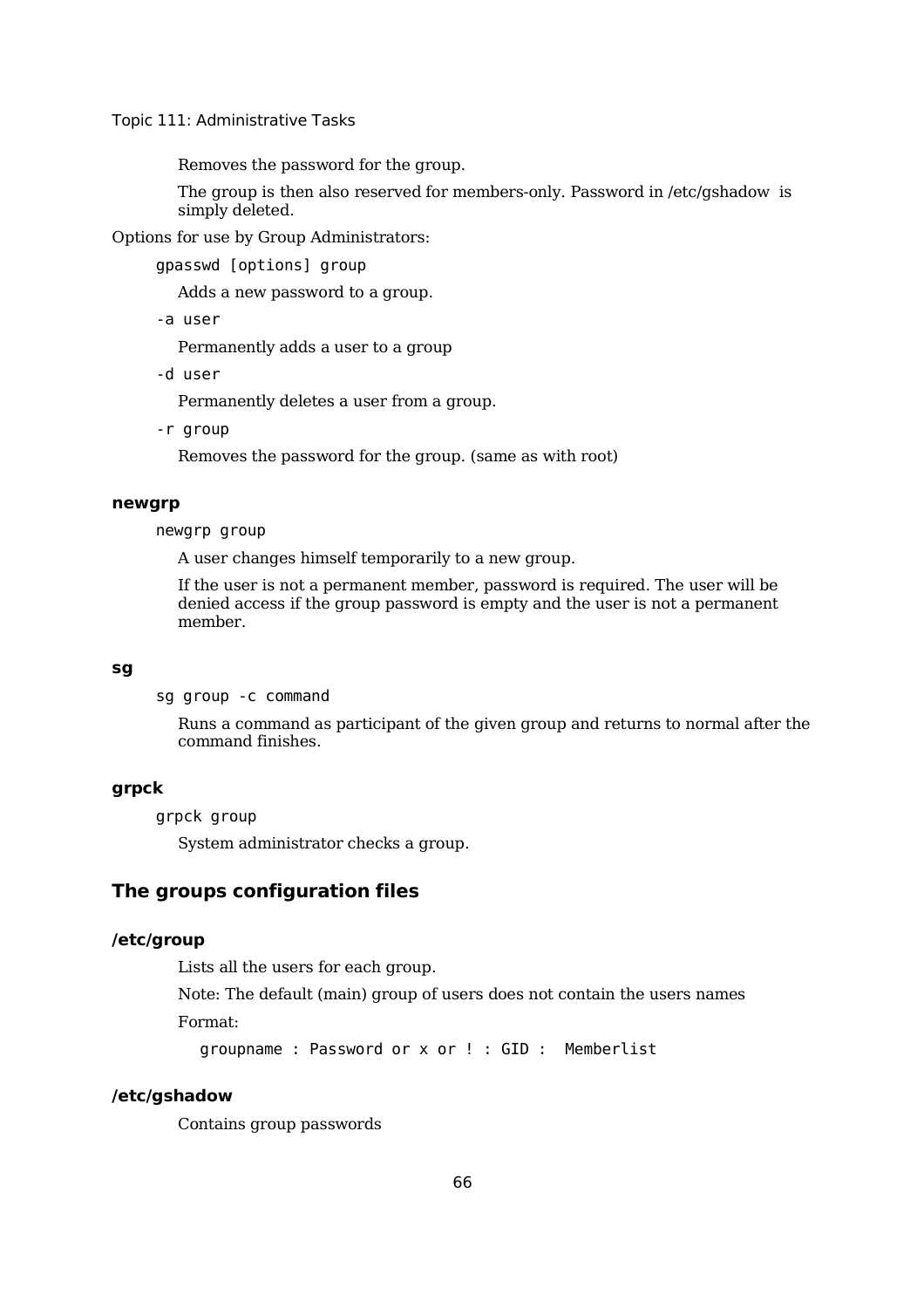Format:

groupname : Password or ! : AdminUsersList : MemberUsersList Admin and Users' list are separated by commas

## **Converting between password systems**

Initially user passwords were stored in /etc/passwd using DES encryption. This file is readable by everyone and modern fast computers can reverse decode these passwords. The shadow password system was introduced to fix this. The passwords are stored in / etc/shadow using MD5 encryption and only root may read the file.If the shadow password system is installed and activated, the second field of /etc/passwd file contains an 'x', to indicate that the user has a password and it is located in /etc/shadow file.

To convert from one password system to another the following commands are used:

pwconv

Converts all the users passwords from the older system to the shadow password system. It creates the file /etc/shadow.

pwunconv

Converts all the users passwords from the shadow system to the older system. / etc/shadow is then erased.

grpconv

Similar to pwconv except that it applies it to groups. Converts all the group passwords from the older system to the shadow password system. It creates the file /etc/gshadow.

grpunconv

Similar to pwunconv except that it applies to groups. Converts all the group passwords from the shadow system to the older system. /etc/gshadow is then erased.

## **Checking the consistency of password and group files**

Two tools are available for checking the consistency of the user and groups accounts files.

#### **pwck**

pwck [options]

Checks the user's accounts files for consistency. Checks /etc/passwd and /etc/shadow Checks are made to verify that each entry has:

the correct number of fields

a unique user name

a valid user and group identifier

a valid primary group

a valid home directory

a valid login shell.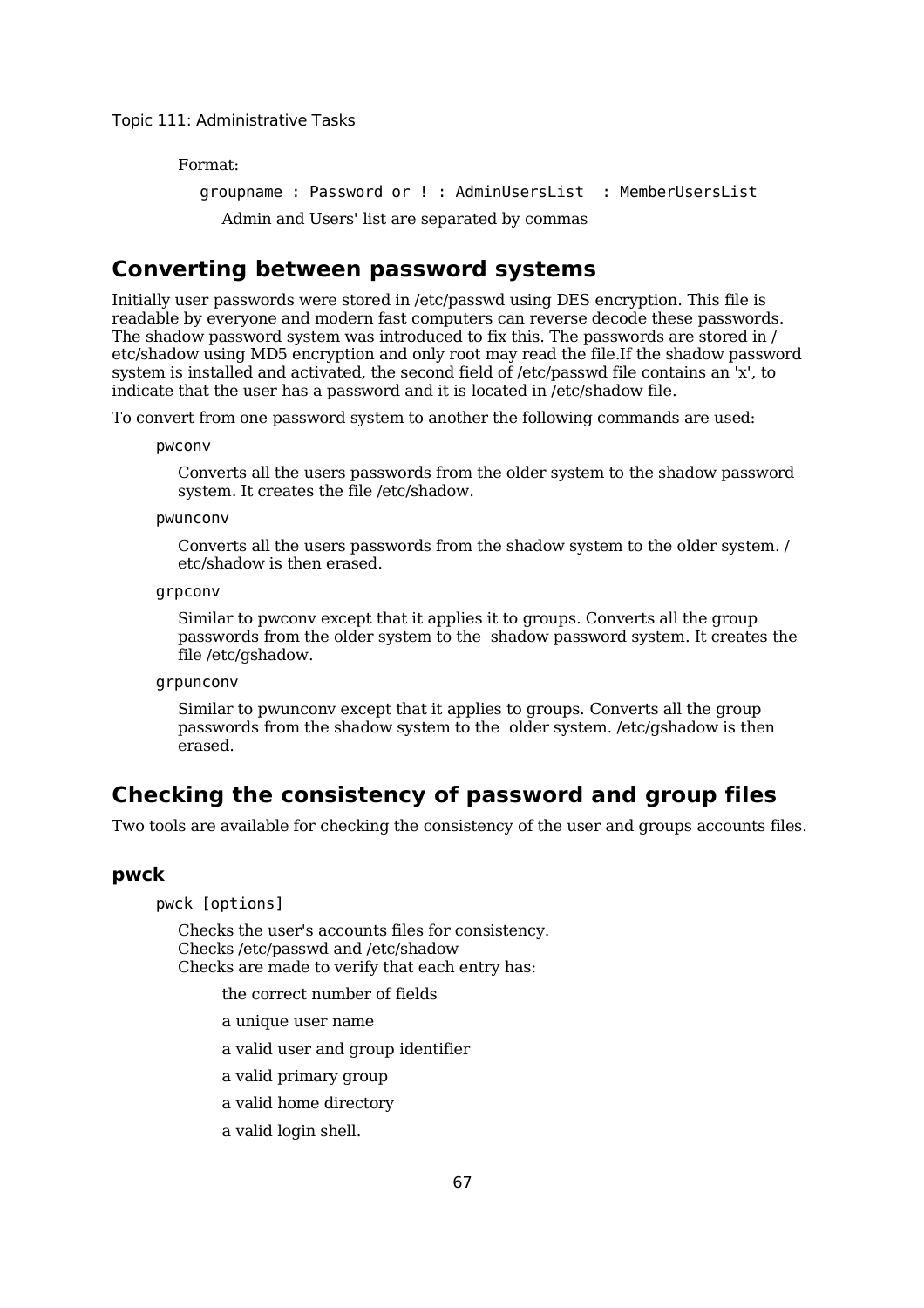Options:

-r

Causes all questions regarding changes to be answered 'no' without user intervention.

-s

Sorts entries in /etc/passwd and /etc/shadow by UID.

#### **grpck**

grpck [options]

Checks the group accounts files for consistency. Check /etc/group and /etc/gshadow Checks are made to verify that each entry has:

the correct number of fields

a unique group name

a valid list of members and administrators.

Options:

-r

Causes all questions regarding changes to be answered 'no' without user intervention.

-s

Sorts entries in /etc/passwd and /etc/shadow by UID.

## **Tips & Tricks**

Showing all the registered users and their groups in detail (fFor systems where the UID starts at 500):

grep  $': [5-9]...': / etc/passwd | cut -d: -f1) ; \ \ \$ for user in \$users; do id \$user ; done ;

Producing an encrypted password through crypt() function.

echo ClearTextPassword | mkpasswd -s

Disable a user account without deleting anything:

Add  $a *$  or  $a$  ! to the encrypted password in /etc/shadow file.

Preventing a user from logging in to a shell:

Change the user's shell entry in /etc/passwd to /bin/false usermod -s /bin/false username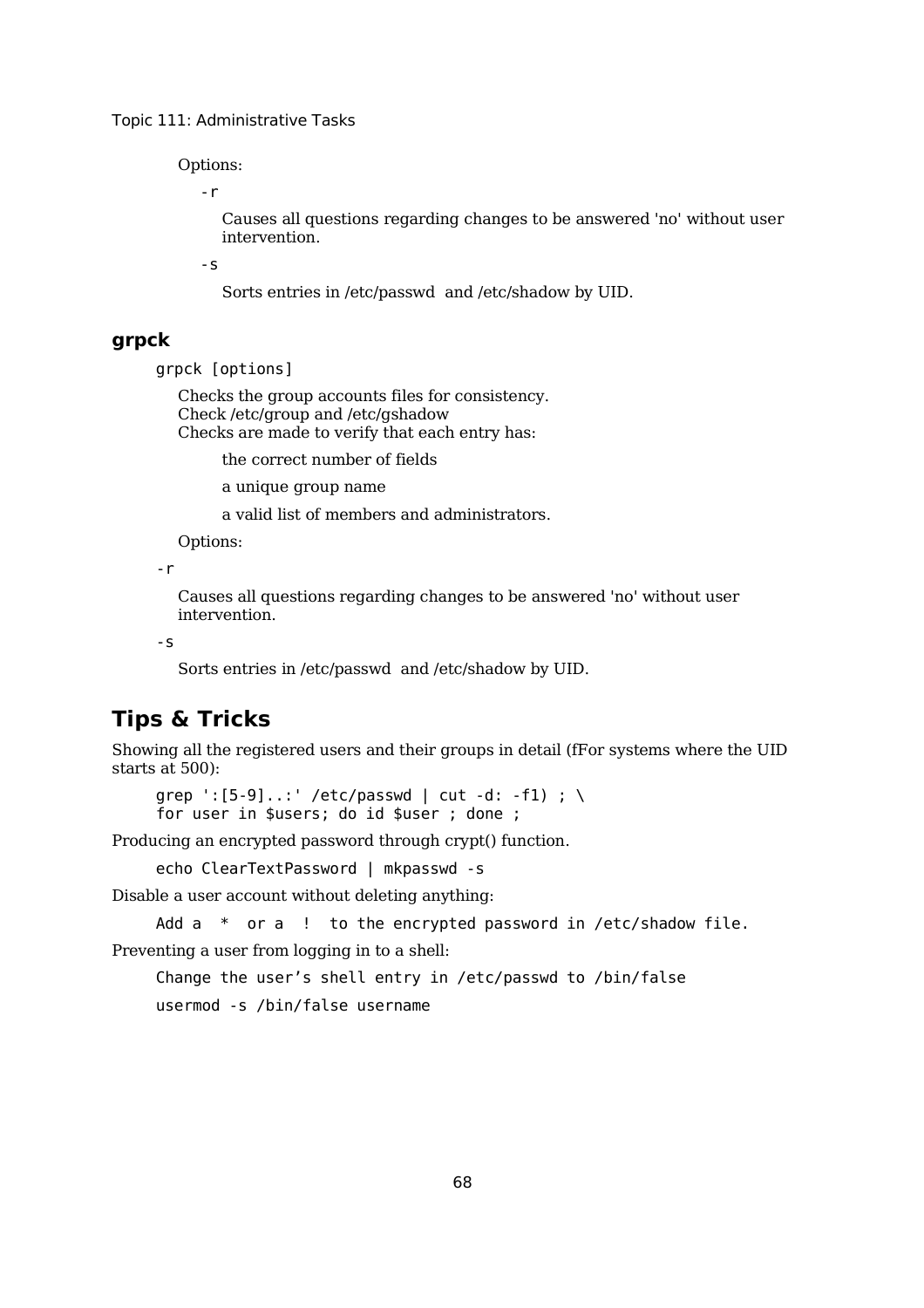## **1.111.2 Tune the user environment and system environment variables**

**Description:** Candidate should be able to modify global and user profiles. This includes setting environment variables, maintaining skel directories for new user accounts and setting command search path with the proper directory.

### **Weight: 3**

```
Key files, terms, and utilities include:
  /etc/profile
  /etc/skel
  env
  export
  set
  unset
```
## **Shell configuration**

Each time a user logs-in (via the login program) a shell is started. Which shell will be started is defined in the last field of /etc/passwd. Depending on the shell started, some configuration files will be executed to prepare the shell's environment. Some configurations are system-wide and others are unique to each individual user.

Here is the list of configuration files read for different login-shells:

|              | <b>Bourne Again Shell</b>                    | Korn Shell TC-Shell |                                                       |
|--------------|----------------------------------------------|---------------------|-------------------------------------------------------|
| System wide  | /etc/profile                                 |                     | /etc/csh.cshrc<br>/etc/csh.login                      |
| Individual   | $\sim$ /.bash_profile<br>$\sim$ /.bash login |                     | $\sim$ /.tcshrc or $\sim$ /.cshrc<br>$\sim$ /.history |
| <b>Users</b> | $\sim$ /.profile                             |                     | √-/.login⊸<br>$\sim$ /.cshdirs                        |

A non-login bash shell reads only ~/.bashrc and inherits all the environment parameters from the parent process.

Although already mentioned in the previous chapters, there is also a difference between an interactive shell and a non-interactive shell:

Interactive:

Presents a prompt for the user to enter commands. The shell will read its configuration files depending on whether it is a login or non-login shell. (see above)

Non-interactive:

Is normally run as a sub-shell and will not read any configuration file. It depends entirely on inheritance from the parent process.

### **Parameters defined for bash in configuration files**

The following parameters are defined either in /etc/profile for all users or in one of the files defining the individual bash settings: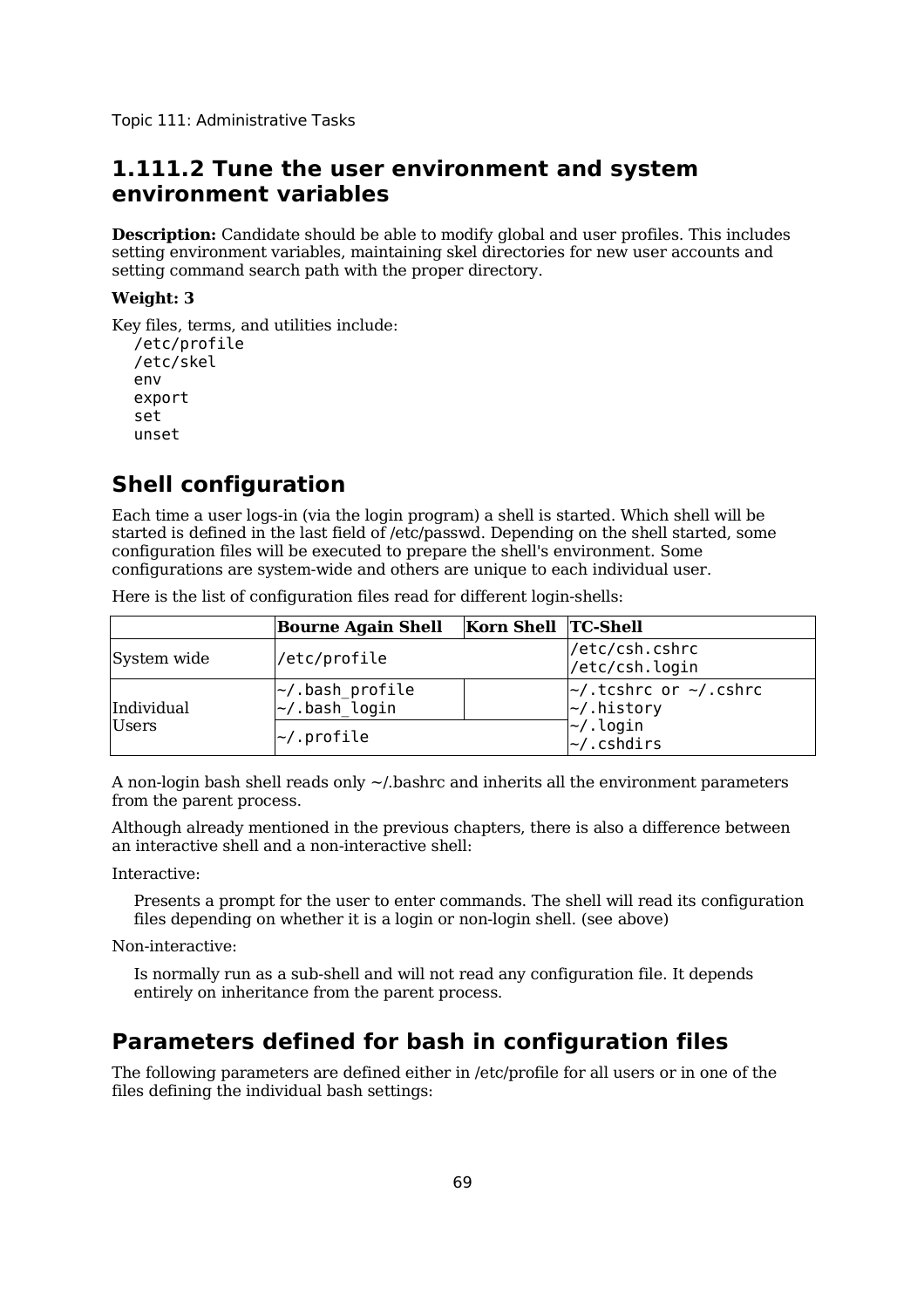~/.bash\_profile ~/.bash\_login ~/.profile

Some of the environment variables must be set properly before the shell is ready to respond to user commands. Here is a short list of them:

| Name                                  | Description                                                                                                                                            |
|---------------------------------------|--------------------------------------------------------------------------------------------------------------------------------------------------------|
| <b>PATH</b>                           | Defines the directories that will be searched by bash to locate<br>programs entered without a path.                                                    |
| <b>MANPATH</b>                        | Defines where the man program will look for man pages.                                                                                                 |
| <b>INFODIR</b> and<br><b>INFOPATH</b> | Paths where the info program searches for info pages.                                                                                                  |
| <b>PAGER</b>                          | Contain the name and path of the program used to display man<br>pages.                                                                                 |
| <b>EDITOR</b>                         | Contains the path and program name of the editor used by some<br>programs like less.<br>in less the 'v' command starts the editor. Default is /bin/vi. |
| PS1 and<br>PS <sub>2</sub>            | Define the prompt displayed by bash when waiting for a user<br>command.                                                                                |
| LS OPTIONS or<br>LESSCHARSET          | Contain the list of options and parameters that less uses to display<br>the content of files.                                                          |

When bash exits, either after the command logout, or exit, or the key combination Ctrl-D, it runs the file script  $\sim$ /.bash logout if it exists.

## **Environment Variables**

The environment variables are simply the variables held by bash that are tagged for export, i.e. variables that will be passed-on to children processes.

All inherited variables are exported to child processes.

Variables that are NOT tagged for export are called shell variables.

To set the export flag of a shell variable the commands export or declare -x are used.

Example:

export DISPLAY

or

```
declare -x DISPLAY
```
A shell variable can also be created, filled with a value and tagged for export in one command: eg.

```
export DISPLAY=localhost:0.0
```
Here are some commands (already seen in other chapters) to manipulate variables:

```
variable=value
```
Defines the value of a shell or exported variable.

export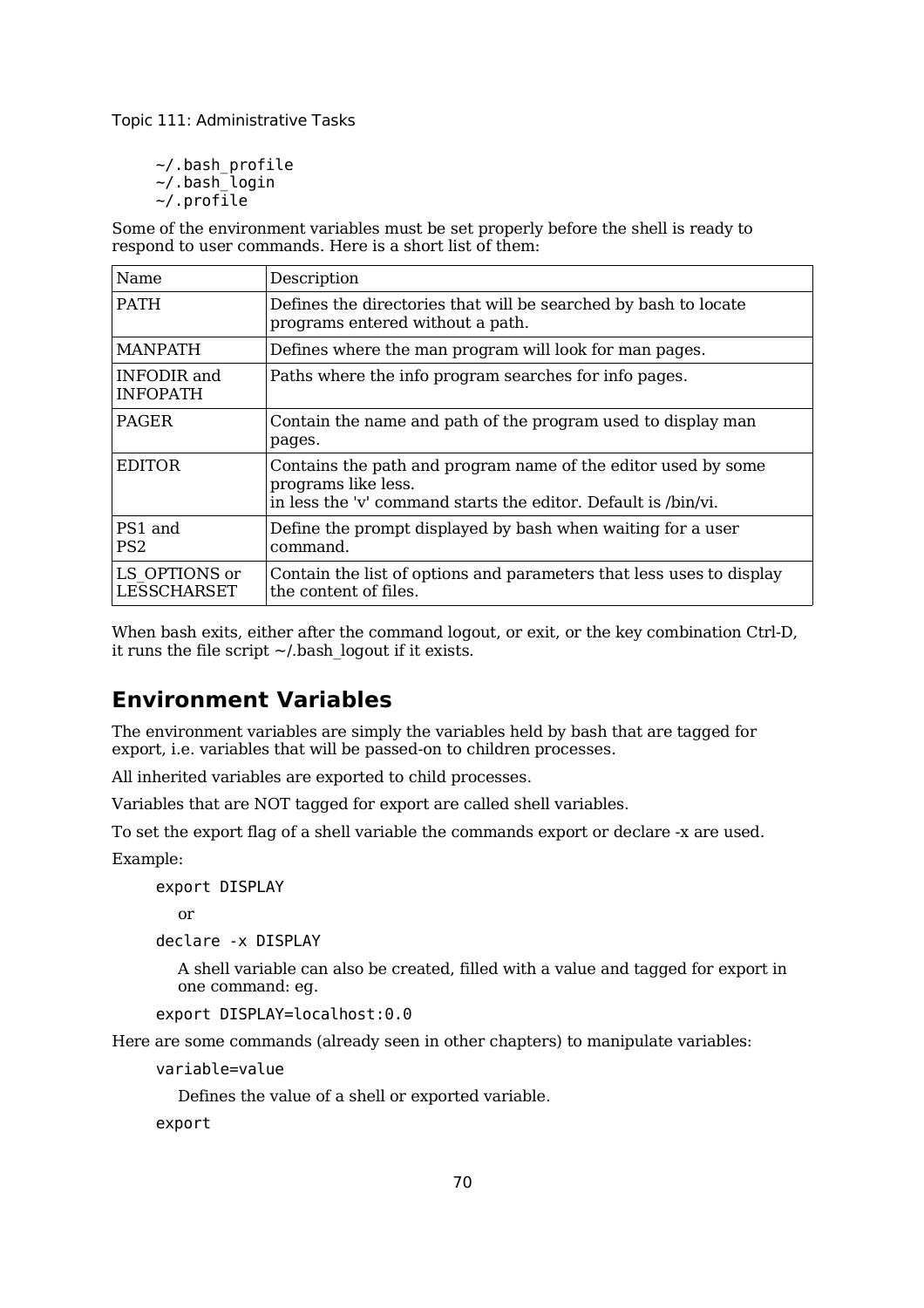Lists all the exported (environment) variables

declare -x

Lists all the exported (environment) variables

set

Lists all shell and exported variables including functions.

unset variablename

Deletes a variable and its value.

set parameters

Used to define positional variables or define bash operational options.

## **The directory /etc/skel/**

This directory contains all the files and subdirectories that are used as template when creating a new user's home directory with the useradd command

useradd -m username.

Because of this, any changes made to the content of this directory will be reflected in the new user's home directories created afterwards. The files and directories in this directory belong to root but their copies will belong to their respective owners when their home directory is created . This is the default template directory.

Another template directory can also be used by issuing the command:

useradd -mk /template/dir.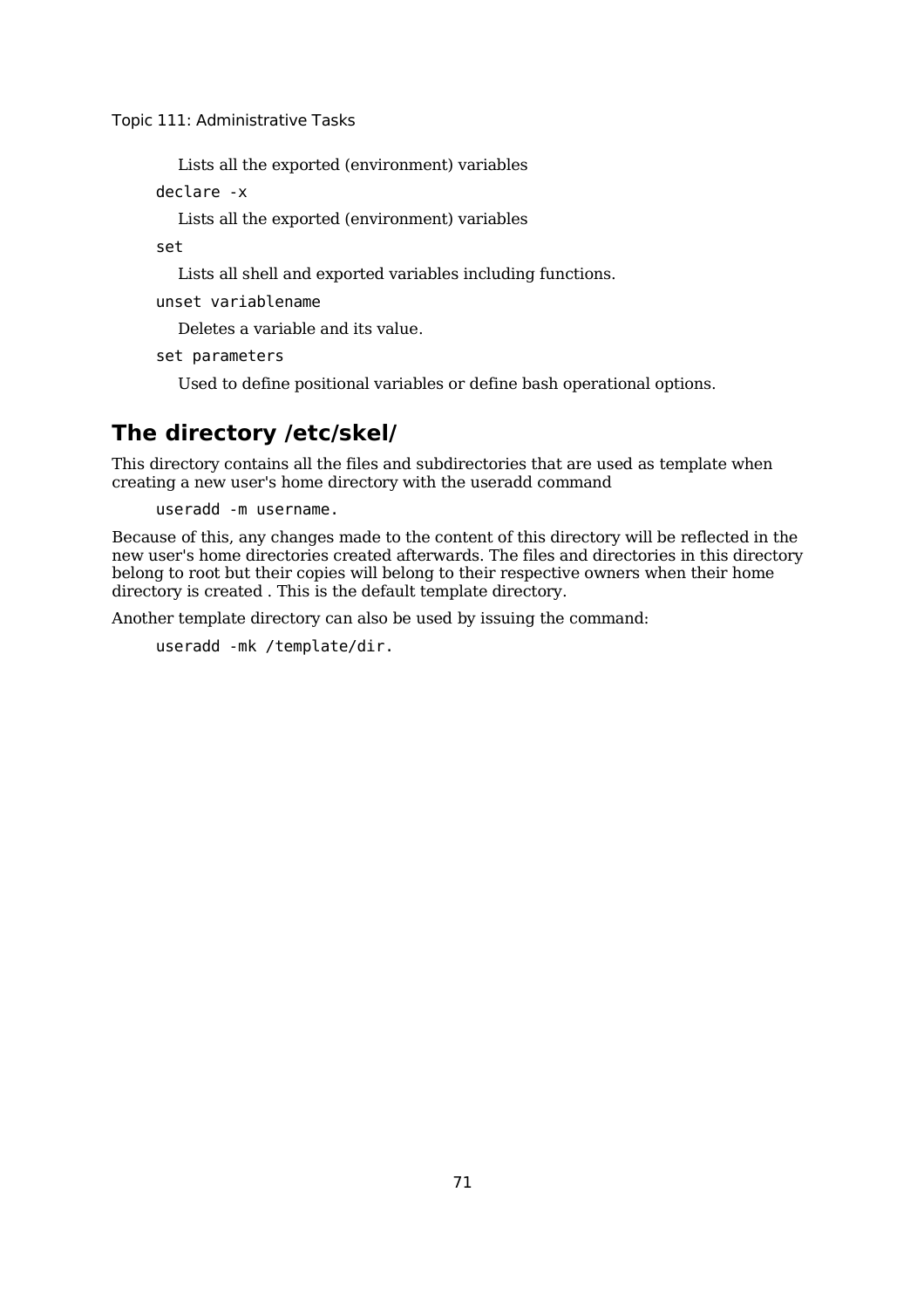## **1.111.3 Configure and use system log files to meet administrative and security needs**

**Description:** Candidate should be able to configure system logs. This objective includes managing the type and level of information logged, manually scanning log files for notable activity, monitoring log files, arranging for automatic rotation and archiving of logs and tracking down problems noted in logs.

### **Weight: 3**

Key files, terms, and utilities include: /etc/syslog.conf

```
/var/log/*
logrotate
tail -f
```
## **The syslogd daemon**

This daemon process runs in the background, receives log information from the kernel and from other applications or daemons and, according to the configuration in /etc/syslog.conf, distributes the log information either to files or sends it to a console or even to a syslog server via network.

Each log entry contains only a one line message.

The same log information can be sent to many files or other destinations.

The log information is received with the following content:

Facility:

```
auth, authpriv, cron, daemon, kern, lpr, mail, news, localN, user
```
Priority Level:

debug, info, notice, warning, err, crit, alert, emerg

Tag: Title and maybe the PID of process.

Log Text : (actual message).

The saved or sent information (one line) has the following content:

Date Time Hostname Tag [Process ID] Message

## **Format of /etc/syslog.conf**

```
facility.level;[facility.level];...... destination
```
IMPORTANT: Remember to use TABs and NOT spaces in your syslog.conf file. Otherwise it won't work.

## **Facilities**

For multiple facilities, list them all separated by ',' eg. auth,cron.\*

| ∗    | All Facilities          |
|------|-------------------------|
| auth | General authentications |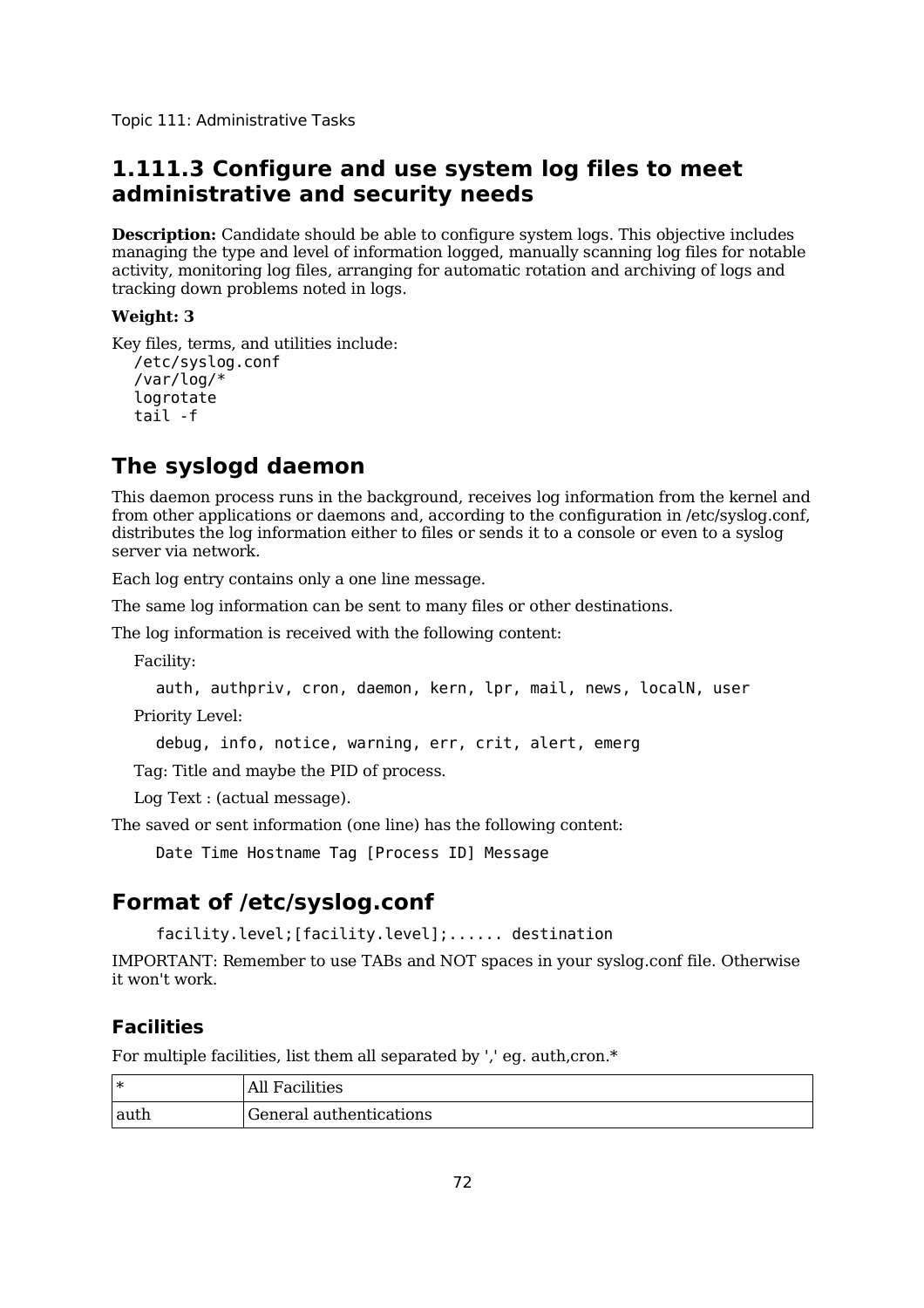| authpriv | Login authentication                         |
|----------|----------------------------------------------|
| cron     | cron subsystem                               |
| daemon   | System server processes                      |
| kern     | Linux Kernel                                 |
| lpr      | Spooling subsystem                           |
| mail     | Mail subsystem                               |
| news     | News subsystem                               |
| localN   | Locally defined syslog facilities $N=0$ to 7 |
| user     | Users system messages                        |

### **Levels**

Established priority, from the least to the most important level

| none    | Exclude messages of this facility. E.g.<br>$mail.none = no mail messages$ |
|---------|---------------------------------------------------------------------------|
| $\ast$  | All messages                                                              |
| debug   | Lots of messages. For debugging purposes                                  |
| info    | Information                                                               |
| notice  |                                                                           |
| warning |                                                                           |
| err     | Errors                                                                    |
| crit    | Critical                                                                  |
| alert   | Very critical                                                             |
| emerg   | High emergency                                                            |

### **Destinations**

Log messages can be sent to various places:

```
files, e.g.:
  /var/log/cron.msgs
devices, e.g.:
  /dev/tty6 (to virtual console 6)
usernames, e.g.:
  root (to root) or * (to all logged-in users)
computers, e.g.:
  @moon (to 'moon' host....syslog server)
named pipes, e.g.:
```

```
|/dev/xconsole (to the virtual x console)
```
'-' before the filename means: buffered before writing, e.g.: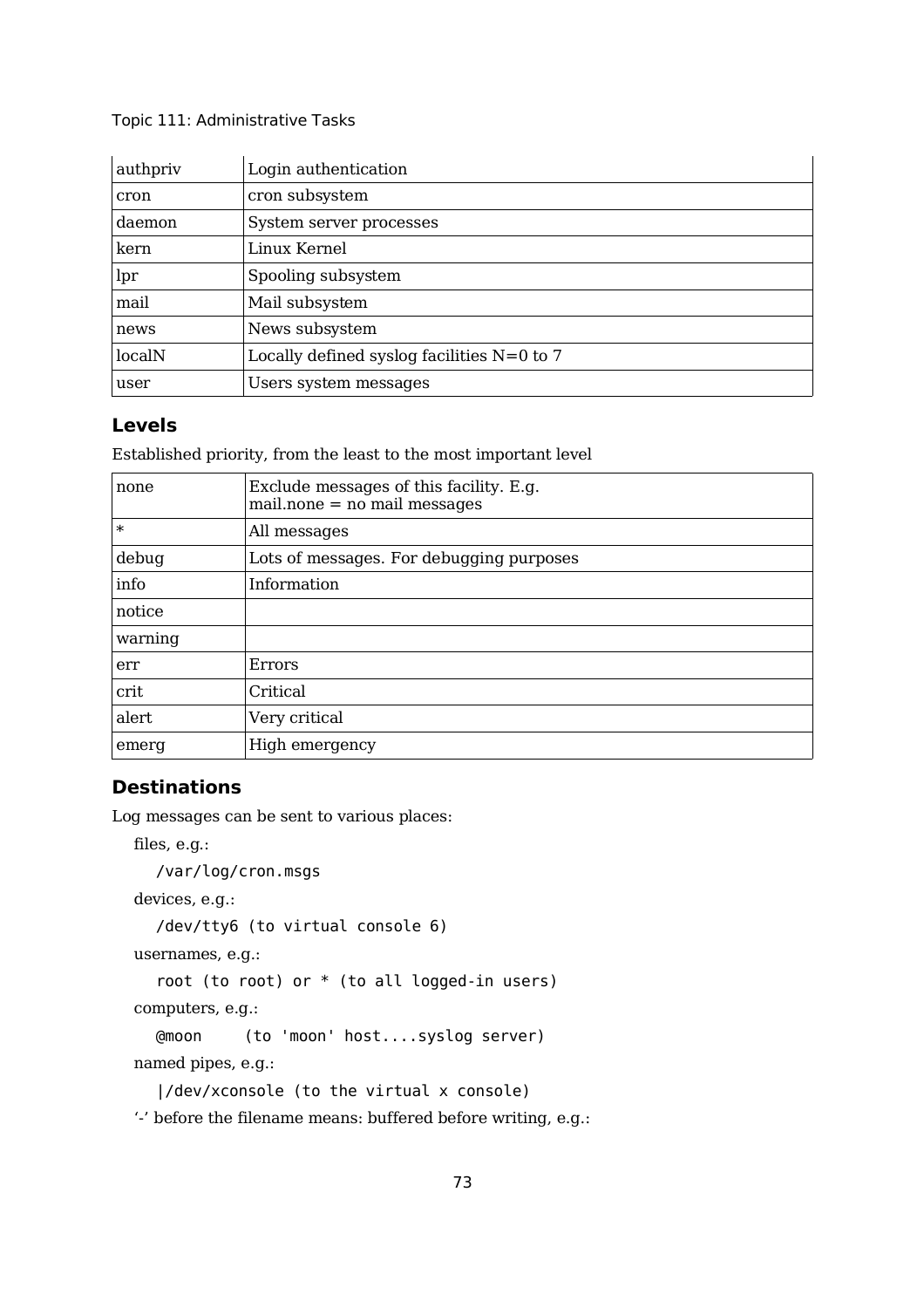\*.\*;mail.none;auth.none -/var/log/messages

#### **General examples**

kern.=warn;\*.err;authpriv.none -/var/log/warnings

send Kernel warnings only error messages from all facilities BUT none from the authrpiv to the file /var/log/warnings ( '-' before the filename means buffered before writing to disk)

\*.emerg;user.none \*

sent to every user currently logged in - forreal emergencies BUT not the messages concerning users

#### **Using a syslog server**

\*.info @mainlogger.gdf.local

Send all info level messages and more serious to the host 'mainlogger' using UDP protocol, port: 514

The host mainlogger.gdf.local will log these messages according to its /etc/syslog.conf configuration file as if coming from its local processes. Messages will include the IP of sending host though.

IMPORTANT: The receiver host must start the syslogd daemon with the -r option (/usr/sbin/syslogd -r) in the /sbin/init.d/syslog script to enable the receiving logging messages on port 514 from other hosts.

Special for SuSE distribution 8.0 and up:

in /etc/sysconfig/syslog the parameter SYSLOGD\_PARAMS should include the " -r " (SYSLOGD\_PARAMS="-r ")

or use YAST (/etc/sysconfig/ editor ) and Search for SYSLOGD

### **Watching the real-time content of a log file**

The following command allows you to watch real-time the content of a log file.

tail -f /var/log/messages

or

less +F /var/log/messages

Other GUIs like xtail and xlogmaster can also do the same thing more elegantly.

## **Generating log messages from the command line or scripts**

```
logger -p facility.level -i -t "MessageTitle" "Message"
```
('\*' not allowed as facility or level here) (-i option for adding the process PID)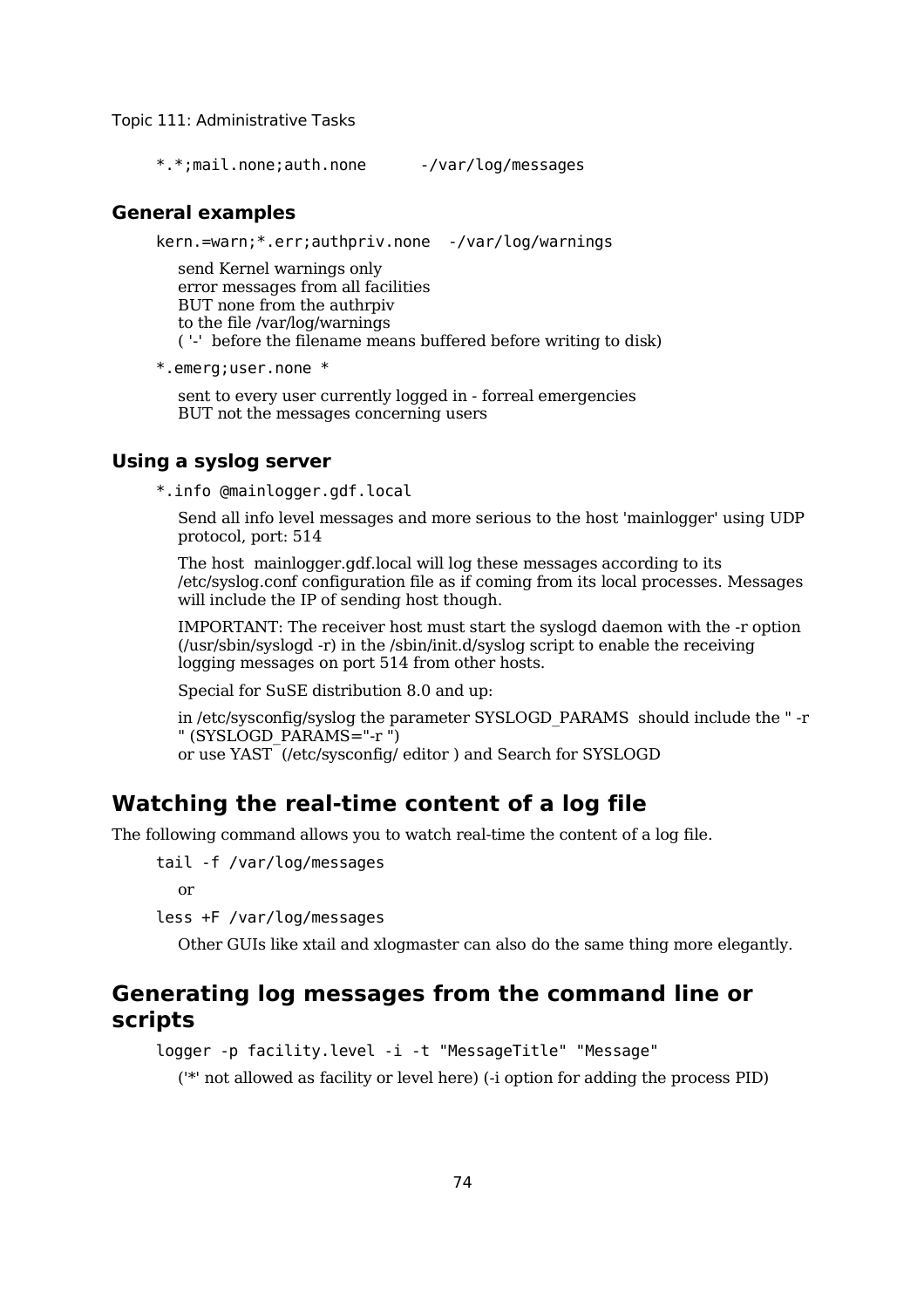### **Show the very start of kernel mesages at boot-up**

dmesg | less

All kernel messages (including booting messages)

cat /proc/kmsg

All kernel messages (including booting messages)

## **Stop generation of the -----MARK----- lines in the log files**

good for laptops: to stop the frequent harddisk access when idle:

start the syslogd with the option -m 0

## **logrotate**

This program allows log files to be saved and compressed regularly based on their age or size. These parameters are defined in its configuration file: /etc/logrotate.conf

logrotate is designed to ease administration of systems that generate large numbers of log files. It allows automatic rotation, compression, removal, and mailing of log files. Each log file may be handled daily, weekly, monthly, or when it grows too large.

NOTE: The content of the configuration file is not needed for the LPI 102 exam.

Example of rotation and compression instructions:

```
compress
/var/log/messages {
   rotate 5
   weekly
   postrotate
   endscript
}
```
Make 5 weekly rotations of the file before deleting old ones. Rotate weekly. Run the following script after rotating:

```
/sbin/killall -HUP syslogd
```
## **Other possible log files (SuSE only)**

/var/log/boot.msg

System hardware initialization log at boot-up. It records lilo and kernel boot messages till end of default runlevel initialization.

Ctrl-Alt-F10

Shows the kernel modules messages.

Examples of default configured log files:

/var/log/messages

All messages except mail and auth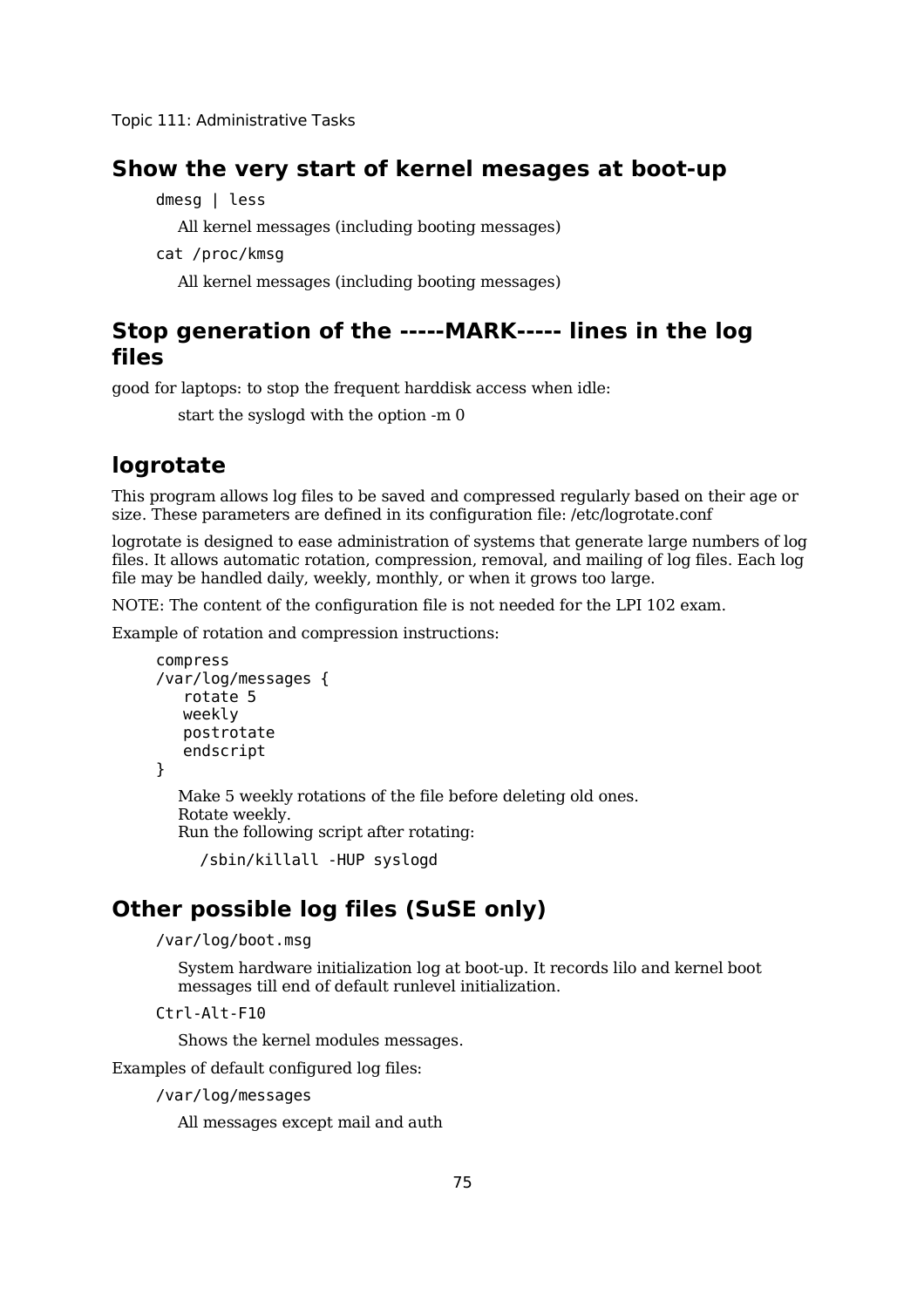/var/log/faillog System failures log file /var/log/warn System warnings log file

# **Log file viewer under X-Windows (kde)**

xtail Very good xlogmaster Very good kwatch hummm... buggy!!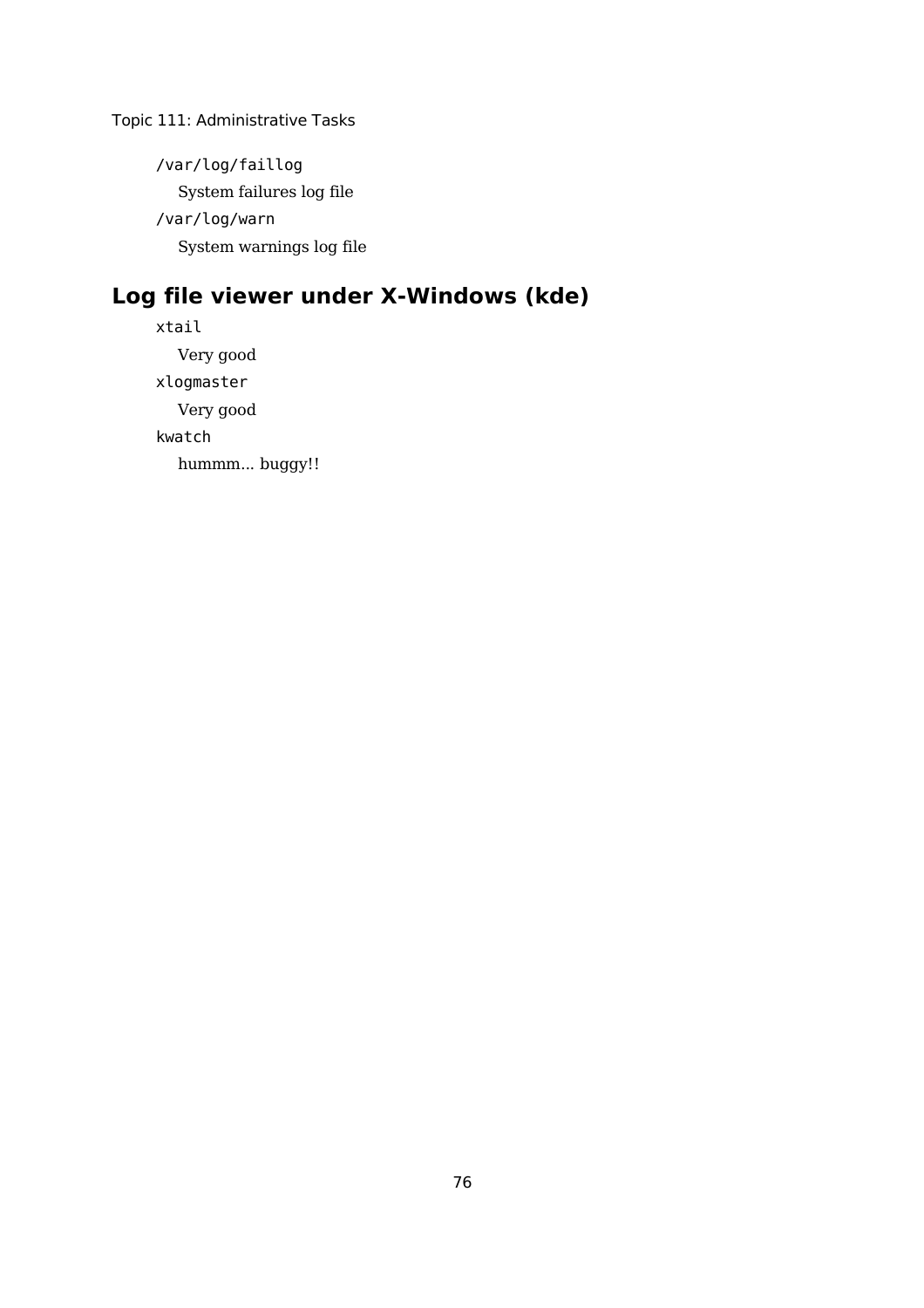## **1.111.4 Automate system administration tasks by scheduling jobs to run in the future**

**Description:** Candidate should be able to use cron or anacron to run jobs at regular intervals and to use at to run jobs at a specific time. Task include managing cron and at jobs and configuring user access to cron and at services.

### **Weight: 4**

Key files, terms, and utilities include: /etc/anacrontab /etc/at.deny /etc/at.allow /etc/crontab /etc/cron.allow /etc/cron.deny /var/spool/cron/\* at atq atrm crontab

## **at and cron services**

at is a service that checks for pre-programmed one-shot jobs, executes them on schedule and then erases them from the job queue.

cron is a service that checks every minute for scheduled repetitive jobs and executes them on schedule.

In short, at does one time jobs like a spool system and cron does jobs to be repeated at specific times.

### **The cron/crontab service**

cron executes specific commands in crontabs on a regular basis based on configuration created by root or users.

### **Types of crontabs**

Crontabs are the configuration files read by the crond daemon defining which jobs should be run when.

#### **Users crontabs**

The users crontabs are created by the user issuing the command

crontab -e

It is not recommended to edit the user crontabs directly using an editor. Use crontab -e instead. Each user gets their own crontab file. Once written and saved, user crontabs are located in:

/var/spool/cron/tabs/username SuSE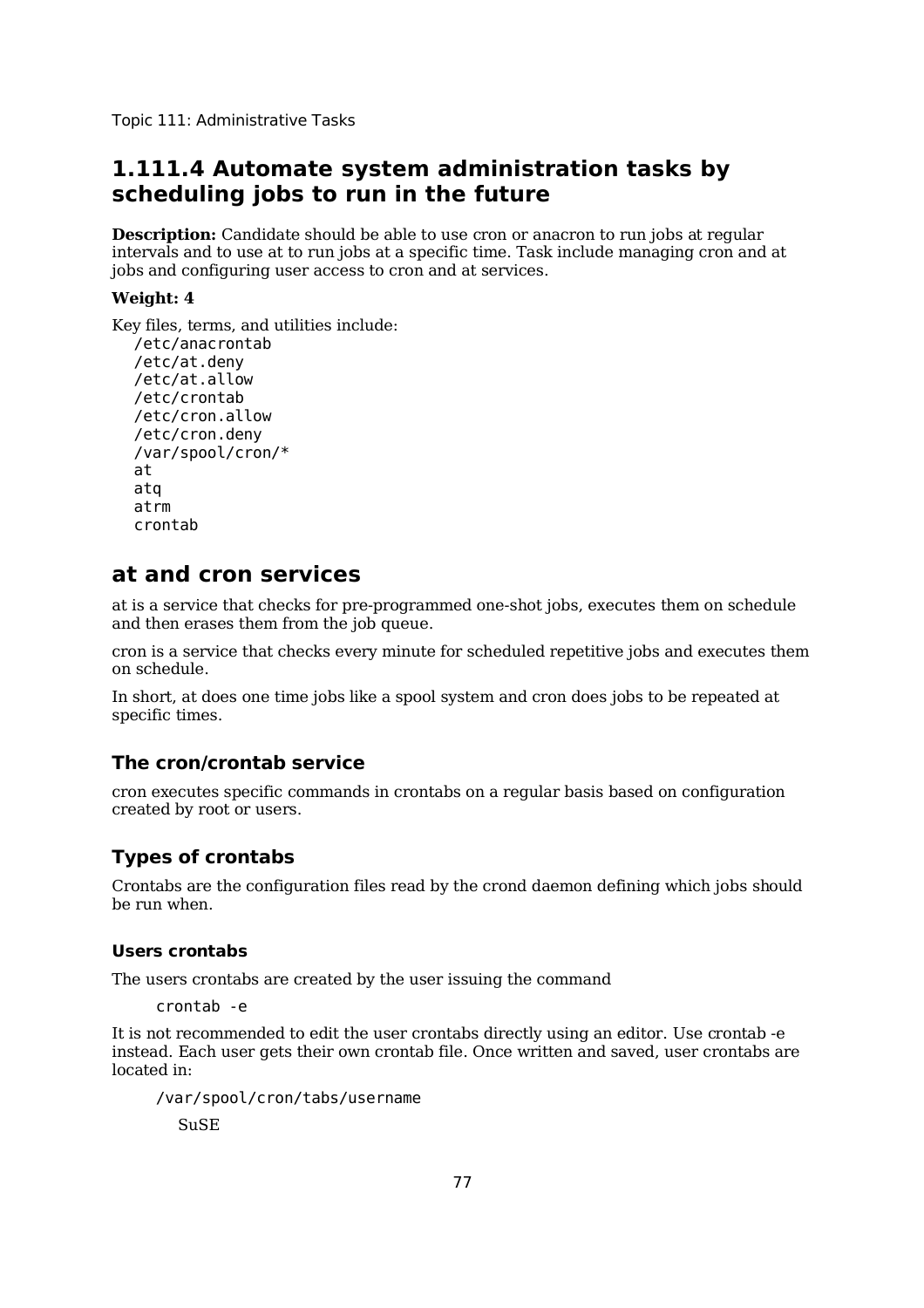/var/spool/cron/crontabs/username

RedHat, Debian, etc ?

These crontab files contain only 6 fields.

#### **System wide crontab file: /etc/crontab**

The file /etc/crontab is used as the main system crontab. In this file crond daemon will execute the scheduled tasks and run them as the user specified for that task. For that an extra 'user' field (field 6) is used.

Therefore this crontab file contains 7 fields.

#### **The /etc/cron.d/ directory**

This directory contains extra crontabs of the same format as the /etc/crontab and will be recognized by crond.

#### **The /etc/cron.{hourly,daily,weekly,monthl} directories**

These directories contain scripts that will be run regularly according to their names. They are not directly read by crond but are usually run from /etc/crontab by the command runparts

#### **File format of the user crontab**

This file may contain the following types of entries:

Comments. These lines start with a '#'

Environment variables definitions. eg. MAILTO=michel

user cron schedule entries: made of 6 fields per line:

|                |  | minute hour dayofmonth month dayofweek command |                                          |
|----------------|--|------------------------------------------------|------------------------------------------|
| 0-59 0-23 1-31 |  |                                                | $1-12$ $0-7(1=Mon)$ $\leq$ validcommand> |

#### **File format of the system crontabs**

This file format applies to /etc/crontab and /etc/cron.d/xxxxxx

This file may contain the following types of entries: Comments. These lines start with a  $\overline{H}$ 

Environment variables definitions. eg. MAILTO=admin

user cron schedule entries: made of 7 fields per line:

|  | minute hour dayofmonth month dayofweek [username] command |  |                            |
|--|-----------------------------------------------------------|--|----------------------------|
|  |                                                           |  | <valid command=""></valid> |

### **Rules for CRONTAB files**

Cron jobs are checked every minute by the crond daemon.

A Crontab file can be a system or a user crontab.

System crontabs include the username field and the users crontabs don't.

A crontab entry (line) will be either a comment, an environment setting or a cron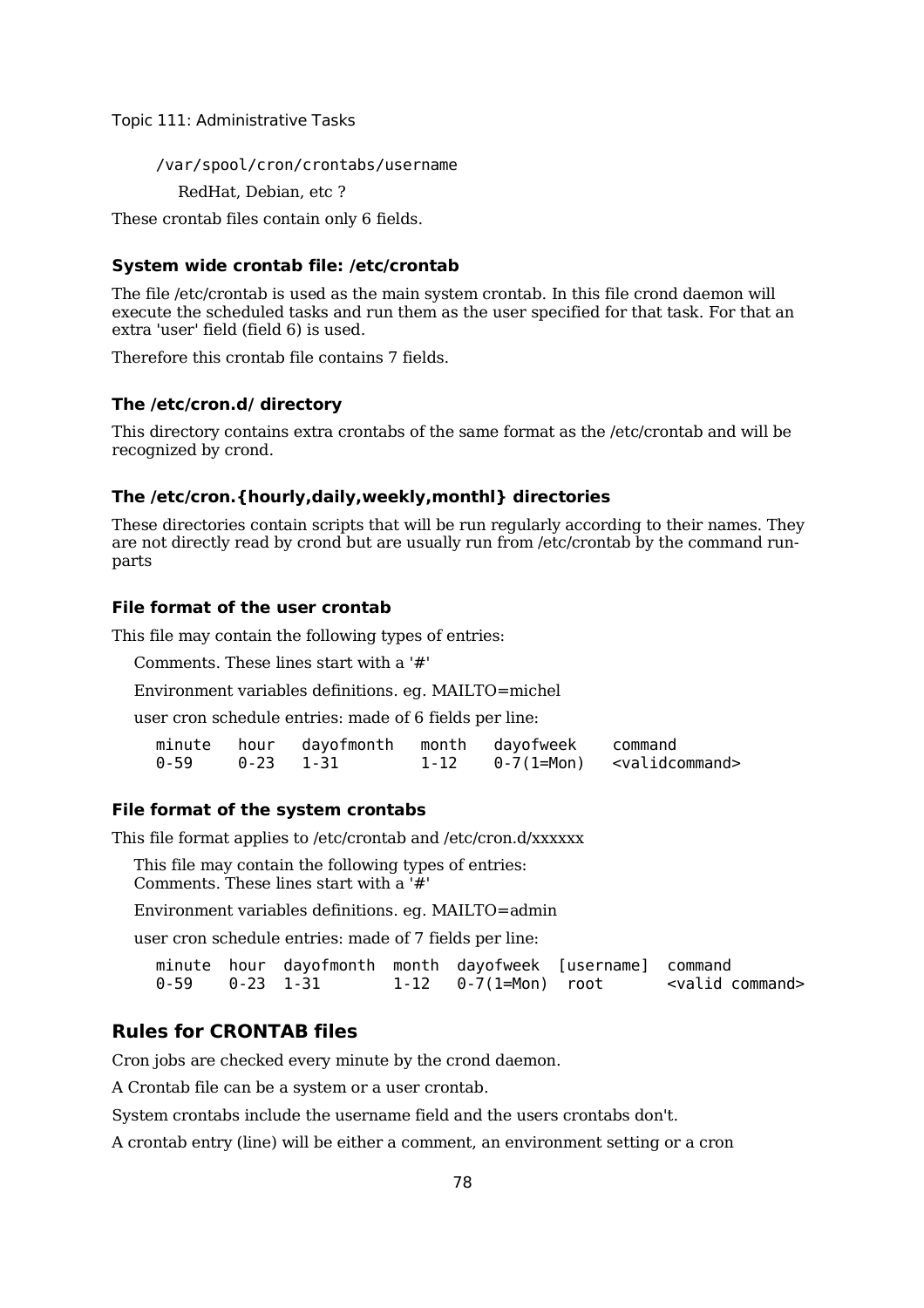command.

A line starting with # is considered a comment.

An environment setting is in the form: VariableName = value

Each cron entry can be very long but MUST exist on a single physical line.

If the first character of a crontab line is a '-' then cron will not send a message to syslog each time the command is executed, otherwise it will.

A \* in a field means the command is executable on every possible instance of that field.

Days of the week are numbers (0 to 7) and start on Sunday (0 or 7). Names of the weekdays can also be used: mon,tue,wed,thu,fri,sat,sun

 $'$  char. with a number, defines the steps size (default = 1). Examples:

 $*/10$  \* \* \* \*

every 10 minutes

\* 
$$
10-18/2
$$
 \* \* \*

from 10:00 to 18:00 at every 2 hours

The hours field uses the range of 0-23

Any output (incl. errors) from the scheduled jobs are sent to the local user's mail.

To not generate any mail then redirect the output (STDERR + STDOUT) of commands to /dev/null. eg.

 $*/2$  \* \* \* \* ping -c www.suse.de  $&>$  /dev/null

or to avoid generating any mail for ALL of the processes started within this crontab, set the variable MAILTO to "". eg.

MAILTO=""

The jobs will be executed by  $\beta$  bin/sh or the content of the Variable SHELL only if minute  $\&$ hour & month & (day of the week or day of the month) match the current system time.

### **Crontab commands**

crontab -e

create/edit a user crontab (scheduling) file (incl. root). The crontab program will save this file under the user's name in the /var/spool/cron/tabs/ directory. eg.

/var/spool/cron/tabs/joe

crontab -l

Display user's crontab file.

crontab -r

Delete user's crontab file.

crontab -e -u username

Edit a user's crontab file (need to be root)

#### **Access control of cron scheduling service**

The crontab scheduling can be restricted to certain users and blocked for all others. This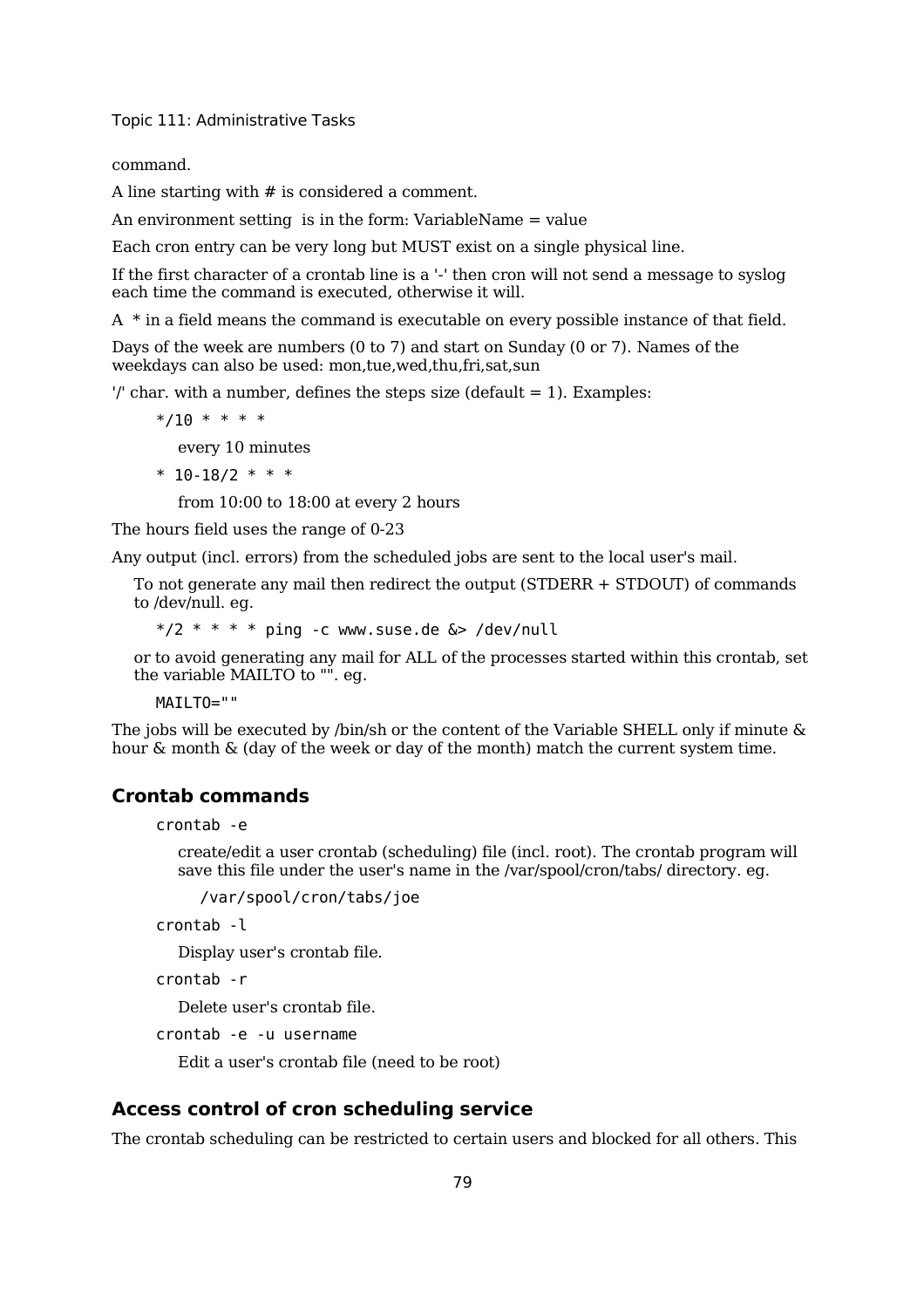control is done via the files /etc/cron.allow and /etc/cron.deny.

If cron.allow exists then only users listed in it are allowed to use the cron service and the /etc/cron.deny file is ignored.

If cron.allow doesn't exist and cron.deny does exist, then all users are allowed to use the cron service except those listed in cron.deny.

#### **Examples of user crontabs**

Ranges of numbers are expressed with a '-' between numbers:

0 8-18 \* \* \* /usr/X11R6/bin/xmessage -display :0 "Take a break"

Get the message "Take a break" every hour from 8 to 18 hours every day.

Commands can be grouped together inside () for redirections of standard output.

0.15.30.45 \* \* \* \* (echo -n "---";date) > /dev/console

Standard input entries can be expressed via the '%' in the command. Any additional '%' in the command line produces a new line (like /n in bash). Use \% to enter a litteral '%':

30 11 31 12 \* /usr/bin/wall%Happy new Year!%Lets meet and enjoy!

Range interval settings using '/' character. When a range of time-time or date-date is given, an interval between repetition can be set with the '/' character.

```
30 6-16/4 * * * /usr/X11R6/bin/xmessage -display :0 "Take medicine"
```
Gets a message "Take Medicine" every 4 hours(/4) on the half hour (30). This means at 6:30 , 10:30, 14:30, 16:30 every day

Other simple examples:

 $-0$  1  $*$   $*$  1-5 updatedb

Runs the updatedb program every day, Monday to Friday at 01:00, and doesn't report to syslog ('-' at start of line)

```
0,10,20,30 12 * * 1,2 updatedb
```
Runs the updatedb program every Monday and Tuesday at: 12:00,12:10,12:20,12:30

 $*/10$  \* \* \* \* root ping -c1 www.suse.de

Sends a ping once every 10 minutes (\*/10)to www.suse.de as user root. (The username entry is only in /etc/crontab)

### **The anacron service**

anacron is a service similar to cron, except that its frequency is expressed in days and not in minutes. Unlike cron, it does not assume that the machine is running continuously. Hence, it can be used on machines that aren't running 24 hours a day, to control daily, weekly, and monthly jobs that are usually controlled by cron.

When executed, anacron reads a list of jobs from a configuration file, normally / etc/anacrontab. This file contains the list of jobs that anacron controls. Each job entry specifies a period in days, a delay in minutes, a unique job identifier, and a shell command.

For each job, anacron checks whether this job has been executed in the last n days, where n is the period specified for that job. If not, anacron runs the job's shell command, after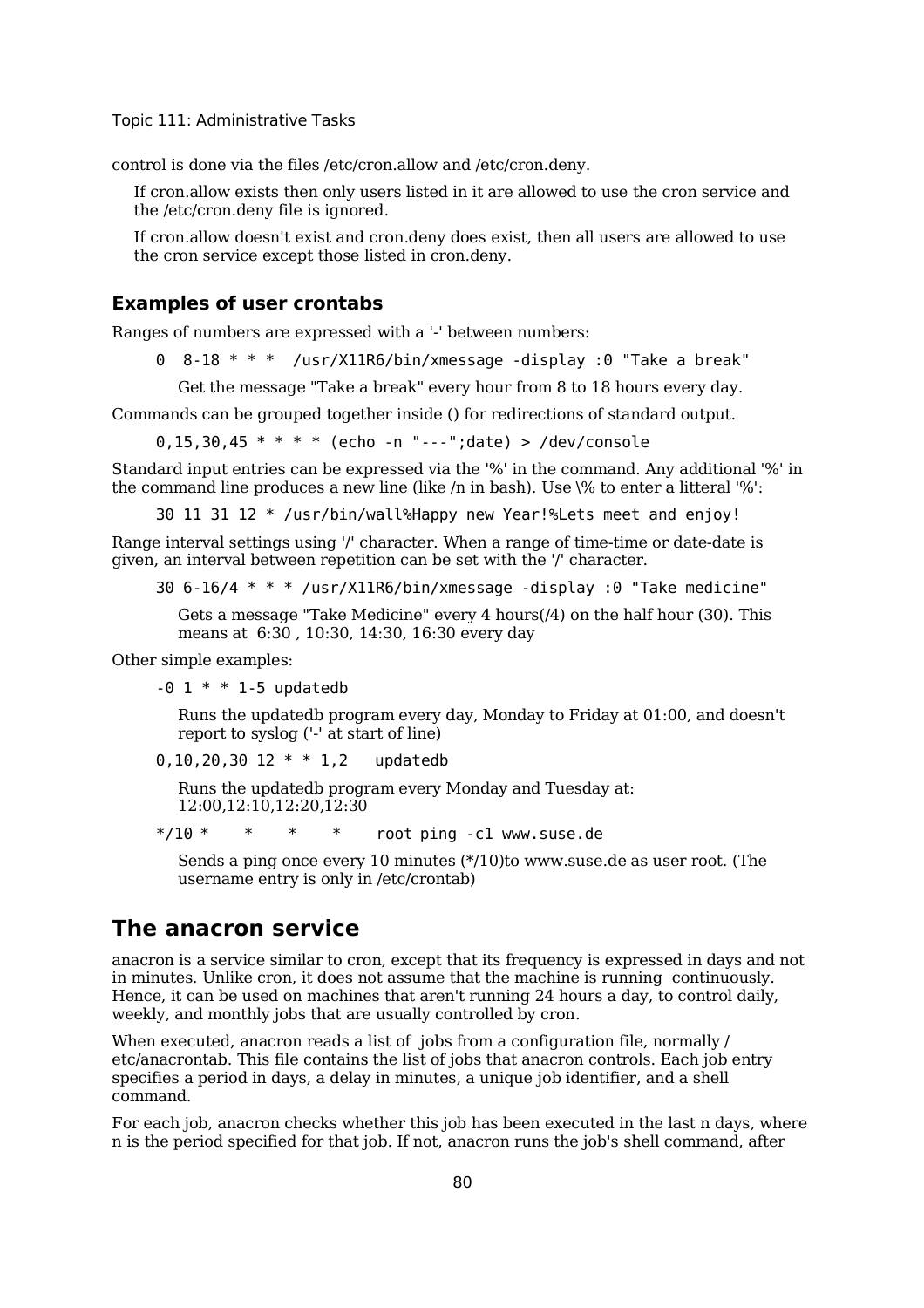waiting for the number of minutes specified as the delay parameter.

After the command exits, Anacron records the date in a special timestamp file for that job, so it can know when to execute it again. Only the date is used for the time calculations. The hour is not used.

#### **The file /etc/anacrontab**

The /etc/anacrontab file describes the jobs controlled by anacron.

Entries are one line each and can be one of four kinds:

job-description lines, environment assignments, empty lines or comments.

Environment assignments, blank lines and comments are the same as for crontab.

Job-description lines are of the form:

period delay job-identifier command

The period is specified in days

The delay is specified in minutes

The job-identifier can contain any non-blank character, except slashes'/'. It is used to identify the job in anacron messages, and as the name for the job's timestamp file.

The command can be any shell command. Eg

- 1 5 cron.daily nice run-parts --report /etc/cron.daily
- 7 10 cron.weekly nice run-parts --report /etc/cron.weekly
- 30 15 cron.monthly nice run-parts --report /etc/cron.monthly

In this example, anacron

runs all the scripts contained in the directory /etc/cron.daily, (using default nice value) every day as soon as the day has changed after it has waited for 5 minutes (delay).

runs all the scripts contained in the directory /etc/cron.weekly, every week as soon as the 7th day has come after it has waited for 10 minutes.

runs all the scripts contained in the directory /etc/cron.monthly, every month as soon as the 30th day has come after it has waited for 15 minutes.

### **The at spool service**

at is a service (atd daemon) that checks its job queue every minute and executes the ones that are programmed to be run at that time.

| l at  | Runs a command only once at a predetermined time.                                                                                                                             |
|-------|-------------------------------------------------------------------------------------------------------------------------------------------------------------------------------|
| batch | command is only a script and does the same as at except that it executes<br>commands when system load levels permit; in other words, when the load<br>average drops below 0.8 |

Syntax:

```
at [options] time
batch [options] time
```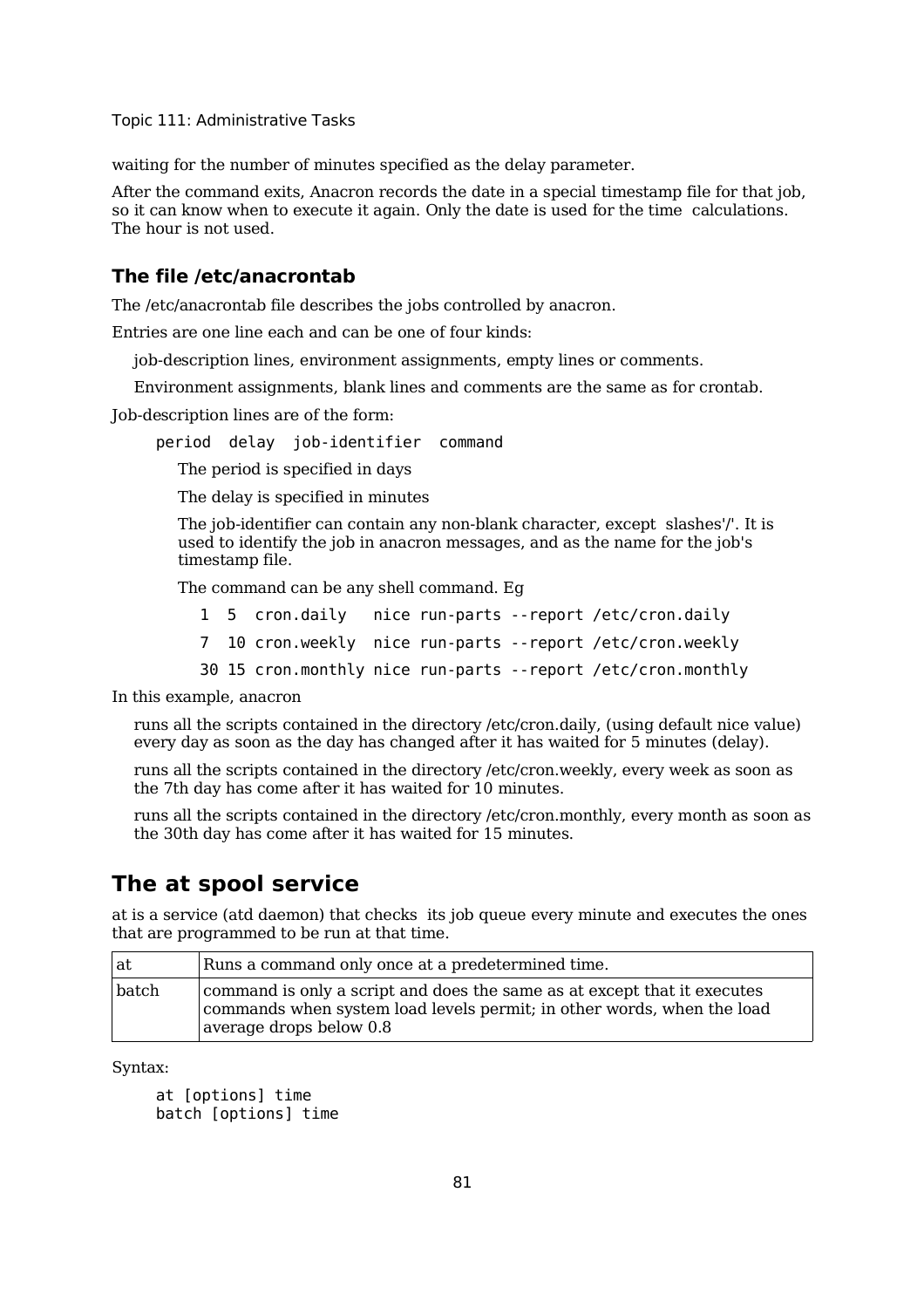## **How to launch an AT job**

Type at and any options and time of execution

Enter the command(s) you want to run (press Enter after each command). Note: The commands MUST contain the full path of the command.

Press Ctrl-D to save the job(s).

### **at options**

| -b            | Run command only when the system load is low                                                                                                                                                                                                                                                             |
|---------------|----------------------------------------------------------------------------------------------------------------------------------------------------------------------------------------------------------------------------------------------------------------------------------------------------------|
| $-d$ job $Nr$ | Delete an at job from queue (same as atrm)                                                                                                                                                                                                                                                               |
| -f filename   | Read job from a specified file                                                                                                                                                                                                                                                                           |
| -1            | List all jobs for that user. If user is root, shows all jobs.                                                                                                                                                                                                                                            |
| -m            | Mails user when job completes.                                                                                                                                                                                                                                                                           |
| -q queueName  | Send the jobs to a specific queue. Queue names are single letters:<br>a to z and A to Z.<br>a is the default and set highest AT priority (nice=2).<br>b is the default for batch command queues.<br>The higher the letter the higher the nice value (less priority):<br>nice of: $a=2$ b=4 c =6 d=8 etc. |

### **Time formats**

| now                                                    | Well NOW!                                                             |
|--------------------------------------------------------|-----------------------------------------------------------------------|
| 17:00                                                  | At $17:00$ hours                                                      |
| $+3$ hours                                             | In 3 hours from now                                                   |
| $+2$ minutes                                           | In 2 minutes from now                                                 |
| $+2$ days                                              | Same time as now but In 2 days                                        |
| $+3$ months                                            | Same time as now but In 3 months                                      |
| 19:15 12.03.01                                         | On 12 March 2001 at 19:15                                             |
| now, noon, teatime (4pm),<br>midnight, today, tomorrow | Stated times                                                          |
| 4PM                                                    | At 4 pm today if not too late, otherwise tomorrow at 4PM              |
| $16:00 + 3$ days                                       | At 16:00 hours in 3 days                                              |
| mon                                                    | Next Monday same time. Days are:<br>mon, tue, wed, thu, fri, sat, sun |
| 18:25 31 March 2001                                    | On March 31 2001 at 18:25                                             |

Allowed date formats:

MMDDYY, MM/DD/YY, DD.MM.YY

### **atq**

Show the AT jobs queue of user. Includes job numbers If user is root, shows all jobs. Same as at -l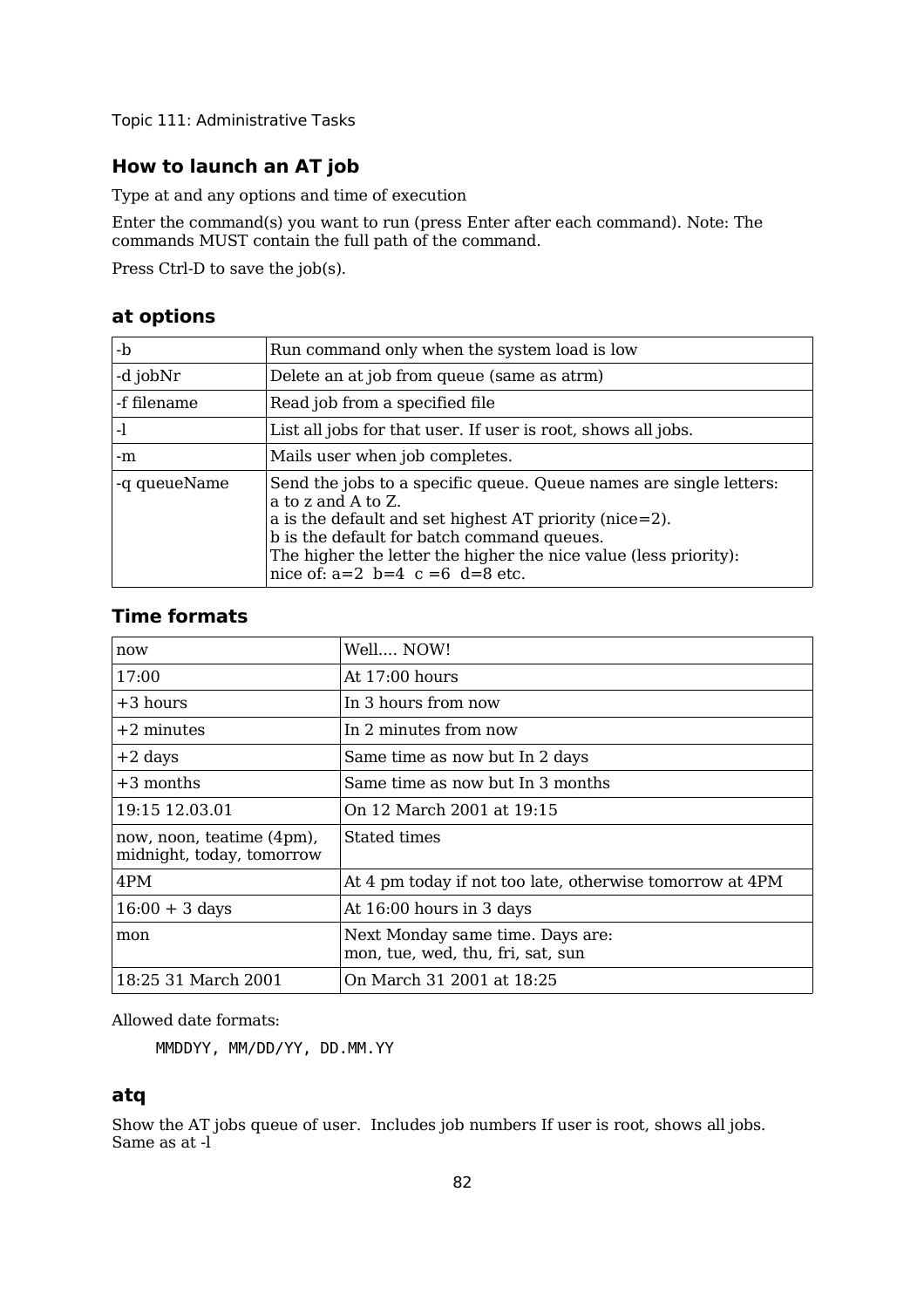### **atrm**

atrm jobNr [jobNr] ... Deletes an AT job from the jobs queue

### **AT command on one line (useful in scripts)**

echo "command1;comman2;..." | at time

Example:

```
xhost + localhost
echo "xmessage -display :0 'It works'" | at +1 minutes
watch -n1 atq
```
### **Files involved**

| /var/spool/atjobs  | Where the jobs are stored.<br>at Produces jobs starting with a if queue is not given $(-q)$ . These<br>jobs are a snapshot of environment variables plus the<br>commands given.                                                                                |
|--------------------|----------------------------------------------------------------------------------------------------------------------------------------------------------------------------------------------------------------------------------------------------------------|
| /var/spool/atspool | Unknown!!                                                                                                                                                                                                                                                      |
| /proc/loadavg      | Average system load value that gives a one line display of the<br>following information: The current time, how long the system<br>has been running, how many users are currently logged on, and<br>the system load averages for the past 1, 5, and 15 minutes. |
| /var/run/utmp      | Uptime of the processes list in binary format. Used to<br>determine the system load averages.                                                                                                                                                                  |
| /etc/at.allow      | List of users that are allowed to use the commands batch and<br>at.<br>If present: /etc/at.deny is ignored and all users listed here are<br>allowed to use at.                                                                                                 |
| /etc/at.deny       | List of users that are NOT allowed to use the at and batch<br>commands.<br>If present and /etc/at.allow is NOT present, then all users are<br>allowed to use at and batch except the ones listed here.                                                         |

## **Alternatives to at and Batch**

If the system is heavily loaded, consider another batch system like nqs.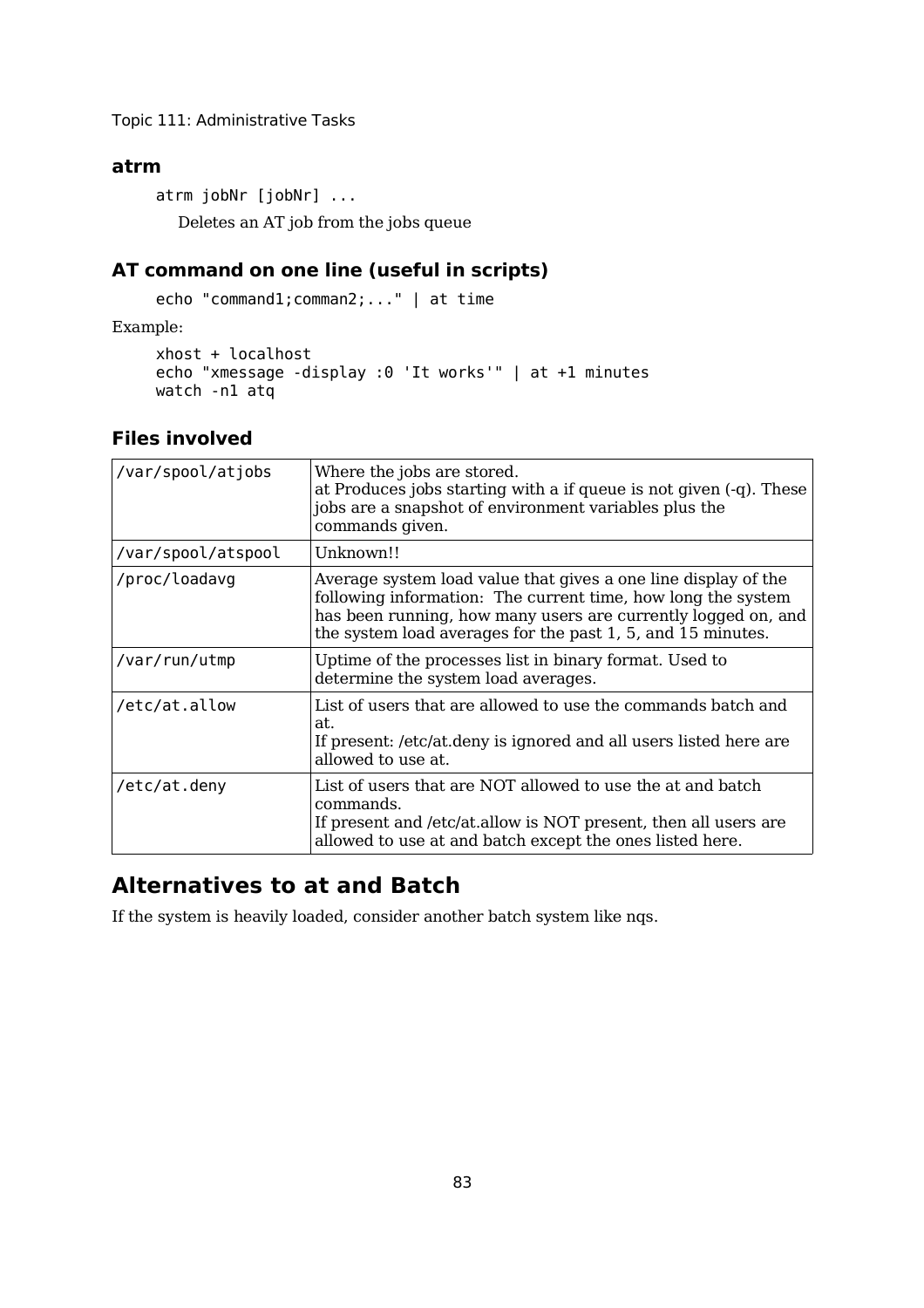## **1.111.5 Maintain an effective data backup strategy**

**Description:** Candidate should be able to plan a backup strategy and backup file systems automatically to various media. Tasks include dumping a raw device to a file or vice versa, performing partial and manual backups, verifying the integrity of backup files and partially or fully restoring backups.

#### **Weight: 3**

Key files, terms, and utilities include: cpio dd dump restore tar

## **Types of backups**

Generally, there are three different kinds of backup:

### **Full Backup**

Backs up all files, regardless of whether they were previously backed up or not. This method uses the most media space. In this case it is recommended to use compression like gzip or other methods to reduce the media space needed.

### **Differential Backup**

Saves only files that have been modified or created since the last Full Backup. Normally a Full backup is made and then regular differential Backups are performed.

Advantages: Only the full backup and the last good differential backup are needed to restore the whole of the data.

Disadvantages: Takes longer to make than incremental backups and needs larger media.

#### **Incremental Backup**

Saves only the files that have been changed or created since the last backup (Full or Differential).

Advantages: Shorter to make than the differential backups and needs smaller media size.

Disadvantages: All of the incremental backups, up to the last known good one, and the full backup are needed for restoring the whole data. If one of the incremental backups has some media fault, the entire backup may be unreliable.

Note: Normally a full backup is coupled with either periodic differential backups or periodic incremental backups.

## **Restoring data**

With differential backups:

The Full backup and the last good differential backup is needed.

1 - Read the full backup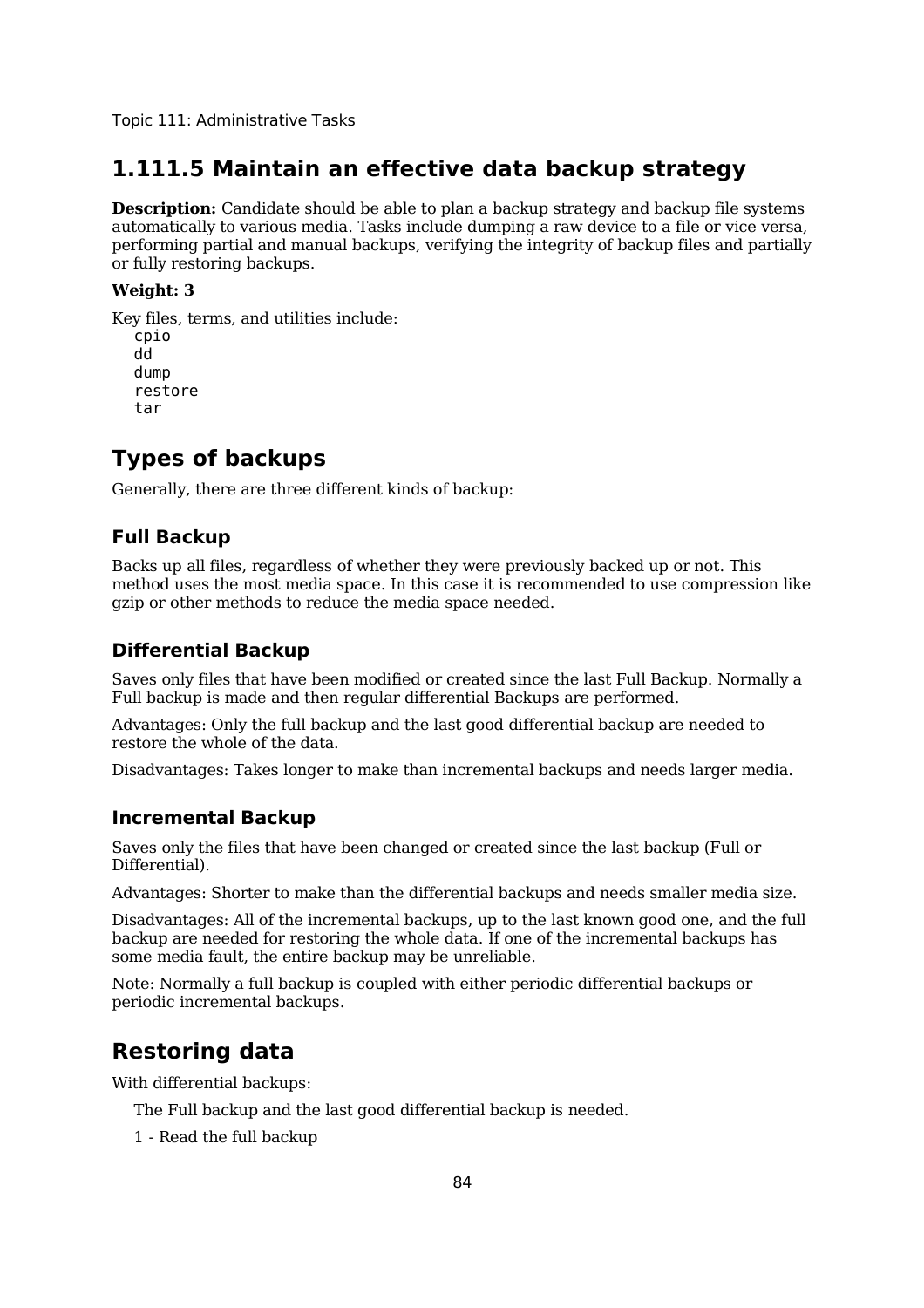2 - Read last good differential backup.

With incremental backups:

The Full backup and ALL of the incremental backup are needed.

- 1 Read the Full Backup
- 2 Read sequentially each incremental backup up to the last good one.

## **Backup media devices files**

To create backups, external media devices are needed. Here are some common ones used under Linux:

| $/$ dev/st0     | First SCSI Tape Drive                       |  |
|-----------------|---------------------------------------------|--|
| $/$ dev/ft0     | First floppy-controller tape drive          |  |
| $/$ dev/fd $0$  | First floppy disk drive                     |  |
| $/$ dev $/$ hdx | May be an ATAPI Zip or other removable disk |  |

## **Basic backup programs**

### **tar (Tape ARchive)**

Recursively creates archives of files and directories including file properties.

It requires at least one mode option to function properly. Basic Mode options:

- -c Create a new archive.
- -t List the content of the archive
- -x Extract files from the archive.

Common Options:

Basic mode options

f tarfile

Unless tar is using standard I/O, use the 'f' option with tar to specify the tarfile. This might be simply a regular file or it may be a device such as /dev/st0.

v

Verbose mode. By default, tar runs silently. When 'v' is specified, tar reports each file as it is transferred.

w

Interactive mode. In this mode, tar asks for confirmation before archiving or restoring files. This option is useful only for small archives.

z

Enable compression. When using 'z', data is filtered through the gzip compression program prior to being written to the tarfile, saving additional space. The savings can be substantial, at times better than an order of magnitude depending on the data being compressed.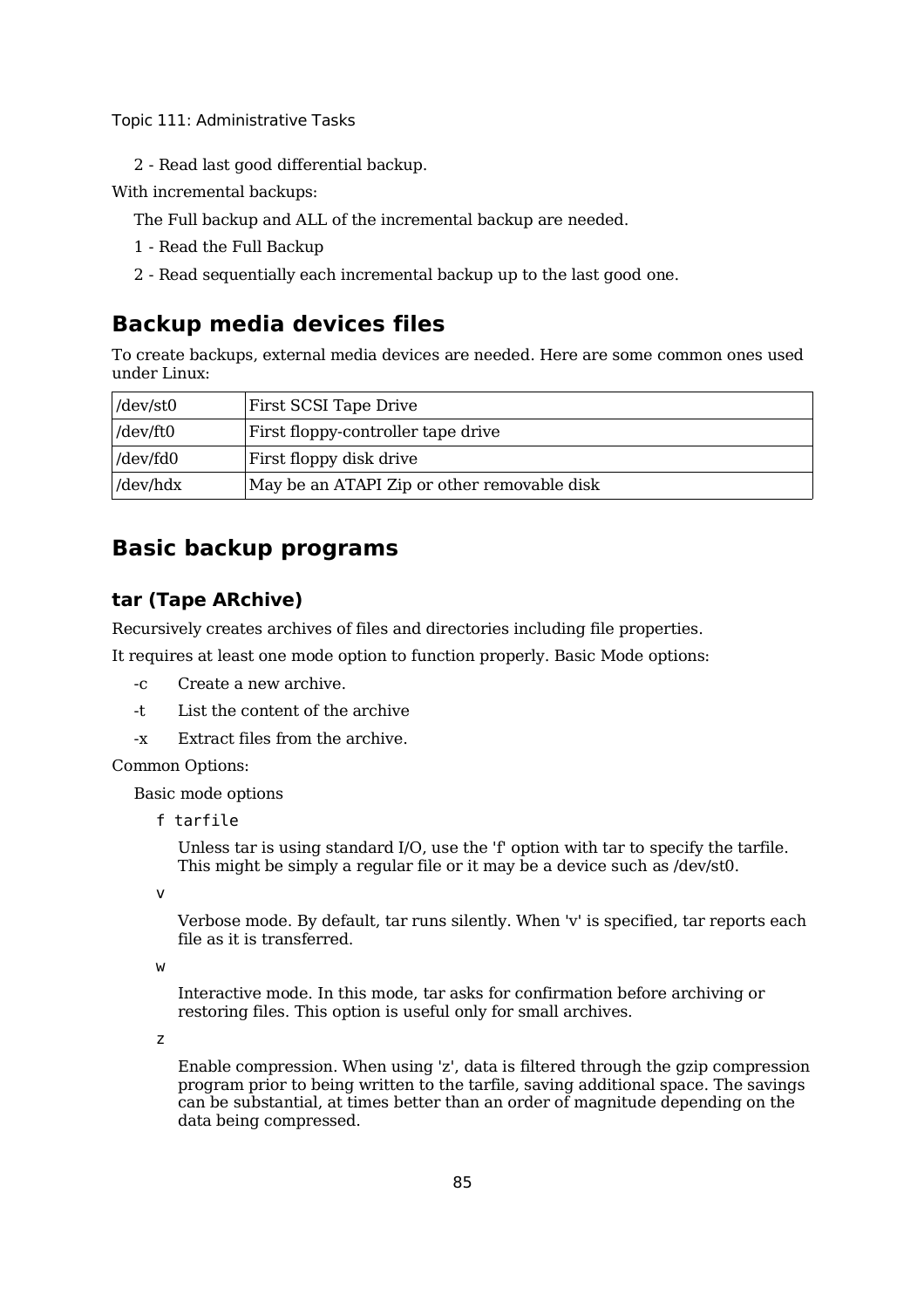An archive created using the 'z' option must also be listed and extracted with 'z'; tar will not recognize a compressed file as a valid archive without the 'z' option. Tarfiles created with this option will have the .tar.gz file extension.

j

BZ2 Compression. Similar to the 'z' compression except that it's compression method is a bit more efficient on the media space used.

The filename of the archive should then have the extension .tar.bz2

N date

Store only files newer than the date specified. This option can be used to construct an incremental or differential backup scheme.

V "label"

Adds a label to the .tar archive. Quotes are required to prevent the label from being interpreted as a filename. A label is handy if you find an unmarked tape or poorly named tarfile.

#### **dump**

From the BSD UNIX world, dump allows you to backup a whole partition or a full directory. But Linux dump is unique and written specially for ext2. Now a version for ReiserFS is also available.

dump searches through files and decides which ones should be written.

Output of dump:

Hard Disk, or Tape or File(Option -f)

Feature:

Span files on multiple medias.(medium change).

Max. Backup Levels: 10 (0-9)

Level 0: Full backup

Level 1-9: Incremental backup relative to the lower level backup.

Syntax:

```
dump [-level] [-ua] [-f BackupFile] Source
```
Options:

-level

0 to 9

-u

Update. Uses the file /etc/dumpdates to know which update to do.

-a

Automatically asks for next medium change.

-f BackupFile

Name of destination filename. Example:

/dev/st0 Tape drive.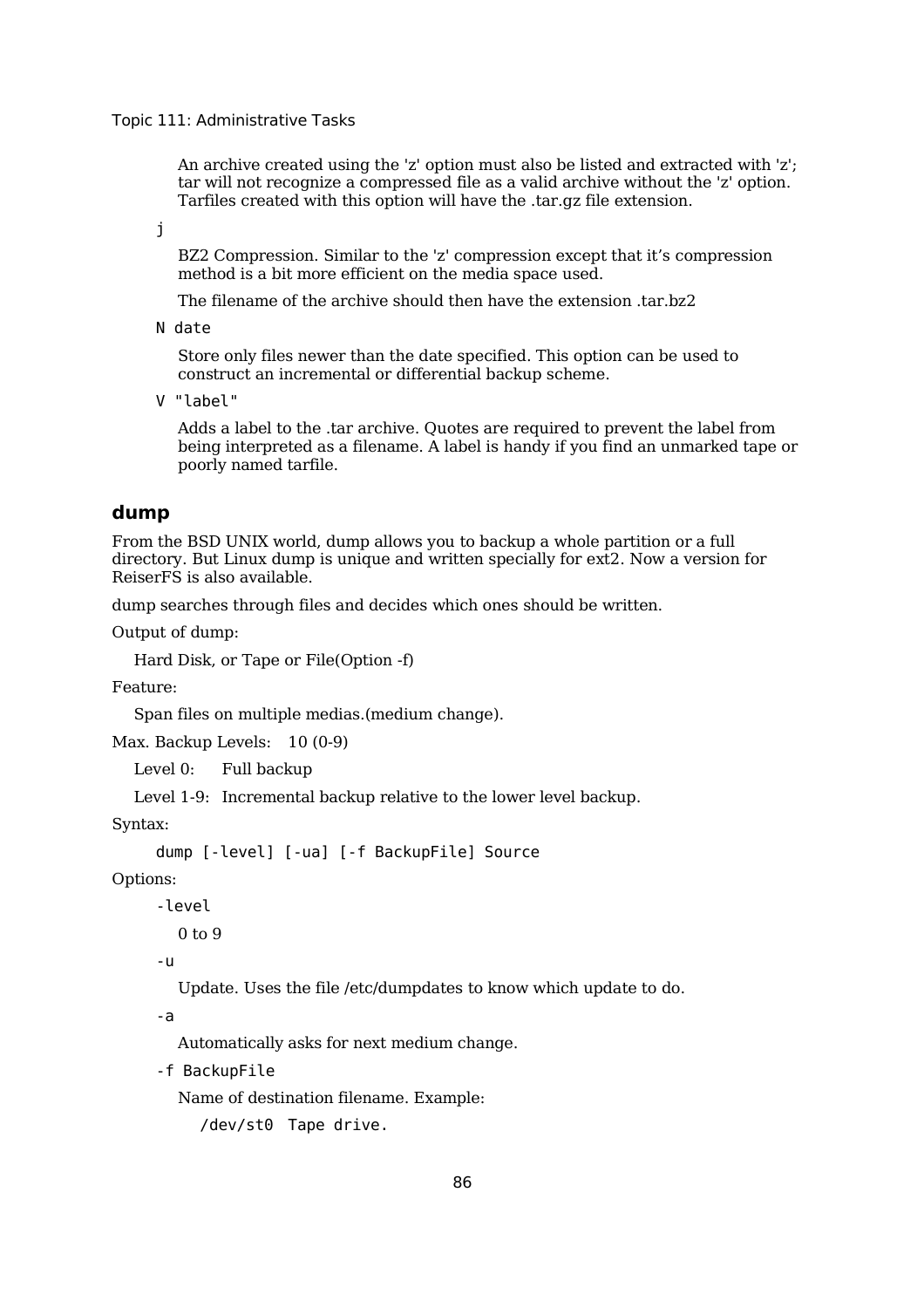/bckp/backup01.dump Normal file.

Source

Device (partition) or directory name to backup.

The file /etc/dumpdates contains a list of backups already done. Format:

Source BackupLevel Date\_Time eg. /dev/sda5 0 Sat May 18 23:55:32 2003 /dev/sda5 1 Mon May 20 23:54:13 2003

Shows that on Sat. May 18 a Full backup was made using the command:

dump -0ua -f /dev/tape /dev/hda5

and an incremental backup relative to the Full backup using the command:

dump -1ua -f /dev/tape /dev/hda5

### **restore**

This program is the counterpart of the backup program dump. It is not only used for restoring but also to compare the backed-up data with the current original data.

Commonly used options are:

restore -C -f BackupDevice

Will compare (-C) the content of the BackupDevice (eg. /dev/st0) to the original and the differences will be shown.

restore -i -f BackupDevice

Will start in interactive (-i) mode and wait for commands relating to the list of files to restore. The most important commands are:

cd Directory

Changes to another directory on the backed-up medium.

```
ls [Directory |file]
```
Lists the current directory (like bash's ls)

add Directory|File

Add the Dir. or File in the list to restore.

#### delete Directory|File

Delete the Dir or File in the list to restore.

extract

Start the restoring the files listed.

quit

Exit restore program.

Important: When the restore is activated, its restores the files in the current directory. Therefore if files backed-up to /dev/st0 need to be restored to /dev/hda8 which is mounted on /mnt/data, you need to change the current directory to the mount point. Example:

cd /mnt/data restore -r -f /dev/st0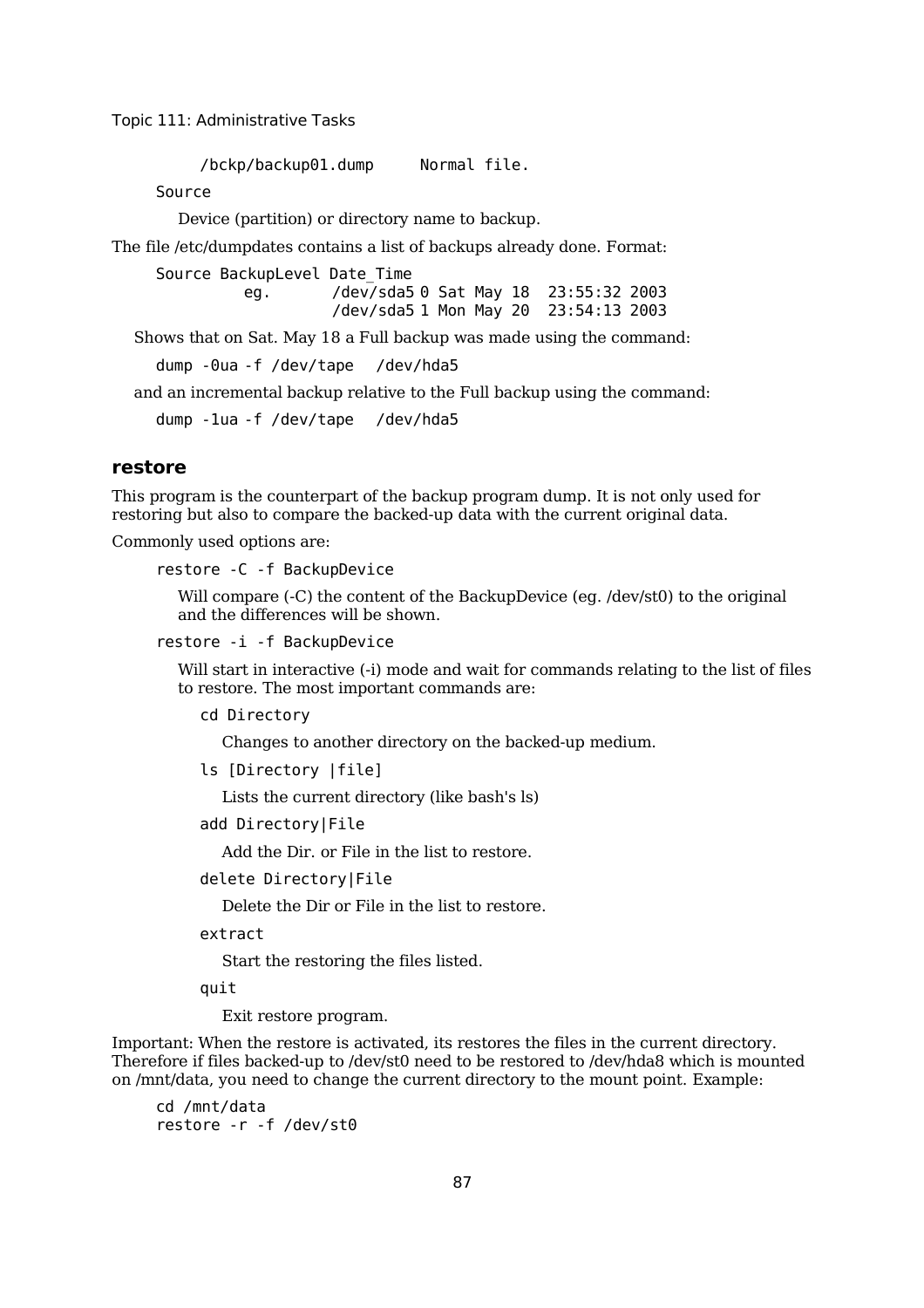Here the full Backup located in /dev/st0 will be restored to the directory /mnt/data which is the mount point of /dev/hda8 partition.

Restoring single files:

restore -x -f BackupDevice File1 File2 File3 ....

Restores File1 File2 File3 etc. from the BackupDevice to the current directory.

### **cpio**

This back-up utility can handle different types of backup format including the TAR format. Its advantage over tar is that, it takes the list of the files to backup from STDIN instead of from the command line. This way it facilitates the use of the find program to feed the list of files to backup.

cpio Modes of operation:

| $copy-out (-o)$                                         |         |
|---------------------------------------------------------|---------|
| The output of the program is an archive:                | Backup  |
| $copy-in$ $(-i)$                                        |         |
| Files are extracted from the archive:                   | Restore |
| $copy-pass (-p)$                                        |         |
| Simple copy of files from one location to another: Copy |         |

cpio works with a very large amount of options. They are not the goal of LPI-102.

Here are some commonly used cpio options to remember:

-d

Create directories if needed.

-f

Specifies a filename

-t

Shows the contents of an archive.

-u

Overwrites existing files

-v

Runs in verbose mode

Examples of commands:

cpio -iv < /dev/tape

The above command reads in files from a tape and displays them as it is operating.

find / -name mart\* | cpio -pdv /home/martin/backups

Copy all files from the whole system which start with mart to the home subdirectory of martin, creating all the needed subdirectories (-d), using the verbose mode (-v).

find . -name "\*.old" | cpio -ocBv >/dev/st0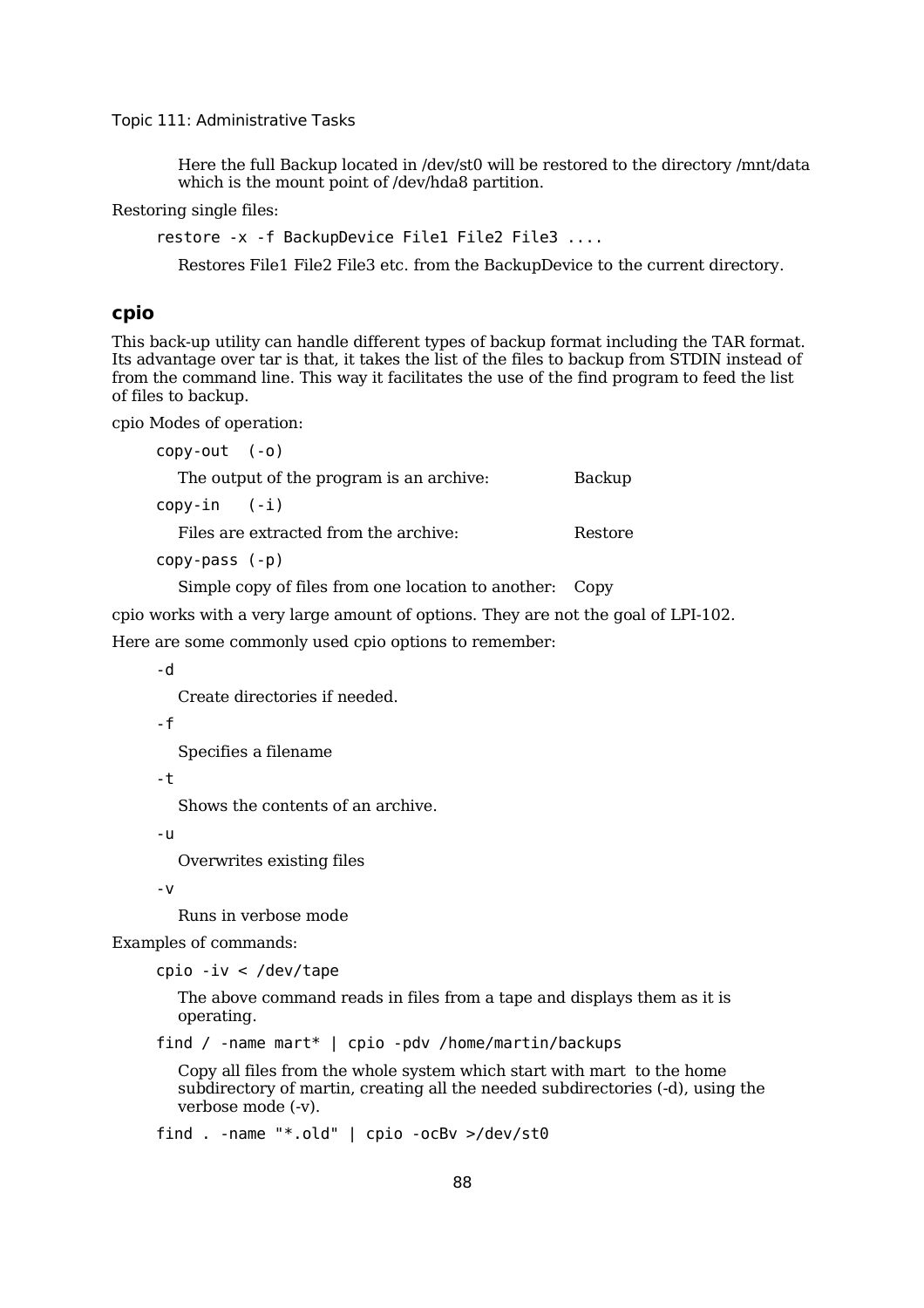Backup (-o) all files with ext. .old, using the new (SVR4) portable format (-c) and the block size of 5120 Bytes(-B) to a tape drive (/dev/st0), using the verbose mode  $(-v)$ .

cpio -icdv "\*.c" < /dev/st0

Restore (-i) all the \*.c files using the new (SVR4) portable format (-c), creating new subdirectories if needed (-d) from the tape drive (/dev/st0), using the verbose mode (-v).

find . -depth | cpio -pd /tmp/newdir

Copy (-p) recursively all files in current directory (.) to /tmp/newdir, creating all the needed subdirectories (-d).

#### **dd**

This DiskDump program allows you to read and write directly to and from a block device as well as normal files. It can copy data blocks directly from a device to a file and vice versa as well as device to device.

Syntax:

```
dd if=InputFile of=OutputFile bs=BlockSize count=NumberOfBlocks
```
Extra options:

ibs=InputBlockSize obs=OutputBlockSize

Sets the input block size and the output block size when they differ.

The default for bs is the original block size of if=InputFile

The default for count is the whole device or file.

Examples:

To copy a full partition to a file:

dd if=/dev/hda4 of=/tmp/hda4\_Image.img

To backup the current MBR to a file:

```
dd if=/dev/hda of=/var/backup/MBR.img bs=512 count=1
```
To create a CD image file from a CD-ROM.

dd if=/dev/cdrom of=/home/martin/images/cdrom2.img

To create a bcakup of partition to a Streaming Tape:

dd if=/dev/hda4 of=/dev/st0

To restore the above backup:

dd if=/dev/st0 of=/dev/hda4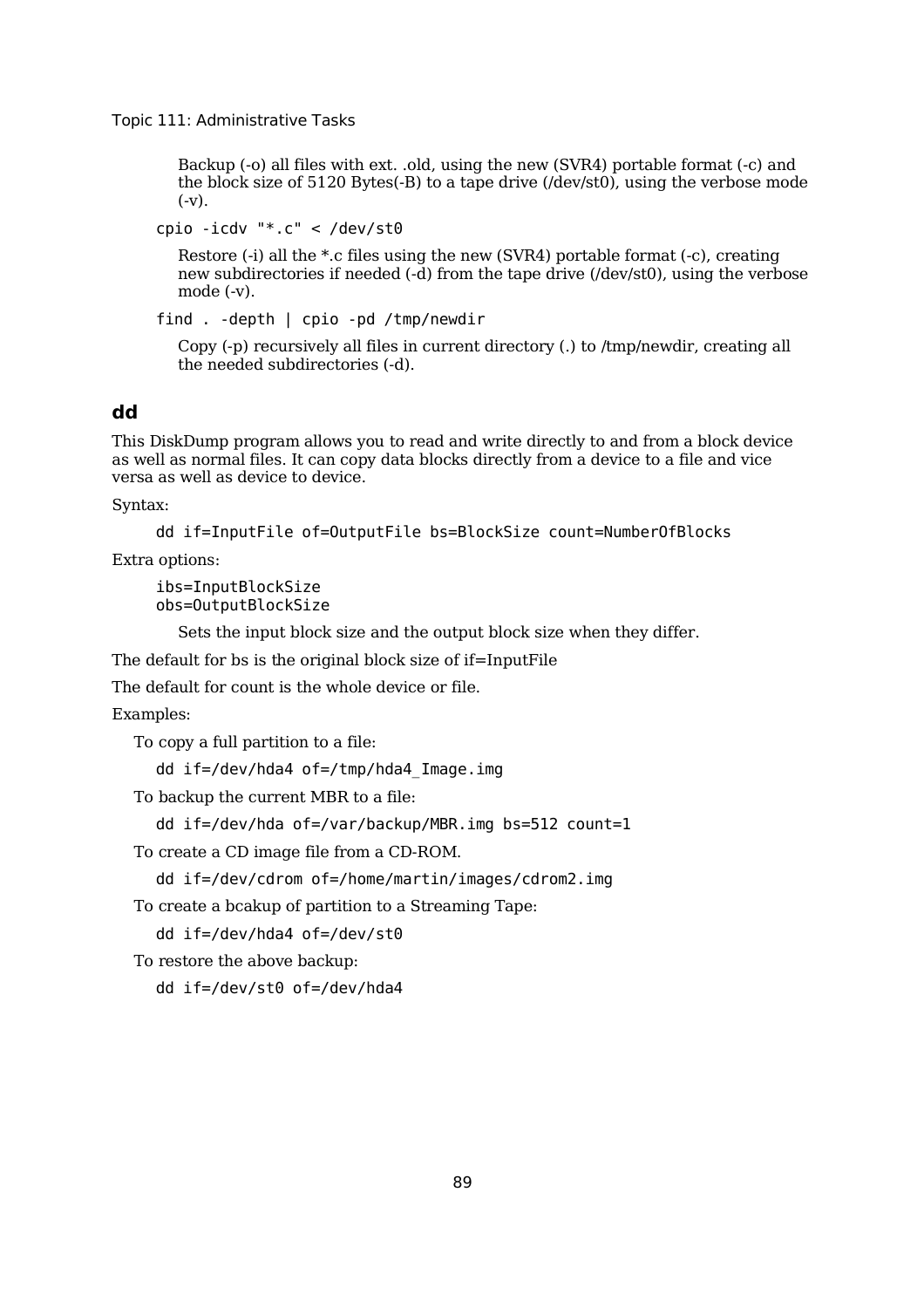### **1.111.6 Maintain system time**

**Description:** Candidate should be able to properly maintain the system time and synchronize the clock over NTP. Tasks include setting the system date and time, setting the BIOS clock to the correct time in UTC, configuring the correct timezone for the system and configuring the system to correct clock drift to match NTP clock.

#### **Weight: 4**

Key files, terms, and utilities include: /usr/share/zoneinfo /etc/timezone /etc/localtime /etc/ntp.conf /etc/ntp.drift date hwclock ntpd ntpdate

## **Time clocks under Linux**

Linux uses two clocks:

Hardware Clock:

aka RTC, RealTimeClock, CMOS Clock, BIOS Clock. Runs independent of the Operating System and runs even when the computer is turned OFF, as long as the CMOS battery lasts.

Software Clock:

aka System Clock. Runs via the system timer interrupt. Counts the number of seconds since 1st. Jan. 1970. Is the main clock under Linux. At boot time it reads the hardware clock and continues alone from there.

## **Clock control programs**

Under Linux 2 main programs are used to control the 2 clocks.

hwclock

Controls the Hardware Clock

date

Controls the System Clock

## **Time settings and zones**

There are 2 standard ways to set the clock.

Local time

Time at this geographic location

UTC

Universal Co-ordinate Time. Normal way of setting the time from which a time zone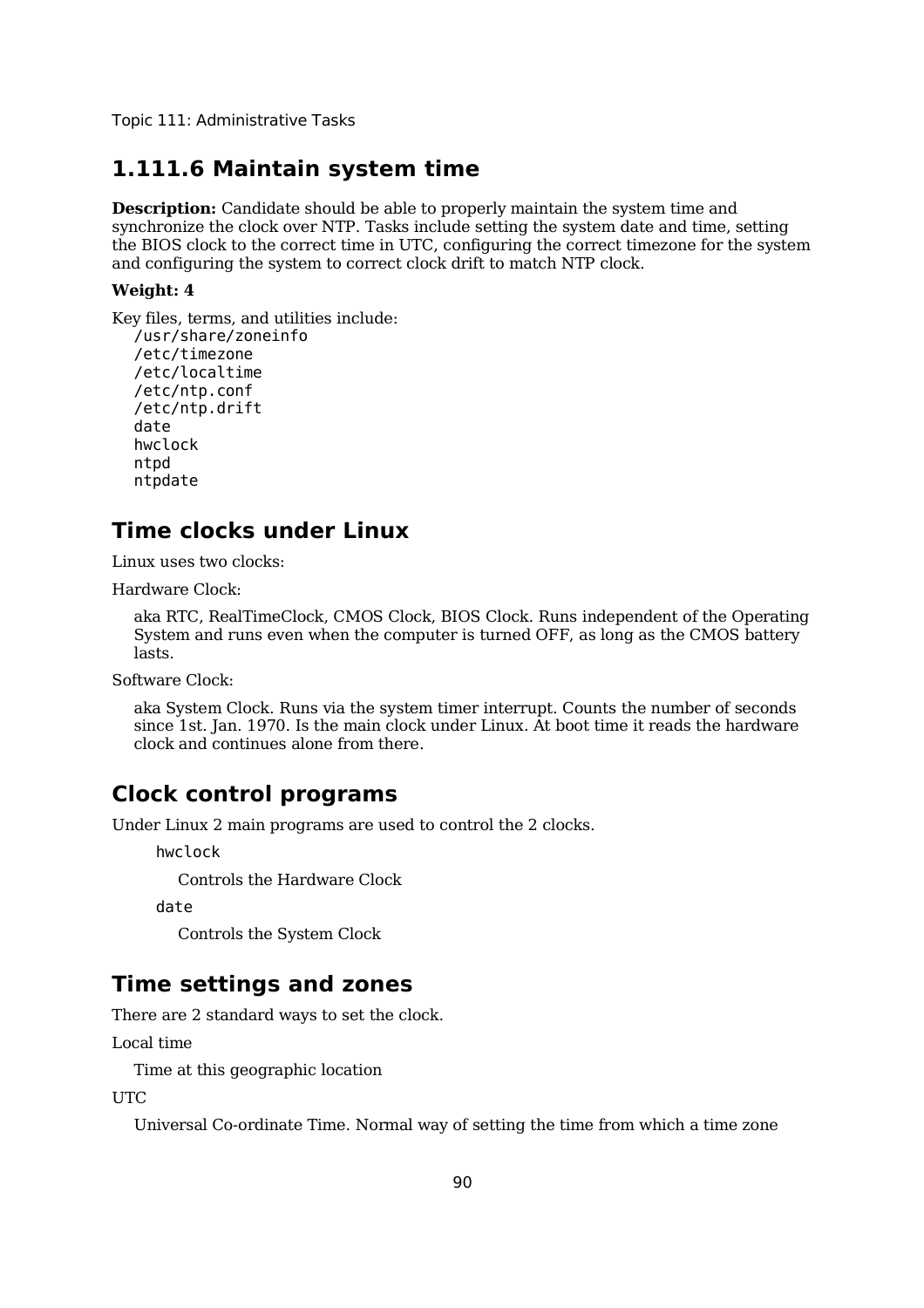offset is given to calculate the Local Time.

## **Setting the time in Linux**

The procedure is relatively simple:

```
1) Set the Hardware clock to UTC via the BIOS setup.
```
2) Set the environment variable TZ to the proper time zone using the script: tzselect

Alternative step 2:

Use the program tzconfig which will set a symbolic link in the form of:

ln -s /usr/share/zoneinfo/Europe/Berlin /etc/localtime

3) To tell Linux that our Hardware clock and system clock are set to UTC run:

hwclock --utc --hctosys

### **hwclock**

This program is used to display or set the Hardware clock.

Syntax:

hwclock [option]

Options: (only one of the following options is used at a time)

--show

Read the Hardware Clock and print the time to Standard Output. The time shown is always in local time, even if you keep your Hardware Clock in Coordinated Universal Time (UTC).

```
--set
```
Set the Hardware Clock to the time given by the --date option.

--hctosys

Set the System Time from the Hardware Clock. Also set the kernel's timezone value to the local timezone as indicated by the TZ environment variable and/or / usr/share/zoneinfo. This is a good option to use in one of the system startup scripts.

--systohc

Set the Hardware Clock to the current System Time.

--adjust

Add or subtract time from the Hardware Clock to account for systemic drift since the last time the clock was set or adjusted.

--utc

Indicates that the Hardware Clock is kept in Universal Coordinated Time.

--localtime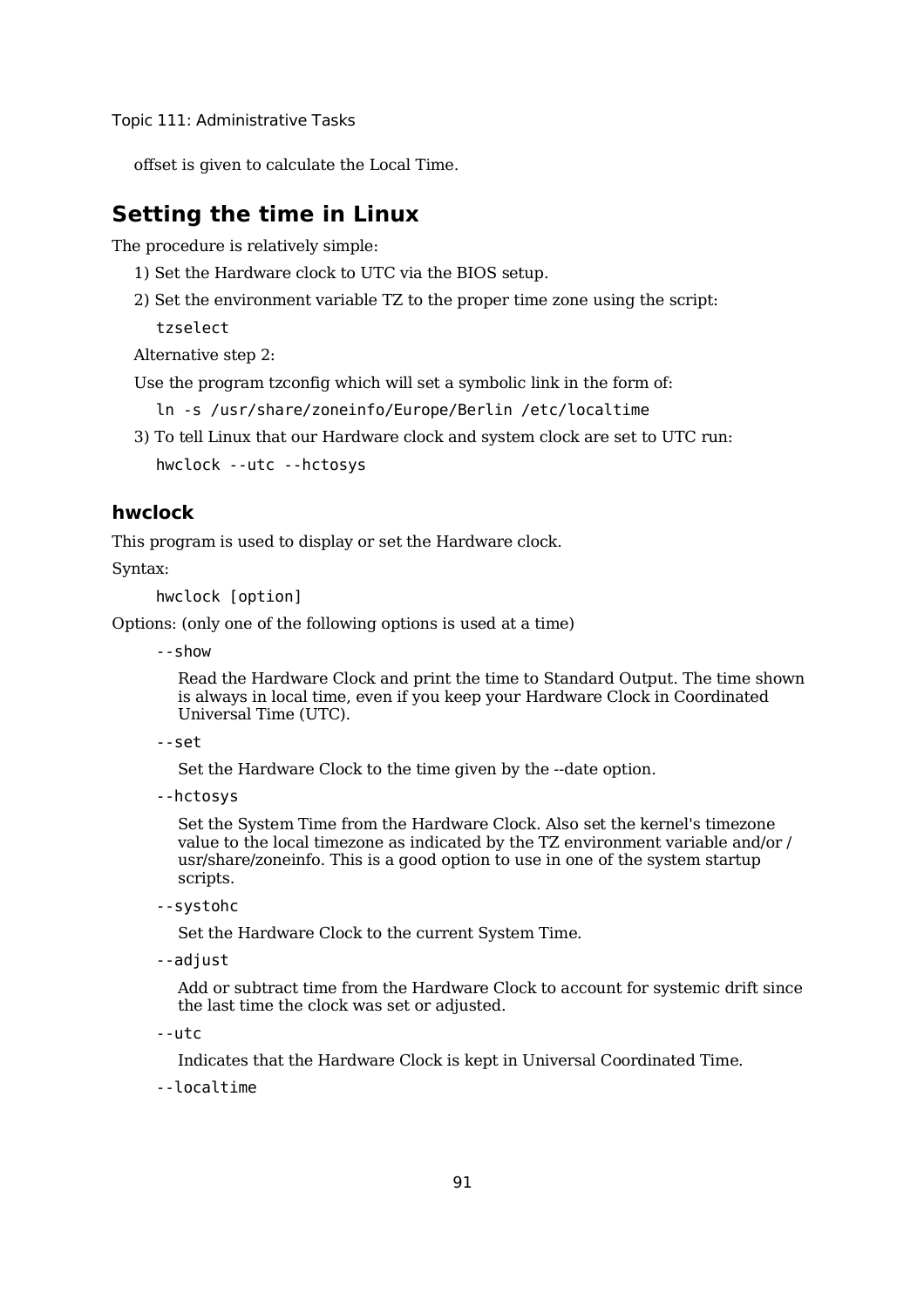Indicates that the Hardware Clock is kept in Local Time. It is your choice whether to keep your clock in UTC or local time, but nothing in the clock tells which you've chosen. So this option is how you give that information to hwclock.

### **date**

This program is used to show or set the System time.

Syntax:

date [options]

Options:

+text\_and\_metacodes

Allows control of the display of the current time /and/or date. Example:

date "+It is now %H Hours and %M Minutes"

Will have the following result:

It is now 14 Hours and 33 Minutes

Interpreted sequences are:

| ‰                       | a literal %                                                       |
|-------------------------|-------------------------------------------------------------------|
| %a                      | locale's abbreviated weekday name (SunSat)                        |
| %A                      | locale's full weekday name, variable length (SundaySaturday)      |
| %b                      | locale's abbreviated month name (JanDec)                          |
| %B                      | locale's full month name, variable length (JanuaryDecember)       |
| %C                      | locale's date and time (Sat Nov 04 12:02:33 EST 1989)             |
| %C                      | century (year divided by 100 and truncated to an integer) [00-99] |
| %d                      | day of month $(0131)$                                             |
| %D                      | date (mm/dd/yy)                                                   |
| %e                      | day of month, blank padded (131)                                  |
| %F                      | same as %Y-%m-%d                                                  |
| %g                      | the 2-digit year corresponding to the %V week number              |
| %G                      | the 4-digit year corresponding to the %V week number              |
| %h                      | same as %b                                                        |
| %H                      | hour $(0023)$                                                     |
| $\mathcal{L}^{\otimes}$ | hour $(0112)$                                                     |
| %j                      | day of year (001366)                                              |
| %k                      | hour $(023)$                                                      |
| %l                      | hour $(112)$                                                      |
| %m                      | month $(0112)$                                                    |
| %M                      | minute $(0059)$                                                   |
| %n                      | a newline                                                         |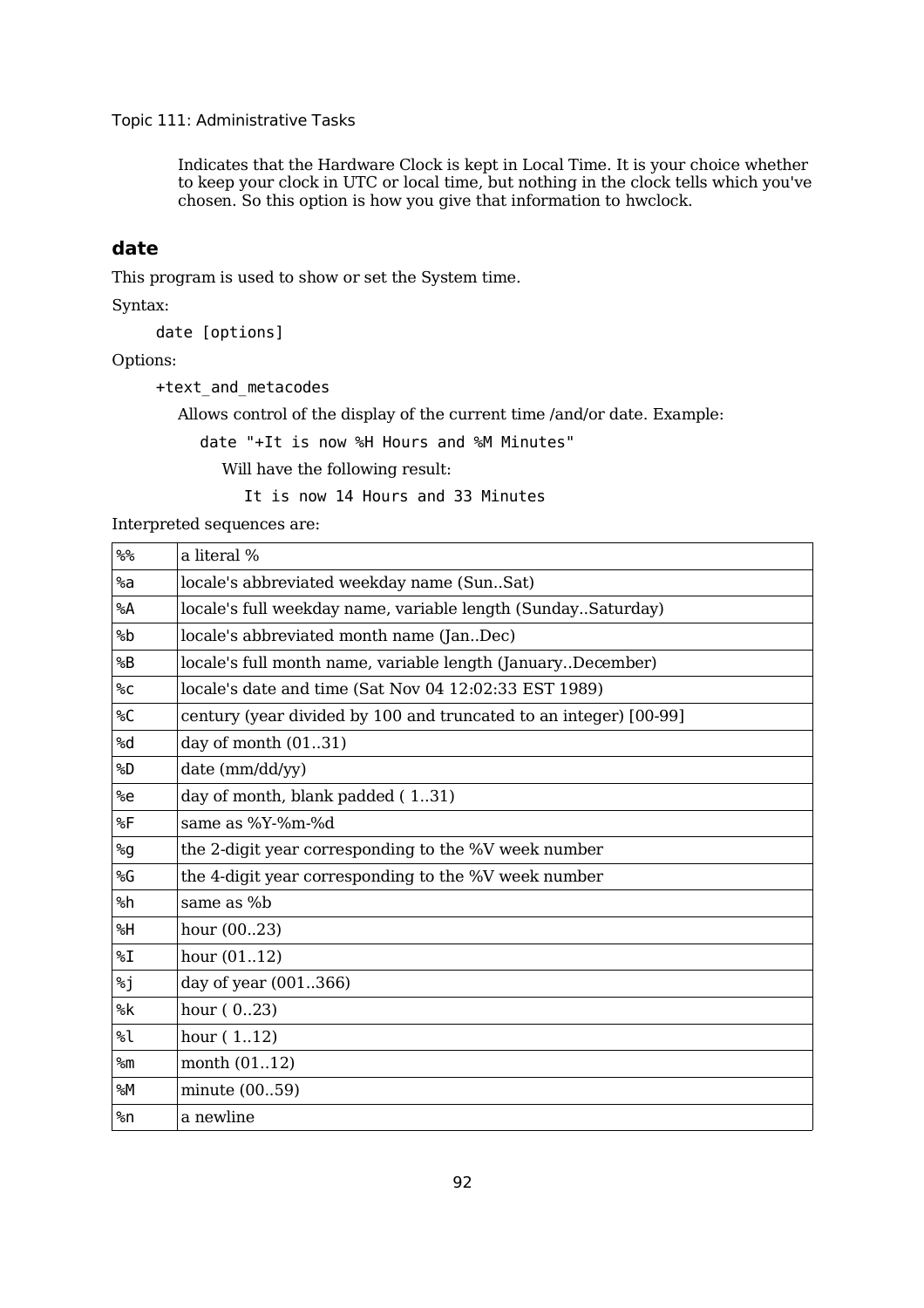| %N            | nanoseconds (000000000999999999)                                  |  |
|---------------|-------------------------------------------------------------------|--|
| %p            | locale's upper case AM or PM indicator (blank in many locales)    |  |
| %P            | locale's lower case am or pm indicator (blank in many locales)    |  |
| %r            | time, $12$ -hour (hh:mm:ss $[AP]M$ )                              |  |
| %R            | time, 24-hour (hh:mm)                                             |  |
| %s            | seconds since `00:00:00 1970-01-01 UTC' (a GNU extension)         |  |
| %S            | second (0060); the 60 is necessary to accommodate a leap second   |  |
| %t            | a horizontal tab                                                  |  |
| $\sqrt[6]{5}$ | $time, 24-hour (hh:mm:ss)$                                        |  |
| %u            | day of week $(17)$ ; 1 represents Monday                          |  |
| %U            | week number of year with Sunday as first day of week (0053)       |  |
| %V            | week number of year with Monday as first day of week (0153)       |  |
| %W            | day of week (06); 0 represents Sunday                             |  |
| %W            | week number of year with Monday as first day of week (0053)       |  |
| %X            | locale's date representation (mm/dd/yy)                           |  |
| %X            | locale's time representation (%H:%M:%S)                           |  |
| %y            | last two digits of year (0099)                                    |  |
| %Y            | year (1970)                                                       |  |
| %Z            | RFC-822 style numeric timezone (-0500) (a nonstandard extension)  |  |
| %Z            | time zone (e.g., EDT), or nothing if no time zone is determinable |  |

By default, date pads numeric fields with zeroes. GNU date recognizes the following modifiers between `%' and a numeric directive.

`-' (hyphen)

do not pad the field

`\_' (underscore)

pad the field with spaces

Time Parameters

MMDDhhmm

Set the System time to a specific value

MMDDhhmmYYYY.[ss]

Set the System time to a specific extended value.

Note:In the file /etc/adjtime the correction factor can be saved to keep the clock as accurate as possible.

## **Network Time Service**

This service is used to set the client clocks to a very precise clock. The service compensates for the delay introduced by TCP.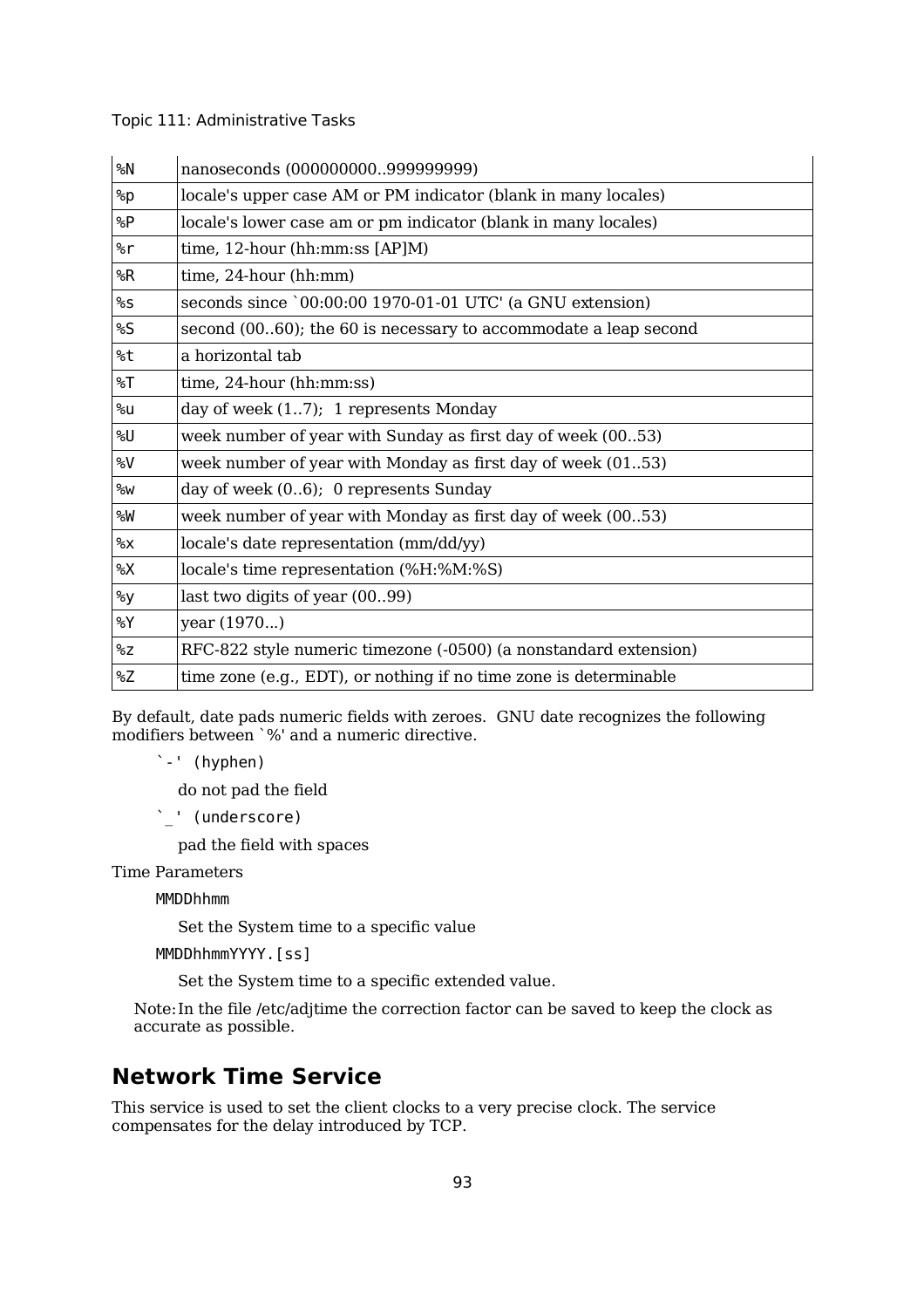Protocol:

NTP

Methods:

- 1) Cron job queries the time server using the ntpdate program.
- 2) Local daemon (ntpd or xntpd) runs on client and polls the time server. Note: This solution transforms the client to a Time Server.

### **ntpdate**

This program connects with a Time Server and sets the System time.

Syntax:

ntpdate TimeServerName

Normally it is regularly called from a cron job. Eg:

10 \* \* \* \* root /usr/sbin/ntpdate ntp3.fau.de

Note: A list of time servers on the Internet is located at:

http://www.eecis.udel.edu/~mills/ntp/clock1a.html

### **ntpd or xntpd**

These daemons poll one or more Time Server(s) every 5 minutes and sets the system time. Configuration file:

/etc/ntp.conf

Example contents:

server ntp3.fau.de driftfile /etc/ntp.drift

This driftfile will store the local Hardware Clock drift and will be used at boot time to set local System Clock to a more accurate time till a connection to a Time Server is achieved.

Note1: If the local time has drifted off more than 1000 seconds then a syslog message is generated and the clock must be set manually.

Note 2: It is also possible to use both methods: ntpd and ntpdate at the same time.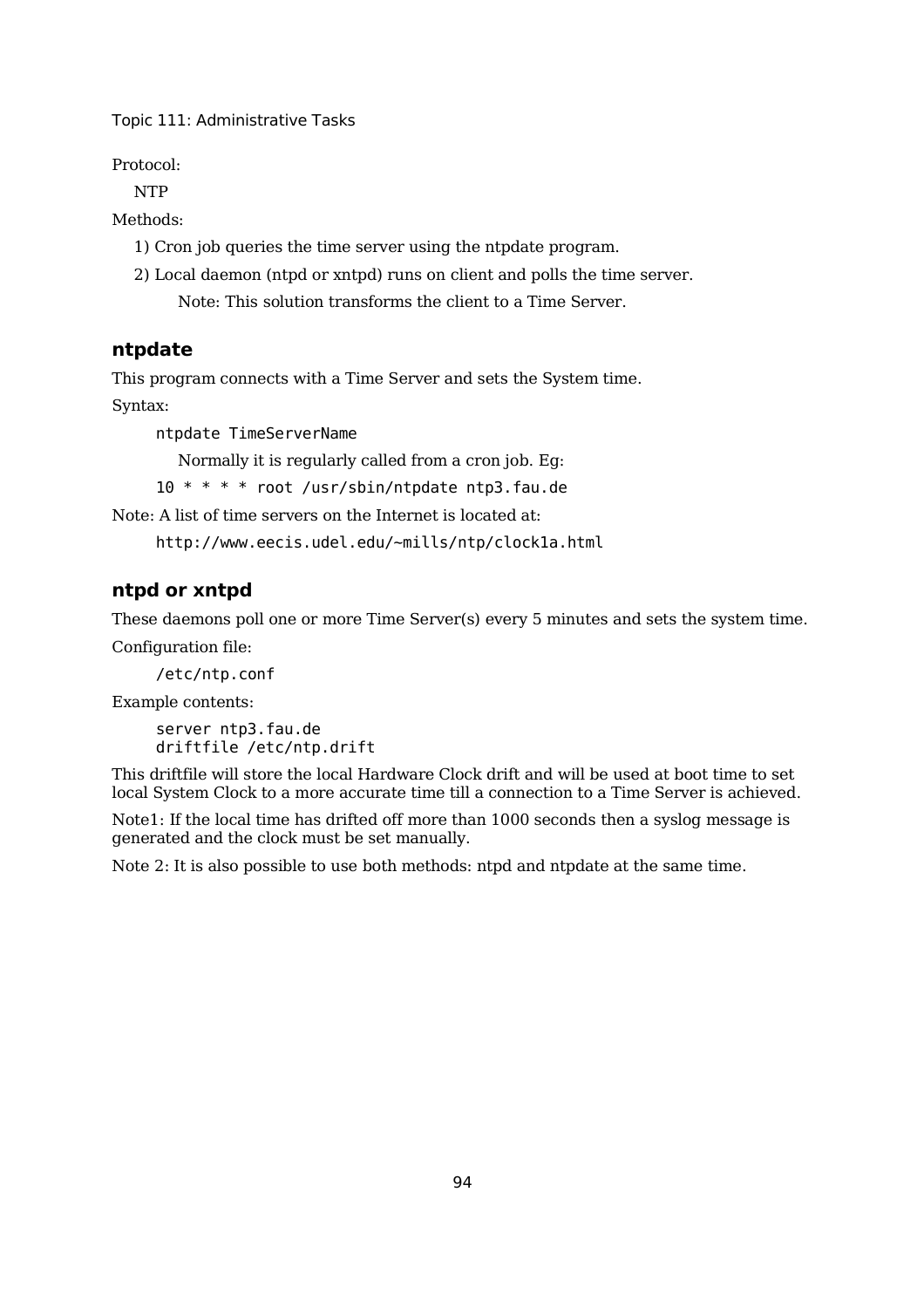# **Topic 112: Networking Fundamentals**

## **Total weight for this topic 14**

| 1.112.1 |  |
|---------|--|
| 1.112.3 |  |
| 1.112.4 |  |

# **Summary**

TODO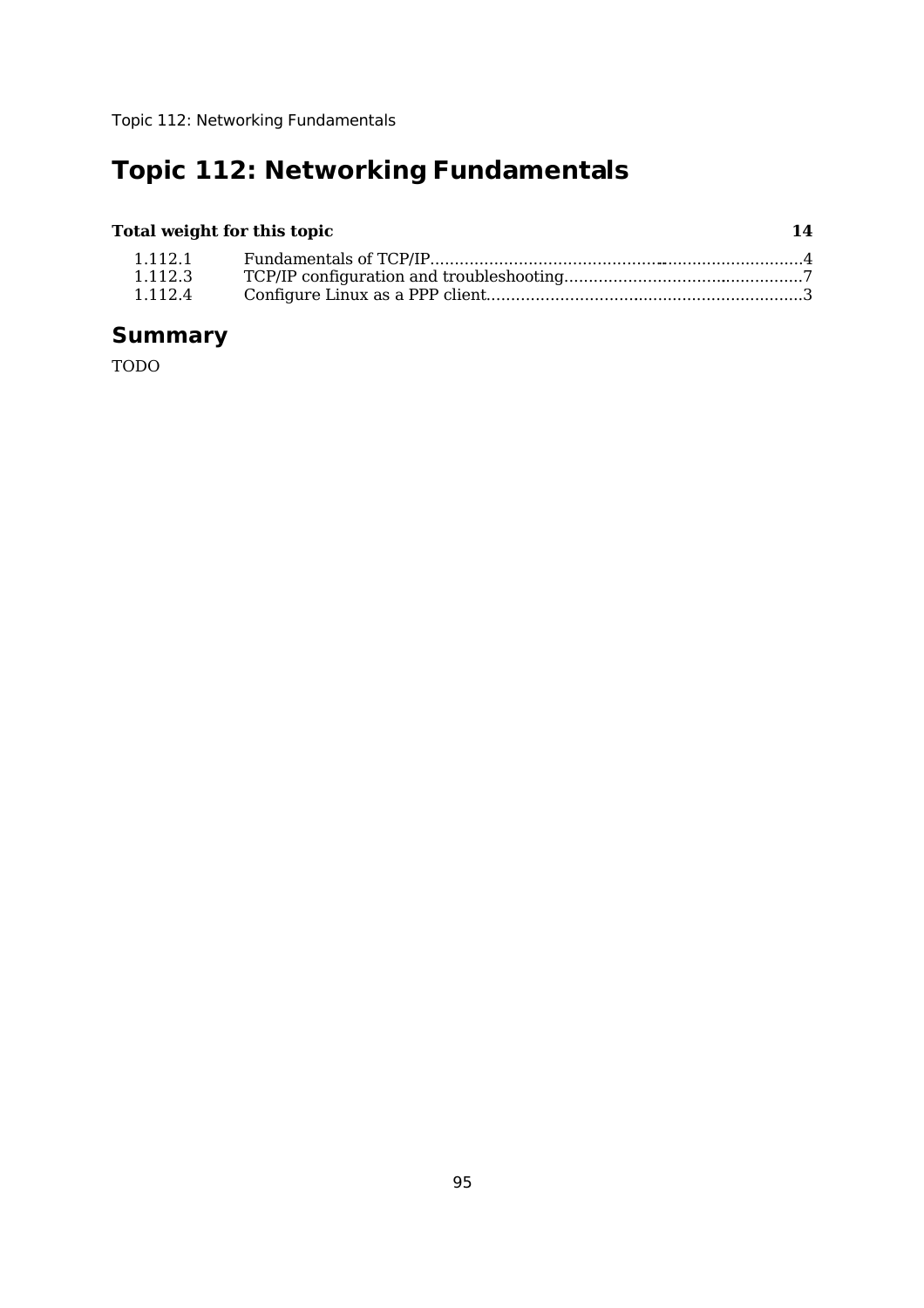Topic 112: Networking Fundamentals

## **1.112.1 Fundamentals of TCP/IP**

**Description:** Candidates should demonstrate a proper understanding of network fundamentals. This objective includes the understanding of IP-addresses, network masks and what they mean (i.e. determine a network and broadcast address for a host based on its subnet mask in "dotted quad" or abbreviated notation or determine the network address, broadcast address and netmask when given an IP-address and number of bits). It also covers the understanding of the network classes and classless subnets (CIDR) and the reserved addresses for private network use. It includes the understanding of the function and application of a default route. It also includes the understanding of basic internet protocols (IP, ICMP, TCP, UDP) and the more common TCP and UDP ports (20, 21, 23, 25, 53, 80, 110, 119, 139, 143, 161).

#### **Weight: 4**

Key files, terms, and utilities include:

/etc/services ftn telnet host ping dig traceroute whois

| <b>OSI Model</b>            | <b>TCP/IP Stack</b> | <b>Protocols</b>                                                   |
|-----------------------------|---------------------|--------------------------------------------------------------------|
| Application<br>Presentation | <b>Process</b>      | FTP, Telnet, SSH, HTTP,                                            |
| Session<br>Transport        | Host to Host        | TCP, UDP                                                           |
| Network                     | Internetwork        | IP, ICMP, ARP, OSPF, EGP                                           |
| Data Link<br>Physical       | Network Interface   | Ethernet, FDDI, AAL5, PPP,<br>PPP <sub>o</sub> F<br>Ethernet Frame |

## **OSI and TCP/IP models**

Examples:



*Fig. 1 TCP/IP layer structure*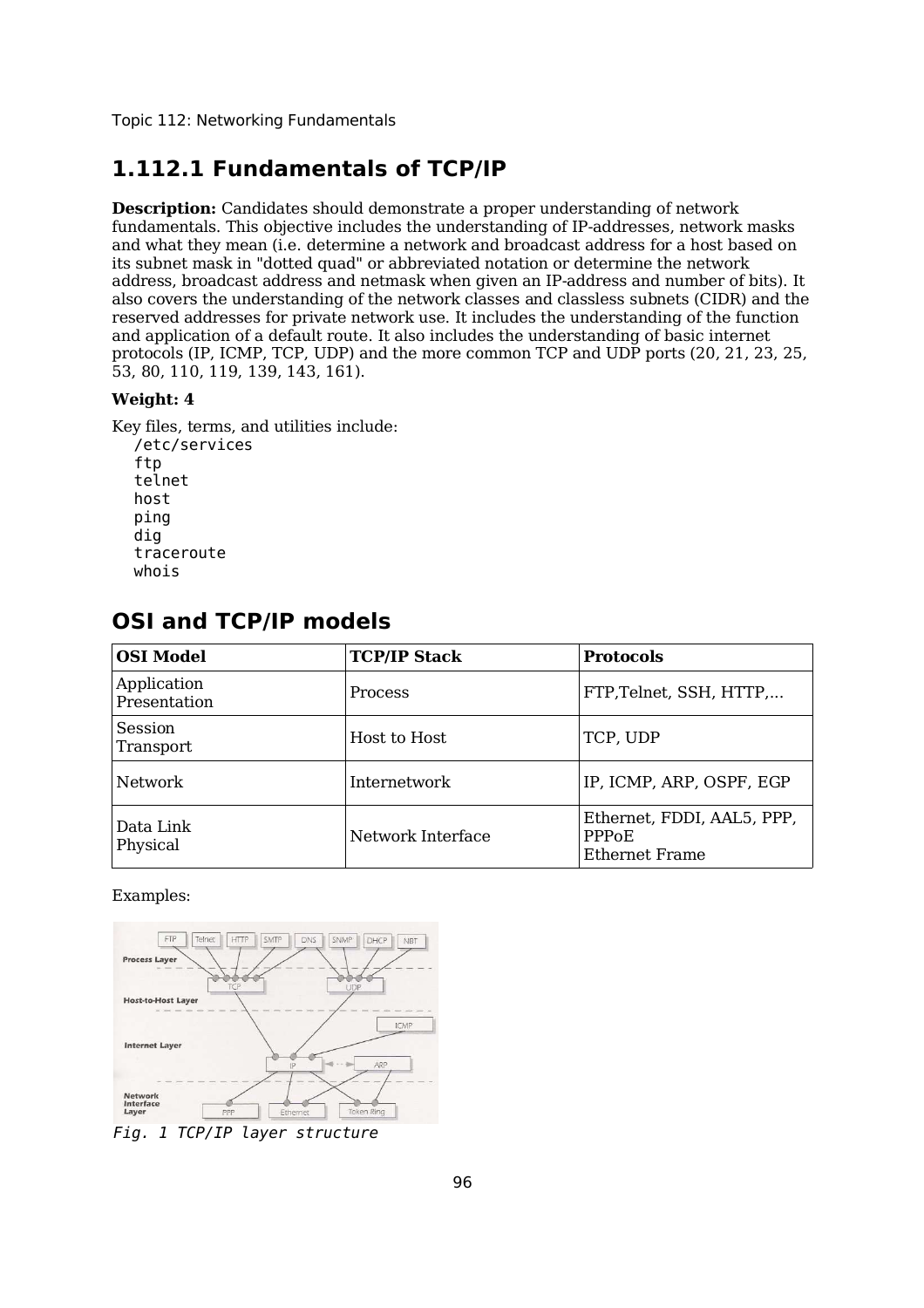## **TCP header**



## **UDP header**



## **IP Header**

|                               |                                                 |  |       | Bits                   |               |                                |   |
|-------------------------------|-------------------------------------------------|--|-------|------------------------|---------------|--------------------------------|---|
|                               | ١o                                              |  | 8     | $\frac{1}{6}$          | $\frac{2}{0}$ | $\frac{2}{4}$<br>$\frac{2}{8}$ | 3 |
|                               | Version<br><b>IHL</b><br><b>Type of Service</b> |  |       | <b>Total Length</b>    |               |                                |   |
| $\overline{2}$                | Identification                                  |  | Flags | Fragmentation Offset   |               |                                |   |
| Protocol<br>Time to Live<br>3 |                                                 |  |       | <b>Header Checksum</b> |               |                                |   |
| 4                             | Source Address                                  |  |       |                        |               |                                |   |
| 5                             | <b>Destination Address</b>                      |  |       |                        |               |                                |   |
| 6                             | Options<br>Padding                              |  |       |                        |               |                                |   |
|                               | data begins here                                |  |       |                        |               |                                |   |

*Fig. 4 IP header*

## **TCP/IP Network Tools**

ping

Sends an ICMP Packet (type 8) to verify the presence of a remote host. The remote host normally sends an ICMP packet (Type 0) back.

traceroute

Displays the Names/IP of routers encountered to a remote destination.

whois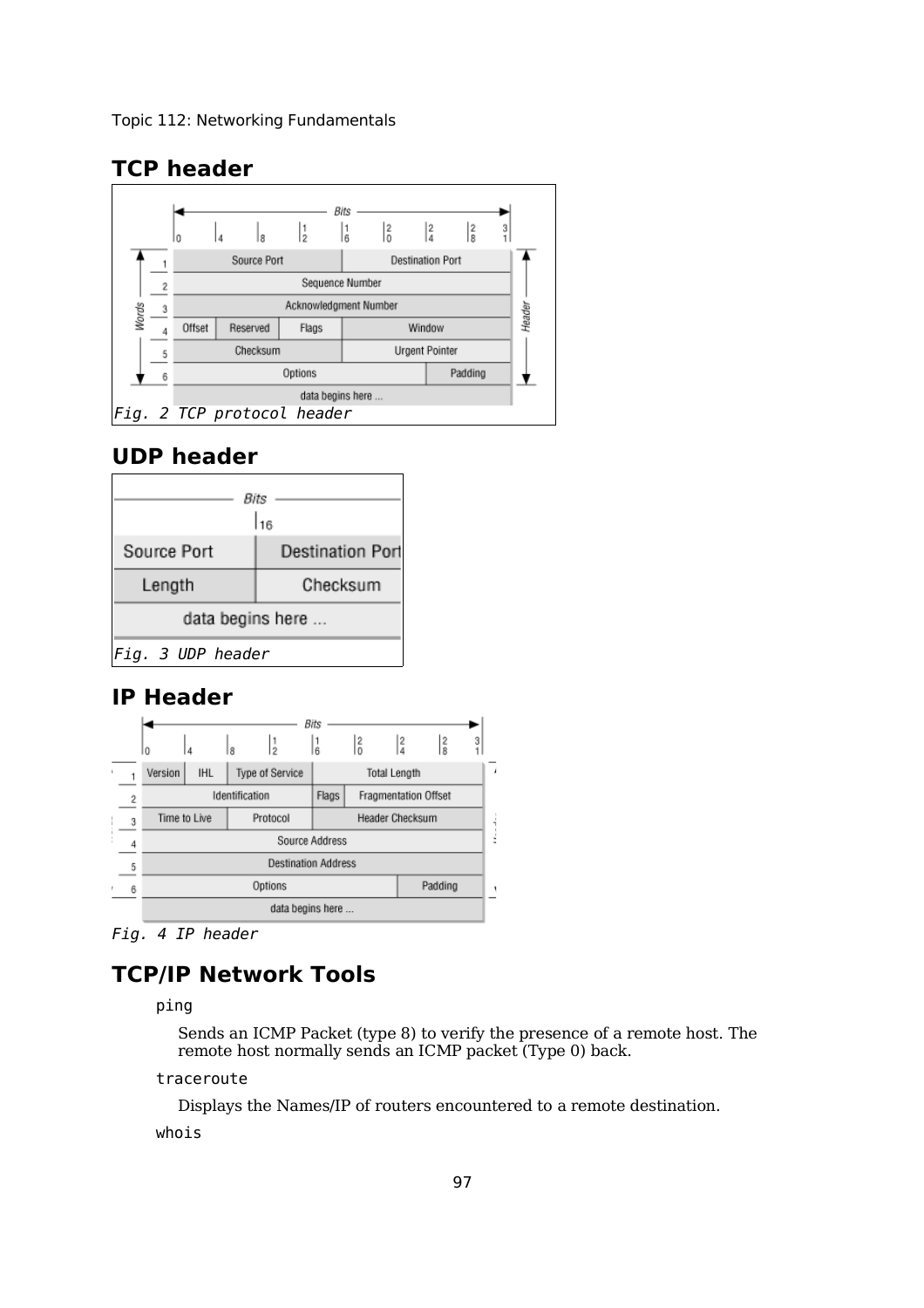Asks a whois server (RFC 812) for the owner and administrator of a DNS Domain.

host, nslookup, nsquery, dig

Ask a DNS (Name Server) to translate an FQDN to an IP or reverse. Example

dig . ns

Displays the list of all ROOT DNS Servers. (hint types servers)

## **IP Addresses Classes**

| <b>Class</b>    | <b>Start Address</b>                               | <b>End Address</b> | <b>Netmask</b>                                                                   |
|-----------------|----------------------------------------------------|--------------------|----------------------------------------------------------------------------------|
|                 | Normal Internet Addresses (Unicast=Single machine) |                    |                                                                                  |
| A               | 1.0.0.0                                            | 127.255.255.255    | 255.0.0.0                                                                        |
| B               | 128.0.0.0                                          | 191.255.255.255    | 255.255.0.0                                                                      |
| С               | 192.0.0.0                                          | 223.255.255.255    | 255.255.255.0                                                                    |
| <b>RFC 1597</b> |                                                    |                    | Reserved Addresses (Internet Non-Route-able Addresses=Reserved for Intranet) per |
| A               | 10.0.0.0                                           | 10.255.255.255     | 255.0.0.0                                                                        |
| B               | 172.16.0.0                                         | 172.31.255.255     | 255.255.0.0                                                                      |
| С               | 192.168.0.0                                        | 192.168.255.255    | 255.255.255.0                                                                    |
|                 | Special Addresses (Reserved)                       |                    |                                                                                  |
| D               | 224.0.0.0                                          | 239.255.255.255    | (Multicasting-Groups)                                                            |
|                 | RIP <sub>v2</sub>                                  | 224.0.0.9          | All RIP <sub>v2</sub> Routers                                                    |
|                 | OSPF                                               | 224.0.0.5          | All OSPF Routers                                                                 |
|                 | OSPF                                               | 224.0.0.6          | Some OSPF Routers                                                                |
| Ε               | 240.0.0.0                                          | 255.255.255.255    | (Internet Administration)                                                        |

## **ICMP Messages**

### **Error Messages**

- 3 Destination unreachable
- 4 Source quench
- 5 Redirect
- 11 Time exceeded
- 12 Parameter Problem

### **Information Messages**

- 0 Echo reply
- 8 Echo request
- 13 Time stamp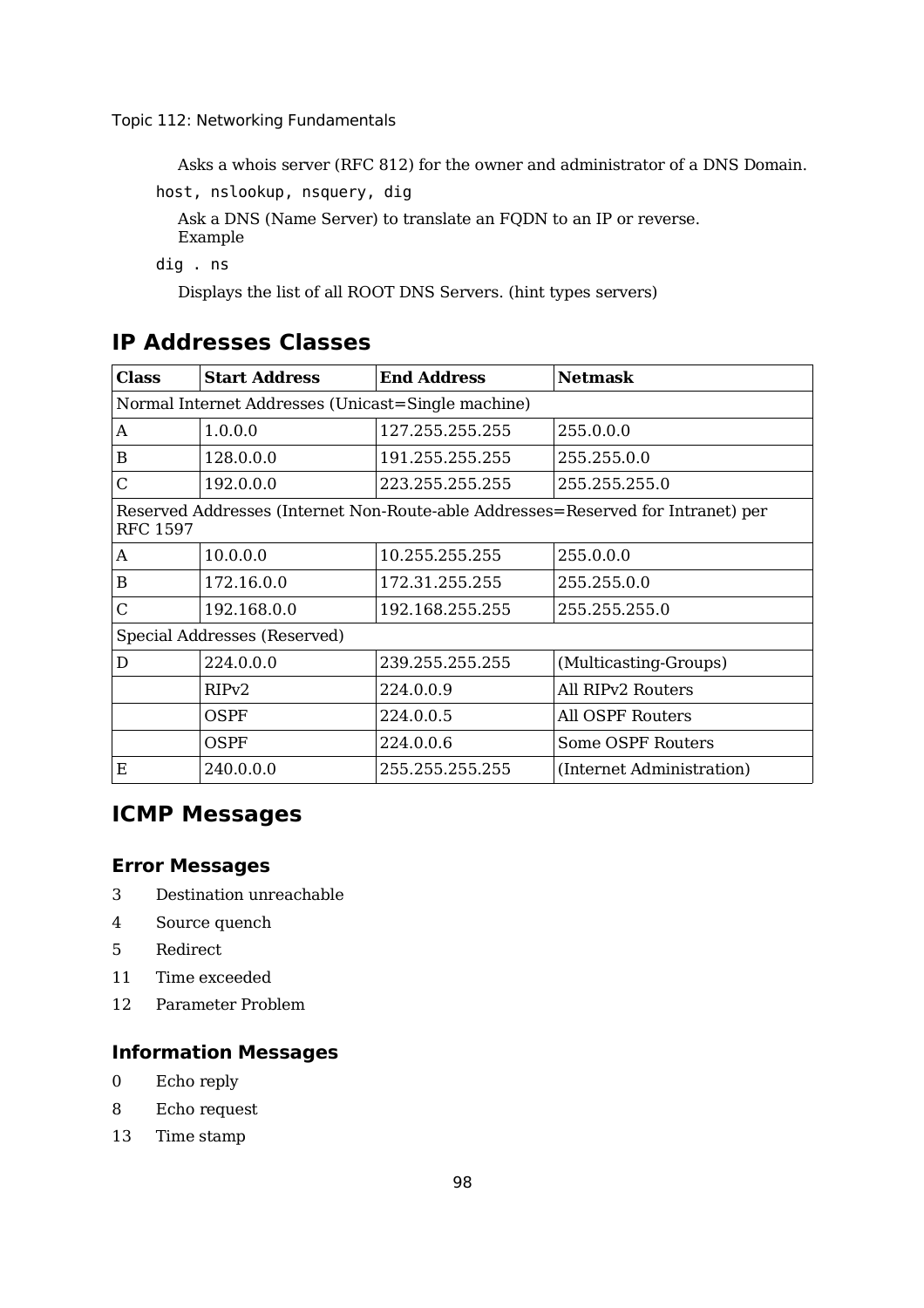- Time stamp reply
- Information request
- Information reply
- Address mask request
- Address mask reply

## **TCP/IP Services**

Also found in /etc/services

| Port | <b>Protocol</b> | <b>Transport Protocol</b> | <b>Description</b>                          |
|------|-----------------|---------------------------|---------------------------------------------|
| 20   | FTP-Data        | <b>TCP</b>                | Data Channel of FTP Connection              |
| 21   | <b>FTP</b>      | <b>TCP</b>                | Control Channel of FTP Connection.          |
| 22   | SSH             | TCP or UDP                | Secure Shell                                |
| 23   | <b>TELNET</b>   | <b>TCP</b>                | <b>Terminal Emulation over Network</b>      |
| 25   | <b>SMTP</b>     | <b>TCP</b>                | Simple Mail Transfer Protocol               |
| 53   | <b>DNS</b>      | TCP or mostly UDP         | Domain Name Server                          |
| 80   | WWW/HTTP        | mostly TCP or UDP         | <b>Hypertext Transfer Protocol</b>          |
| 110  | POP3            | TCP or UDP                | Post Office Protocol                        |
| 119  | <b>NNTP</b>     | <b>TCP</b>                | Net News Transfer Protocol                  |
| 139  | NetBIOS-SSN     | TCP or mostly UDP         | Windows Network Session Service             |
| 143  | IMAP2           | TCP or UDP                | Interim Mail Access Protocol<br>(Encrypted) |
| 161  | <b>SNMP</b>     | <b>UDP</b>                | Simple Network Management Protocol          |

### TODO:

Extra subjects treated in LPI 102 but not described here:

Netmask and Subnetting, including CIDR

Routing fundamentals including default gateway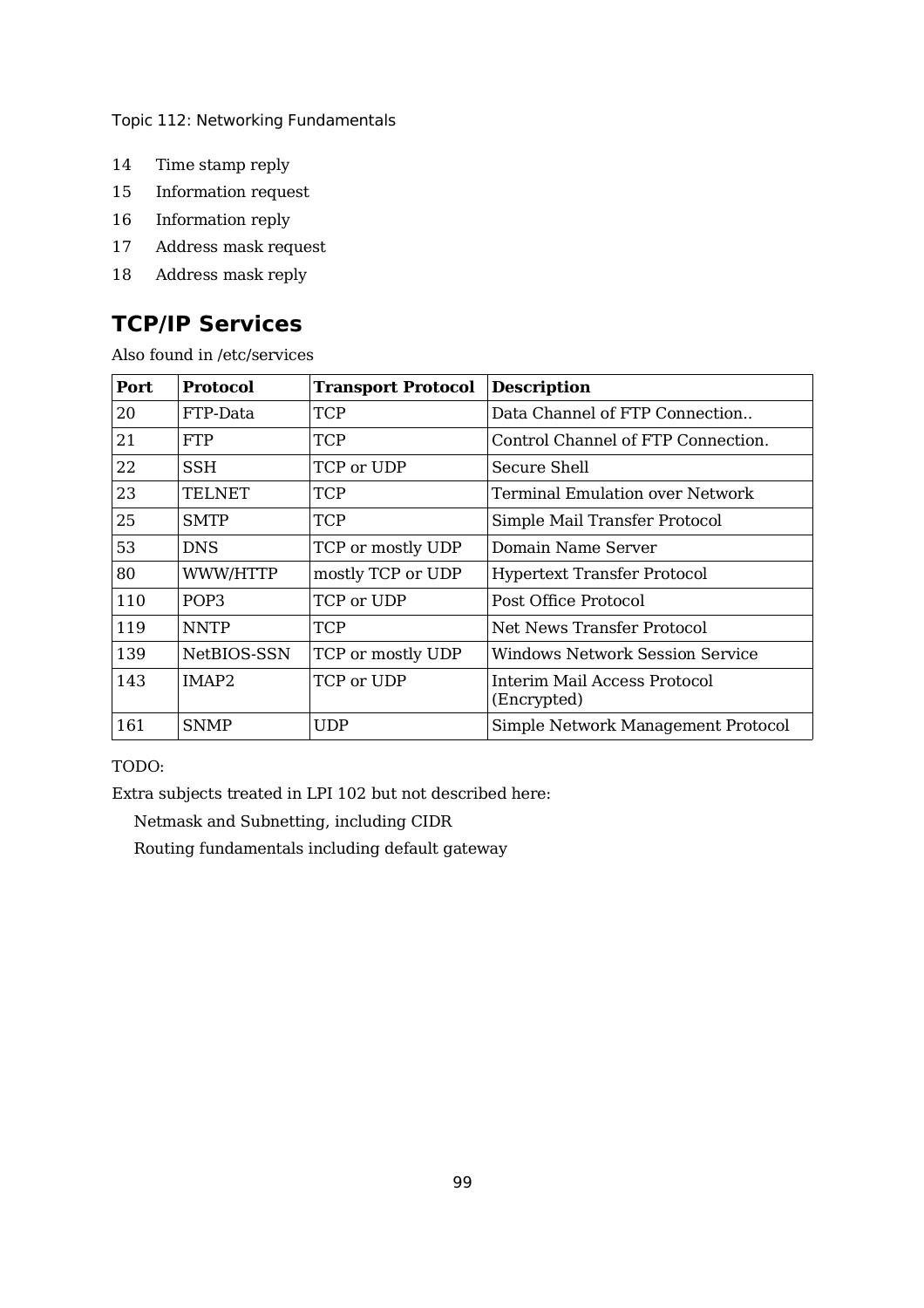## **1.112.3 TCP/IP configuration and troubleshooting**

**Description:** Candidates should be able to view, change and verify configuration settings and operational status for various network interfaces. This objective includes manual and automatic configuration of interfaces and routing tables. This especially means to add, start, stop, restart, delete or reconfigure network interfaces. It also means to change, view or configure the routing table and to correct an improperly set default route manually. Candidates should be able to configure Linux as a DHCP client and a TCP/IP host and to debug problems associated with the network configuration.

#### **Weight: 7**

Key files, terms, and utilities include:

```
/etc/HOSTNAME or /etc/hostname
/etc/hosts
/etc/networks
/etc/host.conf
/etc/resolv.conf
/etc/nsswitch.conf
ifconfig
route
dhcpcd, dhcpclient, pump
host
hostname (domainname, dnsdomainname)
netstat
ping
traceroute
tcpdump
and the network scripts run during system initialization.
```
## **Networking configuration files**

/etc/HOSTNAME or /etc/hostname

Contains the name (FQDN) of the present host

#### /etc/hosts

Contains a translation table of IPs and equivalent hostnames. A short and/or a long name(s) per IP.

Was used to list all hosts on the Internet before DNS was developed. Can now be used to list all machines on local intranet, as well as hosts in Internet accessed frequently.

/etc/networks

Contains a translation table of Network Addresses and equivalent Network name(s)

/etc/host.conf

Contains the sequence that the local resolver should follow for translating a name to an IP (resolving).

Examples:

multi on

Multiple names are allowed per host

order host bind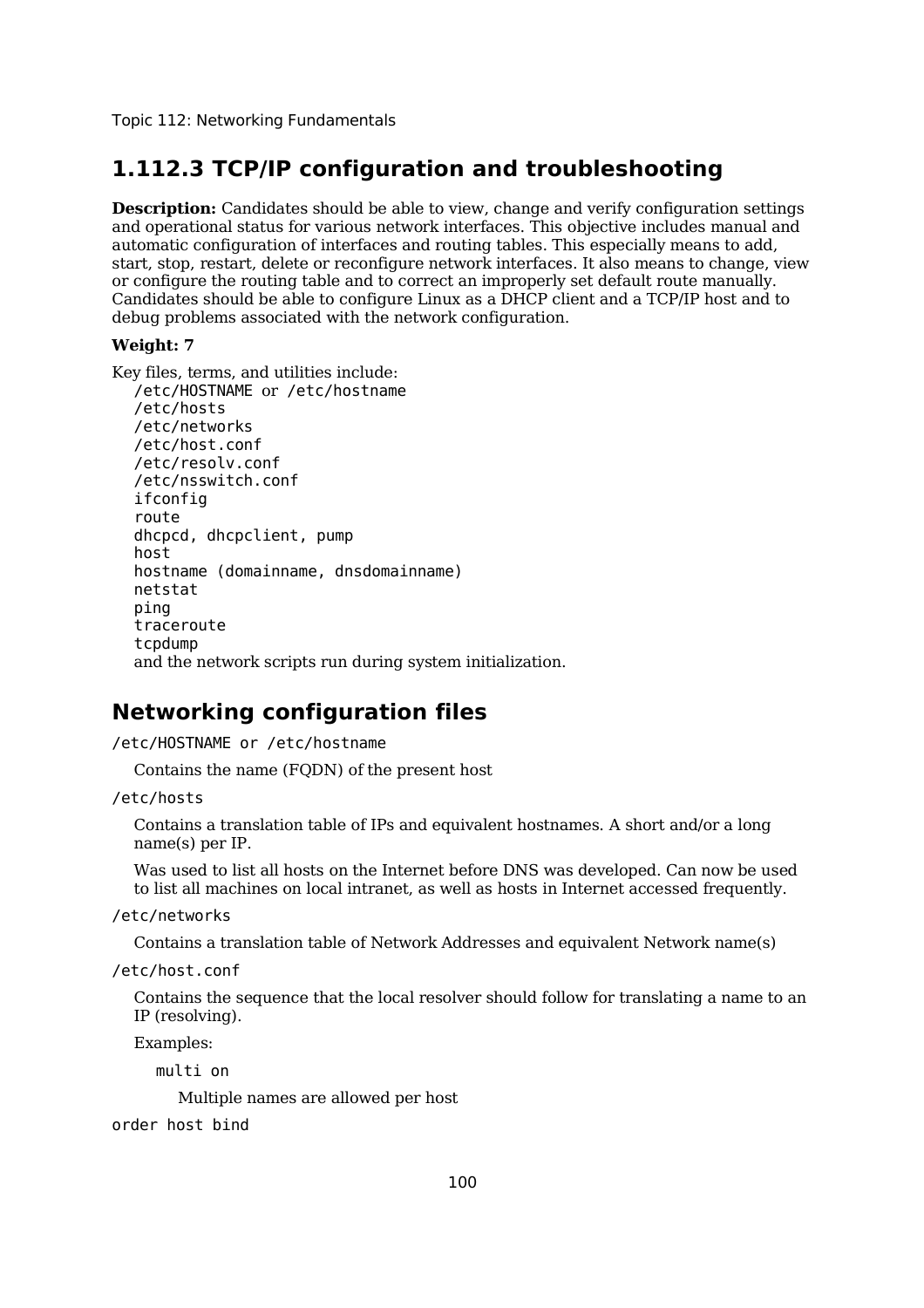First try to resolve using /etc/hosts then use DNS queries

/etc/nsswitch.conf

Same purpose but more refined function as /etc/host.conf.

/etc/resolv.conf

List of search domains for resolving short names and list of (max 3) of IP of NameServers to resolve FQDNs.

Example:

```
search linux.local
domain linux.local (deprecated)
nameserver 194.25.2.129
nameserver 192.76.144.66
nameserver 145.253.2.171
```
## **Networking tools**

ping

Sends an ICMP Packet (type 8) to verify the presence of a remote host. The remote host normally sends an ICMP packet (Type 0) back.

traceroute

Displays the Names/IP of routers encountered to a remote destination.

whois

Asks a whois server(RFC 812) for the owner and administrator of a Domain.

host, nslookup, nsquery, dig

Ask a DNS (Name Server) to translate an FQDN to an IP or reverse. eg.

dig . ns

Displays the list of all ROOT DNS Servers. (hint types servers)

hostname

Displays different parts or all of the local host FQDN.

domainname

Displays the local NIS domain name (different from DNS name)

dnsdomainname

Displays the local DNS Domain Name.

ifconfig

Tool to configure or turn OFF the network interface. eg.

ifconfig eth0 192.168.100.60 up

#### route

Tool to display and set and erase entries in the routing table netstat

Tool to display a variety of network information including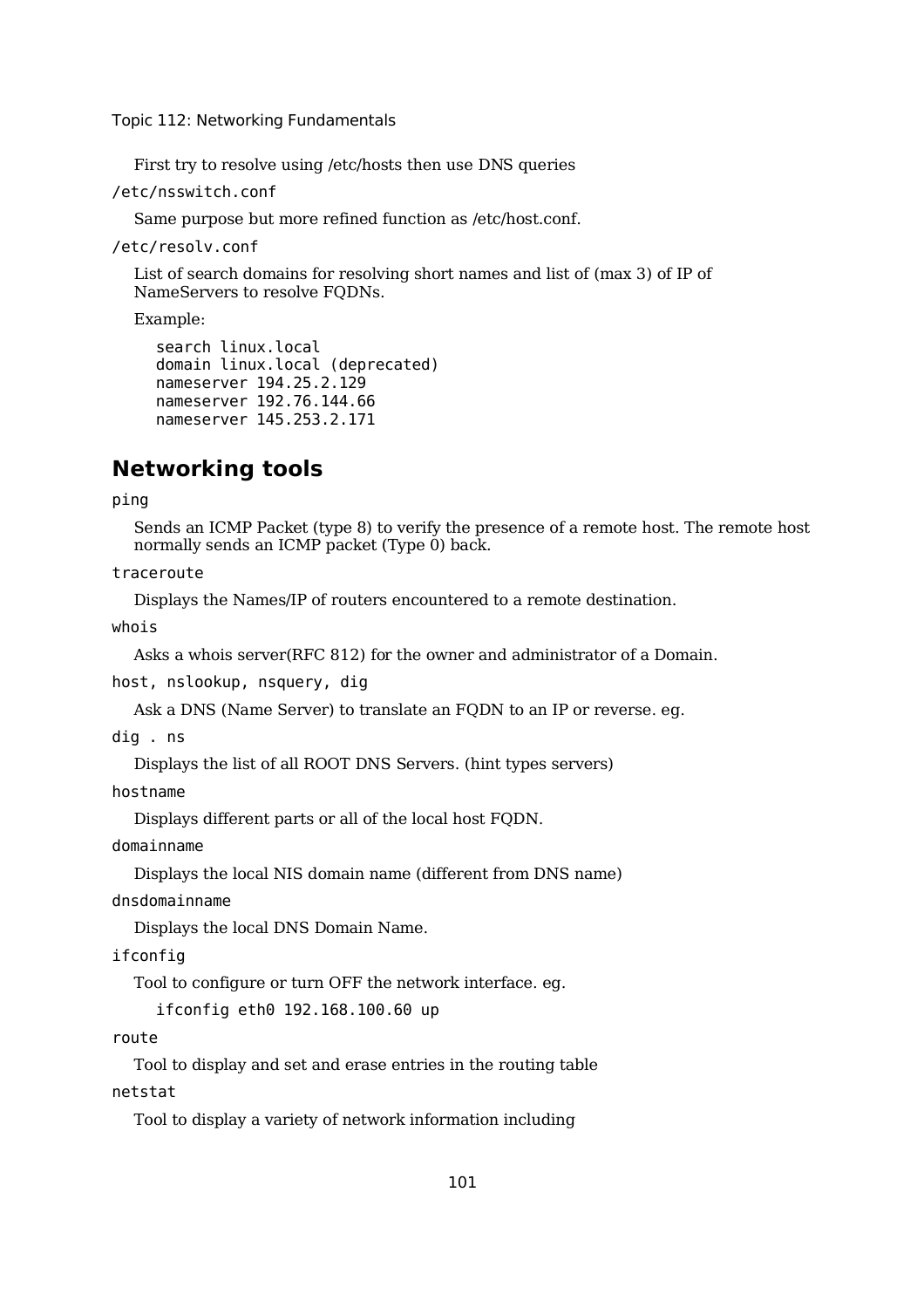Routing Table UNIX and TCP/IP Sockets Ports in listening mode Present TCP/UDP connections status

### tcpdump

A network sniffer program to display the content of network packets.

dhcpcd

DHCP client program (The one used by SuSE)

pump

DHCP client program (The one used by RedHat)

dhclient

ISC DHCP client program. With extended functions compare to the above two DHCP clients.

## **Boot time scripts**

These scripts are part of the runlevel system and are run at boot time to configure the network devices and get services ready for operation. They are normally located in:

/etc/init.d/\*

These scripts often use configuration files located in /etc/ or subdirectories of /etc.

Example:

/etc/sysconfig/network/\*

Frontends for ifconfig and route (ifup and ifdown) are often used to configure the network interface – uisage is easier than on the command line.

### TODO:

Extra subjects treated in LPI 102 but not described here

Parameters and options of all the network tools

ftp commands

Paramters of /etc/nsswitch.conf

Parameters of ifconfig

Parameters of route

Options of netstat and their results meanings.

How ifup and ifdown get called and how they work

DHCP server configuration

DHCP Clients parameters

Function and configuration of DHCP

Parameters of /etc/host.conf

Parameters of /etc/resolv.conf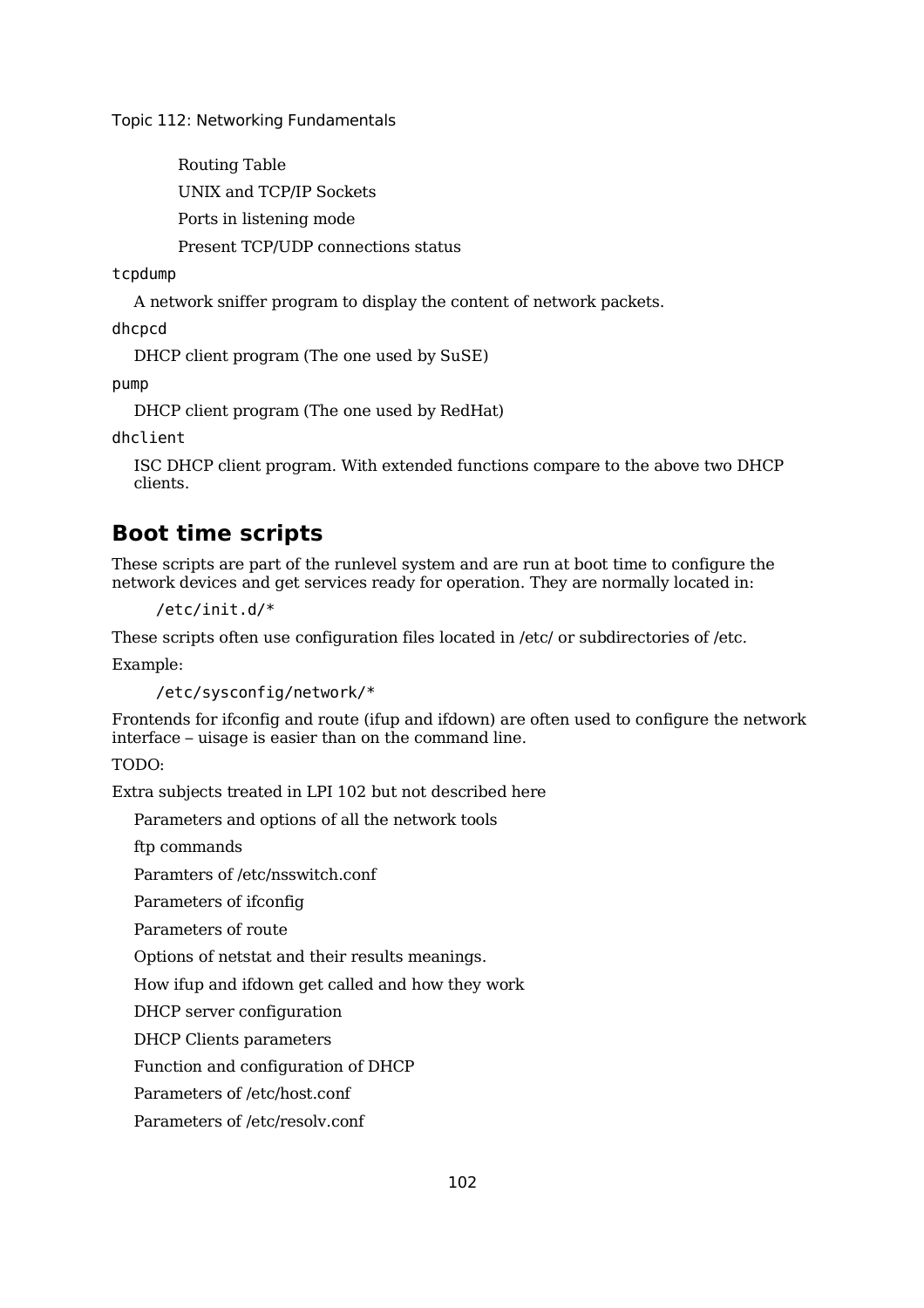Options of tcpdump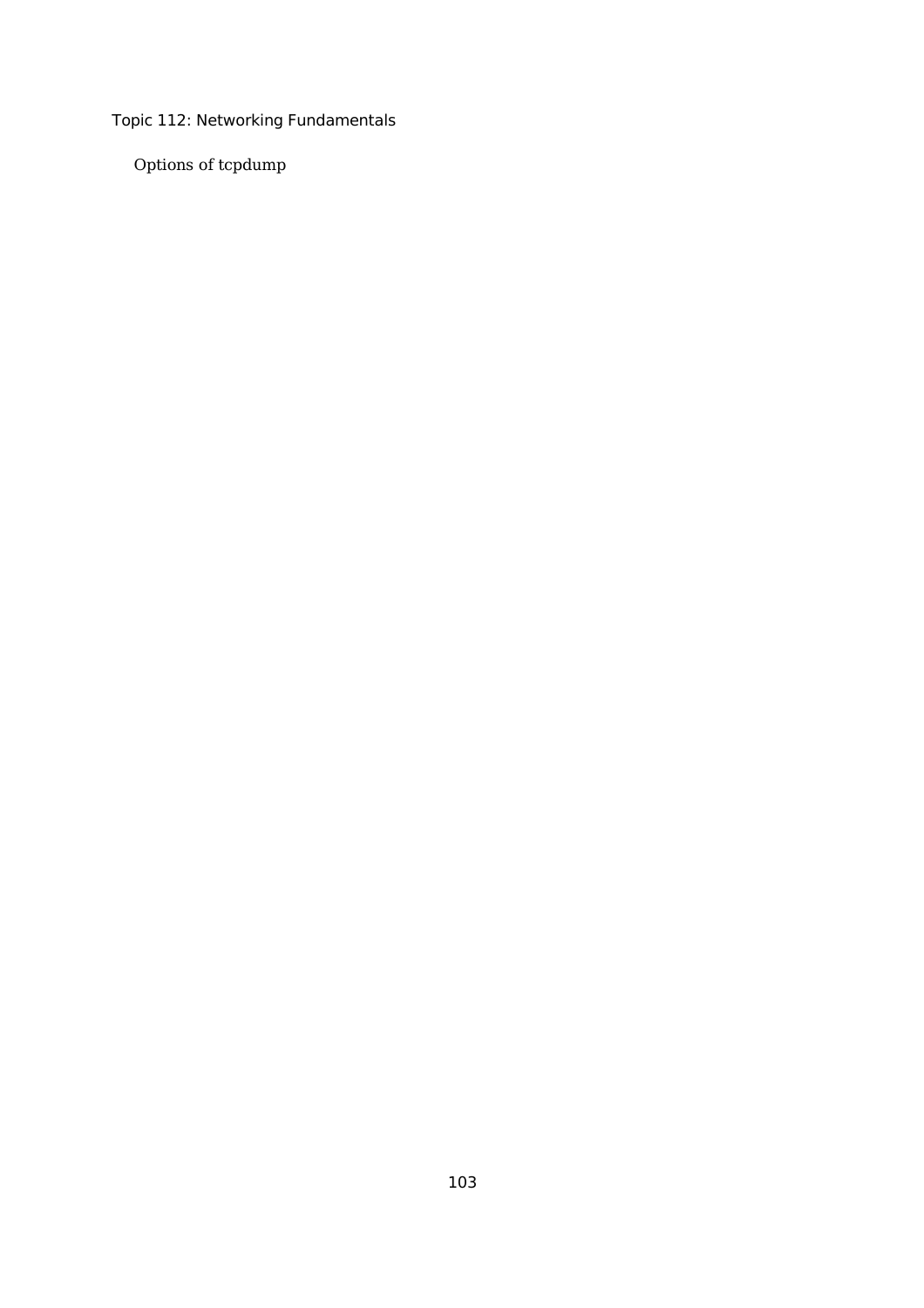### **1.112.4 Configure Linux as a PPP client**

**Description:** Candidates should understand the basics of the PPP protocol and be able to configure and use PPP for outbound connections. This objective includes the definition of the chat sequence to connect (given a login example) and the setup commands to be run automatically when a PPP connection is made. It also includes initialization and termination of a PPP connection, with a modem, ISDN or ADSL and setting PPP to automatically reconnect if disconnected.

#### **Weight: 3**

```
Key files, terms, and utilities include:
  /etc/ppp/options.*
  /etc/ppp/peers/*
  /etc/wvdial.conf
  /etc/ppp/ip-up
  /etc/ppp/ip-down
  wvdial
  pppd
```
## **Connection protocols**

Most TCP/IP connections use one of the following connection protocols:

Ethernet with MAC address (ARP protocol)

SLIP (Serial Line IP): Older and almost not any more used

PPP (Point to Point Protocol) Mostly used.

## **PPP Protocol**

This protocol allows a connection from on host to another via a Point-to-Point Protocol. It can also be used to connect to a host which is a gateway to the Internet. This is the way it is mostly used these days.

PPP Protocol comes in different versions:

PPP for Analog Modems

syncPPP for ISDN

PPPoE for SDL

### **Sequence of PPP connection build-up**

- 1 Modem connection build-up
- 2 PPP Connection via Login chat script
- 3 PPP Connection set-up

#### **Modem connection build-up**

The modem connection build-up is usually done by controlling the analog/ISDN/DSL Modem in order to establish contact between the local and a remote modem. With analog modems this control is achieved via 'AT' (Hayes compatible) commands sent to the modem. After each command, if it is successful, the modem answers with an 'OK'.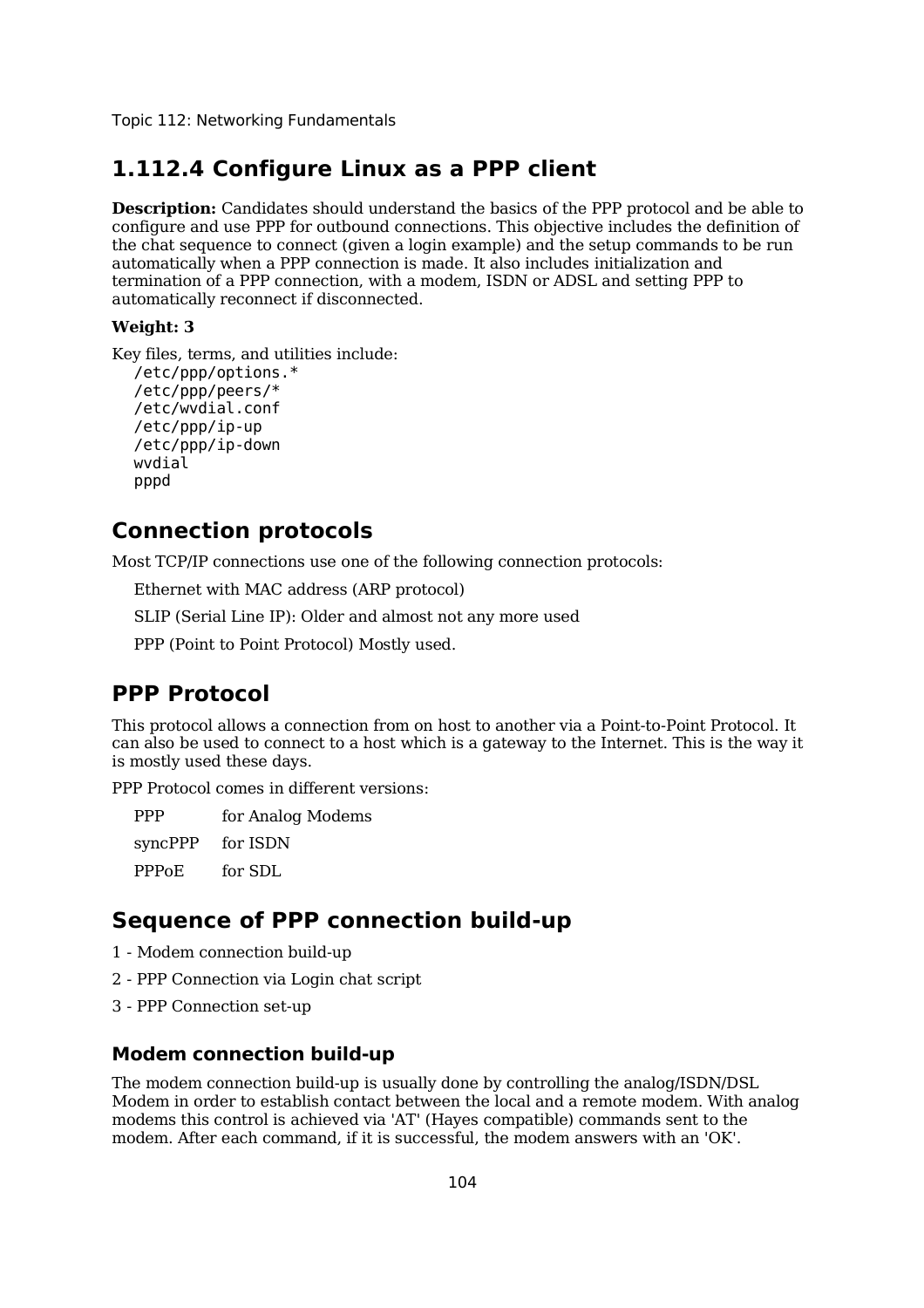Example:

ATZ

Reset the modem to User Settings

AT&F

Reset the modem to Factory Settings

ATD0017853

Dial the number 0017853

Once the Modems have synchronized, the local modem sends a message that contains the word CONNECT (eg. CONNECT 28800) to the dialer. Once the modems have connected and synchronized, they become transparent and simulate a simple serial cable connection between the 2 hosts.

The modem connection is then established.

## **PPP Connection via login chat script**

Once the modem connection is completed, the remote getty program (in the ppp server) will then send the message Login: and wait. At this point the pppd daemon needs to be started with its positional parameters which sets:

The Login program and parameters

The device connected to the modem

The speed of connection

Example:

pppd "chat -f /etc/ppp/provider" /dev/ttyS1 38400

Using the Login script (/etc/ppp/provider) the local chat program will start answering the remote getty with the Login Name and its respective password. When the chat program finishes its script successfully, the ppp connection is established.

The authentication protocols supported by the login are:

PAP, CHAP MSCHAP

### **PPP Connection set-up**

As soon as the login connection is established, pppd starts the shell script /etc/ppp/ip-up including the following list of positional parameters.

Syntax:

ip-up InterfaceName Device Speed Local\_IP Remote\_IP

Example:

ip-up /dev/ttyS1 /dev/ppp0 38400 136.36.27.93 42.94.78.35

This script will take care of some of the necessary preparations including

Writing the proper nameserver IPs in /etc/resolv.conf if needed

Start the firewall if needed

Starting any other needed process if needed.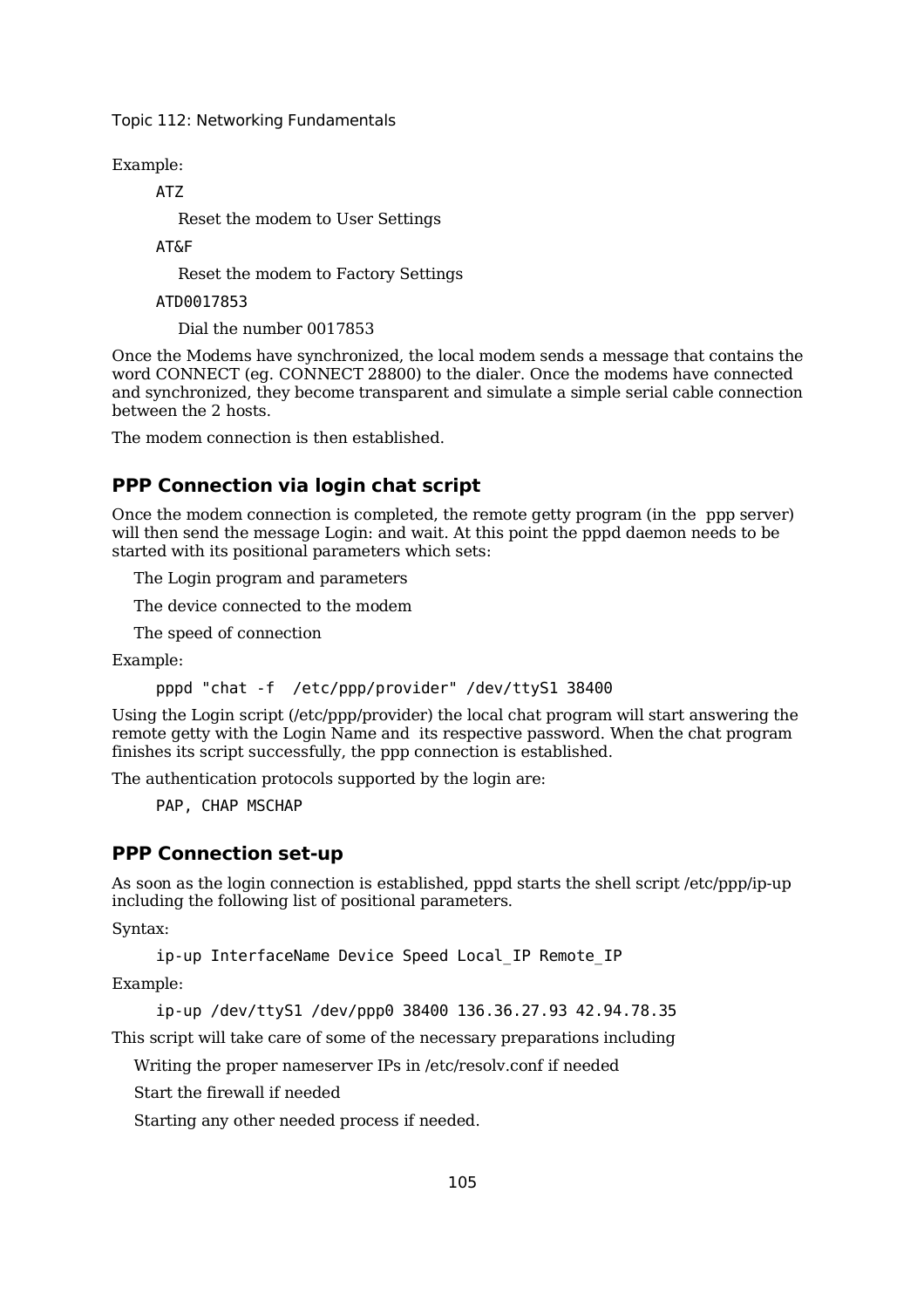The PPP connection is then established.

Note: After the pppd has shut down the connection, it starts the /etc/ppp/ip-down script, which is a symbolic link to ip-up.

## **The dialer wvdial**

This dialing program will take charge of:

Dialing the modem with AT commands

Answering the remote getty with Name and Password (the chat program is not needed)

Start the pppd daemon. The pppd daemon is responsible for starting the ip-up and ipdown scripts.

Its configuration file:

/etc/wvdial.conf

Content of /etc/wvdial.conf:

```
[Dialer Defaults]
```
Default dialing parameters for all connections.

```
[Dialer ProviderName]
```
Dialing parameters for this provider connection.

Example:

```
[Dialer Defaults]
   Modem = /dev/modem
   Baud = 57600Init1 = ATZDial Command = ATDT
   Idle Seconds = 360
   Phone = 0192479264
   Username = michel
   Password = mypasswd
[Dialer provider1]
   Phone = 0987654321
   Usename = hansPassword = hanspasswd
[Dialer provider2]
   Phone = 0918273645
   Login Prompt = mariette:
   Username = imueller
   Password = pw5Xvq$
```
### **Extra wvdial options for pppd**

With some of the latest pppd daemons the presence of wvdial options file / etc/ppp/peers/wvdial is also needed: to add a few options to pppd.

Example of content of /etc/ppp/peers/wvdial

```
noauth
name wvdial
replacedefaultroute
```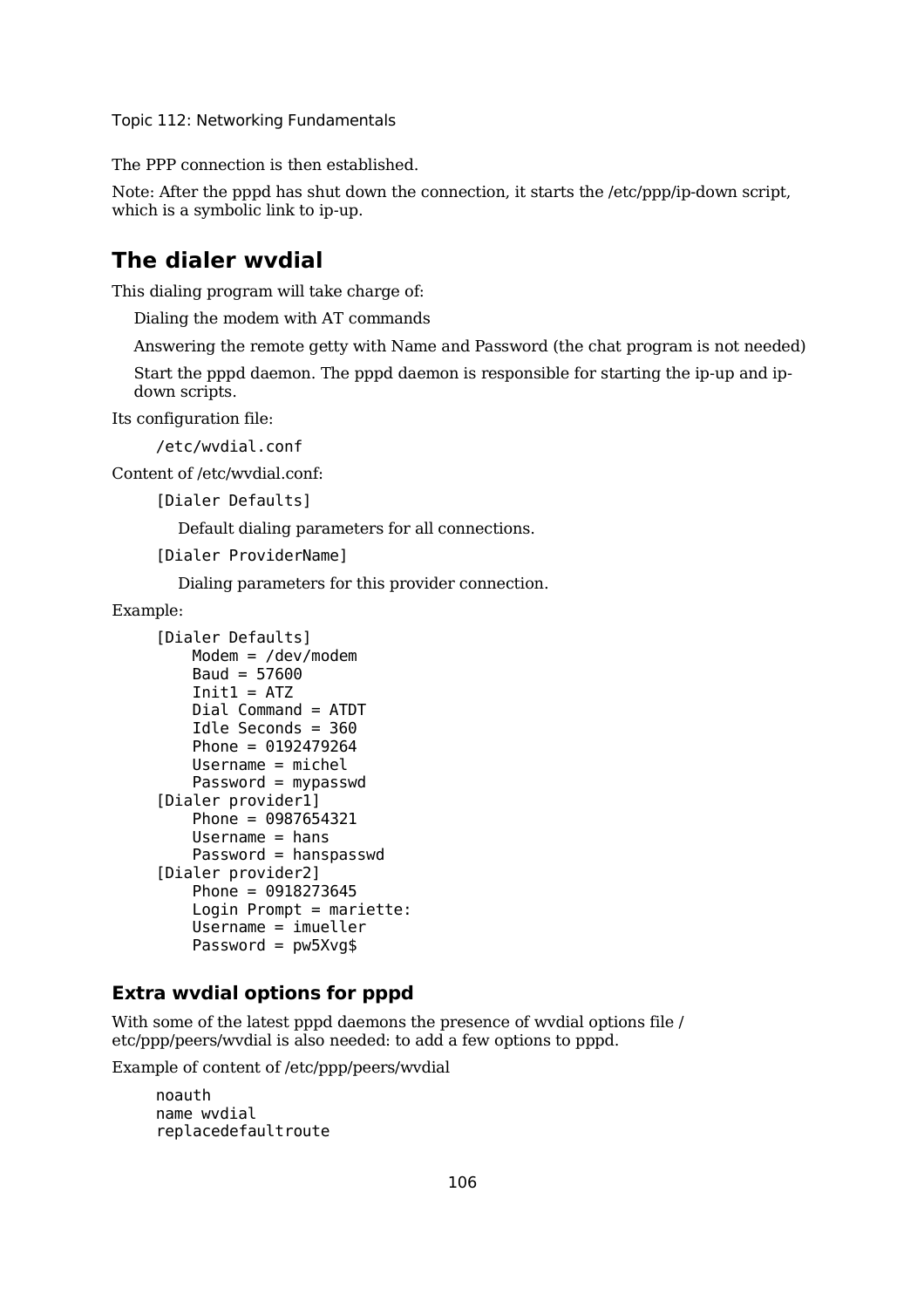## **pppd options**

pppd daemon uses the general options file /etc/ppp/options. It uses also the individual network interface options file /etc/ppp/options.InterfaceName if it exists.

Example:

/etc/ppp/options.modem

for the /dev/modem interface.

## **Content of /etc/ppp/options file**

This file contains the pppd operating options. These options can also be given on the command line with the pppd command.

See man pppd for a list of options available.

## **Shutting down a ppp connection**

To shut down a ppp conection, we only need to kill the pppd process. The most appropriate way to do this is to send the signal -INT to pppd.

```
kill -INT $(cat /var/run/ppp0.pid)
```
Kills the pppd process responsible for the ppp0 connection.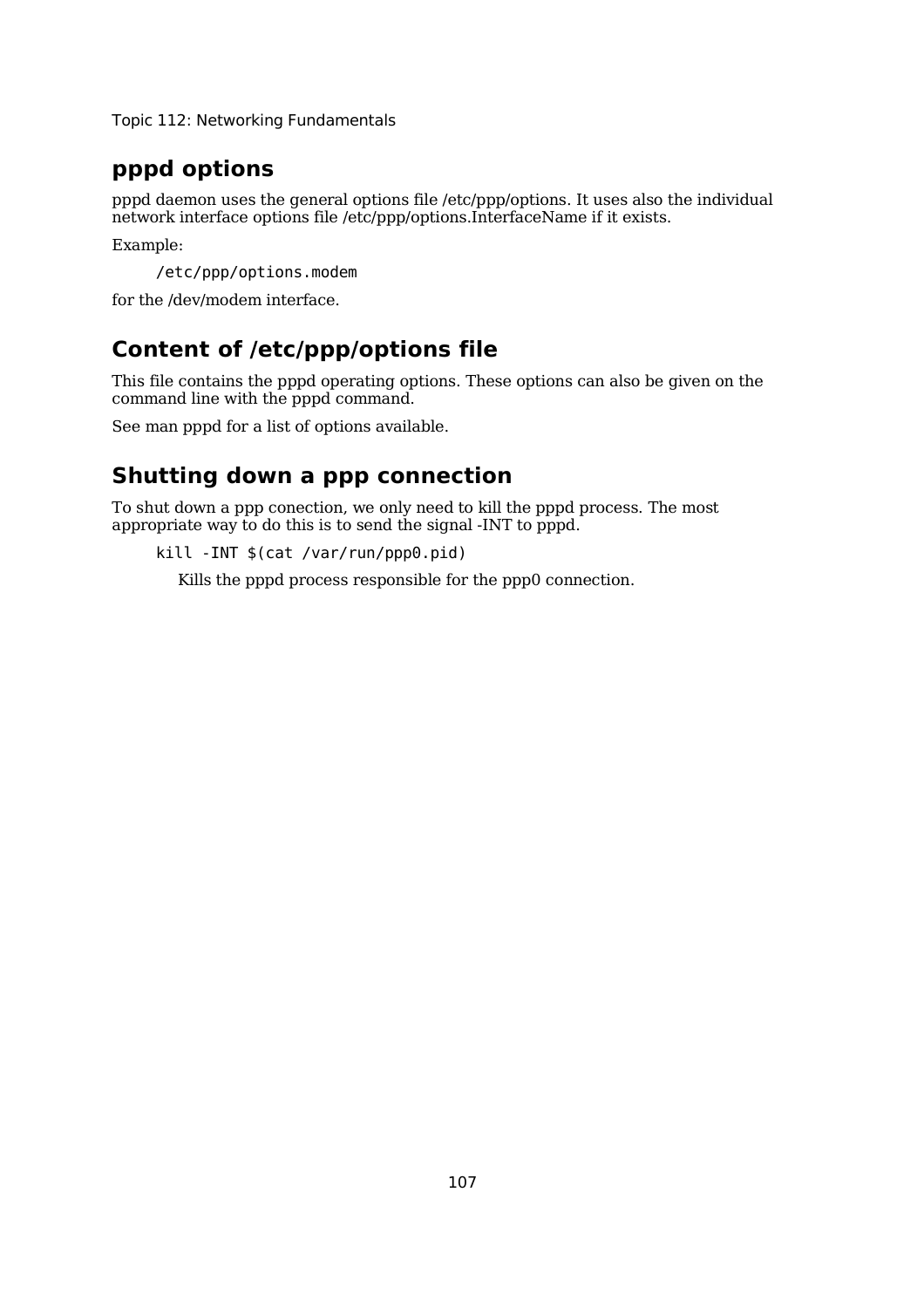## **Total weight for this topic 24**

| 1.113.1 | Configure and manage inetd, xinetd, and related services4 |  |
|---------|-----------------------------------------------------------|--|
| 1.113.2 | Operate and perform basic configuration of sendmail4      |  |
| 1.113.3 | Operate and perform basic configuration of Apache4        |  |
| 1.113.4 |                                                           |  |
| 1.113.5 |                                                           |  |
| 1.113.7 |                                                           |  |

## **Summary**

TODO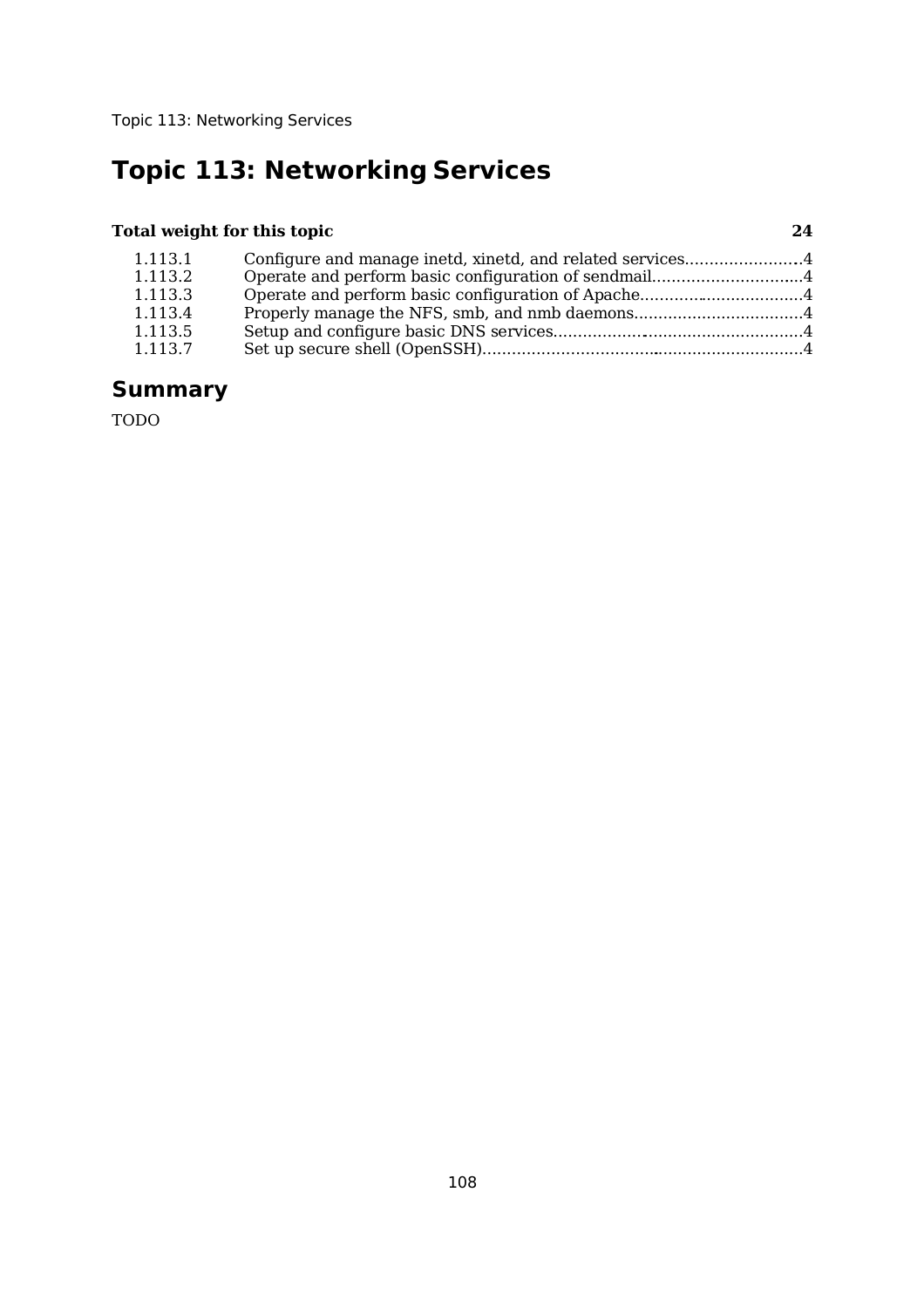## **1.113.1 Configure and manage inetd, xinetd, and related services**

**Description:** Candidates should be able to configure which services are available through inetd, use tcpwrappers to allow or deny services on a host-by-host basis, manually start, stop, and restart internet services, configure basic network services including telnet and ftp. Set a service to run as another user instead of the default in inetd.conf.

#### **Weight: 4**

Key files, terms, and utilities include:

/etc/inetd.conf /etc/hosts.allow /etc/hosts.deny /etc/services /etc/xinetd.conf /etc/xinetd.log

Services are made available via daemons running in the background. Some services are needed infrequently and running a separate daemon for them wastes system resources. Such services can be gathered under one main daemon which watches the service ports and starts the appropriate program when a client of that service requests attention. This watching daemon is called a 'superdaemon'. There are two versions of this type of superdaemons: inetd (older, less secure) and xinetd (newer, more secure).

## **inetd**

This daemon uses the settings in its configuration file /etc/inetd.conf to determine which service ports will be watched and which service programs are associated with them. When a service port receives a request from a client, inetd can be configured to use a tcpwrapper which will check if the client host is allowed to use this service before the service program is started.

### **The configuration file inetd.conf**

Each port that needs to be watched gets one configuration line. The parameters are separated with spaces or TABs. Here is the configuration line format:

|        | service socketType protocol wait user program |     |  |                                    | arquments |
|--------|-----------------------------------------------|-----|--|------------------------------------|-----------|
| ftp    | stream                                        | tcp |  | nowait root /usr/sbin/tcpd wuftpd  |           |
| telnet | stream                                        | tcp |  | nowait root /usr/sbin/tcpd telnetd |           |

service

name of the service referenced in the file /etc/services

socket

can be stream, dgram, raw, rdm or seqpacket

stream **TCP** dgram

**UDP** 

raw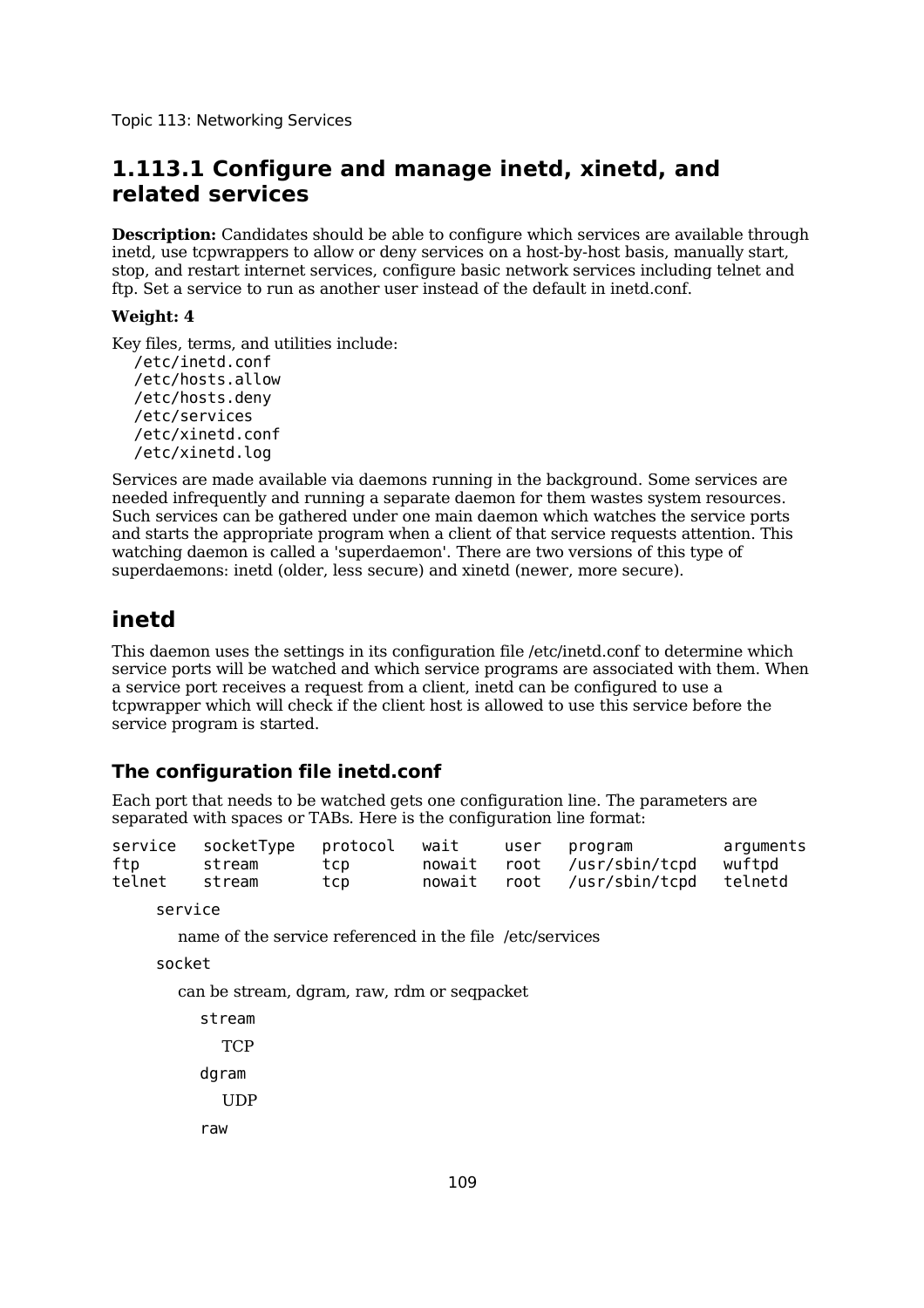raw format

rdm

Reliable Delivered Message

seqpacket

Sequenced Packet Socket

#### wait

Can be wait or nowait Tells inetd whether it should wait for the server to come back before accepting another client connection.

nowait is used for multi-threaded services(most services)

wait is used for single-threaded services(some UDP services), eg: comsat, biff, talkd and tftpd

user

Which local user will be the owner of the service process.

program

Program to start to provide the service (normally the tcpd tcpwrapper)

arguments

Either the service program as arguments for the tcpd tcp wrapper or the service program itself without tcpwrapper...NOT recommended.

### **xinetd**

This more recent superdaemon allows for more flexibility and security. It uses one main configuration file /etc/xinetd.conf which can be extended to multiple service definition files via the parameter includedir.

includedir /etc/xinetd.d

All files in the /etc/xinetd.d/ directory.

#### **Advantages of xinetd over inetd**

xinetd uses the control files (hosts.allow and hosts.deny) directly without the need to use the tcpwrapper tcpd.

Limits the connections either general, per client or per service

Certain clients can be given certain services vs. others

Protection against DenialOfService attacks

Produces its own log files independently from syslogd

Possibility to redirect incoming requests to another server (eg. in a DMZ)

Full support of IPv6

Interaction with the client: Messages different for success vs. failure to connect.

#### **xinetd.conf**

To convert the service definition parameters from inetd format to xinetd format, the tool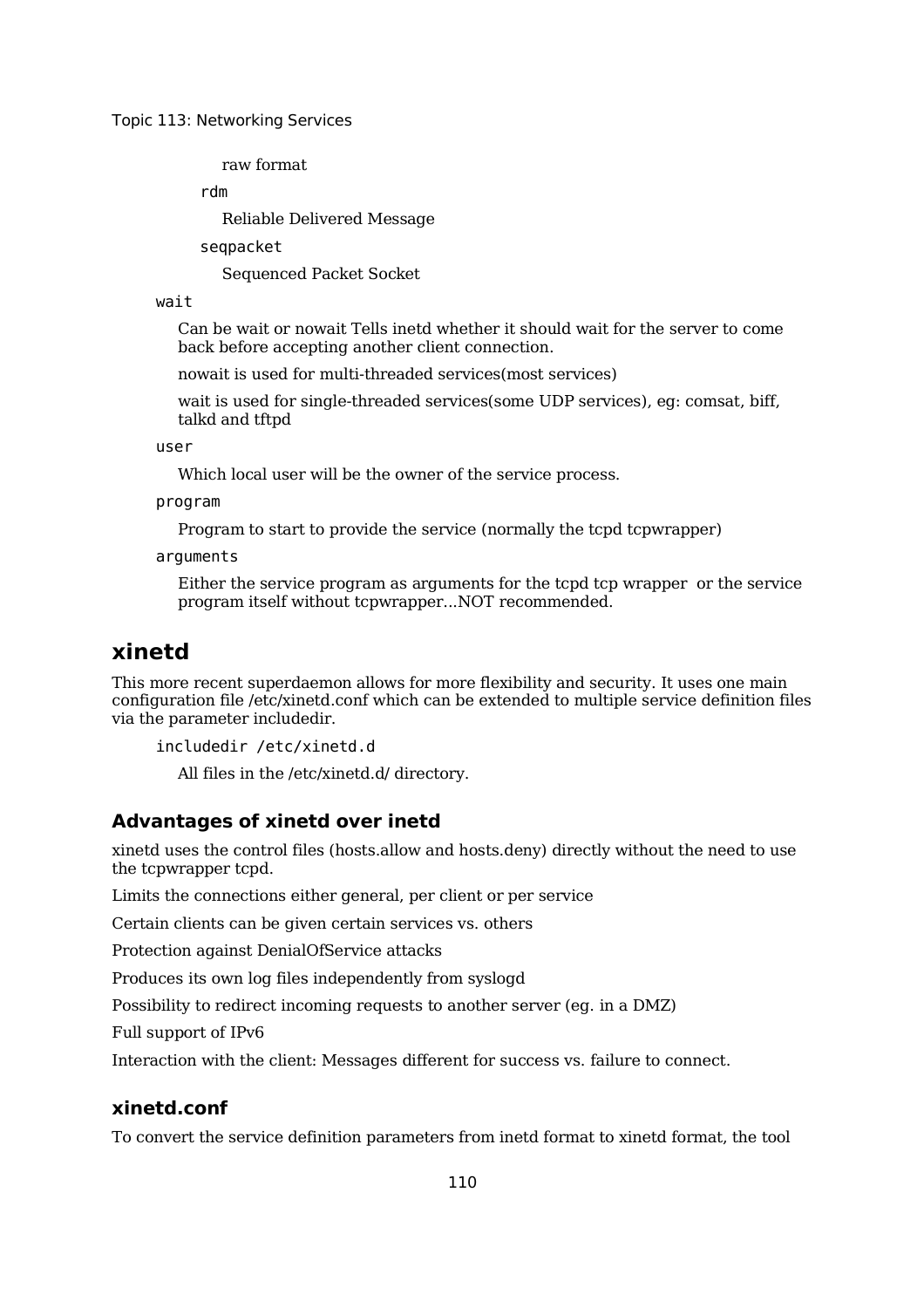xconv.pl can be used. It is delivered with the xinetd package.

The xinetd.conf contains the default and per-service definitions. The default definitions are used for all of the services. In case of conflict with the per- service definition, the perservice definition is used. For example for defaults and ftp service

```
defaults
{
     instances = 15log type = FILE /var/log/xinetd.log
    #log_type = SYSLOG daemon info
     log on success = HOST PID USERID DURATION EXIT
     log\_on\_failure = HOST USERID RECORD<br>only from = 192.0.0.0/8only_from<br>disabled
    disabled = shell login exec comsat<br>disabled += telnet ftp
    disabled - telnet ftp<br>disabled - tename uucp<br>disabled - finger sys
                      += name uucp tftp
                      += finger systat netstat
}
service ftp
{
     socket type = stream
    wait = no
    user = root<br>server = /usr
                        = /usr/sbin/in.ftpd
    server_{args} = -l<br>instances = 4
     instances
    \begin{array}{rcl} \texttt{access_times} & = & 7:00-12:30 \ 13:30-21:00 \\ \texttt{nice} & = & 10 \end{array}nice<br>only_from
                        = 192.168.1.0/24disabled = yes
}
```
Deactivated parameters starts the line with a '#'. The parameters meanings are somewhat similar to the inetd.conf but allows for more flexibility. The service definition block starts with the word service followed by the service name, then all of the parameters for this service are enclosed within curly brackets.  $\{...\}$ . The parameter disable = yes says that the service is disabled. It must be set to no to enable it.

- = sets the value,
- += adds the value (to default values),
- -= deletes the value (from default values)

### **tcpwrappers**

The tcpwrappers are programs that use configuration files to check if the client host is allowed to use the requested service. One commonly used tcpwrapper is tcpd.

It uses the /etc/hosts.allow and /etc/hosts.deny files for this purpose. They contain a listing of hosts allowed to use each service. Here is the logic:

If neither file exists, then all hosts are allowed to use all watched services.

The access control software consults two files. The search stops at the first match:

Access will be granted when a (daemon, client) pair matches an entry in the /etc/hosts.allow file.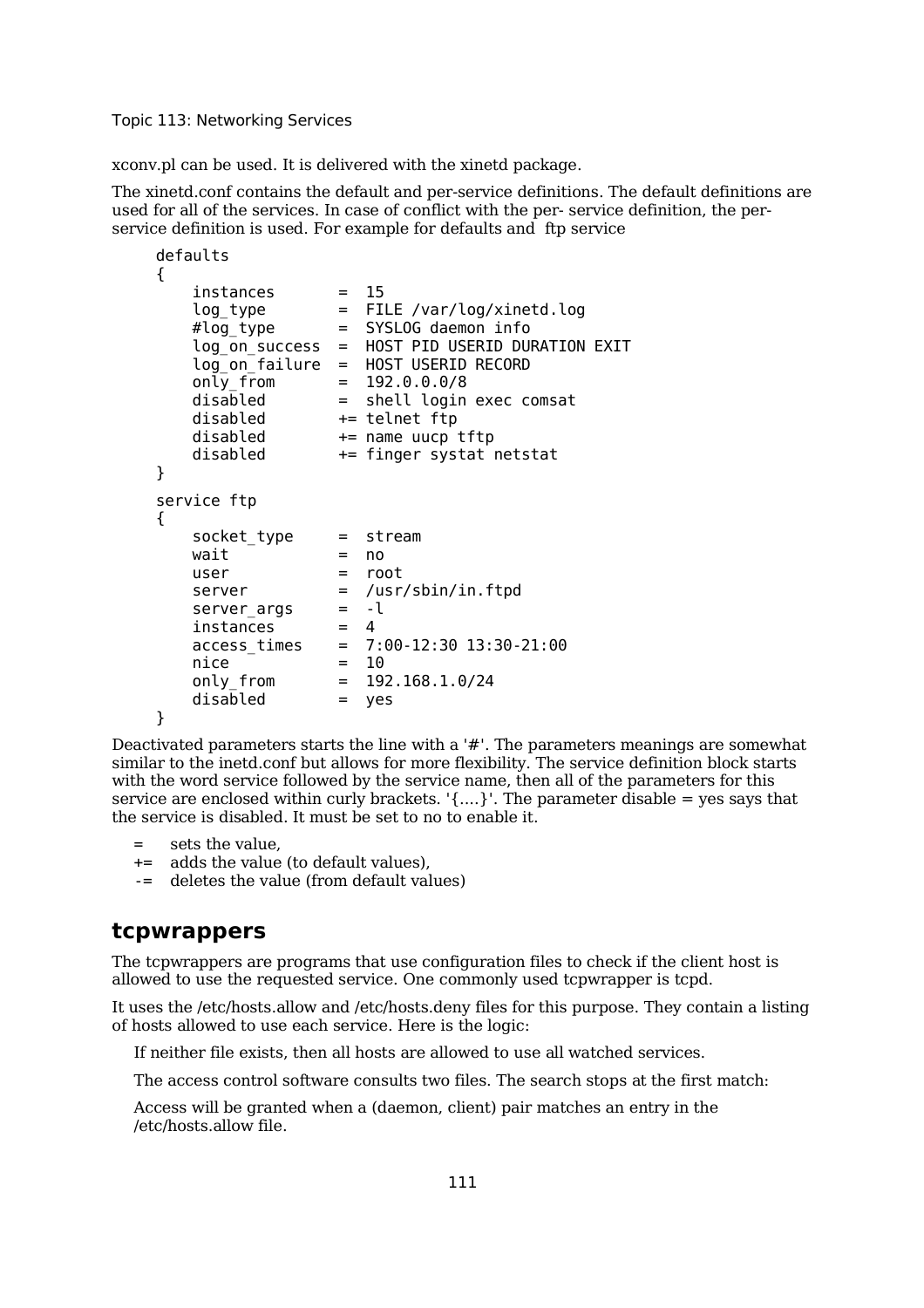Otherwise, access will be denied when a (daemon, client) pair matches an entry in the /etc/hosts.deny file.

Otherwise, access will be granted.

The command tcpdchk will verify the syntax of /etc/hosts.allow and /etc/hosts.deny files.

Format of hosts.allow and hosts.deny:

Syntax:

```
daemon: [client1].... [EXCEPT client2 [client3] ....]
```
Examples:

```
ALL: LOCAL @some_netgroup
ALL: .foobar.edu EXCEPT terminalserver.foobar.edu
in.fingerd: .mydomain.com EXCEPT hacker.mydomain.com
vsftpd: .mylocal.domains
```
### **Wildcards**

The access control language supports explicit wildcards:

ALL

The universal wildcard, always matches.

#### LOCAL

Matches any host whose name does not contain a dot character.

#### UNKNOWN

Matches any user whose name is unknown, and matches any host whose name or address are unknown. This pattern should be used with care: host names may be unavailable due to temporary name server problems. A network address will be unavailable when the software cannot figure out what type of network it is talking to.

#### KNOWN

Matches any user whose name is known, and matches any host whose name and address are known. This pattern should also be used with care for the same reasons as for UNKNOWN.

#### PARANOID

Matches any host whose name does not match its address. When tcpd is built with -DPARANOID (default), it drops requests from such clients even before looking at the access control tables. Build without -DPARANOID when you want more control over such requests.

And finally, there are some wildcards you can use:

ALL matches everything. If in daemon list, matches all daemons; if in client list, it matches all host names.

ALL : ALL

would match any machine trying to get to any service.

LOCAL matches host names that don't have a dot in them.

ALL : LOCAL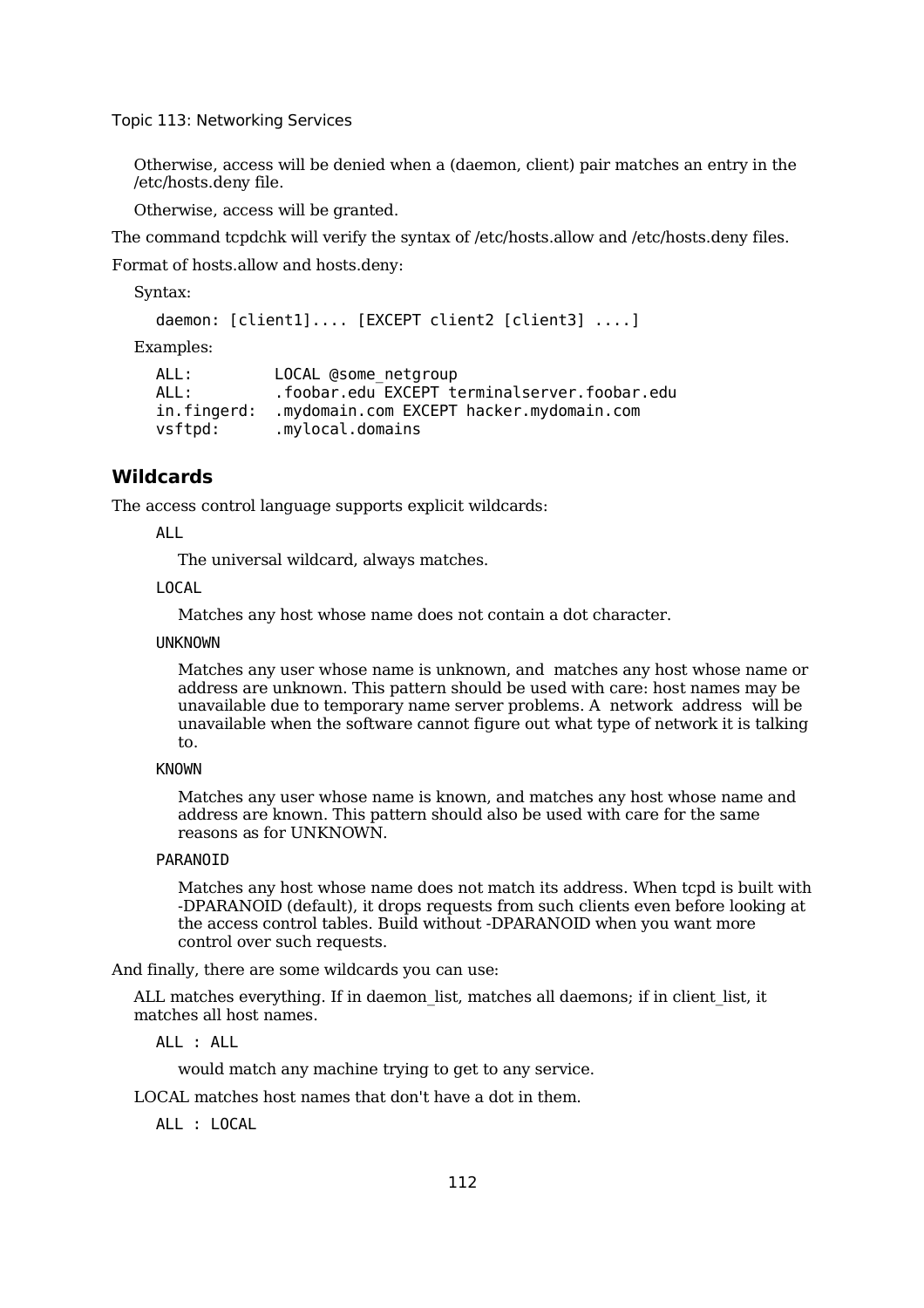would match any machine that is inside the domain or search aliases given in your /etc/resolv.conf

EXCEPT isn't really a wildcard, but it comes in useful. It excludes a pattern from the list.

ALL : ALL except .leetin-haxor.org

would match all services to anyone who is not from \*.leetin-haxor.org

The rules for determining host patterns are pretty simple, too:

If you want to match all hosts in a domain, put a ``." at the front.

bar.com will match "foo.bar.com", "sailors.bar.com", "blue.oyster.bar.com", etc.

If you want to match all IPs in a domain, put a "." at the end.

192.168.1. will match "192.168.1.1", "192.168.1.2", "192.168.1.3", etc.

See man hosts access for more information.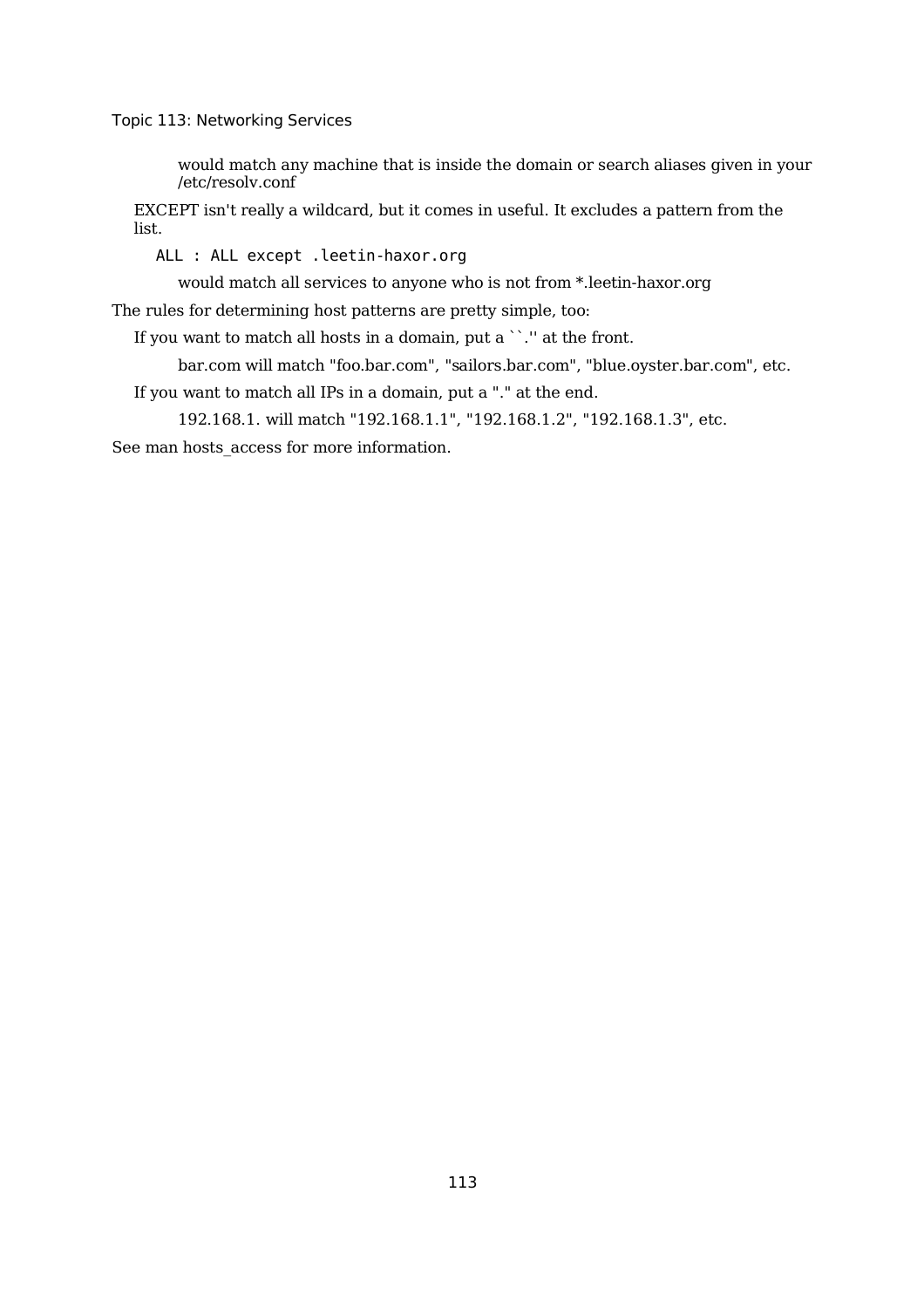## **1.113.2 Operate and perform basic configuration of sendmail**

**Description:** Candidate should be able to modify simple parameters in sendmail configuration files (including the "Smart Host" parameter, if necessary), create mail aliases, manage the mail queue, start and stop sendmail, configure mail forwarding and perform basic troubleshooting of sendmail. The objective includes checking for and closing open relay on the mail server. It does not include advanced custom configuration of Sendmail.

### **Weight: 4**

```
Key files, terms, and utilities include:
  /etc/aliases or /etc/mail/aliases
  /etc/mail/*
  ~/.forward
  mailq
  sendmail
  newaliases
```
LPI-102 Doesn't require deep knowledge of sendmail. Just the configuration of a simple mail server.

## **Mail system components**

TODO: Define each of these correctly.

```
MTA - Mail Transfer Agent
```
Programs under Unix/Linux: postfix, sendmail, qmail, exim, smail

MDA - Mail Delivery Agent or LDA - Local Delivery Agent

Programs under Unix/Linux: mail, procmail, local (Postfix), qmail-local

MUA - Mail User Agent

MUAs under Unix/Linux: mail, pine, mutt, kmail(KDE), balsa (Gnome), evolution (Gnome)

MUAs under Windows: Eudora, Outlook Express, MS Outlook, Netscape Composer

## **SMTP Principle**

The principle of an SMTP server is that the SMTP daemon runs in the background and watches port 25. A requesting client initiates the contact and then sends the mails. The server will then either save the mails in the local mailboxes or relay them to their destinations by forwarding to the proper remote SMTP server. In the process of reception of mails, a series of checks as well as mail headers content changes can be performed. It all depends on the configuration of the mail server.

## **sendmail configuration file**

The main configuration file of sendmail is /etc/sendmail.cf

Because of its complexity, this file is normally not manually created or edited. Frontends exist that usse a much simpler syntax and these update sendmail.cf. Some minor changes can be done directly without complications.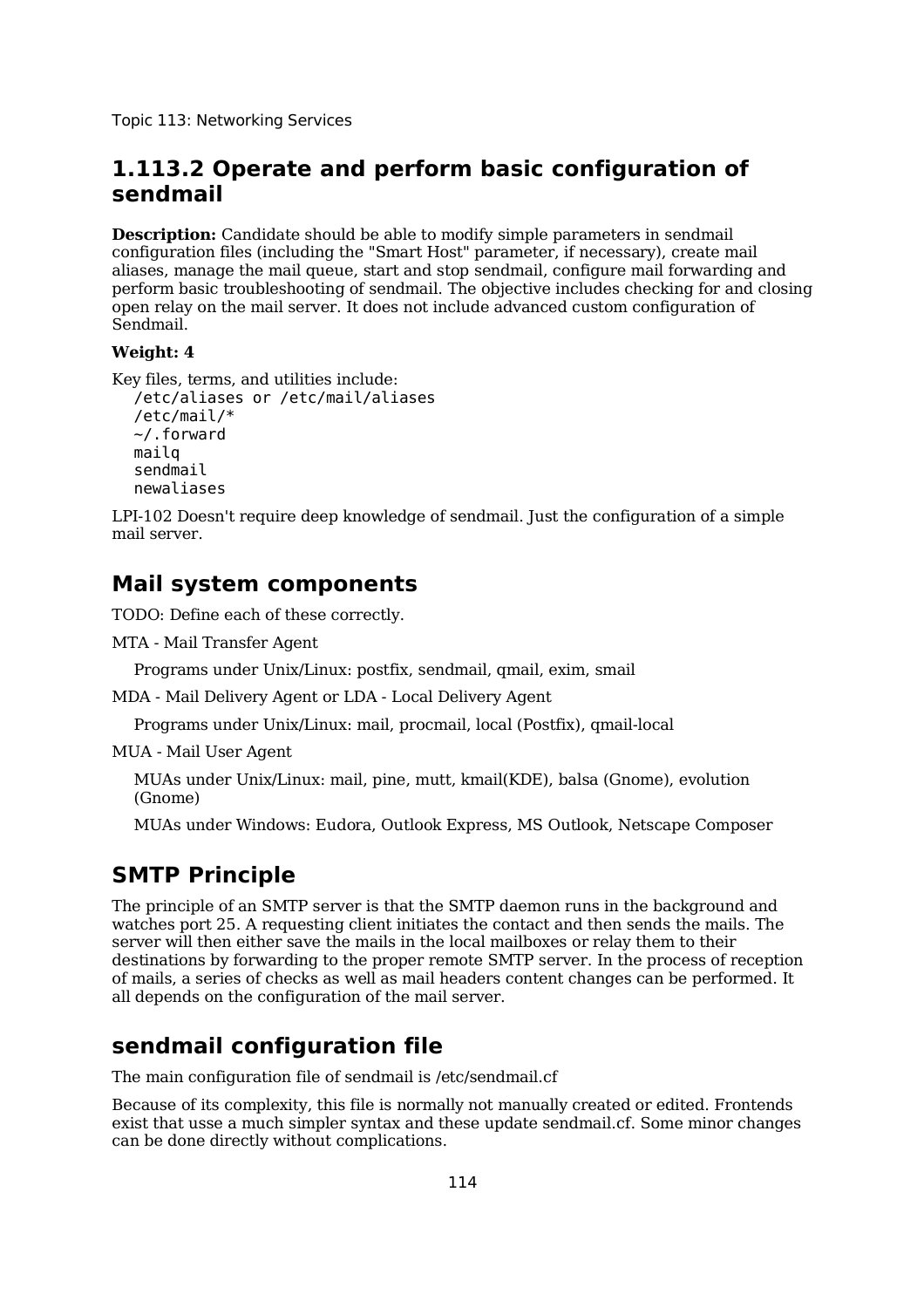### **sendmail mailboxes**

There are 2 types of mailboxes for sendmail:

Outgoing queue:

/var/spool/mqueue or /var/mqueue

Used by MUAs for sending mails. Their content is checked regularly and sent to their destinations. The program mailq (symlink to sendmail) is used to display the content of this mail queue.

Incoming queue:

/var/spool/mail/UserName

Used by the MTA to store the incoming mails. The local MUA also looks in this directory (belonging to the user running the MUA) and displays it. The POP and IMAP servers are also looking in this directory to pic-up the mail and send it to the requesting client.

## **Starting sendmail**

The main purpose of sendmail is to receive mail and save the mail in local mailboxes or send the mail to another mail server (relaying). As far as relaying is concerned, there are two possibilities: either the host is permanently connected to the Internet where it has a FQDN name, a fixed IP address or it is temporarily connected to the Internet and used only to send mails.

### **Permanent Internet connection**

In this case sendmail has 2 functions:

Receiving mails via SMTP protocol

Sending mails via SMTP protocol.

For receiving mails, sendmail needs to be running as a daemon in the background and watching port 25 (SMTP). The incoming mails are always received immediately. Normally a command line option is given for sendmail to regularly check and process the mails in the outgoing mail queue. (mqueue)

sendmail -bd -q15

Sendmail is started as daemon (-bd) and checks the outgoing mail queue every 15 minutes.(-q 15)

#### **Temporary Internet connection**

In this case sendmail is only used to send mails. It is normally called after the Internet connection has been established. The incoming mails are handled by fetchmail or other mail retrieving programs.

sendmail -q

Sendmail is started and checks the mails in the outgoing queue, sends them if any are present and exits when finished. This command can also be regularly called by a cron job.

sendmail -bd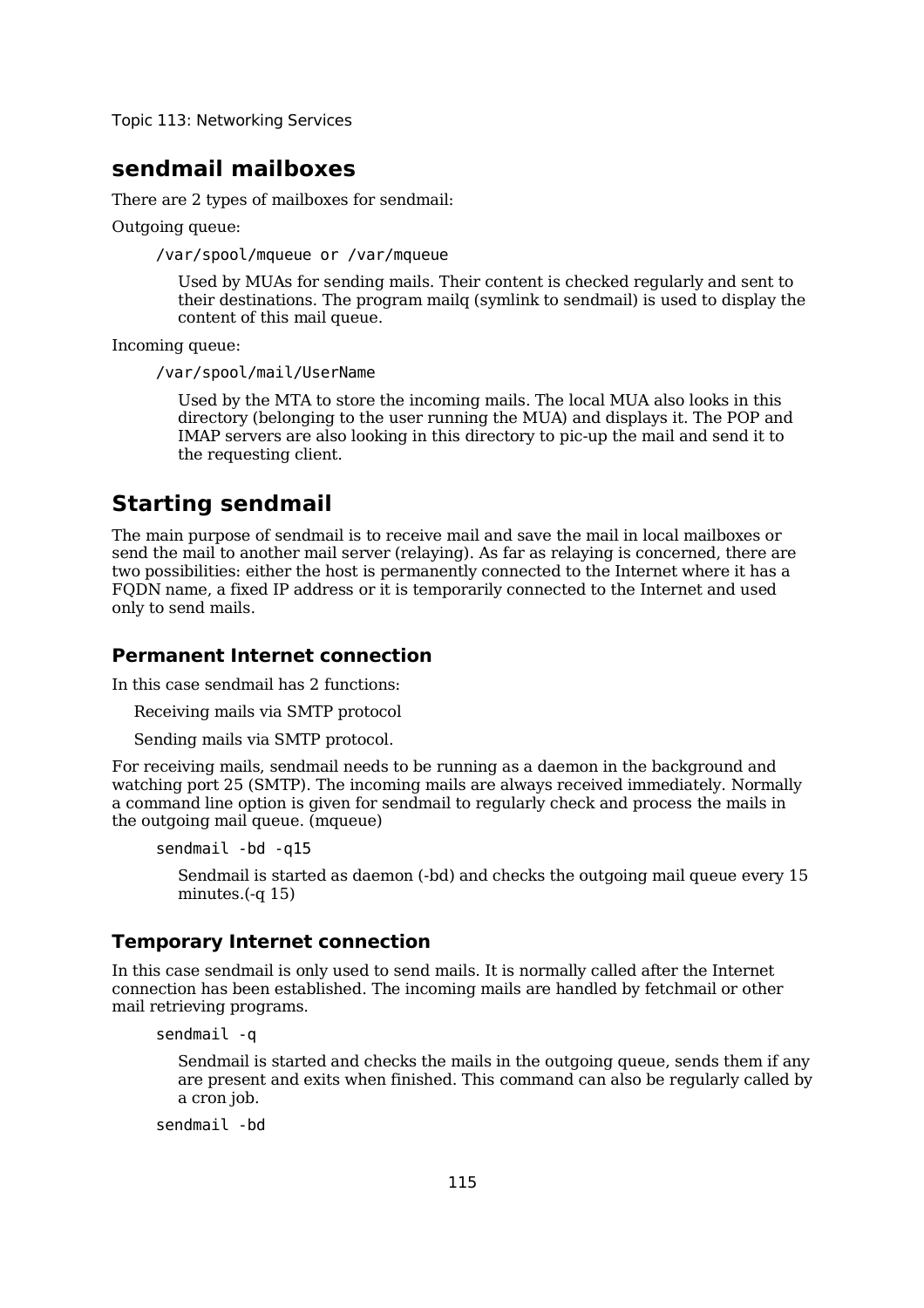Sendmail is started in daemon mode to receive incoming mails.

sendmail -q

Sendmail starts as a daemon and watches the SMTP port and receives incoming mails. Outgoing mails can still be regularly be sent via a cron job as above

## **Mail Aliases**

Mail addressed to a non-existent usser can be redirected to an existing local user. They are then called aliases of the real user.

Example: martin.hoofer@mybestmail.com sent to the local user martinh

These aliases are stored in /etc/aliases or /etc/mail/aliases.

aliases file syntax:

AliasName: RealUserName

Example:

martin.hoofer: martinh webmaster: root abuse: root

Note1: Aliases are only applicable to incoming mails tfor local users.

Note2: When changes are made to this file, you need to issue the command: newaliases as well as restart the sendmail daemon if needed.

## **Piping mails to programs**

It is also possible to send the incoming mail to a specific local program. It is done using the same above file: /etc/aliases.

harry: "| /usr/bin/mail -s 'Forwarded mail' harry2@remoteserver.com"

The mail is sent to the local mail program which sends it on to its proper destination.

## **Redirecting incoming mail**

The previous example shows one method of redirecting incoming mail to a remote mail server. Another method is via the file  $\sim$ /.forward. This file is written in the home directory of the local user and his incoming mails will all be sent to:

another local user. Example:

hans

appended to a local file(the file must be writable by the user). Example:

"/var/spool/mail2/peter"

piped to a local program (like in the above example of /etc/aliases). Example:

"| /usr/bin/antiviruschk"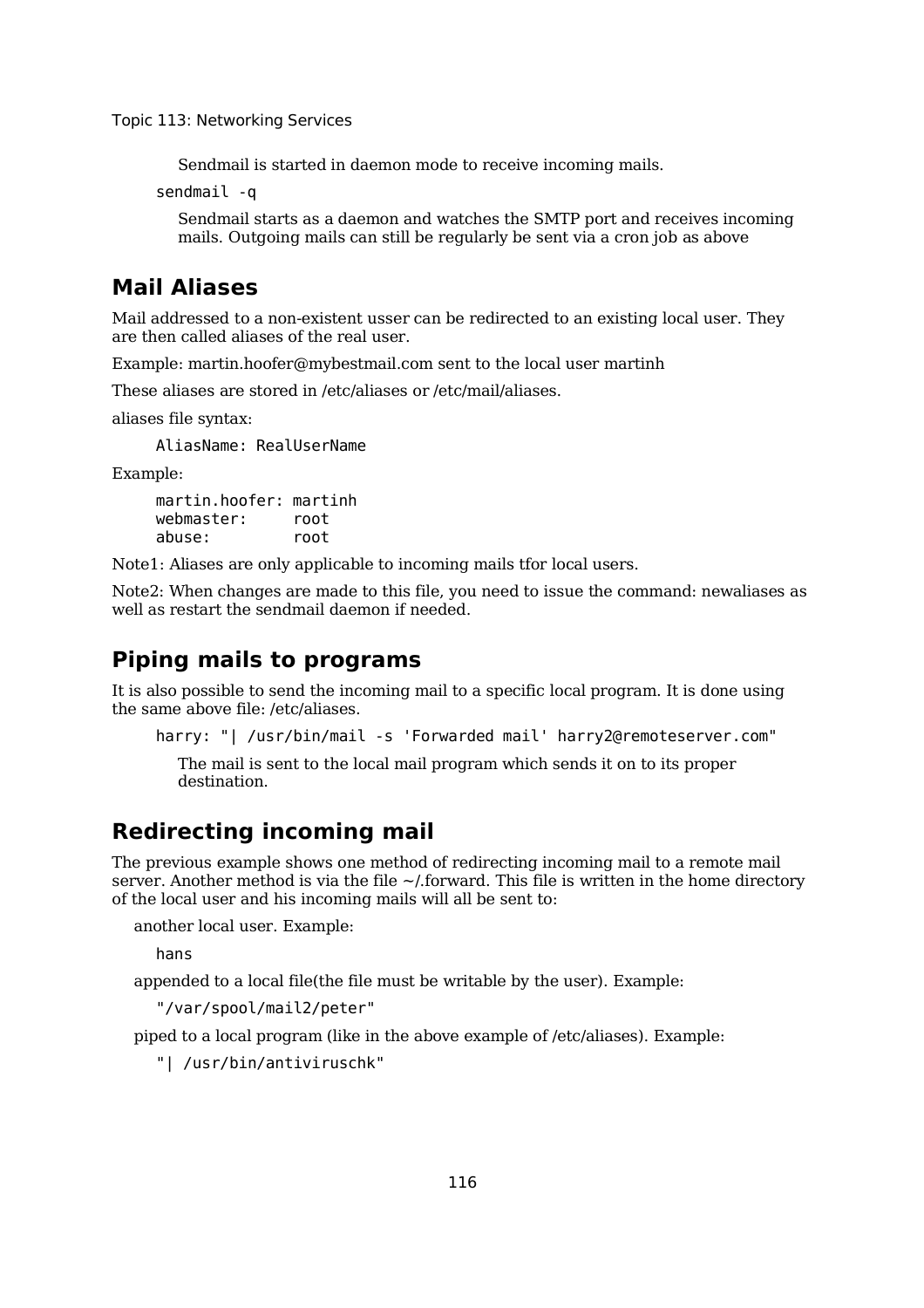## **Outgoing mail server**

Sendmail can be configured to send mail to 2 different types of remote hosts:

Direct to the destination address or

Via a 'Smart Host' which will take care of sending the mail to its destination. This method is very often used by Internet Mail providers.

Direct to the destination address:

To achieve this, a proper DNS must be reachable to reach the proper destination hosts.

Via a 'Smart Host'

In this case all of the outgoing mails are sent to this host. In turns this 'Smart Host' must have the proper configuration of a DNS to reach the proper destinations.

The choice between the 2 above method requires an entry in the main sendmail configuration file /etc/sendmail.cf:

DS <SmartHostName>

To send mail via a 'Smart host'

DS

To send mail directly to their destinations.

## **Files in /etc/mail/ Directory**

Files in this directory are meant to configure sendmail. They are of 2 types:

Configuration files in text format.

Database files in binary format.(xxxxx.db)

The databases are the configuration files converted to a binary (.db) format. Sendmail doesn't directly read the text configuration files in this directory. They need to be converted using the makemap command:

```
makemap hash -f /etc/mail/virtusertable.db < /etc/mail/virtusertable
```
### **Access control of incoming mail**

The control of which host is allowed to send mail to the local mail server is done via the file:

/etc/mail/access

Syntax:

| Hostname<br>Domain<br>IPNo. | AccessType<br>AccessType<br>AccessType |  |
|-----------------------------|----------------------------------------|--|
| AccessTypes:                | OK, RELAY, etc. Examples:              |  |
| 127                         | <b>RELAY</b>                           |  |
| 192.168.100.46              | 0K                                     |  |
| localdomain.com             | ΩK                                     |  |

Here the localhost sends it mail only from here to outside, the host 192.168.100.46 is allowed to send its mails via this mail server (relaying) as well as the hosts belonging to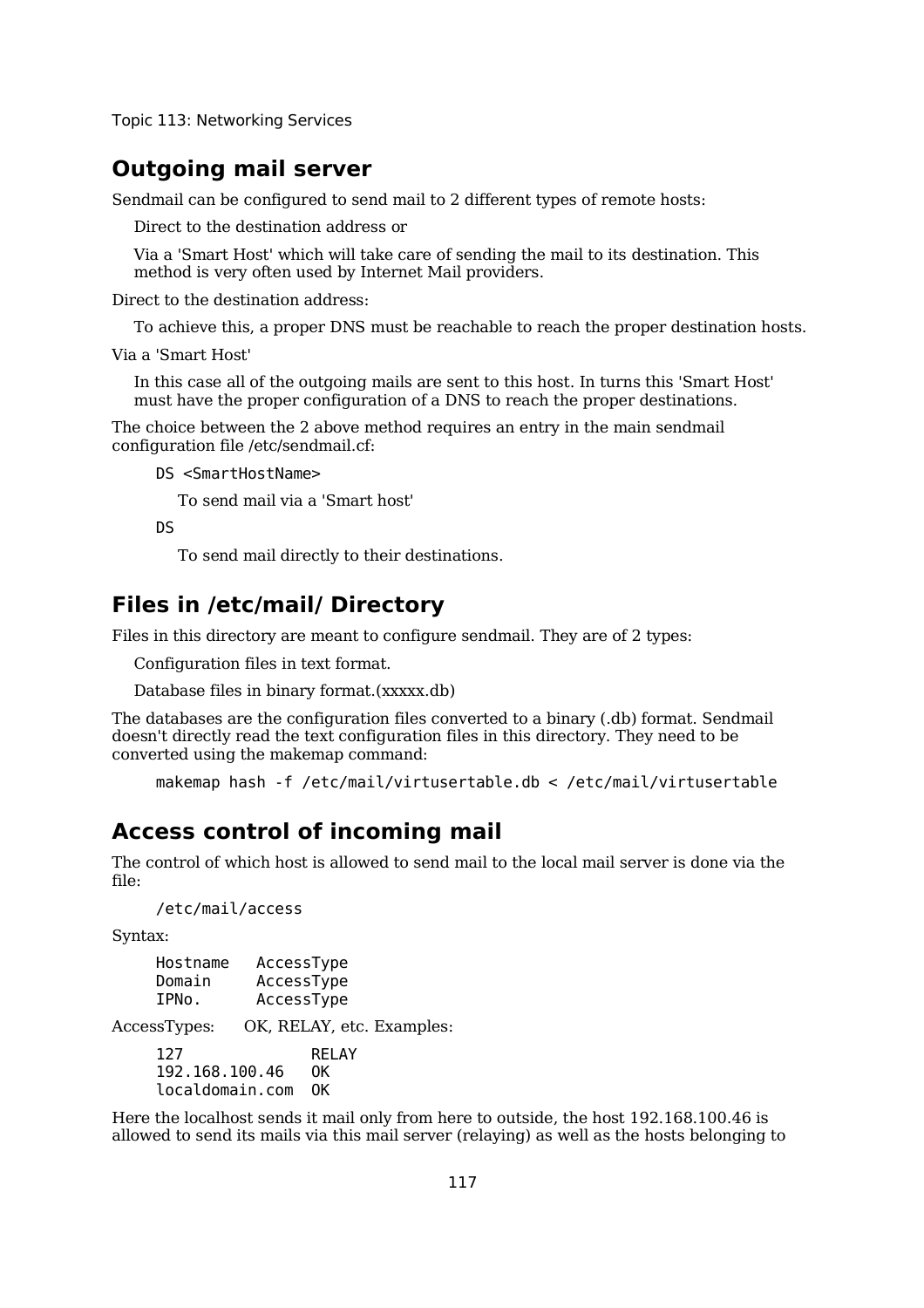the domain localdomain.com. All other hosts will not be allowed to relay their mails via this server.

## **Converting the sender name**

The sender address can be modified to reflect a proper known Internet email address before being sent. For example: A mail sent from local user root would be written as root@myhost.local as sender. This name being unknown to the Internet, it needs to be converted to a known name like marty@totsi.com

To achieve this the one needs entries in file /etc/mail/genericstable.

Syntax:

| LocalUserName                                                | InternetMailAddress                                                                      |
|--------------------------------------------------------------|------------------------------------------------------------------------------------------|
| Examples:                                                    |                                                                                          |
| root<br>root@myhost.local<br>michael<br>michael@server.local | marty@totsi.com<br>marty@totsi.com<br>michael.harmon@goofo.de<br>michael.harmon@goofo.de |

### **Mail delivery control**

When sendmail sends the outgoing mail, it is possible to control via which mail server and protocol the mails will be sent. It is done via entries in the file /etc/mail/mailertable

Syntax:

DestinationDomain Protocol:RemoteServer

Examples:

| serveroof.com | SMTP:mail.serveroof.com |
|---------------|-------------------------|
| educ.tim.fr   | SMTP:post.mitgoo.com    |

Here the mail to martin@educ.tim.fr would be sent to post.mitgoo.com using the SMTP protocol.

## **Virtual mail domains or redirections**

To allow sendmail to support multiple mail domains as destination addresses, as if the local host had many FQDN mail names, or to redirect some mails to another mail address, entries in the file /etc/mail/virtusertable are used.

Syntax:

```
DestEmailAddress LocalUserName or RemoteMailAddress
```
Examples:

lorie@tango.com lorieanne mitchell@parto.de mitchell.soubir@sidoune.com

Here mails received for lorie@tango.com will be saved in the mailbox of the local user lorianne, and mails received for mitchell@parto.de will be sent on to the mitchell.soubir@sidoune.com destination.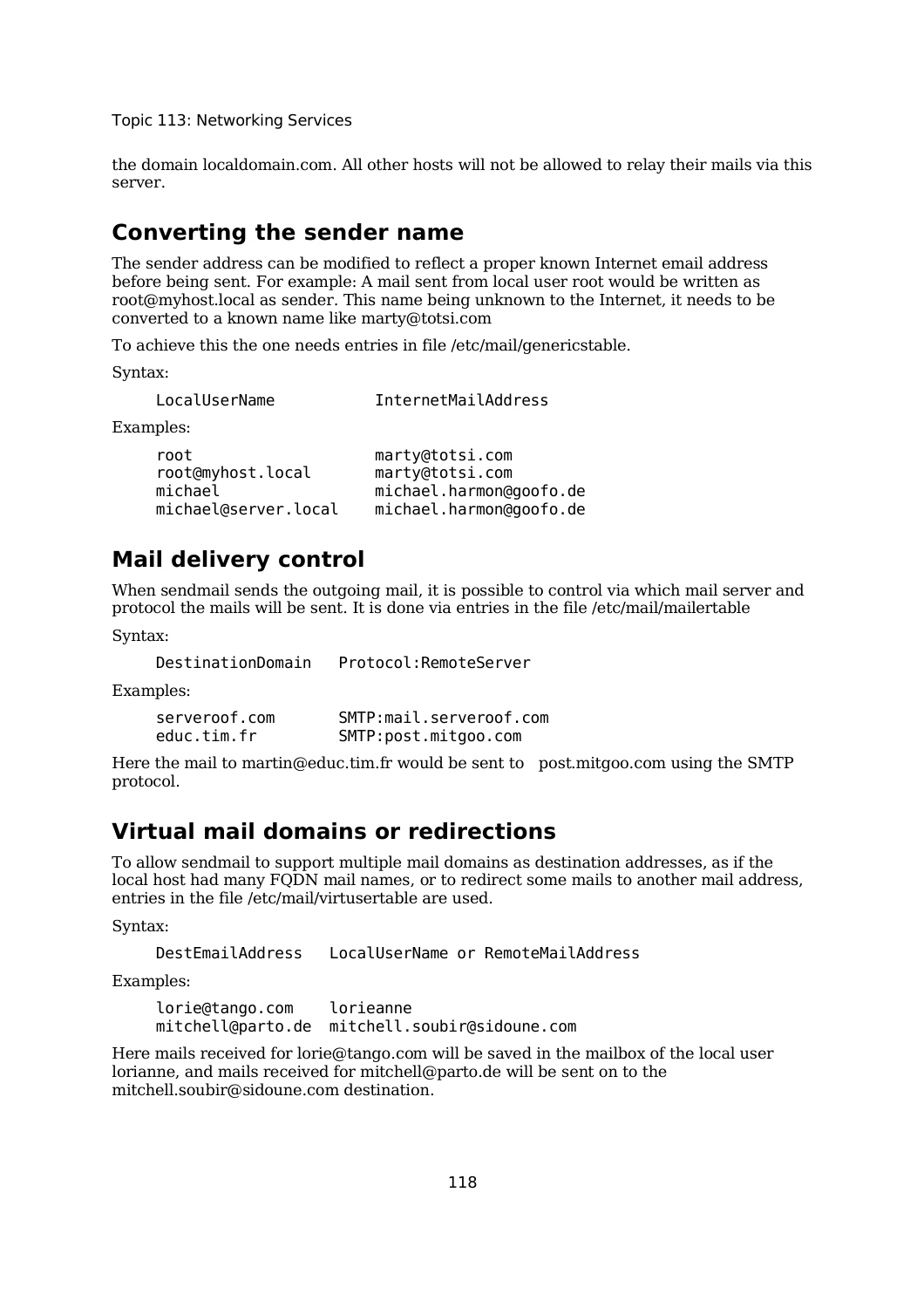## **Important Note**

Whenever changes are mad to any of the configuration files in the /etc/mail directory, a new corresponding database file needs to be generated using the makemap command as described previously in this chapter:

makemap hash -f /etc/mail/virtusertable.db < /etc/mail/virtusertable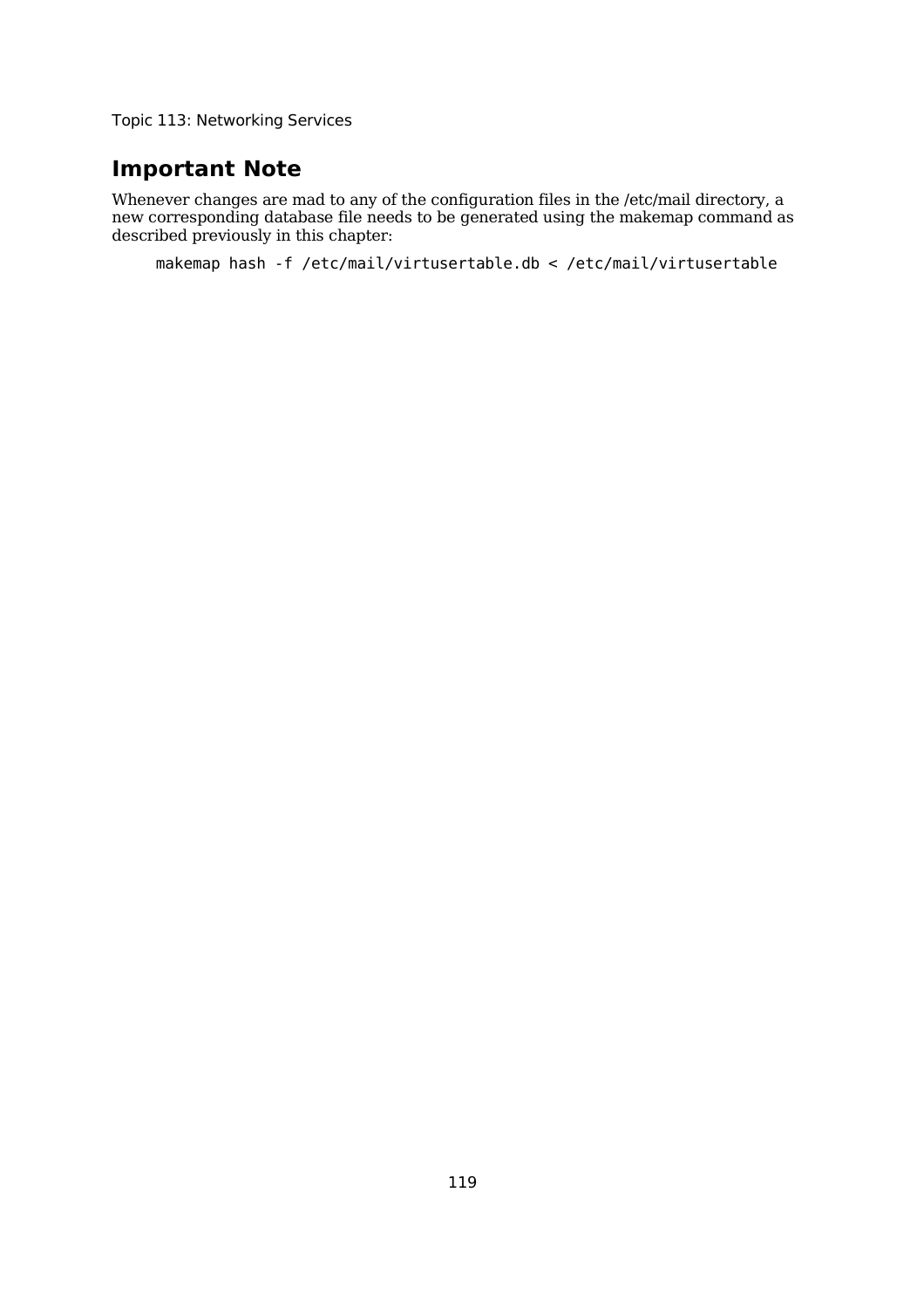## **1.113.3 Operate and perform basic configuration of Apache**

**Description:** Candidates should be able to modify simple parameters in Apache configuration files, start, stop, and restart httpd, arrange for automatic restarting of httpd upon boot. Does not include advanced custom configuration of Apache.

### **Weight: 4**

Key files, terms, and utilities include: httpd.conf apachectl httpd

IMPORTANT NOTE:

This section lists only the more important items regarding Apache. sometimes there will only be short descriptions and no more. For a full description, refer to other sources.

## **Configuration files**

For bacward-compatibility reasons Apache has 3 main configuration files. They are usually found in the /usr/local/etc/httpd/conf/ directory. This location does not conform to the FHS standard. That's why the main daemon is normally started with the option

-f ConfigFilePath

Often it is /etc/httpd/httpd.conf.

The configuration files are:

httpd.conf

The main, and mostly the only, configuration file used today.

srm.conf

The resources configurations.

access.conf

The configurations for controlling the access of Apache.

## **Directives of Apache configuration file**

Apart form the main Apache core kernel directives, most directives used in the configuration file control functions that come with each separate module. A module might have one or more directives that dictate the way the module is used. Modules can be compiled internally to the main Apache daemon or compiled separately and loaded dynamically when the daemon is started. In a way similar to the Linux kernel, just that the modules are all loaded when Apache daemon starts and they are never unloaded afterwards.

The thing to remember here is that, if a module is not loaded when Apache starts, then its corresponding directives, if found in the configuration file, will be seen as junk and Apache will not start at all!!! Unfair but true.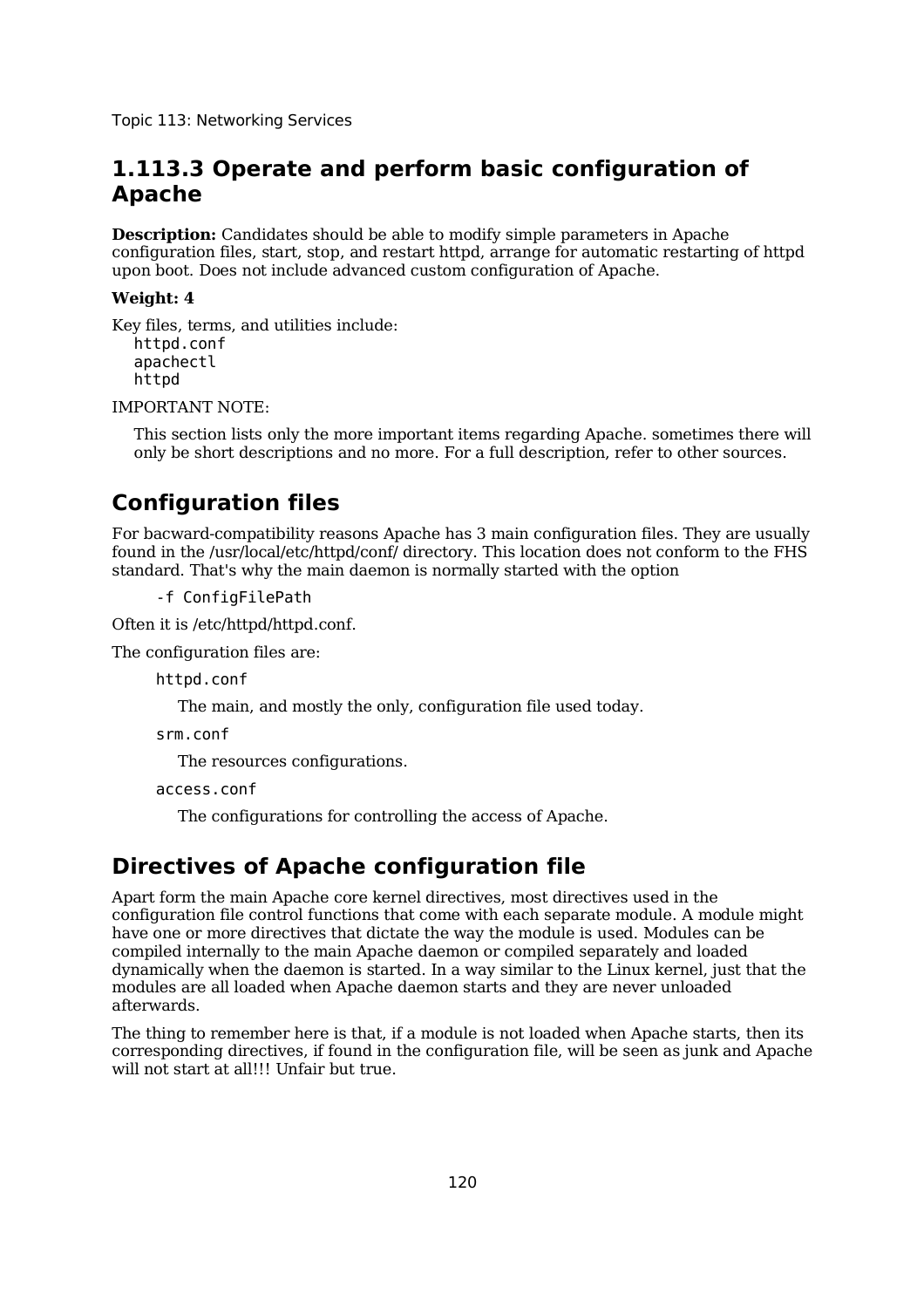## **List of directives to remember**

### **Main server directives**

ServerType standalone|inetd

Start the server as daemon or via inetd

ServerRoot "/usr/local/httpd"

Directory where files that are needed by Apache reside.

LockFile /var/lock/subsys/httpd/httpd.accept.lock

File to prevent Apache running multiple main daemons.

PidFile /var/run/httpd.pid

Where the process ID of Apache Daemon is stored.

Timeout 300

Number of seconds of no TCP response before stopping the data stream with client.

KeepAlive On

Keep the TCP connection with the client after a request.

MaxKeepAliveRequests 100

Max 100 simultaneous requests per client on same TCP connection before requiring new TCP handshake.

KeepAliveTimeout 15

If idle for 15 sec. end the TCP Connection with client.

StartServers 1

Start 1 server ready for requests when daemon starts.

MinSpareServers 3

Always keep minimum 3 spare servers for new clients.

MaxSpareServers 6

Never keep more than 6 spare servers running.

MaxClients 150

Maximum 150 requesting clients simultaneously.

MaxRequestsPerChild 0

Unlimited (0) number of simultaneous requests per client.

Port 80

Use the st5ahdard port 80 for client's HTTP requests.

User wwwrun

Server processes are owned by the user wwwrun.

Group nogroup

Server processes are owned by the group nogroup.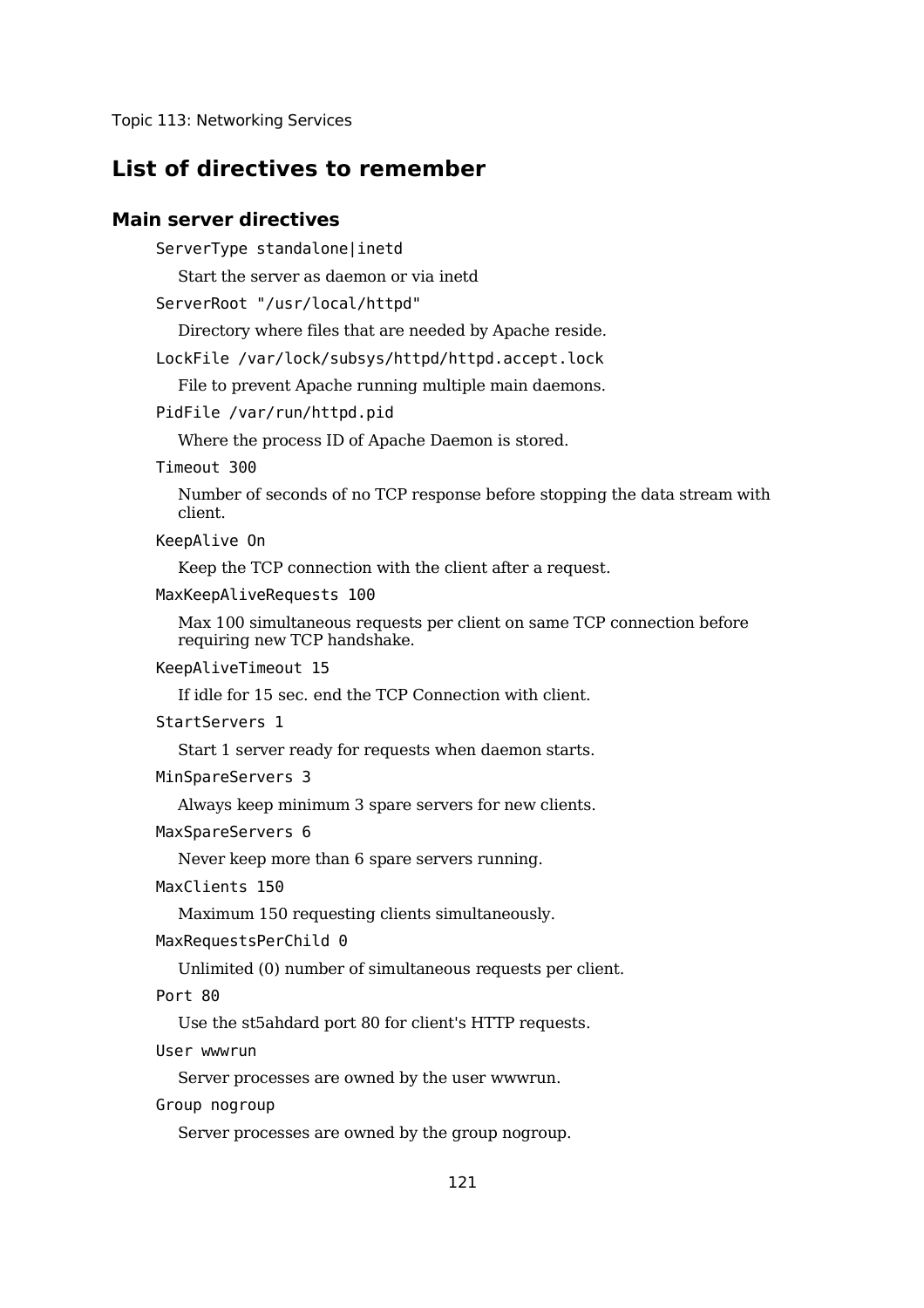Listen 80

Same as Port 80 but used to assign more than one port to listen on. Normally used to assign the SSL port 443 as well as port 80.

ServerAdmin root@localhost

Email address of the Apache server administrator.

DocumentRoot "/usr/loervers 3

Always keep minimum 3 spare servers for new clients

DirectoryIndex index.html

Document sent from a directory when only the directory is specified in the HTTP request.

ScriptAlias /cgi-bin/ "/usr/local/httpd/cgi-bin/"

Specify the real path where CGI scripts are stored. It is almost like an internal Apache symbolic link from /cgi-bin/ to the real path.

Options Indexes FollowSymLinks ....

Options controlling the access to documents in system.

Order Allow,Deny

Select the order in which the allowing or denying directives will be treated. The first is normally seen as general rule and the second as exception to the general rule. See the next 2 directives below.

Allow from 192.168.100.0/24

Allow requests from clients belonging to this subnet

Deny from 192.168.100.56

Deny requests from client having this address

#### **Configuration of Virtual Servers**

Minimum directives):

NameVirtualHost 10.230.1.101 <VirtualHost 10.230.1.101> DocumentRoot /www2 ServerName virtual1.mydomain.com </VirtualHost>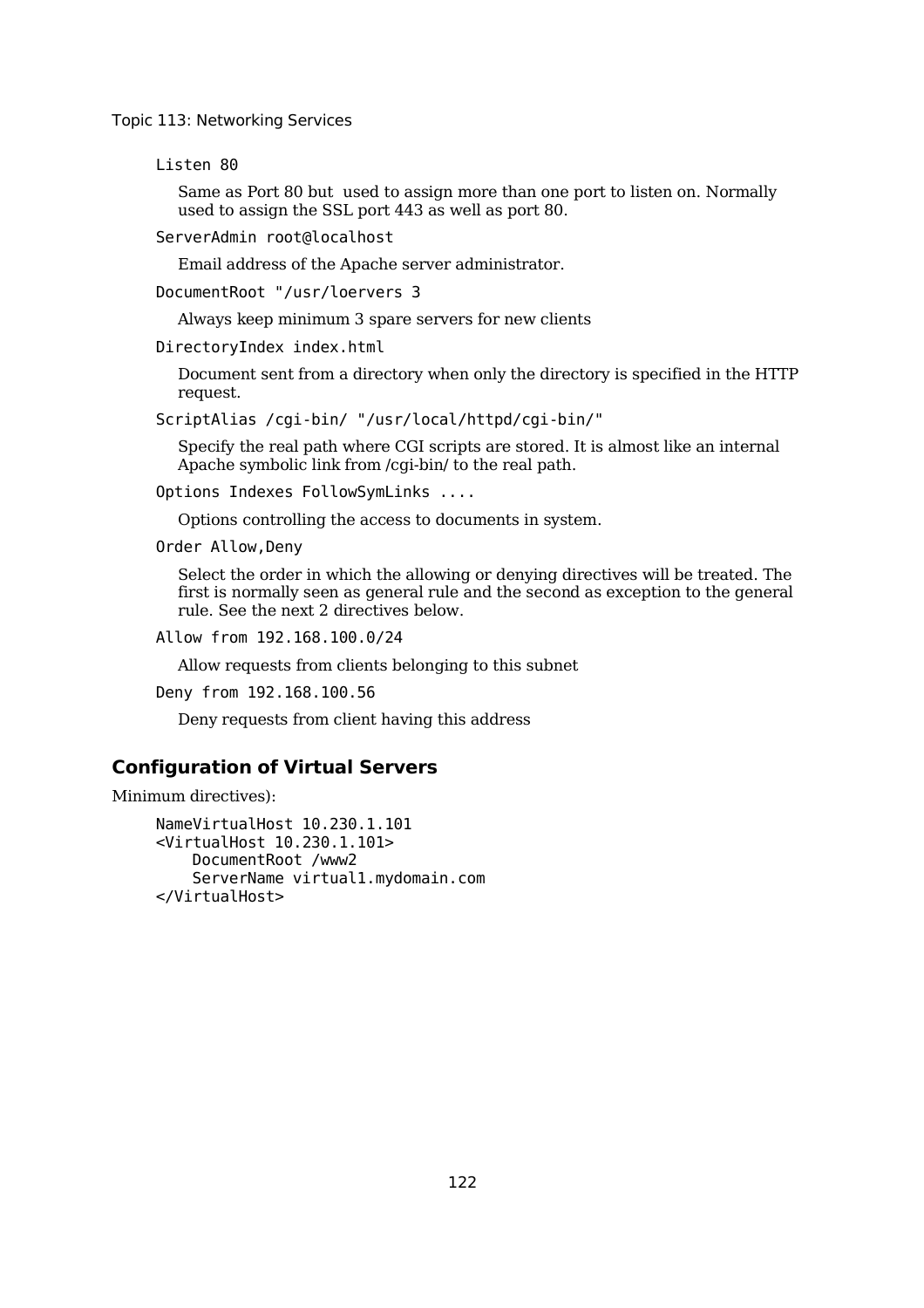## **Starting and stopping of the Apache main Daemon**

apachectl <command>

Commands are:

start

Starts the Apache daemon

stop

Stops the Apache daemon

restart

Same as a stop and then a start command.

graceful

Sends a HUP Signal to the daemon to order a re-read of the configuration file.

configtest

Checks the syntax of the configuration file.

Response: Syntax Ok

## **The httpd daemon command line options**

Syntax:

/usr/sbin/httpd <options>

Options: (Important ones for LPI-102 are shown in bold)

| -f <configfile></configfile>       | Specifies an alternate configuration file.                                                                                                                                                                           |  |  |
|------------------------------------|----------------------------------------------------------------------------------------------------------------------------------------------------------------------------------------------------------------------|--|--|
| - V                                | <b>Display Apache's version number</b>                                                                                                                                                                               |  |  |
| -L                                 | List core configuration directives                                                                                                                                                                                   |  |  |
| $-S$                               | <b>Show virtual hosts settings</b>                                                                                                                                                                                   |  |  |
| -t                                 | Run syntax test for configuration files only.                                                                                                                                                                        |  |  |
| $-X$                               | Single process foreground debugging mode                                                                                                                                                                             |  |  |
| -R                                 | Specify an alternate location for loadable modules                                                                                                                                                                   |  |  |
| -C <directive></directive>         | Processes this directive before reading config files                                                                                                                                                                 |  |  |
| -c <directive></directive>         | Processes this directive after reading config files                                                                                                                                                                  |  |  |
| - h                                | List valid command line options                                                                                                                                                                                      |  |  |
| -1                                 | List compiled-in modules                                                                                                                                                                                             |  |  |
| -d <serverrootdir></serverrootdir> | Specifies an alternate initial ServerRoot directory.                                                                                                                                                                 |  |  |
| -D <name></name>                   | Defines a name for use in <ifdefine name=""> directives.<br/><ifdefine name=""> is used to define different server global<br/>settings and chose which one will be read at start-up of Apache.</ifdefine></ifdefine> |  |  |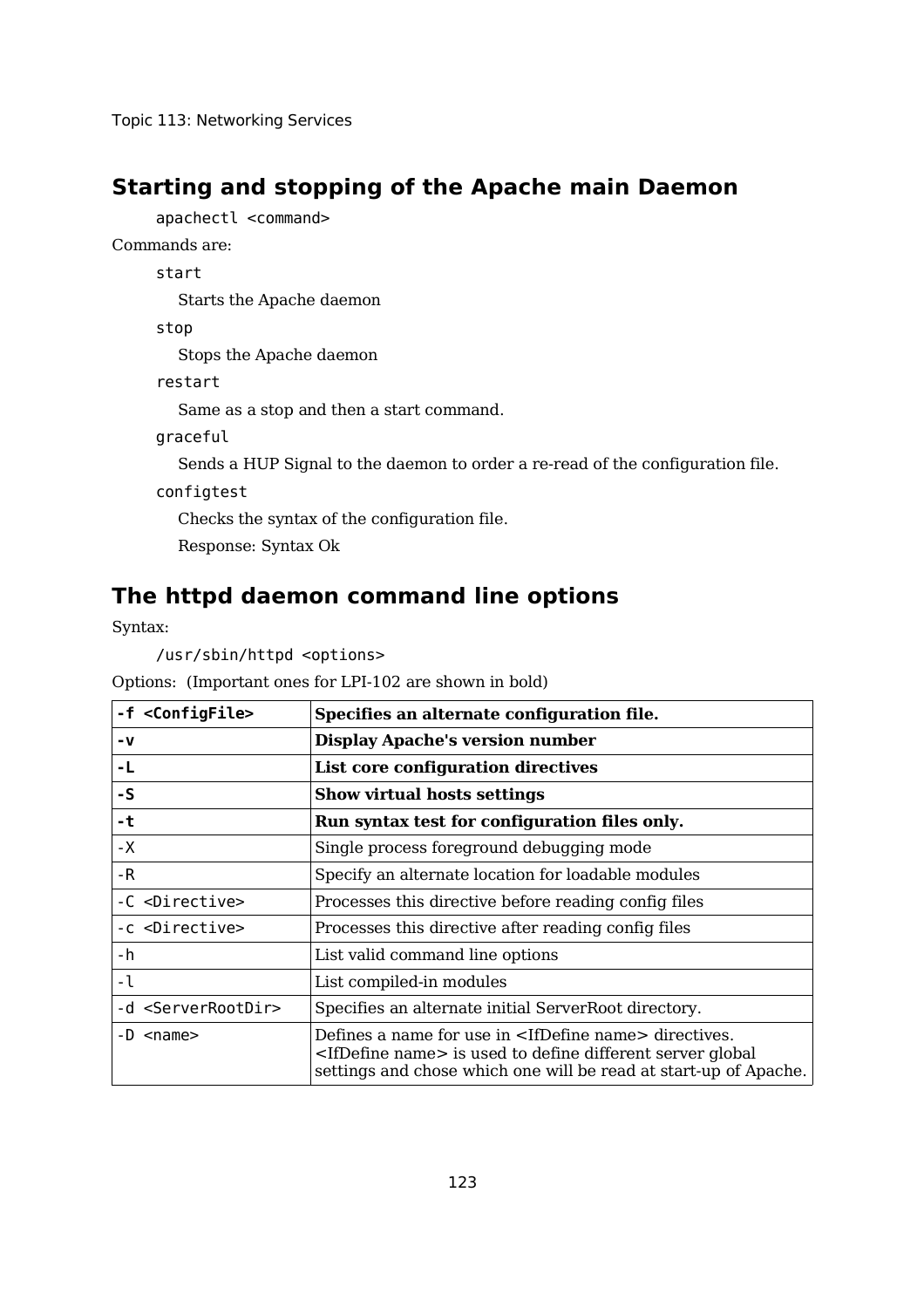## **1.113.4 Properly manage the NFS, smb, and nmb daemons**

**Description:** Candidate should know how to mount remote filesystems using NFS, configure NFS for exporting local filesystems, start, stop, and restart the NFS server. Install and configure Samba using the included GUI tools or direct edit of the / etc/smb.conf file (Note: this deliberately excludes advanced NT domain issues but includes simple sharing of home directories and printers, as well as correctly setting the nmbd as a WINS client).

### **Weight: 4**

Key files, terms, and utilities include: /etc/exports /etc/fstab /etc/smb.conf mount umount

## **NFS - Network File System**

The NFS is a File system that allows directories on a remote host to be mounted locally. Once mounted the remote directory is seen as a local directory by all applications. The difference is that it might take longer to read and write to it.

NFS is mostly used exclusively between variations of Unixes OS.

### **Mounting an NFS remote directory**

Mounting an NFS directory is very similar to mounting a local device. The command used is also mount.

Syntax:

mount [-t nfs] RemoteHost:RemoteDir LocalMountPoint [-o MountOptions]

Example:

mount -t nfs nfsserver:/public /mnt/public -o ro

This command will mount the remote directory /public located on the remote host nfsserver to the local mountpoint /mnt/public with the option ReadOnly (ro).

Note: NFS mounts can be specified in /etc/fstab:

nfsserver:/public /public nfs ro 0 0

To mount it, one of the following two commands can then be given:

mount nfsserver:/public mount /public

### **Setting-up the NFS server**

Before a client can mount an NFS directory, the server host neds to export the directory via a NFS server process.

The configuration file of the NFS server: /etc/exports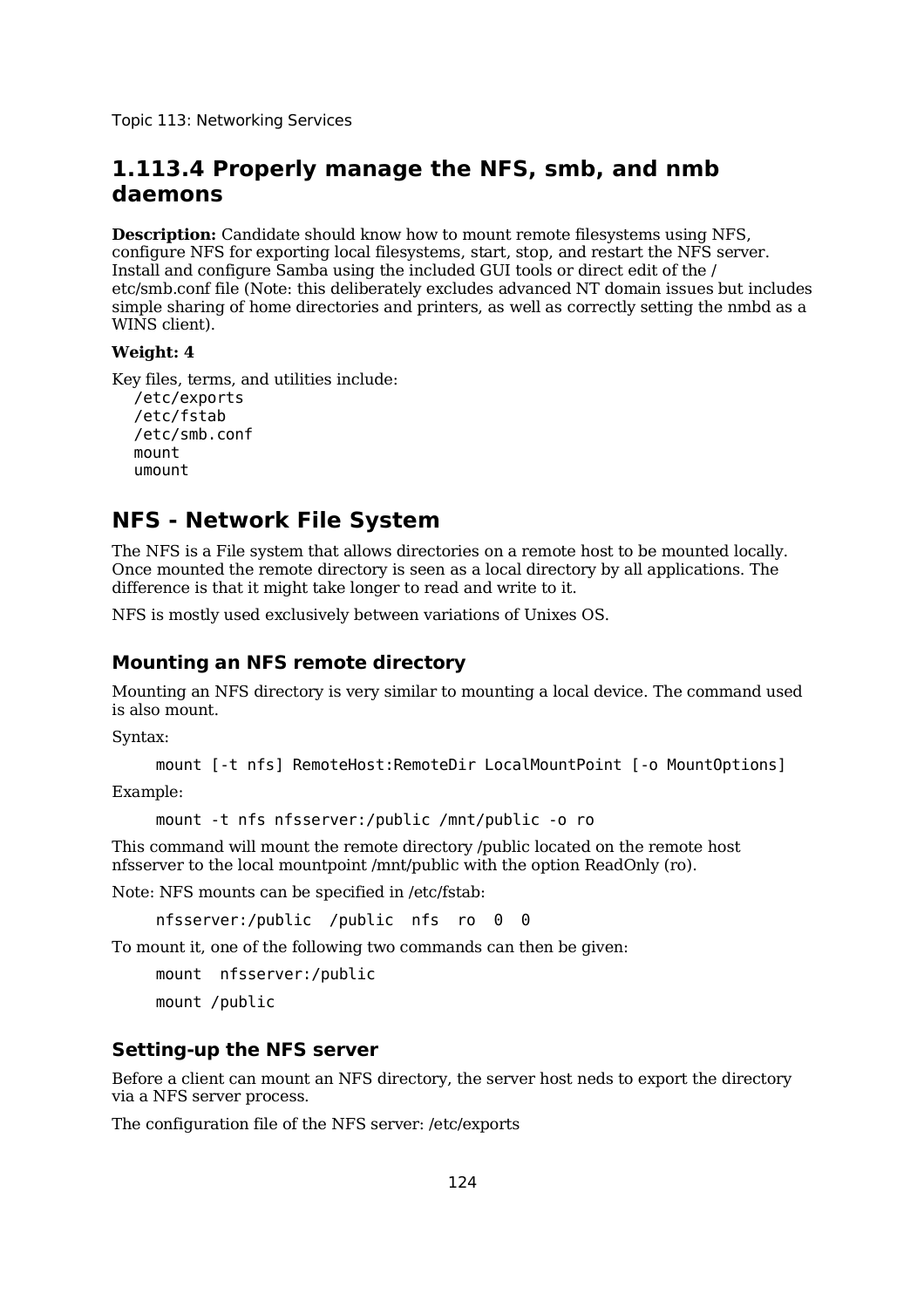This file provides the NFS server with the following information:

Local directory (NFS share) to be exported

Which remote hosts are allowed to mount it

Mount options for the allowed hosts

Example: in /etc/exports

/public 192.168.10.0/255.255.255.0(ro) 192.168.10.45(rw)

All the hosts residing in the IP range from 192.168.10.0-192.168.10.255 will be allowed to mount the server's nfs share with the option ReadOnly (ro), except the host having the IP 192.168.10.45 which will have ReadWrite (rw) mount privileges.

### **NFS Server processes**

Some processes need to be constantly running as daemons on the NFS server host in order to offer NFS shares to clients. In newer kernels the kernel based nfs daemon knfsd is normally used. This kernel process just needs to be started using the appropriate provided tools. Another and older method is to run a user space daemon called rpc.nfsd. Since nfs is an RPC type service an extra and necessary daemon process needs also to be running: the portmapper portmap daemon.

Without going into details of the RPC based services and the portmapper's functions, here is how it works:

When the NFS daemon starts, it registers its name and listening port number to the portmapper. When a client needs to connect with the NFS server daemon, it connects first to the portmapper on port 111 and asks for the port number where the NFS server daemon listen on, and then connects to it; just like a telephone directory assistance. Another daemon which also needs to be running in the background on the server host is the rpc.mountd. This daemon works together with either the kernel knfsd or the user space daemon rpc.nfsd to fully implement the network mount protocol of the NFS service.

So to resume: To implement the NFS service in a server host, 3 processes need to be running:

RPC Portmapper daemon portmap.

Kernel knfsd or userspace rpc.nfsd daemon.

Mount protocol daemon rpc.mountd

Both NFS and mount daemons use the configuration file /etc/exports to identify and control the access to the server NFS shares.

Here are some other examples of the possible share entries and their options:

|           | *.berlin.de(rw,no root squash)     |
|-----------|------------------------------------|
| /cdrom    | $*(r_0)$ 192.168.10.100(rw)        |
| /home     | 192.168.0.0/255.255.0.0(rw)        |
| /public   | $*(rw, sync) *nebbo.com(ro, sync)$ |
| /transfer | 192.168.0.0/24(ro, intr)           |

Note: Make sure that there are no spaces between the IP addr/Netmask and their corresponding mount options. A space in this area is used for another host/options pair definition like the NFS definition of the /public share above.

If there is a space, then the IP addr/Netmask hosts will be denied access and the access rights will be assigned to all other hosts. Example: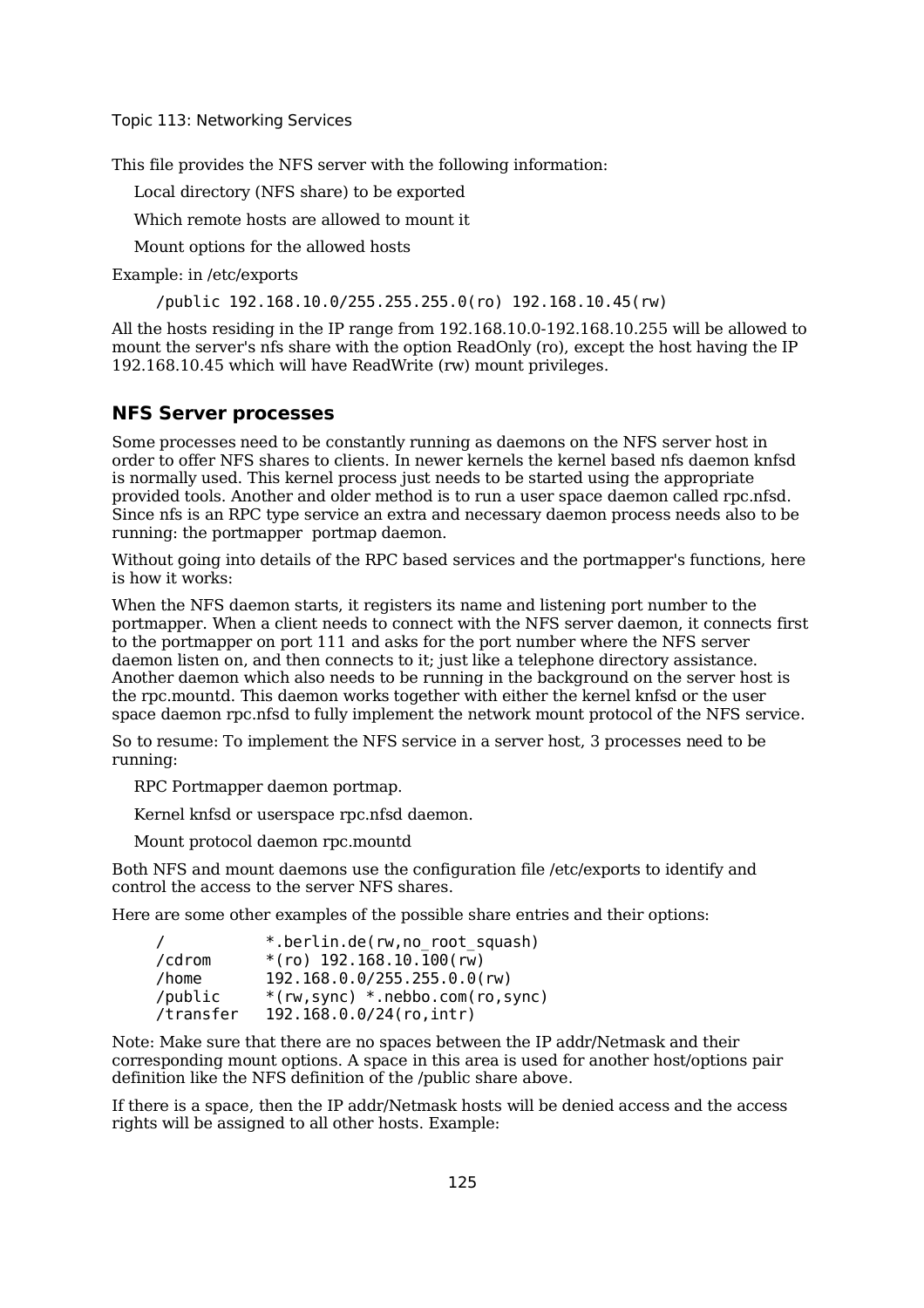/public achow(rw) diamond (ro)

Means: achow host will have read/write access, diamond host is denied access and all other hosts are allowed access with only read permissions.

### **UID and GID in NFS mounted shares**

When a client writes a new file or directory into a remotely mounted share, assuming it is mounted with the ReadWrite(rw) option, the NFS server will assign the UID and GID of the file or directory being written to the UID and GID of the client user writing it. It means that if the user Mary with UID=500 on the client host writes a file in a mounted share, this file will be effectively be written into the servers share directory. The UID on the server's host might be the UID of the user john....Ouch!!

Be careful with this. One solution would be to make sure that each client user also has an account on the NFS server host and that both UID and GIDs of users are the same on the client and on the servers host.

### **Squashing UID and GID for ALL**

Another solution is to use the same UID and GID for ll files and directories written via NFS. This is done with a 'squashing' function in the mount options of /etc/exports file:

```
all_squash
```
All files and directories get the nobody's UID and GID

```
anonuid=1000
```
Sets the NFS's nobody's UID to 1000

```
anongid=2000
```
Sets the NFS's nobody's GID to 2000

Example:

```
/public *.dept1.com(rw,all_squash,anonuid=1000,anongid=2000)
```
#### **Selecting which UIDs and GIDs will be squashed**

It is also possible to selectively set the UID that will be squashed and let the others be written as they are on the client's hosts. The mount options are squash uids and squash\_gids

Example:

```
/public *(rw,squash_uids=0-499,squash_gids=0-100)
```
Makes sure all the files and directories written into this share which originate from users having a UID from 0 to 500 will be written with the UID of user nobody. The same is true for the GIDs from 0 to 100.

### **Mounting share as root user**

A special issue concerning this above NFS UID phenomenon is that if the root user on a client's host writes files or directories into the NFS shares, the effective file UID and GID will be of the user nobody instead of the user root for obvious security reasons. To turn this security feature OFF (NOT recommended) a special mount option(no\_root\_squash) can be included in the /etc/exports.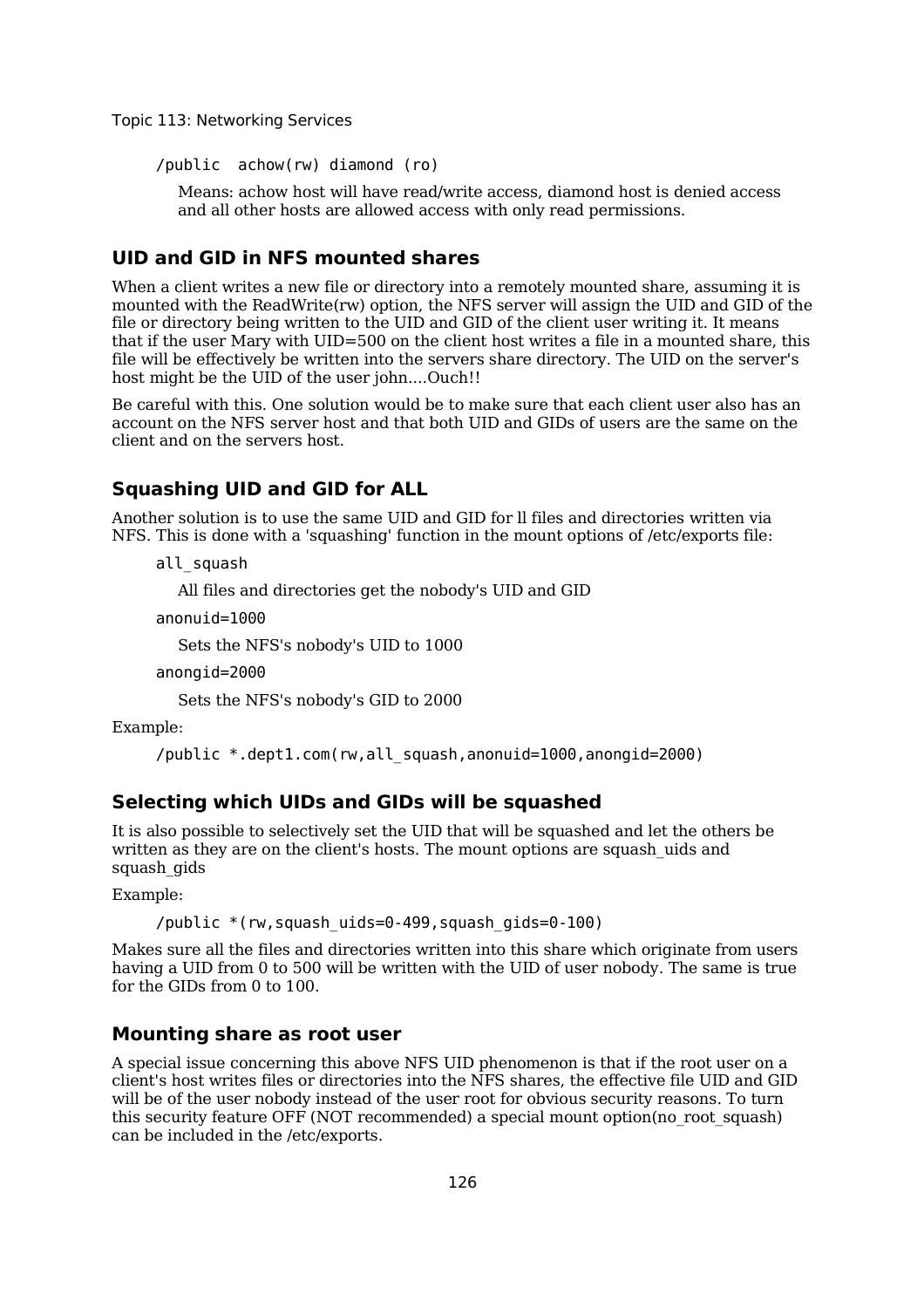Example:

```
/public *.myfirma.com(rw) admin.myfirma.com(rw,no_root_squash)
```
This means that files or directories written by root on the client host admin.myfirma.com will have the UID and GID of the user root on the shares of NFS server's host': root UID=0 and GID=0.

Note: After making any changes to the /etc/exports file, the nfs daemon needs to be told to re-read this file for the new changes to take effect. It is done either via sending the HUP signal to the nfs daemon or by issuing the command:

exportfs -a

## **Simple shares with SAMBA**

Description: SAMBA is a Linux program set that offers file and printing services to Microsoft Windows networks. These functions are already available from the Windows systems and Samba can easily replace them. When a Windows host uses these services which are provided by Samba, it sees the services as if a Windows provided it. These services are:

File and Printing services

Local and Master Browser (Provides the list of available shares)

NT-PDC (Primary Domain Controller for NT networks)

Windows 95/98 Logon server

Printer Drivers install services

Windows clients:

Win3.11, 95, 98, 2000, Me, XP

Protocol used:

SMB (Server Message Block) based on NetBIOS

Programs involved:

smbd

port 139-TCP

Shares and printers data transfer

nmbd

ports 137-UDP & 138-UDP

WINS, WINS Proxying, Browsing, Name server for NetBIOS Hosts names

Service type:

Triggered by inetd (xinetd) or as Daemon processes

Daemon Start/Stop scripts:

/etc/init.d/smb for smbd daemon

/etc/init.d/nmb for nmbd daemon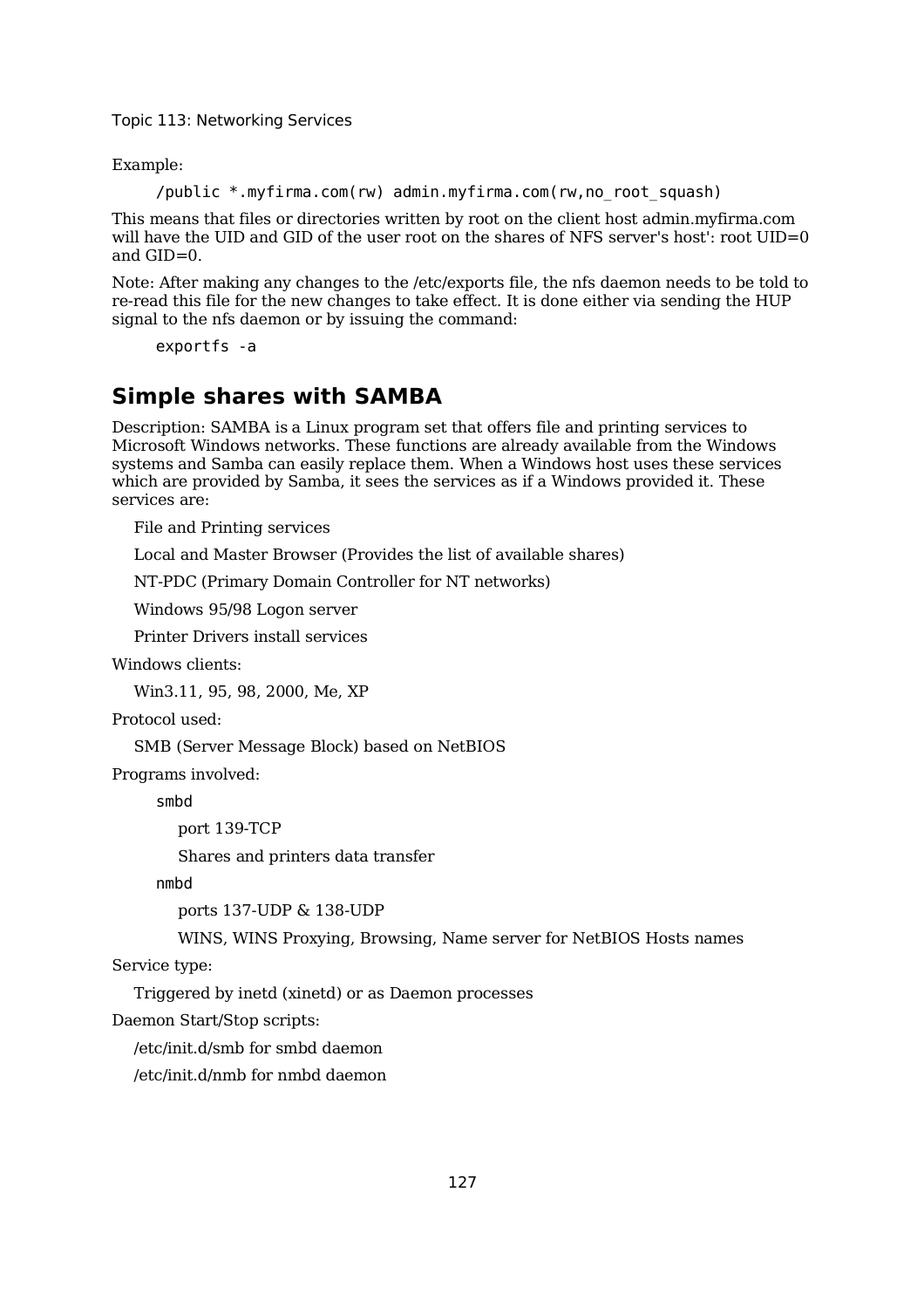### **smb.conf**

Main configuration file: smb.conf located in /etc or in /etc/samba

#### **Structure of smb.conf**

smb.conf is composed of sections and section parameters. Each line is either: a section name, a parameter for the section or, a comment

Sections names are enclosed in square brackets eg. [SectionName]

A parameter line is composed of:  $keyword(s) = Value$ 

A Comment line starts with the character '#'

Parameters belonging to a section are listed after the section name

All parameters listed after a section are valid for that section until another section is declared.

Parameter keywords and section names are not case sensitive.

### **Sections in smb.conf**

[global]

Defines the parameters that controls how the server operates

[homes]

Defines parameters for a special share that provides individual home directories for each loged-in users.

[printers]

Defines parameters for a special share that provides printer services

[sharename]

Defines parameters for a normal file share.

#### **Parameters of section [global]**

Note: Here, only the most used and important parameters used are shown, many more are available.

workgroup = MYWGROUP  $netbias name = SAMBA1$ NetBIOS name of the server security = USER Possible values: USER, server, SHARE server string = "Samba %v Server on %h" TEXT ID of server quest  $account = nobody$ local Linux ID of an unknown guest encrypt passwords = yes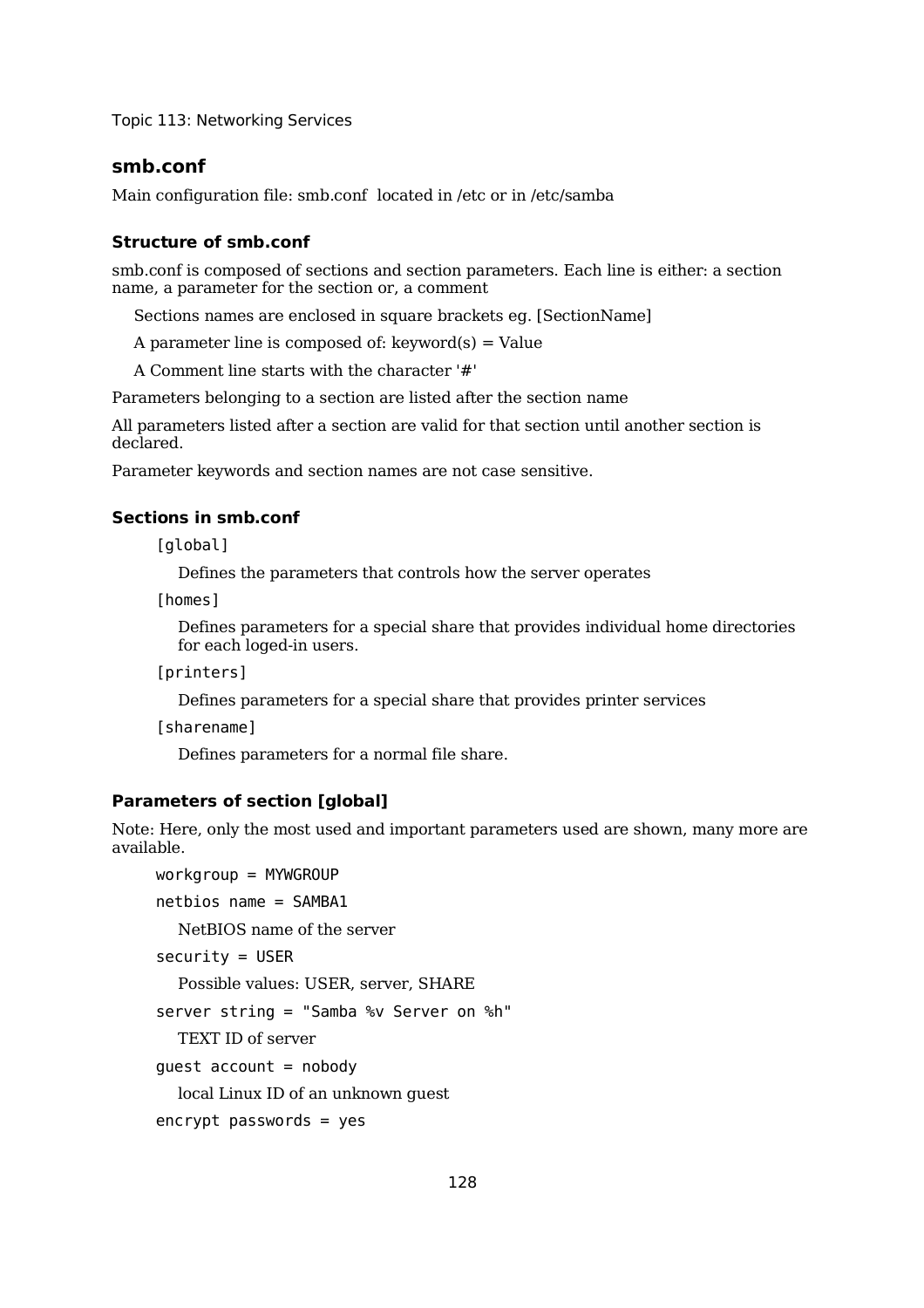transfer of passwords is encrypted

printing = BSD

Type of printing system used in this host

### **Parameters of section [homes]**

The parameters of this section pertains to all properly logged-in remote users.

```
comment = "Personal home directory"
path = /home/%U
  Home directory for every user
browseable = nodo not show this share to other users
write = yesallow to write into this share
```
#### **Parameters of section [printers]**

This section allows samba to poll the local printing system and display all the available printer shares. Parameters are allowing to control its behavior.

comment = "All samba printers"

 $path = /tmp$ 

Directory where the print jobs will be queued

```
create mask = 0700
```
maximum access rights of print jobs files written here

```
printable = yes
```
IMPORTANT: needed to make this ahare a print share

```
browseable = no
```
to only display this share as print share and not file share

quest  $ok = yes$ 

allow guests to print through this print share

#### **Parameters of a section for a single printer**

This section defines an individual printer instead of using the section [printers]. The section name declares the shared printer name.

```
[hpli6]
comment = "HP laserjet-6 printer share"
Printer name = lp2
  uses the local printer queue lp2
printable = yesas above
```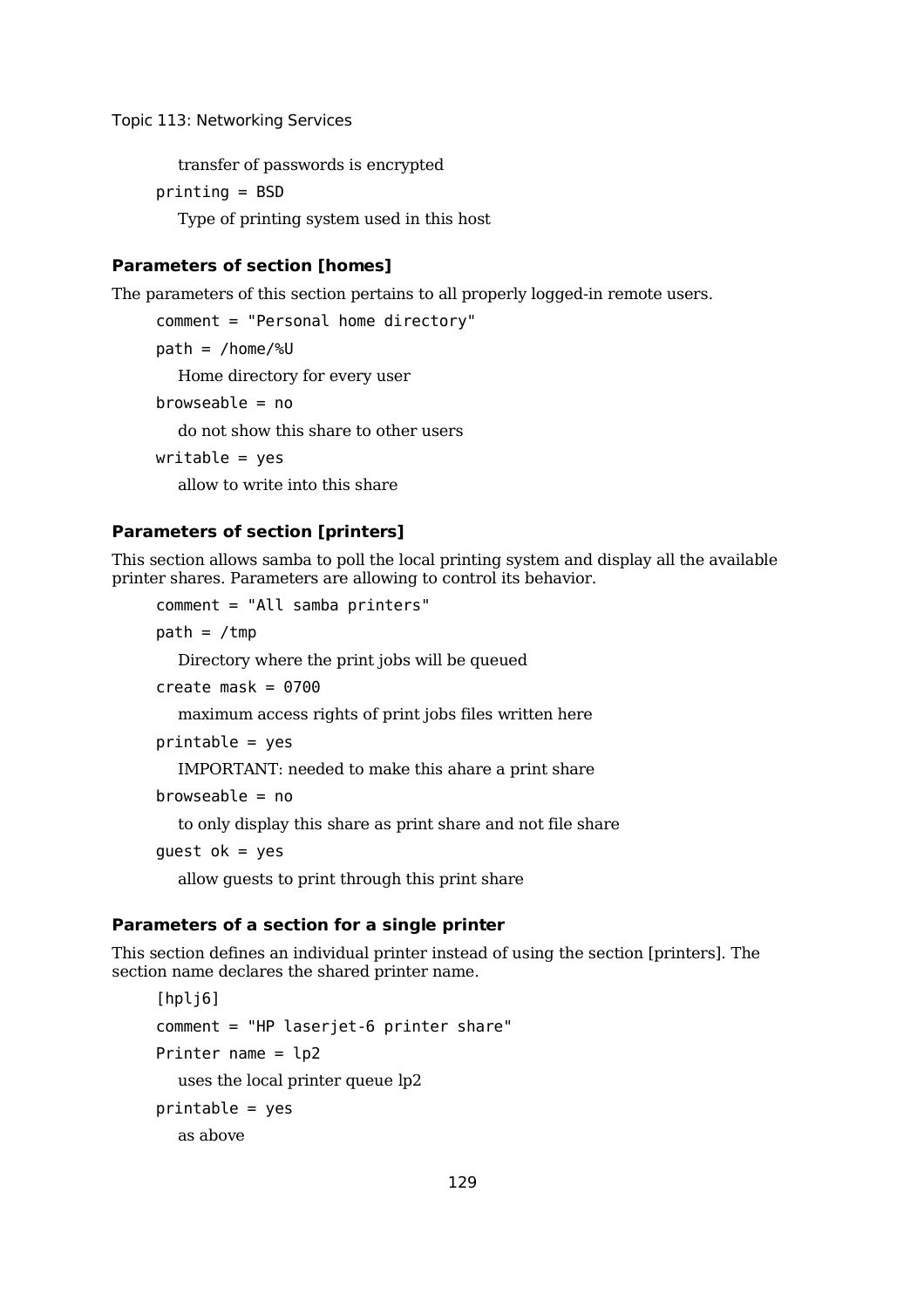```
path = /tmpas above
create mask = 0700as above
public = yes
```
allow everybody to use that printer

### **Parameters of a section for a normal file share**

[transfer]

Name of the share)

comment = "Common transfer share"

path = /var/shares/transfer

force create mask =  $0666$ 

access rights of all files written into this share

force directory mask =  $0777$ 

access rights of all directories created here

 $public = yes$ 

same as quest ok  $=$  yes, allowing quests to access files(read) from this share

 $write = yes$ 

allow users to write files/dirs into this share. same as read only  $=$  no

#### **Setting passwords for share access**

Passwords can be transfered in two modes: encrypted and non-encrypted.

To transfer the passwords in non-encrypted format (clear text .... insecure!!!) the parameter: encrypt passwords = no must be entered in the [global] section.

This way Windows 95 (rev.1) hosts can be authenticated in Samba. In this case the normal linux system passwords file can be used for authentication.

To transfer the passwords in encrypted format (recommended and default), the parameter encrypt passwords  $=$  yes can be entered in the [global] section.

This setting requires that a samba password file be used for authentication because the type of password encryption is not the same as the Linux password encryption. This password file is called smbpasswd and is normally located in /etc or in /etc/samba. To set passwords for user in this file, the following command is used:

smbpasswd -a username

Note: The user must already exist as Linux system user before being able to set its samba password. The user doesn't need to have a valid system password.

#### **Security types in Samba authentication**

To set the security type the parameter security  $=$  Value in[global]section is used.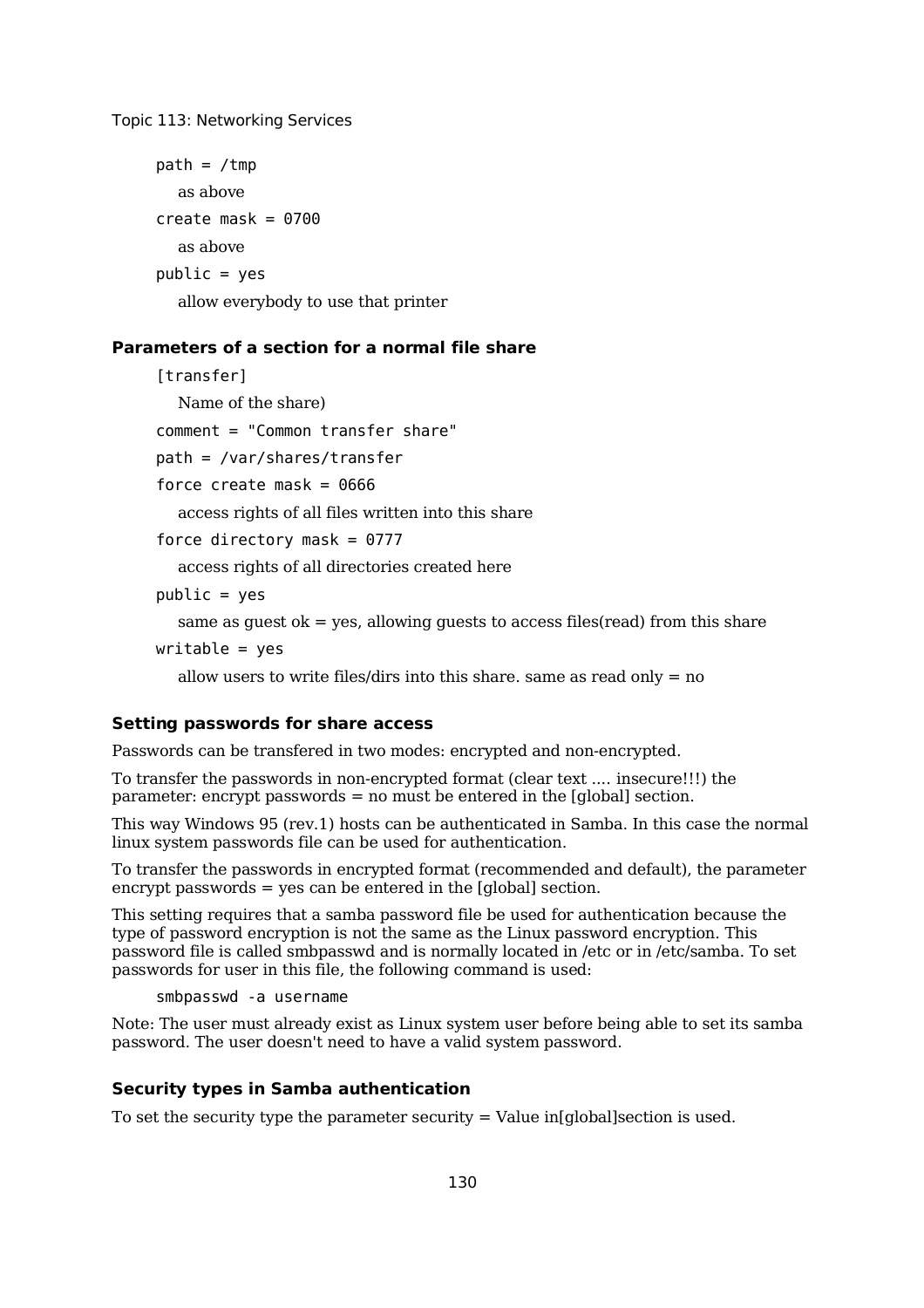security = user

With this security type, users (host) are logged-on once and identified as so for access to all shares. Most shares would then be accessible to only to properly logged-on users. Guests would then only be allowed access to shares that are set with:

guest  $ok = yes$  or public = yes.

 $security = share$ 

This security type is the lowest one. This means that all the shares are accessible by anybody, whether guest or know user, unless the share is limited to certain user or all known users using the setting:

valid users = usernamel username2 ...or guest  $ok = no$ 

within the share settings.

security = server

This security type uses an external password (SMB) server for user authentication. This server can also be a Samba. The password server needs to be specified with the [global] setting:

password server = PWServerNetBIOSName

This password server must be running in security = user mode.

The user must have an account in the password server and in the local samba.

Important: Never give its own samba server name as password server name. This would result in an endless loop rendering the samba server unusable.

#### $security = domain$

This security type uses an external PDC server for user authentication. The password server needs to be specified with the [global]setting:

password server = PDCServerNetBIOSName1, PDCServerNetBIOSName2,..

The user must have an account in the PDC server and in the local samba.

The transfer of the password must also be set to 'encrypted' with the [global] setting:

encrypt passwords = yes

The workgroup setting must also set to the domain name of the PDC server. The local samba must also register itself as participant of a domain by setting a special password using the command: smbpasswd -j DomainName

The PDC musl also create an account for the samba server using the program Server Manager for Domains. The samba server NetBIOS name is then given here.

#### **Using WINS server for NetBIOS names conversion**

Normally a broadcast is sent to all local hosts to find out an IP for a particular name.

If a WINS (WIndows Name Server) is desired to prevent broadcasting such requests, then the following setting in [global] section need to be included:

```
wins server = WINSServerIP
```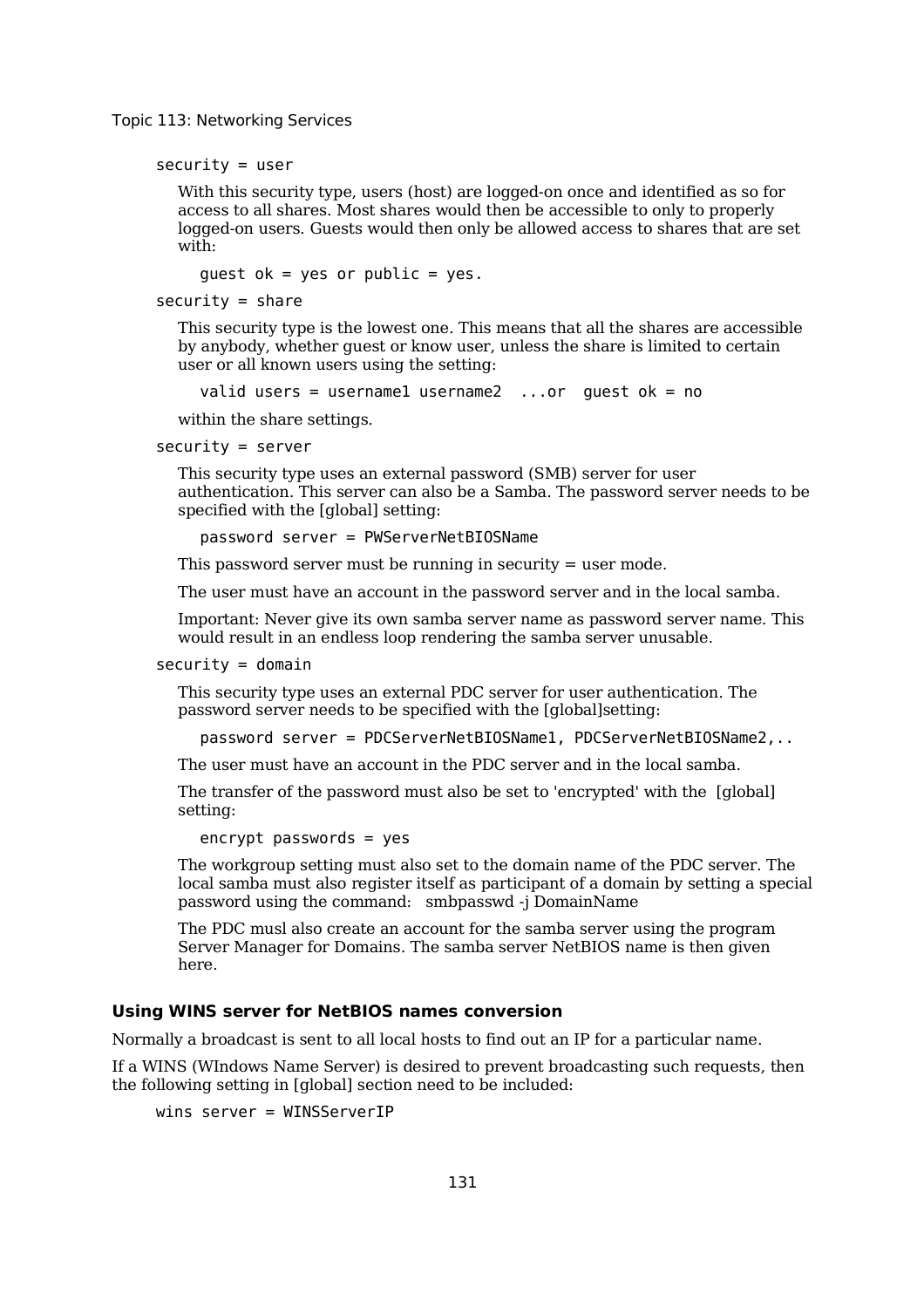## **Using Samba as WINS server**

To use the local samba as a WINS server then enter the following [global] setting:

wins support  $=$  yes

Note: Never use the local samba as WINS client ( wins server = WINSServerIP) and as WINS server at the same time ( wins support = yes).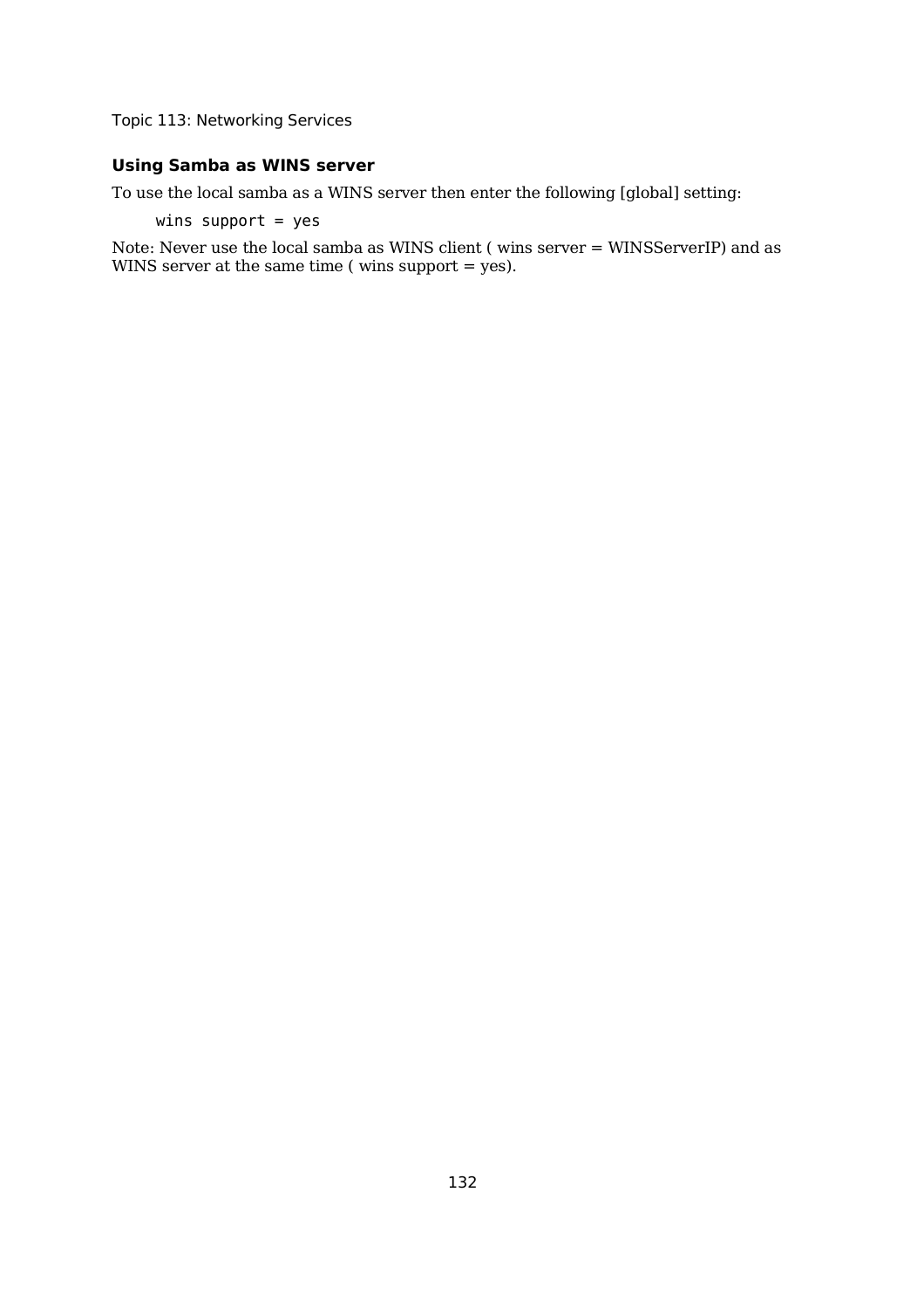## **Typical Configuration of smb.conf**

Note: The following configuration parameters are only examples and NOT all of them need to be learned for the LPI 102 exam. It is provided only for reference and understanding purposes.

#### **Server Global Options**

```
[global]
workgroup = WORKGROUP
kernel oplocks = false; TCP protocol fine tuning parameters
socket options = TCP NODELAY
printing = cups ; Printing system. Other possibilities:
                           ; bsd, sysv, plp, lprng, aix, hpux, qnx, cups
printcap name = cups; File listing printer queues and capabilities
load printers = yes ; All printer names will be presented as shares?
encrypt passwords = yes ; Use encrypted samba passwords instead of linux passwd
null passwords = no ; Allow users with empty passwords to access shares?<br>security = user ; Users are logged-on once
                          ; Users are logged-on once
          = share ; Users must log-on for each share
          = server ; Samba asks a password server to validate the user.
          = domain ; Samba asks an PDC server to validate the user.
                           ; Note: server and domain need also the setting of: 
                           ; password server = PWServerNetBIOSName
guest account = nobody ; What usename will quests use in Linux
map to guest = Bad Password ; Accepts any wrong login is a quest user
             = Bad User ; Good name and bad password is refused, 
                               ; Bad name or password is accepted as guest
os level = 2 ; WinforWorkgroups/Win95/Win98 = 1
                          ; NT-Desktop = 17
                           ; NT-Server = 33
local master = yes ; Samba (nmbd) is the Local Master Browser ?
preferred master = yes ; Force election for master browser when samba starts?
wins support = no; Samba is a WINS server ? (lmhosts contains data)
wins server = 192.168.1.1 ; IP of WINS server if any exists in the network
```
#### **Interfaces or networks that samba will respond to**

|                | $interfaces = eth*$ eth $0$ 192.168.2.10/24 192.168.3.10/255.255.255.0 |
|----------------|------------------------------------------------------------------------|
| loglevel = $7$ | ; Log levels possible 1 to $7:1$ minimal,                              |
|                | 3 normal.                                                              |
|                | 7 a hell of a lot                                                      |
|                |                                                                        |

#### **Standard Shares**

Share names are reserved only for these purposes

```
[homes]
comment =Home directories<br>browseable = no
                           ; Name of user share seen by other users ?
read only = no ; Cannot write ? (same as writable=yes)
create mode = 0750 ; AND with 0766 (default) to set the files access rights
```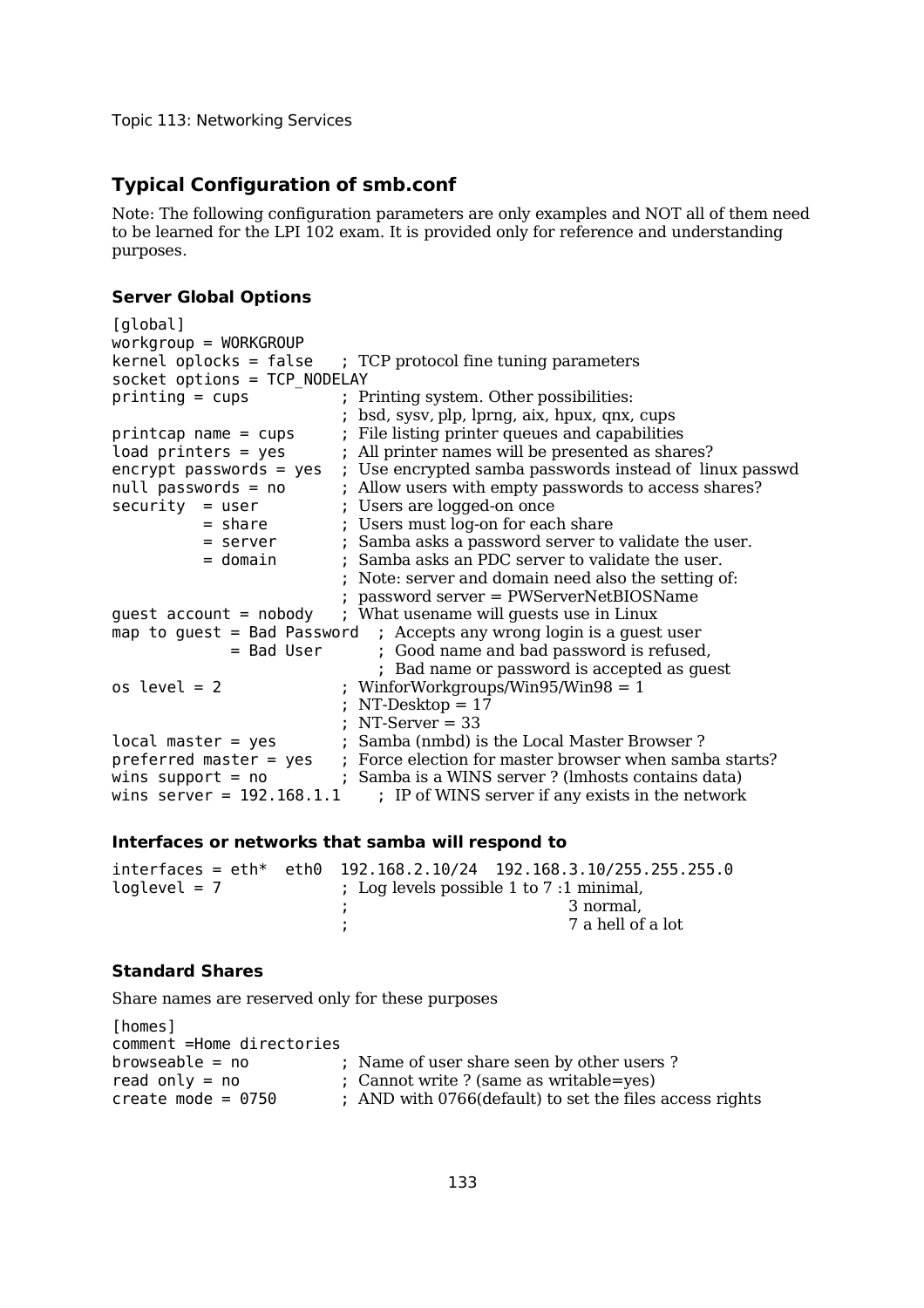| [printers]<br>$comment = All Printers$<br>$b$ rowseable = no<br>read only = $yes$<br>$printable = yes$<br>$public = yes$<br>$\text{directory} = / \text{tmp}$<br>create mode = $0700$ | ; Seen as a directory share? (absolutely NO!)<br>; We can save files there ? (absolutely NO !)<br>; We can send print jobs to it? (absolutely yes!)<br>; Usable by all users including guests?<br>; Where print jobs will be saved before printed<br>; Allow only owners to modify saved print jobs |
|---------------------------------------------------------------------------------------------------------------------------------------------------------------------------------------|-----------------------------------------------------------------------------------------------------------------------------------------------------------------------------------------------------------------------------------------------------------------------------------------------------|
| <b>Normal Shares</b>                                                                                                                                                                  |                                                                                                                                                                                                                                                                                                     |
| [cdrom]<br>$comment = CD-ROM$<br>$path = /median /cdrom$<br>writeable = no<br>$locking = no$<br>$public = yes$                                                                        | ; Example of a typical share<br>; Path of the share<br>; Prevent to writes to CDROMs. (same as read only=yes)<br>; Prevent samba from locking accessed files while opened<br>; Usable by all users incl. guests? (same as guest $ok = yes$ )                                                        |
| [LaserJet]<br>$printable = yes$<br>$printer = laserjet$<br>$printing = cups$                                                                                                          | ; Single Printer share settings if load printers $=$ no<br>; User paul is the only one allowed to use this printer.                                                                                                                                                                                 |

## **List of extra usefull share parameters**

read only = yes ; Same as writeable = no

Global area:

|  | hosts equiv =/etc/hosts.equiv ; List of hosts & users allowed w/o passwords.(Global) |  |                                               |  |  |  |
|--|--------------------------------------------------------------------------------------|--|-----------------------------------------------|--|--|--|
|  |                                                                                      |  | ; File Format: Client FQDN Hostname User Name |  |  |  |

Shares (services) area:

valid users = paul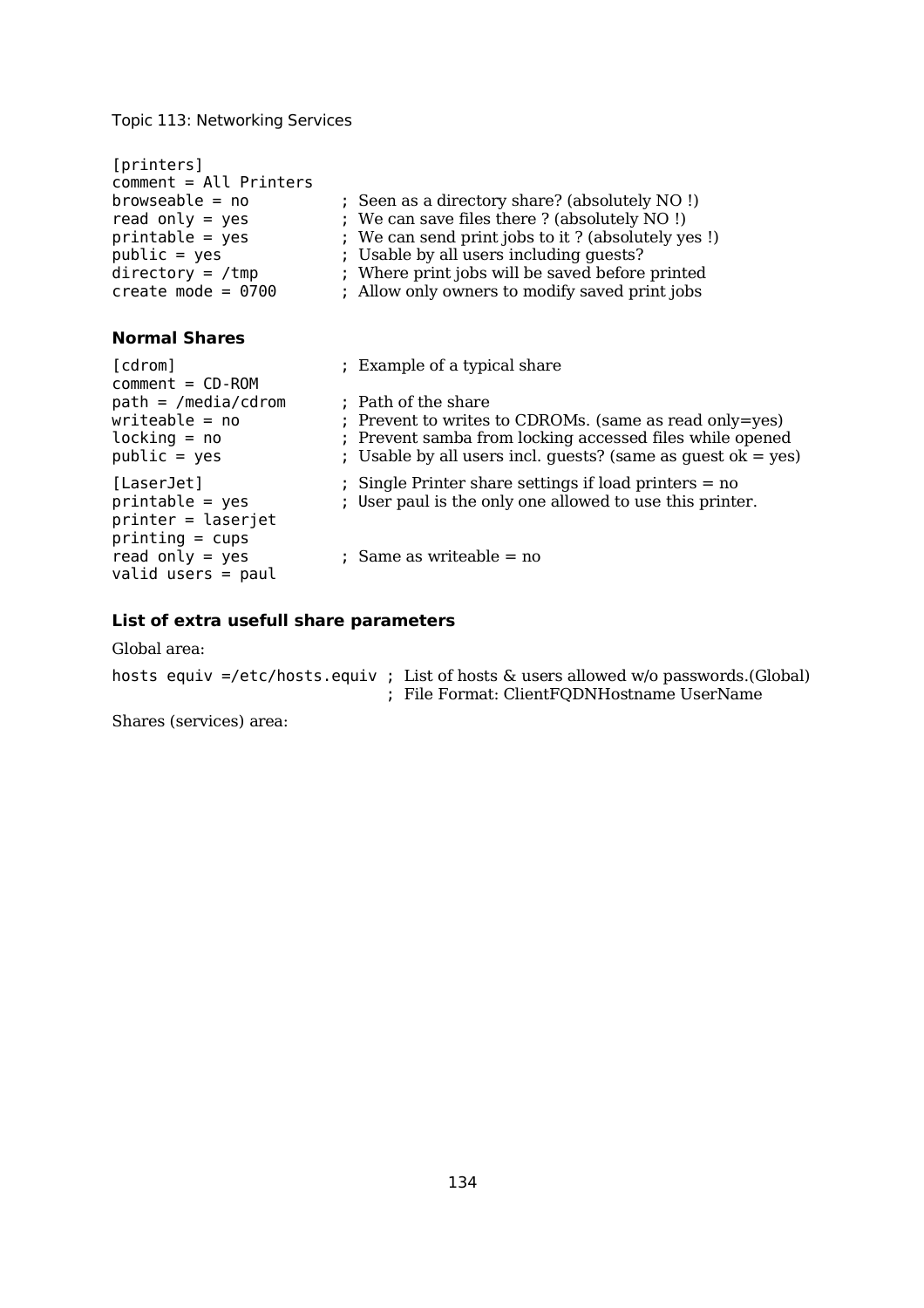| $path = /var/pc$ /%m                       | Each machine gets its own share directory, which<br>must exist and must be all in lowercase characters) |
|--------------------------------------------|---------------------------------------------------------------------------------------------------------|
| $path = /var/users/\%u$                    | Each user gets own share dir (user dir. must exist)                                                     |
| create mode = $0740$<br>creation           | Mode ANDed with Windows (rw/ro) and 0766 for file                                                       |
|                                            | Default = $0744$                                                                                        |
|                                            |                                                                                                         |
| directory mode = $0751$                    | AND with Windows (rw/ro) and 0755 for dir creation<br>Default = $0755$                                  |
| force create mode = $0740$                 | Forces all the files to have this mode when created                                                     |
| force directory mode = $0750$              | Forces all dirs to have this mode when created                                                          |
| hosts deny = $192.168$ .                   | Hosts that are not allowed to acces the share.                                                          |
|                                            | Valid values: ALL, FQDN, IPAddr, NetAddr/Netmask,                                                       |
|                                            | PartiallP. Often used in combination with hosts allow                                                   |
| hosts allow = 150.203. EXCEPT 150.203.6.66 |                                                                                                         |
|                                            | ; Allows all hosts with IP starting with 150.203.                                                       |
|                                            | except the host which has the IP 150.203.6.66                                                           |
|                                            | Valid values: ALL, FQDN, IPAddr, NetAddr/Netmask,                                                       |
|                                            | Partial IP. Hosts allow takes priority over hosts deny.                                                 |
| valid users = $john$ , sophie              | Sets the only users allowed access to the share.                                                        |
| write $list = marine, Qadmin$<br>the share | Only these users or $group(\mathcal{Q})$ are allowed to write to                                        |
|                                            | Normally combined with writeable $=$ no                                                                 |
| read $list = marine, @shipping$            | These users or group $(\omega)$ may only read the share.                                                |
|                                            | Normally combined with writeable $=$ yes                                                                |
| $follow$ symlinks = no                     | Doesn't permit following symlinks. Default is yes                                                       |
| wide links $=$ no                          | Limits following sym links to inside share tree.                                                        |
|                                            | $Default = yes$                                                                                         |
| $preexec = LinuxCommand$                   | Runs a command as user before accessing a share                                                         |
| $root$ preexec = $LinuxCommand$            | Runs a command as root before accessing a share                                                         |
| $postexec = LinuxCommand$                  | Runs a command as user before closing a share                                                           |
| $root$ postexec = $LinuxCommand$           | Runs a command as root before closing a share                                                           |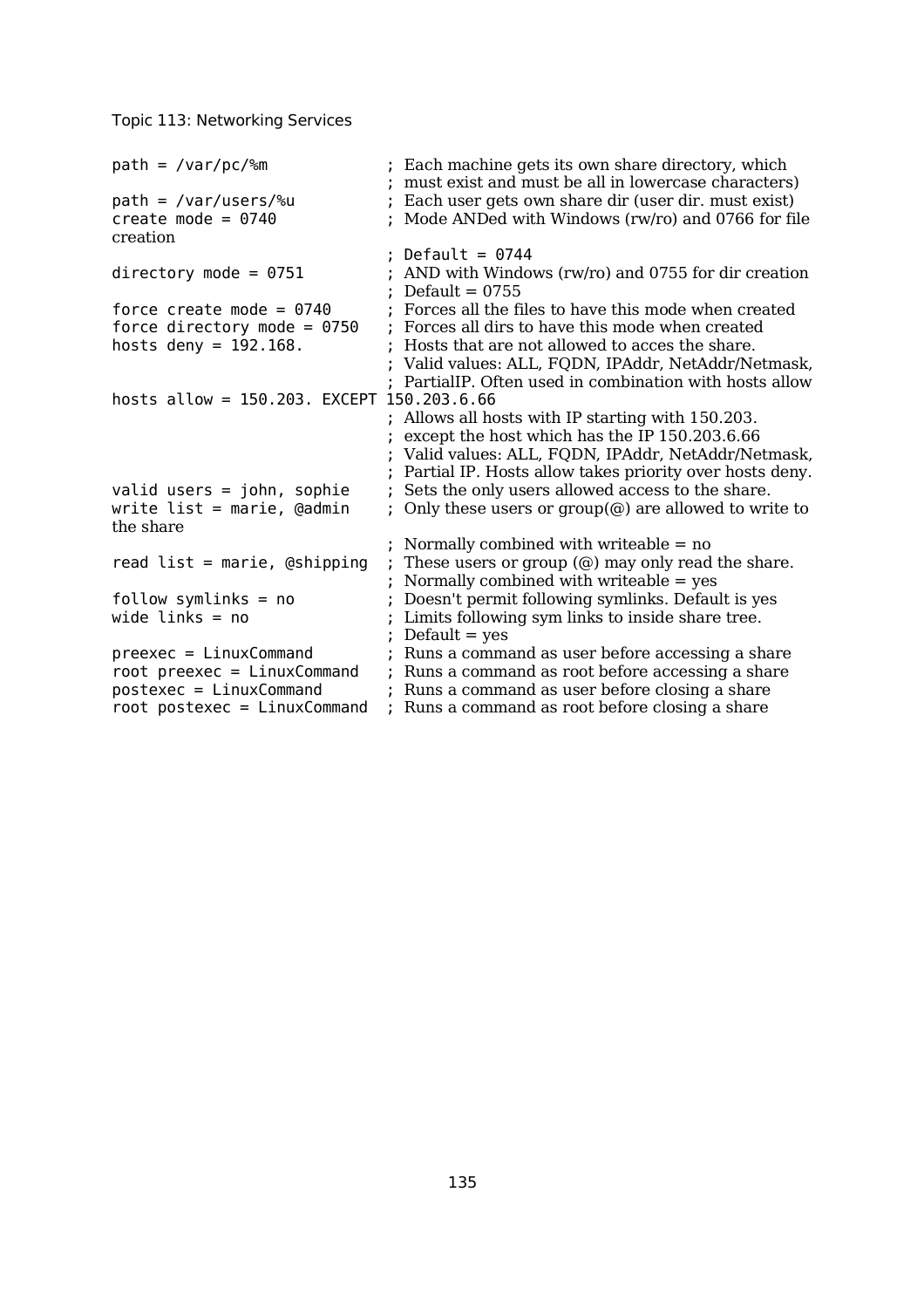# **1.113.5 Setup and configure basic DNS services**

**Description:** Candidate should be able to configure hostname lookups and troubleshoot problems with local caching-only name server. Requires an understanding of the domain registration and DNS translation process. Requires understanding key differences in configuration files for bind 4 and bind 8.

#### **Weight: 4**

```
Key files, terms, and utilities include:
  /etc/hosts
  /etc/resolv.conf
  /etc/nsswitch.conf
  /etc/named.boot (v.4) or /etc/named.conf (v.8)
  named
```
# **Introduction**

Since the start of TCP/IP networking, the use of IP Numbers as host identifiers has proved to be non-practical. Therefore, when a client program needs to communicate to a service on a particular host, it uses names to identify the server hosts. Since the TCP/IP protocol doesn't handle names directly as host identifiers, this name needs to be converted into an IP number, before the client program can proceed in trying to establish a connection to the server host.

This conversion of Names to IP is called 'name resolution' and is handled by a background mechanism called the 'resolver'. If for example the command 'ping strato.de' is given to bash, the program ping will detect that its destination is not an IP but a host name. To translate this name into an IP, the ping program calls the 'resolver' for assistance. This 'resolver' is simply a set of system library functions. The 'resolver' mechanism will then proceed and try to resolve the host name into an IP and deliver it back to the calling application.

Here I will do a bit of history. In the (good?) old days of the start of the Internet, all the names to IP conversions were made via a search through a local database file called: / etc/hosts. This file was maintained up-to-date by a central computer (owned by NIC-Network Information Center) and then all other computers regularly fetched a copy of it.

As the Internet and the number of available hosts grew, this method became very impractical. To solve this situation, a system called Domain Name Service (DNS) was developed by Paul Mockapetris. The first DNS system implemented was called JEEVES. Another variation of it was developed for the BSD Unix that was called BIND (Berkley Internet Name Domain). BIND is now one of the most widely used DNS Servers on the Internet. LPI-102 Exam bases its DNS Topic on this system.

# **Registering Domain Names**

In the beginning of the Internet a single authority was responsible for registering the Domain names. Now there are a vast number of qualified domain registrars available on the Internet.

# **Resolving host names**

In Linux, the 'resolver' goes through the following sequence to resolve a HostName to an IP address: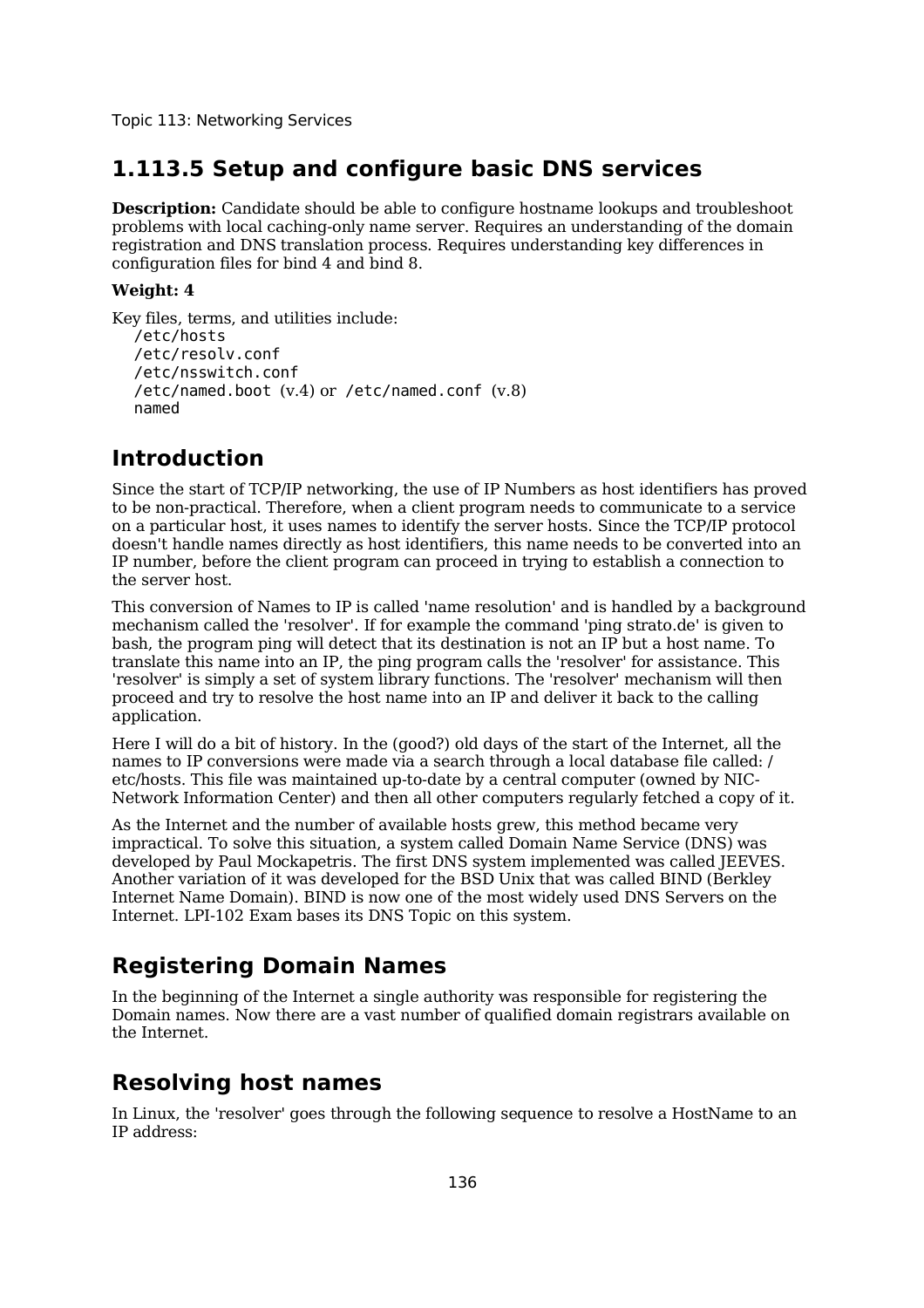It looks in the file /etc/host.conf or /etc/nsswitch.conf to determine the sequence and where should it should look for the resolving of the name.

The older Linux standard library, libc, used /etc/host.conf as its master configuration file, but Version 2 of the GNU standard library, glibc, uses first the file / etc/nsswitch.conf and if not found then the file /etc/host.conf. I'll describe each in turn, since both are commonly used.

If the /etc/host.conf is used then the entry order determines in which order the search for resolving is done: eg.

order hosts,bind

Tells the resolver to look first in the file /etc/hosts. And if the name is not found there, then it should make a query to a DNS server

Which DNS is queried and in which order is determined by the content of the file / etc/resolv.conf. Only if a DNS doesn't respond at all the next DNS in the list will be queried. If any queried DNS responds, by saying that he doesn't know the answer, then no more DNS queries are made and the next DNS in the list is NOT queried. Only up to 3 DNS will be queried sequentially until one responds. The fourth DNS and so on, if listed, will be ignored even if the third one has not responded at all. Example: (content of /etc/resolv.conf)

Nameserver 245.67.146.78 Nameserver 245.67.56.80 Nameserver 245.67.17.256

If the /etc/nsswitch.conf file is used, then the 'resolver' looks for a line starting with the keyword: hosts eg.

hosts: files dns

In this example the 'resolver' will look first in the file /etc/hosts.

If not found in /etc/hosts, it will then make a DNS query. Which DNS is queried and in which order is determined by the content of the file /etc/resolv.conf in the same fashion as above when the /etc/host.conf is used.

Use of a DNS

The normal use of a DNS is to provide domain names to IP translation for domains for which the DNS is Authoritative as well as a caching service for domain name resolutions that were passed on to other DNS. When a DNS is not Authoritative for any domain, then its is called a 'Cache Only DNS'. This type of DNS passes on the DNS requests to other DNSs and caches the results for further requests. When a DNS doesn't know the answer to the name resolving request, it has 2 choices depending on its configuration: It can either forward the request to another DNS, which will do the search work(recursive request), or it will try to find it itself by starting at the very root of all name servers:(one of 13 root servers) and follow-up on each authoritative DNS down the domain path(iterative requests).

## **BIND DNS sever**

BIND (Berkely Internet Name Daemon) was developed in different versions. Two of the most used versions, which differ in their configurations files, are BIND-4 and BIND-8. BIND-9 has since been also developed and its differences to BIND-8 are insignificant concerning LPI-102.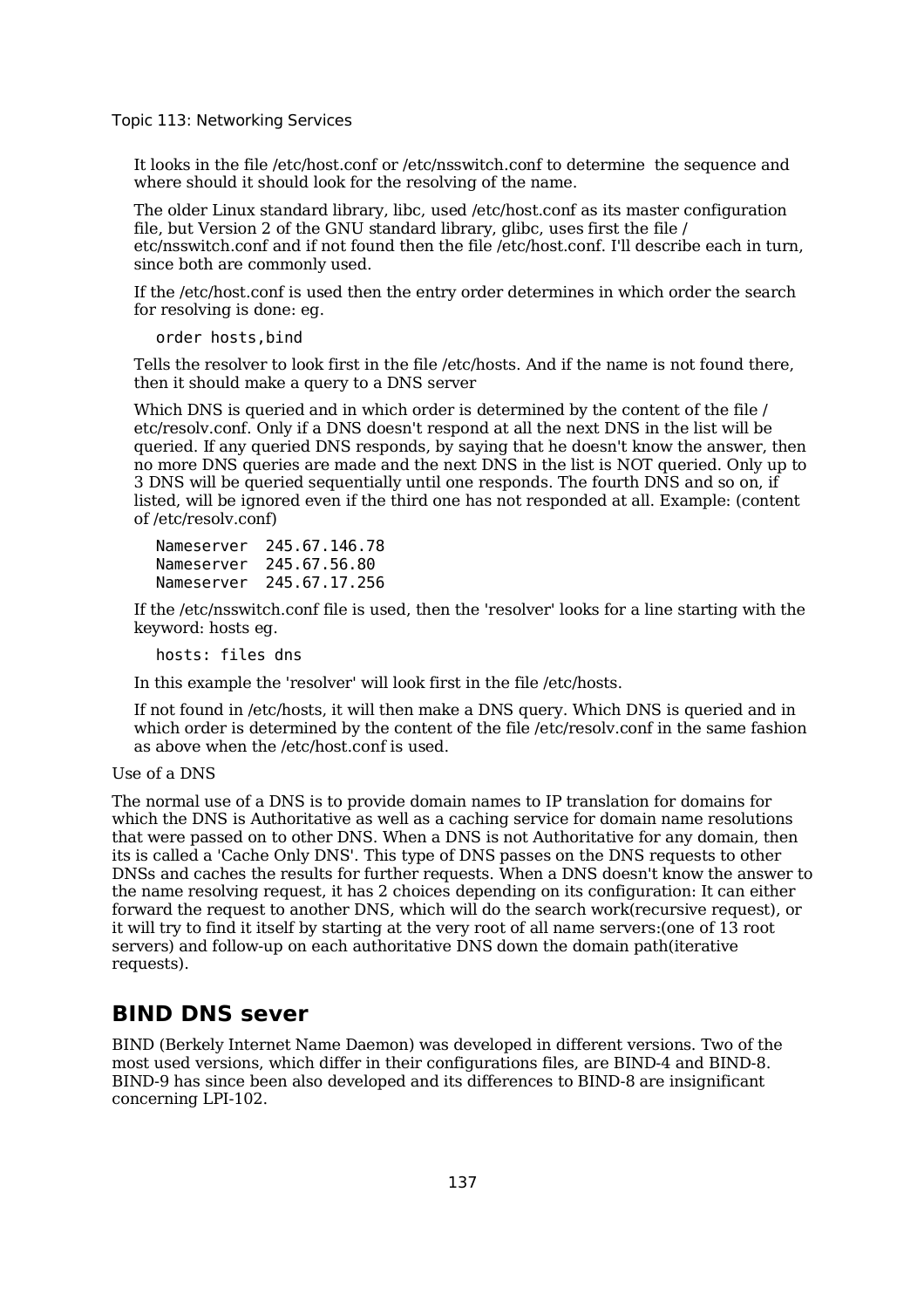## **BIND-4 DNS Server**

BIND-4 is made of 3 components:

The DNS daemon program(named) that watches the 'name service' port (53) and resolves the requests of names to IP, or reversely, made on that port.

The main configuration file(/etc/named.boot) for named, where the domains and zones for which named is responsible are declared.

The DNS database files (/var/named/\*):

named.ca or named.root : Database of root servers

domainName.zone and IPNumber.rev are Databases of domain names.

They are used by named to make the Name  $\leq$ ->IP conversions.

### **BIND-8/9 DNS Server**

BIND-8/9 is made of 3 components:

The DNS daemon program(named) that watches the 'name service' port (53) and resolves the requests of host names to IP, or reversely, made on that port.

The main configuration file(/etc/named.conf) for named, where the domains and zones for which named is responsible are declared.

The DNS database files /var/named/\*:

root.hint : Database of Root servers

domainname.zone and IPNr.rev etc. used by named to make the Name <-->IP conversions(resolution).

## **Configuration of BIND-4**

The configuration file of BIND-4(/var/named/named.boot) is composed of:

Directives that controls the server's functions. Example:

directory /var/named cache . root.cache etc.

Directives that declares DNS zones and databases related to them. Example:

| <b>Zone Type</b> | <b>DomainName</b>         | <b>DatabaseFile</b> |
|------------------|---------------------------|---------------------|
| primary          | michel.home               | michel.zone         |
| primary          | $168.192.in-addr.\narray$ | michel.rev          |

## **Configuration of BIND-8/9**

The configuration file of BIND-8/9 has two different kind of sections:

The global server configuration section. Example: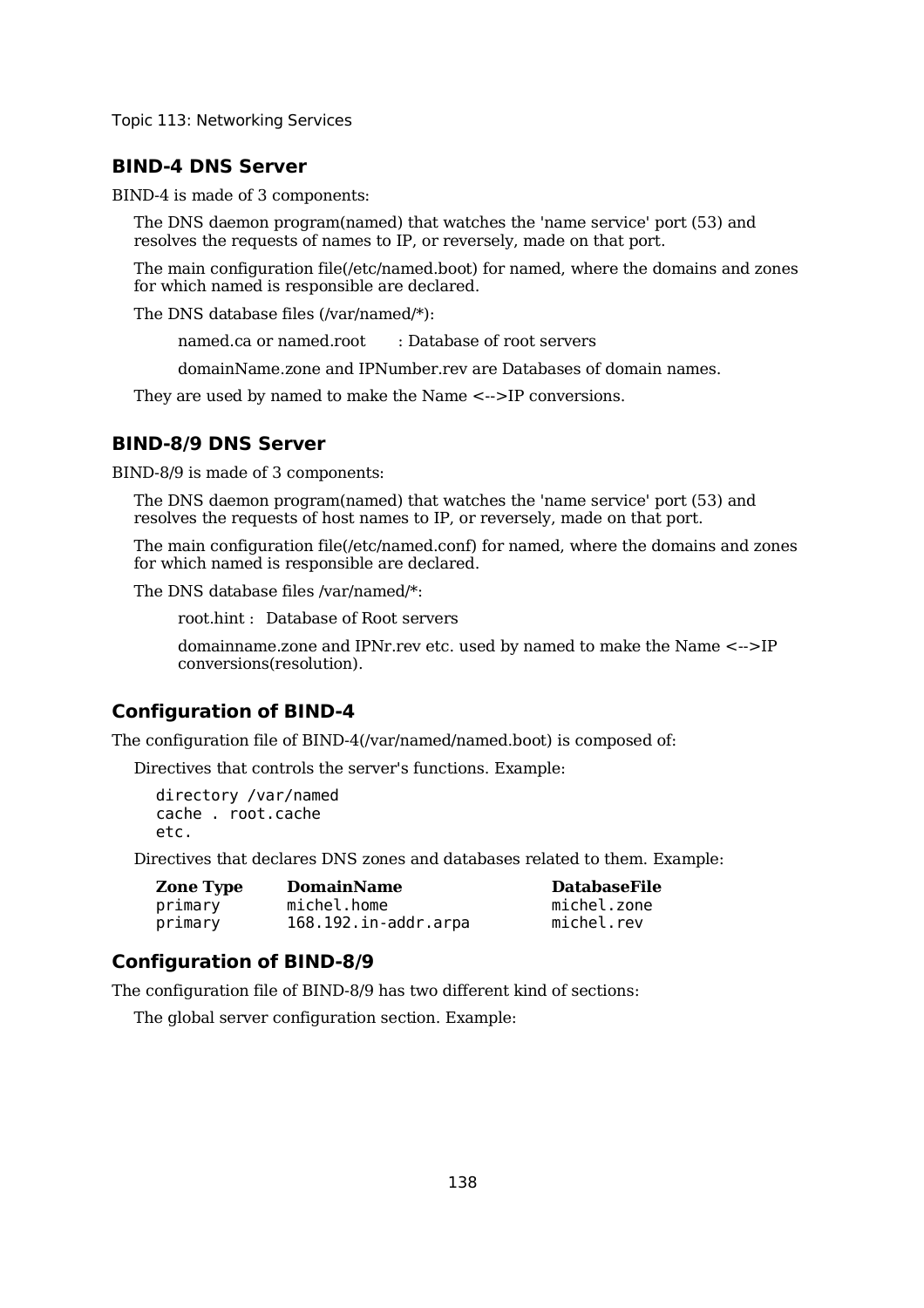```
options {
      directory "/var/lib/named";
      forwarders { 213.20.148.142;
                   193.189.244.205;
                   217.237.151.33; };
      forward first;
      listen-on port 53 { 127.0.0.1; };
      listen-on-v6 \{ any; \};query-source address * port 53;
      transfer-source * port 53;
      notify-source * port 53;
      allow-query { 127.0.0.1; };
      notify no;
  }
The Zone declaration sections. Example:
  zone "." in { \qquad \qquad ; Root servers database
      type hint;
      file "root.hint";
  };
  zone "localhost" in { \qquad \qquad ; localhost database
      type master;
      file "localhost.zone";
  };
  zone "0.0.127.in-addr.arpa" in { \qquad \qquad ; Reverse localhost
      type master;
      file "127.0.0.zone";
  };
```
# **DNS Database Files**

The databases format of both BIND-4 and BIND-8/9 are almost identical with some minor differences which are insignificant to LPI-102. Each database file contains a very strict fields formating. Records, except for SOA records, are normally written one per line.

#### **Types of database files**

There are 3 types of databases files used by Bind 4/8/9:

Root server file

Used to supply the IP numbers of the (13) root DNS servers in Internet. An update of this file can be obtained by FTP at the address: ftp.rs.internic.net. For Bind 4 this file is called named.ca or named.cache. For Bind 8/9 it is called root.hint

Extract of a record:

|                     | 3600000 IN | NS. | A.ROOT-SERVERS.NET. |
|---------------------|------------|-----|---------------------|
| A.ROOT-SERVERS.NET. | 3600000    |     | 198.41.0.4          |

...

Forward resolving files

Used to resolve the HostNames to IPs. Normally uses the SOA, NS, CNAME, HINFO, MX and A Records. See examples further down.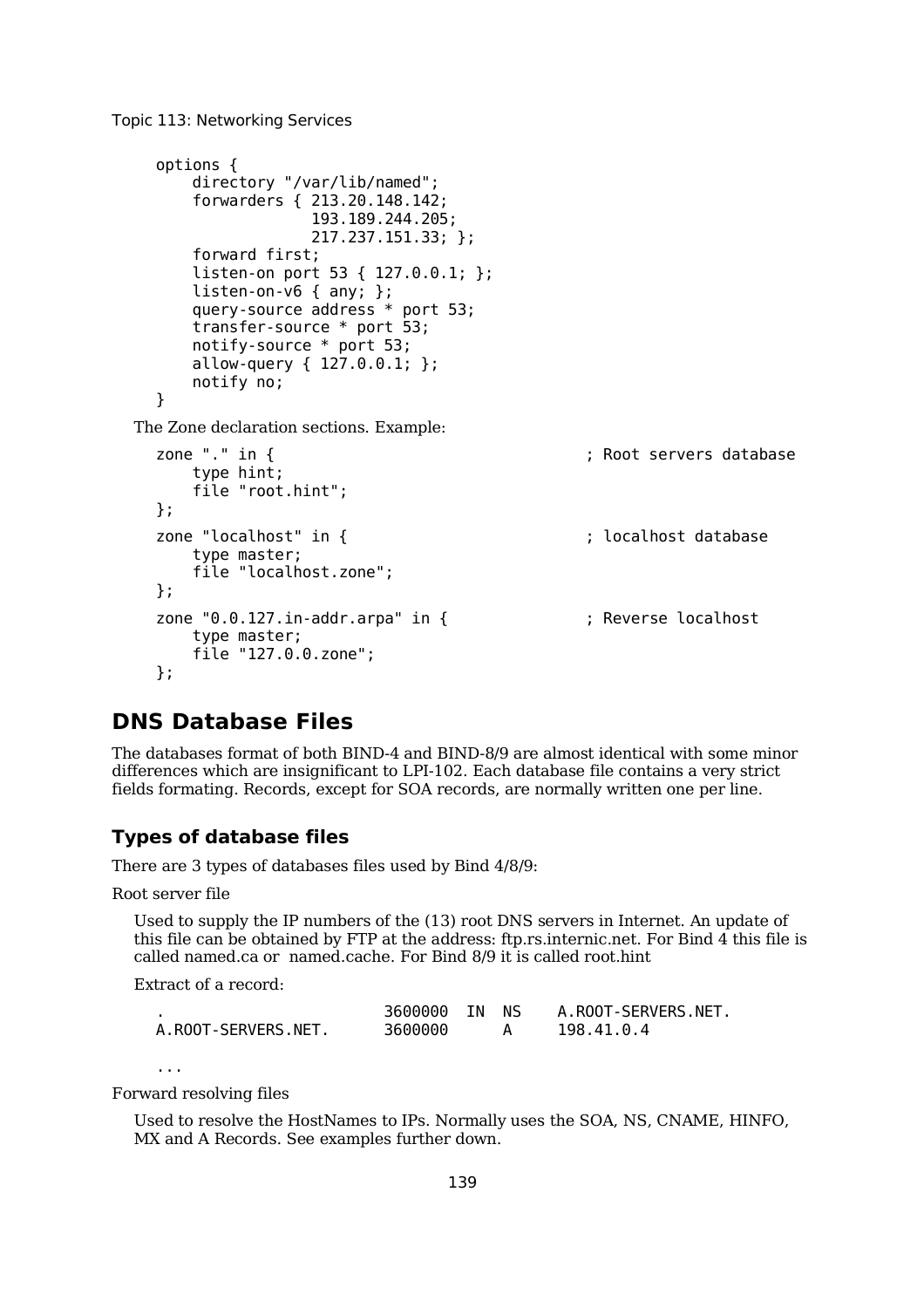Reverse resolving files

Used to resolve the IPs to HostNames. Normally uses the SOA, NS and PTR records. See examples further down.

#### **Record syntax**

Index [TTL] [class] RecordType Data

Index

Key Argument used to resolve a DNS request. Normally an IP number or a domain name. If omitted then the previous Index is used.

[TTL]

Time To Live(Optional). Time, in seconds, this record information will be valid.

[class]

Class of record(Optional). Normally not used. If used, then it is normally IN (for Internet).

RecordType

Type of record: SOA, NS, A, CNAME, HINFO, MX, PRT. See below the detailed types of records.

Data

Information provided by the record.

### **Types of DNS records**

Start Of Authority Record (SOA)

domainname [TTL] [class] SOA origin. hostmaster (extras)

domainname

The domain that this DNS is Authoritative for. @ for local host

origin

The FQDN-hostname where the master zone Database is located including the trailing dot '.'

hostmaster

The email address of the hostmaster and replacing the @ with a dot. eg.

michel.linux.local

instead of

michel@linux.local

extras

The list of values like serial number, etc. all inside paraenteses. If domainname is blank, then it refers th SOA-record zone. Slaves NS declarations are needed to allow slaves updates on master restart.

Example of an SOA record: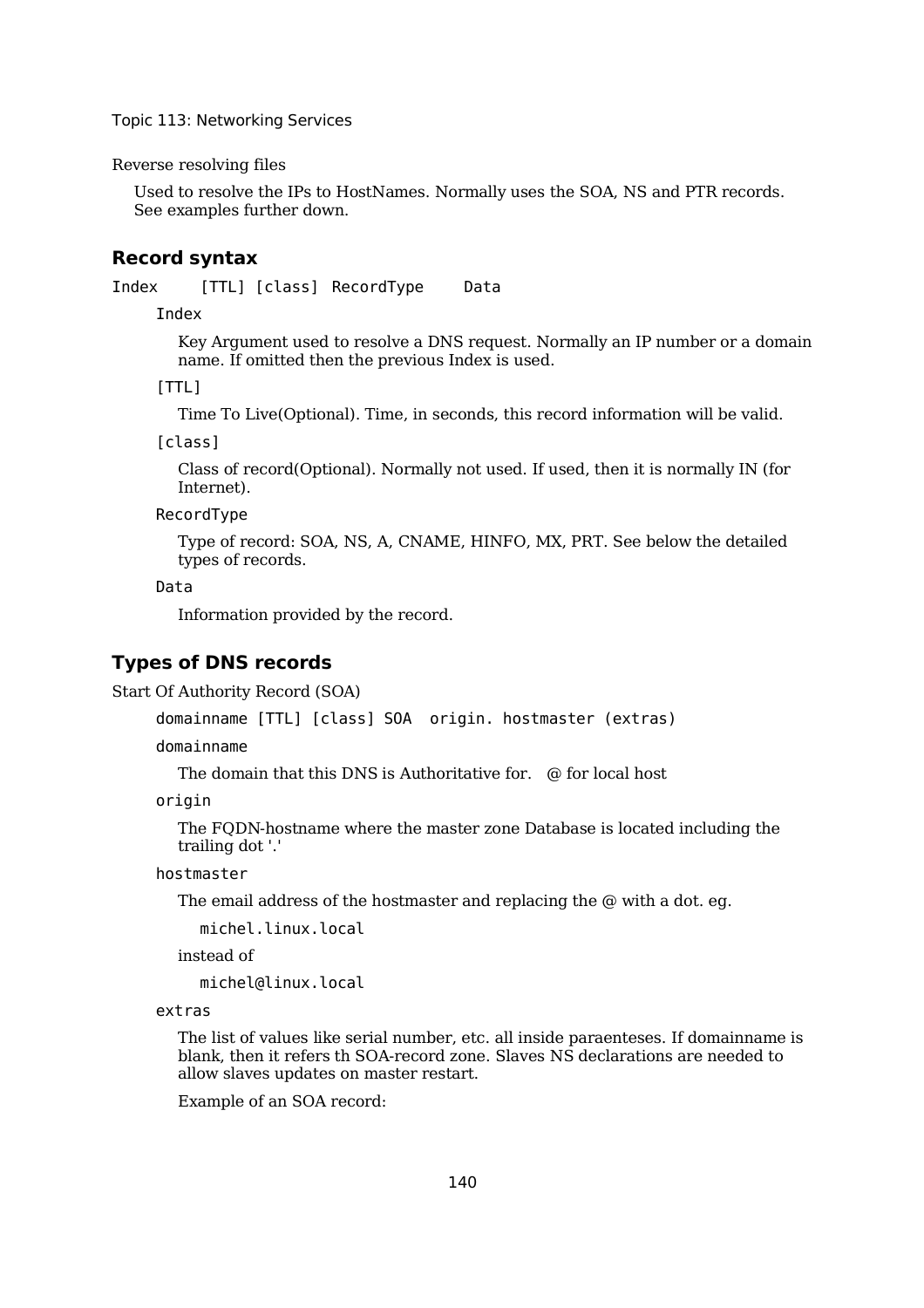|                               | G)              | ΙN | S0A<br>42<br>2D<br>4H<br>6W<br>$1W$ )               | 0             | root ( |              | retry | ; serial number<br>refresh<br>expiry<br>minimum |                                                                                                                                             |
|-------------------------------|-----------------|----|-----------------------------------------------------|---------------|--------|--------------|-------|-------------------------------------------------|---------------------------------------------------------------------------------------------------------------------------------------------|
| Name server(NS)               |                 |    |                                                     |               |        |              |       |                                                 |                                                                                                                                             |
|                               | domainname      |    | [THL]                                               | [class]       |        |              |       | NS ServerName                                   |                                                                                                                                             |
|                               |                 |    |                                                     |               |        |              |       |                                                 | If domain ame is blank, then it refers the SOA-record zone. Slaves NS<br>declarations are needed to allow slaves updates on master restart. |
| Address record(A)             |                 |    |                                                     |               |        |              |       |                                                 |                                                                                                                                             |
|                               | [FQDN-]host     |    | [TTL] [class] A IP-address                          |               |        |              |       |                                                 |                                                                                                                                             |
|                               |                 |    |                                                     |               |        |              |       |                                                 | If [FQDN-] host is blank, then it refers the the name in previous record.                                                                   |
| Canonical Name record (CNAME) |                 |    |                                                     |               |        |              |       |                                                 |                                                                                                                                             |
|                               | nickname        |    | [TTL]                                               | [class]       |        | <b>CNAME</b> |       | [FQDN-]host                                     |                                                                                                                                             |
| Host Information (HINFO)      |                 |    |                                                     |               |        |              |       |                                                 |                                                                                                                                             |
|                               | [FQDN-]host     |    | [TTL] [class] HINFO                                 |               |        |              |       |                                                 | Hardware Software                                                                                                                           |
|                               |                 |    | Hardware and Software are text describing the host. |               |        |              |       |                                                 |                                                                                                                                             |
| Mail Exchanger Record (MX)    |                 |    |                                                     |               |        |              |       |                                                 |                                                                                                                                             |
|                               | DestinationHost |    |                                                     | [TTL] [class] |        |              |       |                                                 | MX Pref. MailServerHost                                                                                                                     |
|                               | DestinationHost |    |                                                     |               |        |              |       |                                                 |                                                                                                                                             |
|                               |                 |    | The mail destination host name. Blank is localhost  |               |        |              |       |                                                 |                                                                                                                                             |
| Pref.                         |                 |    |                                                     |               |        |              |       |                                                 |                                                                                                                                             |
|                               |                 |    |                                                     |               |        |              |       |                                                 | The preference number for MailServerhost to use. Smaller numbers have priority                                                              |
|                               | MailServerhost  |    |                                                     |               |        |              |       |                                                 |                                                                                                                                             |
|                               |                 |    | including the trailing dot '.'                      |               |        |              |       |                                                 | The Mail Exchange Server to use for this destination. It MUST contain the FQDN                                                              |

Pointer Record(PTR)

```
rev-IP.in-addr.arpa [TTL] [class] PTR HQDN-hostname.
```
rev-IP.in-addr.arpa

The IP in reverse order with .in-addr.arpa

HQDN-hostname

The FQDN of the host including the last dot '.' It MUST contain the FQDN including the trailing dot '.'

## **Example of Database Files**

Note: Wherever the char. '@' is used, it refers to the domain specified by the present database file.

Root servers file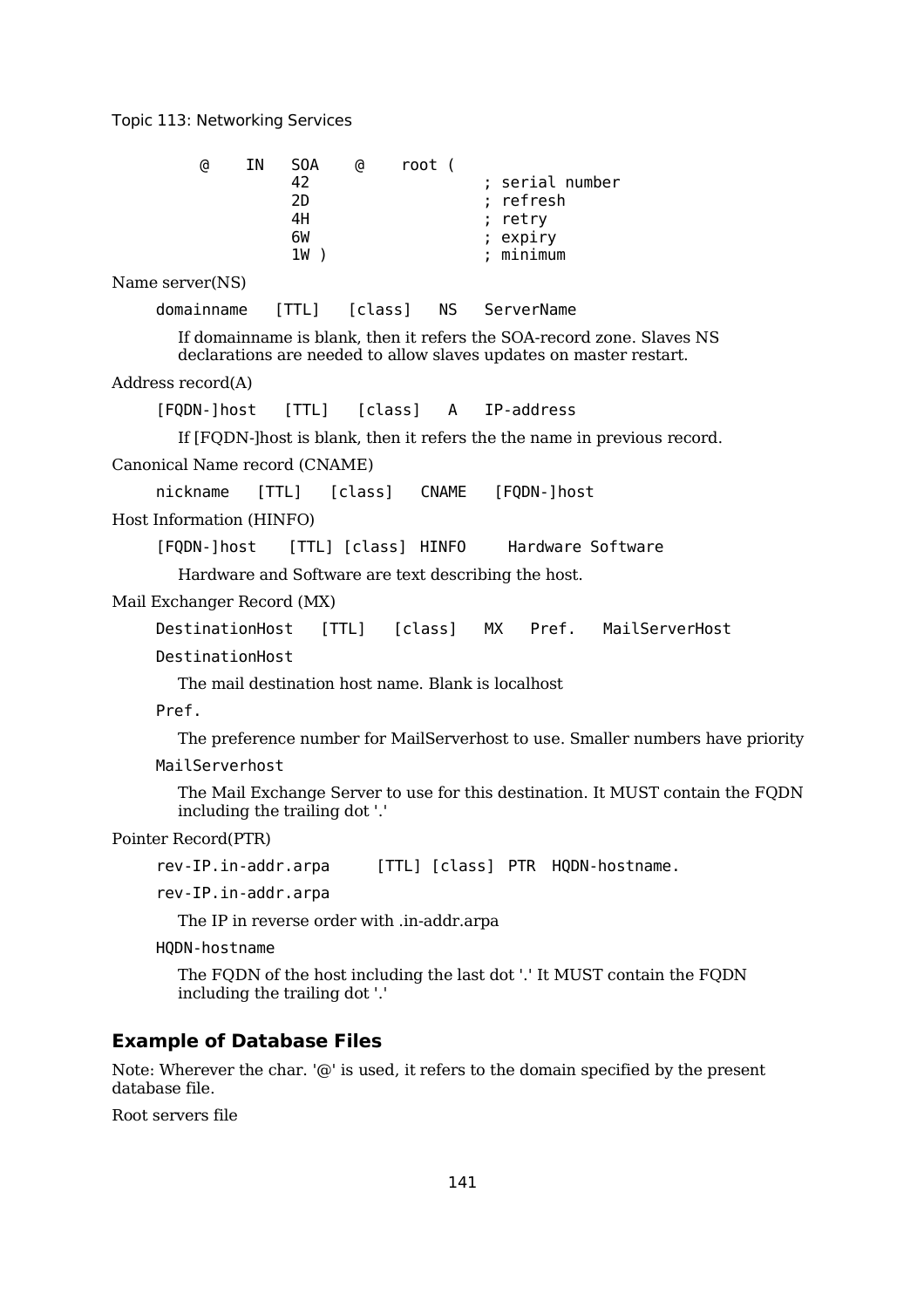. 3600000 IN NS A.ROOT-SERVERS.NET. A.ROOT-SERVERS.NET. 3600000 A 198.41.0.4 ; ; formerly NS1.ISI.EDU ; 3600000 NS B.ROOT-SERVERS.NET.<br>3600000 A 128.9.0.107 B.ROOT-SERVERS.NET. 3600000 A 128.9.0.107 ; ; formerly C.PSI.NET ; . 3600000 NS C.ROOT-SERVERS.NET. C.ROOT-SERVERS.NET. 3600000 A 192.33.4.12 ; ; formerly TERP.UMD.EDU ; . 3600000 NS D.ROOT-SERVERS.NET. D.ROOT-SERVERS.NET. 3600000 A 128.8.10.90 etc............ Forward resolving files(eg. localhost.zone) \$TTL 1W @ IN SOA @ root ( 42 ; serial (d. adams) 2D ; refresh 4H ; retry 6W ; expiry 1W ) ; minimum IN NS @<br>IN A 12  $127.0.0.1$ Reverse resolving files (eg. 127.0.0.1.zone) \$TTL 1W @ IN SOA localhost. root.localhost. ( 42 ; serial (d. adams) 2D ; refresh 4H ; retry 6W ; expiry 1W ) ; minimum IN NS localhost. 1 IN PTR localhost.

# **DNS Resolving request tools**

Many tools can be used to test a DNS or make a DNS request manually. The most commonly used are:

host

Simply makes a DNS request to resolve the HostName or IP given. The requested NameServer can also be entered if other than the default nameservers from / etc/resolv.conf is to be used.

Syntax:

```
host [options] HostName/IP [NameServer]
```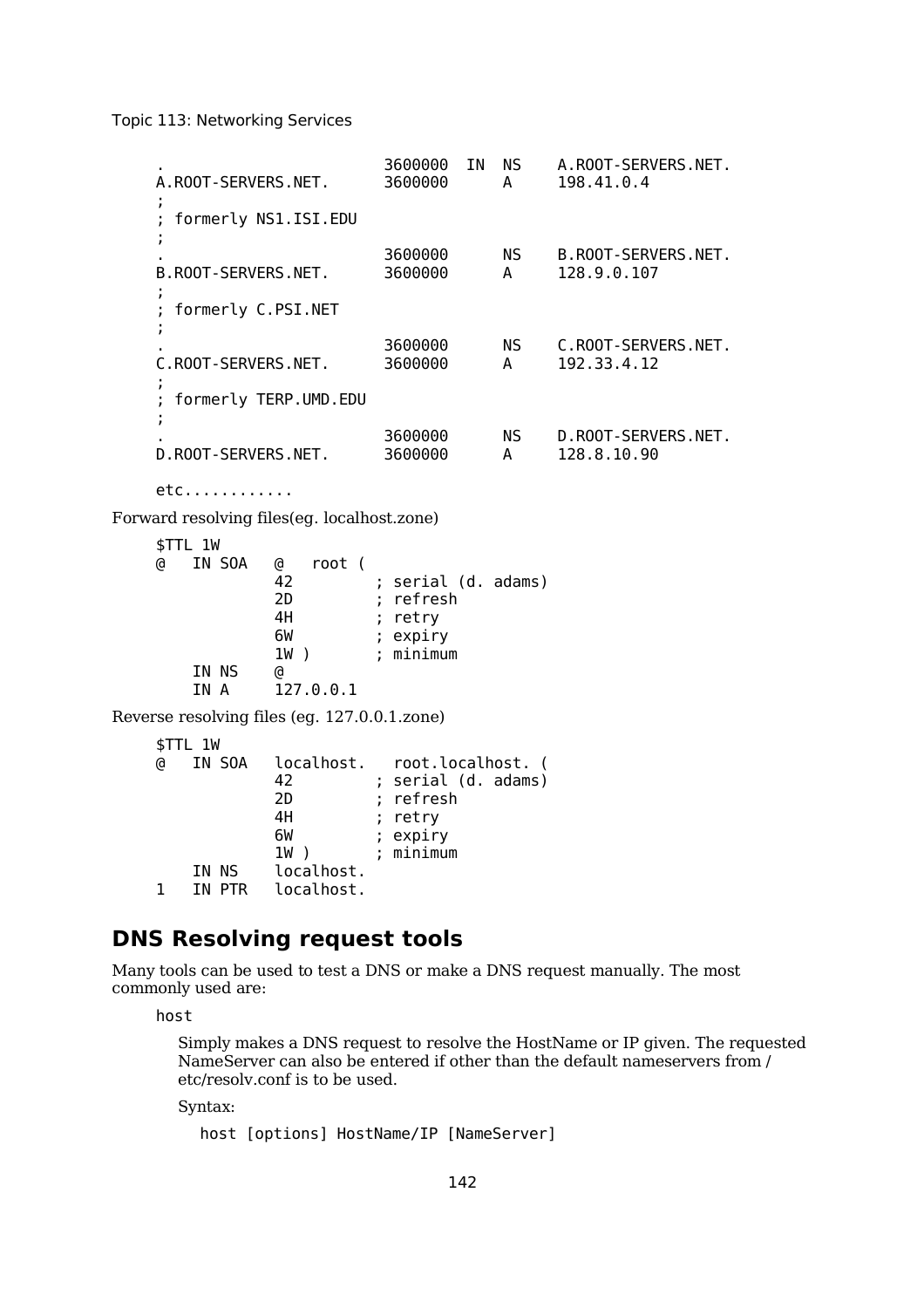dig

(domain information groper) Simply makes a DNS request to resolve the HostName or IP given. Its options and results are more detailled than other DNS tools. Most used tool for DNS administrators.

nslookup

(Deprecated!) Older tool to make DNS requests. Can be compared to the tool 'host' as far as results are concerned. Almost no more used by DNS administrators.

# **Cache only DNS**

A 'Cache Only DNS' is a name server that passes on all the requests made to it to another DNS if its cache doesn't already have the information requested.

The minimum configuration required for this type of DNS is:

named.conf file configured with declarations for:

root servers domain('.') and its database filename.

forward resolving of localhost domain ('localhost') and its database finename. (localhost.zone)

reverse resolving of localhost domain ('localhost') and its database finename. (127.0.0.zone)

Forward and reverse resolving database files for localhost. Example:

/var/named/localhost.zone

forward resolving file

/var/named/120.0.0.zone

reverse resolving file

Note: This type of cache only DNS makes requests directly to one of the root servers and to each of the DNS that are authoritative for the domains to resolve. This is called making iterative requests. That means this DNS makes multiple external requests per requests it receives. An alternative and better suited for a DNS installed inside an enterprise would be to use the 'followers' configuration directive in / etc/named.conf configuration file. It takes up to 3 DNS IPs. Example:

forwarders { 251.45.26.6; 250.125.34.63; 164.45.64.123; };

This would allow the DNS to make a recursive request to an external DNS and this DNS would do all the work of making the iterative requests.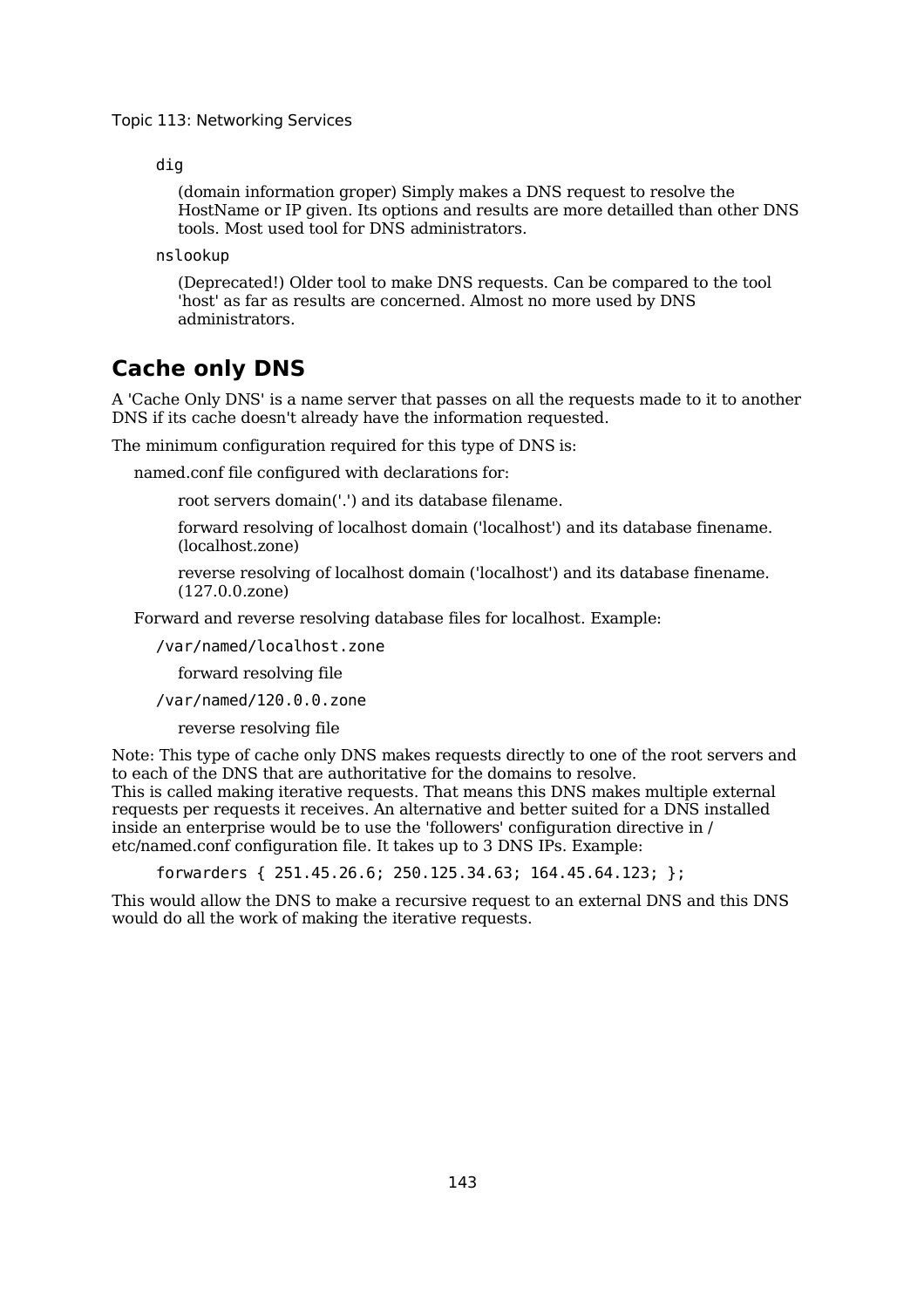# **1.113.7 Set up secure shell (OpenSSH)**

**Description:** The candidate should be able to obtain and configure OpenSSH. This objective includes basic OpenSSH installation and troubleshooting, as well as configuring sshd to start at system boot.

#### **Weight: 4**

```
Key files, terms, and utilities include:
  /etc/hosts.allow
  /etc/hosts.deny
  /etc/nologin
  /etc/ssh/sshd_config
  /etc/ssh_known_hosts
  /etc/sshrc
  sshd
  ssh-keygen
```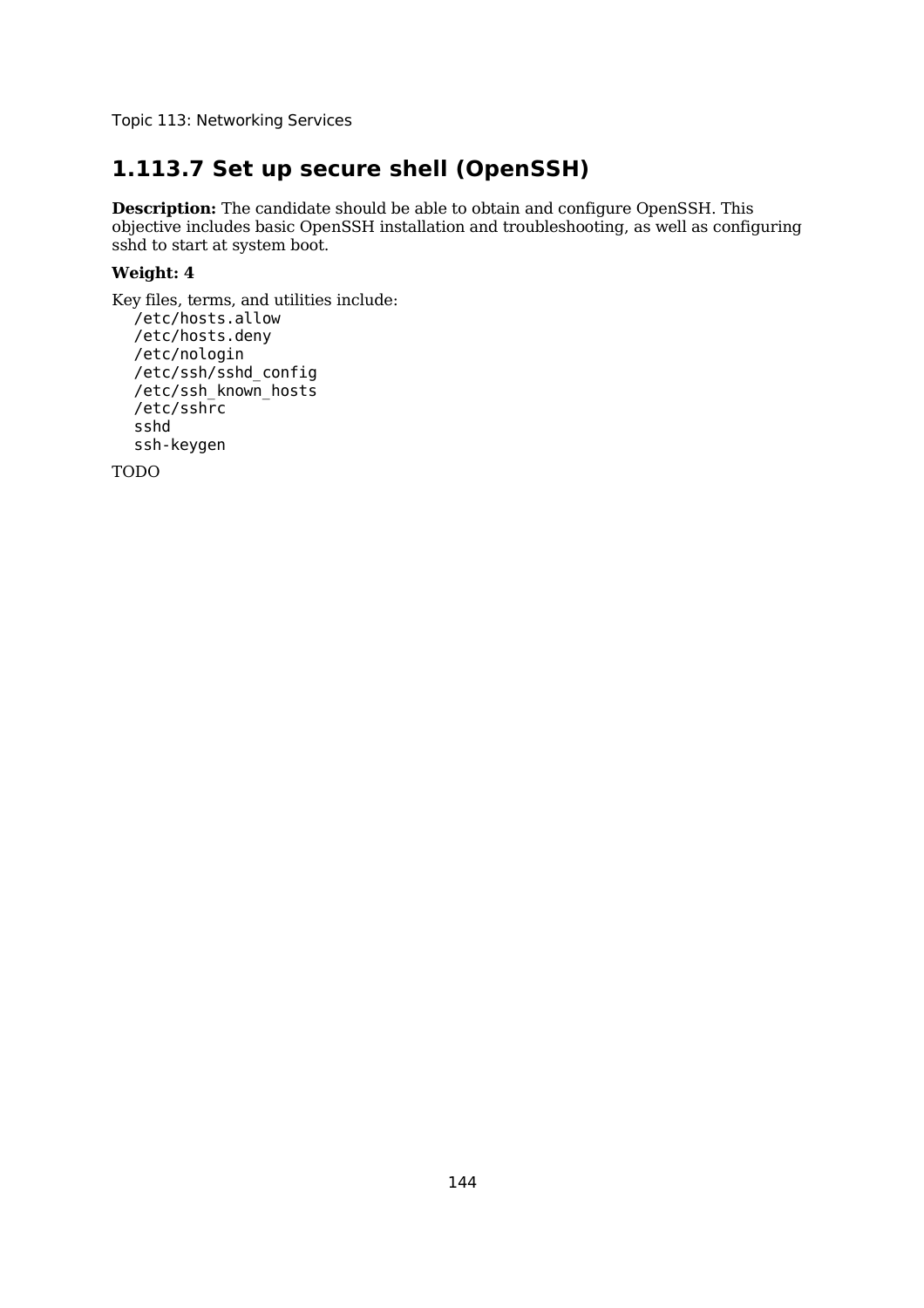# **Topic 114: Security**

# **Total weight for this topic 8**

| 1.114.2 |  |
|---------|--|
| 1.114.3 |  |

# **Summary**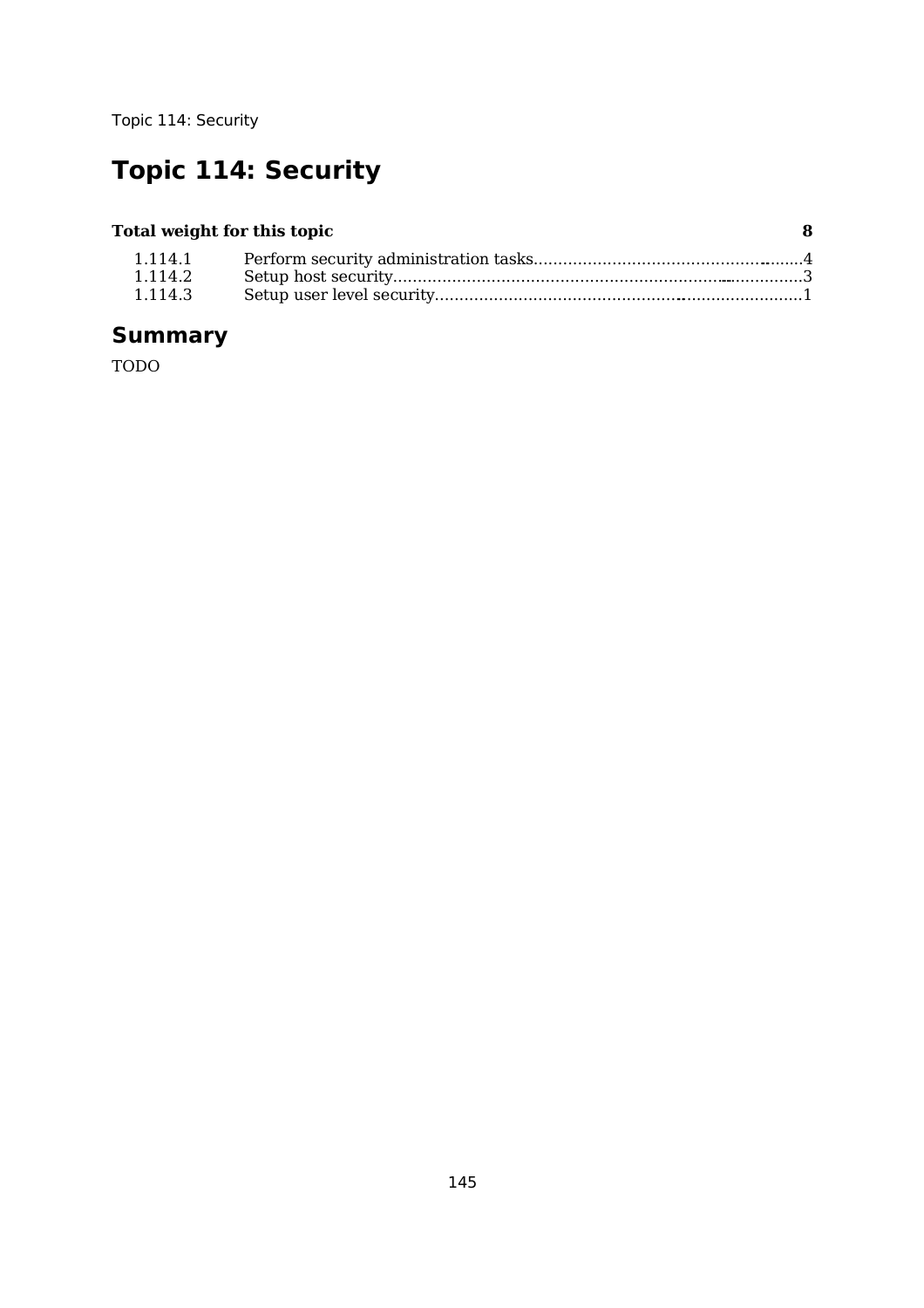# **1.114.1 Perform security administration tasks**

**Description:** Candidates should know how to review system configuration to ensure host security in accordance with local security policies. This objective includes how to configure TCP wrappers, find files with SUID/SGID bit set, verify packages, set or change user passwords and password aging information, update binaries as recommended by CERT, BUGTRAQ, and/or distribution's security alerts. Includes basic knowledge of ipchains and iptables.

## **Weight: 4**

Key files, terms, and utilities include: /proc/net/ip\_fwchains /proc/net/ip\_fwnames /proc/net/ip\_masquerade find ipchains passwd socket iptables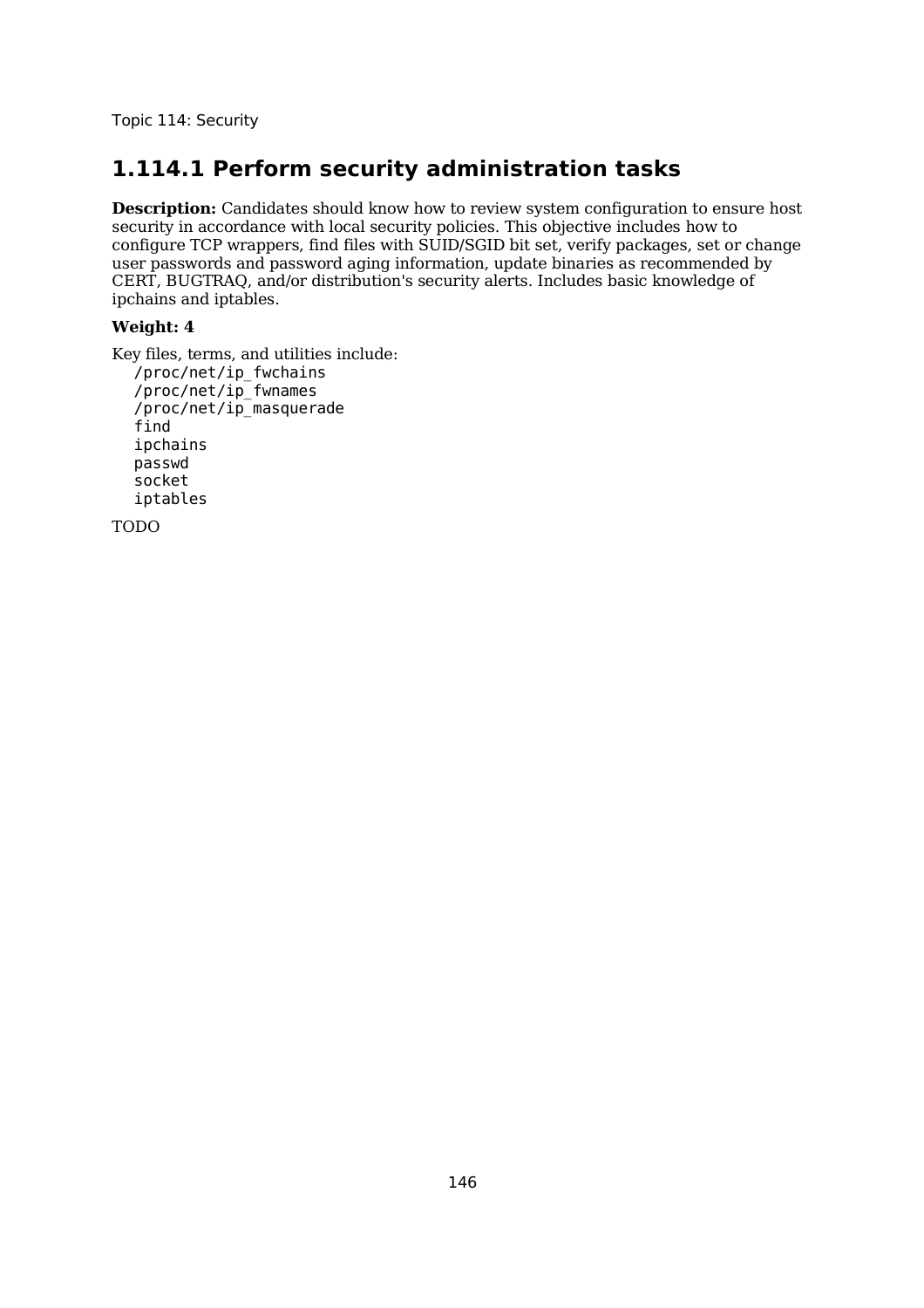# **1.114.2 Setup host security**

**Description:** Candidate should know how to set up a basic level of host security. Tasks include syslog configuration, shadowed passwords, set up of a mail alias for root's mail and turning of all network services not in use.

## **Weight: 3**

```
Key files, terms, and utilities include:
  /etc/inetd.conf or /etc/inet.d/*
  /etc/nologin
  /etc/passwd
  /etc/shadow
  /etc/syslog.conf
```